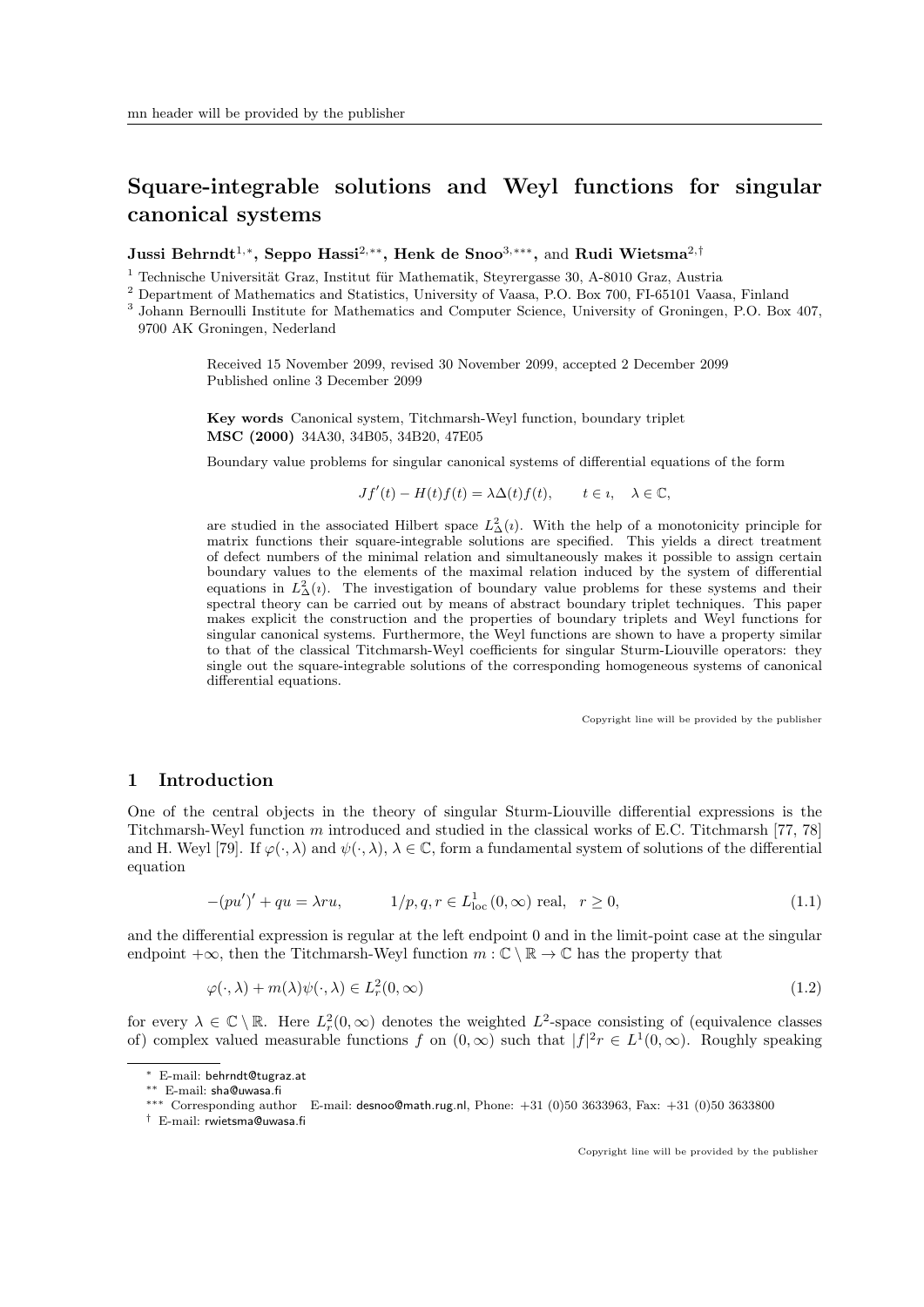$(1.2)$  states that the function m singles out the square-integrable solutions of  $(1.1)$ . This fact has direct consequences for the differential operators associated with the differential expression (1.1) in  $L_r^2(0,\infty)$ : the minimal symmetric operator has defect numbers  $(1, 1)$  and the defect elements are given by  $(1.2)$ . There are many other connections between the Titchmarsh-Weyl function  $m$  and the corresponding Sturm-Liouville differential operators. Probably the most important fact is that the spectral properties of all selfadjoint realizations are completely encoded in  $m$  and its behaviour close to the singularities on the real line.

The present paper is devoted to the study of more general *canonical systems* of differential equations; these are systems of the form

$$
Jf'(t) - H(t)f(t) = \lambda \Delta(t)f(t), \qquad t \in \mathfrak{e}, \quad \lambda \in \mathbb{C}, \tag{1.3}
$$

where J is a skewadjoint and unitary  $n \times n$  matrix, and H and  $\Delta$  are locally integrable  $n \times n$  matrix functions defined on an open interval  $i = (a, b)$  such that  $H(t)$  is selfadjoint and  $\Delta(t) \geq 0$ . A fundamental matrix  $Y(\cdot, \lambda)$  of the canonical system (1.3) consists of n linearly independent solutions which are locally absolutely continuous  $n \times 1$  vector functions on *i*. For each  $\lambda \in \mathbb{C}_+$  or  $\lambda \in \mathbb{C}_-$  the  $n \times n$  matrix function

$$
D(\cdot, \lambda) = Y(\cdot, \lambda)^*(-iJ)Y(\cdot, \lambda)
$$
\n(1.4)

associated with a fundamental matrix  $Y(\cdot, \lambda)$  is monotonically nondecreasing or nonincreasing, respectively, on  $\iota$ . A direct application of the monotonicity principle as given in [3, 4] shows that the limits  $D(a, \lambda)$  and  $D(b, \lambda)$  exist as selfadjoint relations (multivalued operators) in  $\mathbb{C}^n$  when t tends to a and b. The spectra of these selfadjoint relations consist of  $n$  eigenvalues on the extended real line. One of the main ingredients for the theory developed in the present paper is the fact that the eigenspaces of  $D(a, \lambda)$  and  $D(b, \lambda)$  are intimately connected with the square-integrable solutions of (1.3). Here square-integrability of a vector function f means that  $\int_i f(s)^* \Delta(s) f(s) ds$  is finite, that is, f belongs to the Hilbert space  $L^2_{\Delta}(i)$ . If the Sturm-Liouville problem (1.1) is rewritten as a canonical system, then the function (1.4) is a  $2 \times 2$  matrix function and Weyl's limit-point and limit-circle classification of a singular endpoint b reduces to the question whether the limit  $D(b, \lambda)$  is a selfadjoint relation with onedimensional multivalued part or whether it is an ordinary  $2 \times 2$  matrix, respectively; cf. Example 2.12 and Example 4.22.

Similarly as in Sturm-Liouville theory one associates minimal and maximal operators or, more precisely, minimal and maximal relations to the canonical system in the Hilbert space  $L^2_{\Delta}(i)$ . The maximal relation  $T_{\text{max}}$  is the adjoint of the closed symmetric minimal relation  $T_{\text{min}}$ . The minimal relation is not necessarily densely defined; both  $T_{\text{min}}$  and  $T_{\text{max}}$  are in general multivalued. The number of squareintegrable solutions in the upper- and lower-halfplane coincide with the defect numbers of the minimal relation. In this sense the extension theory of symmetric relations is the natural framework for boundary value problems involving canonical systems of differential equations. For this purpose the abstract concept of boundary triplets and their Weyl functions from [22, 23] is used. With the help of a boundary triplet all selfadjoint extensions of the underlying symmetric operator or relation can be parameterized efficiently and their spectral properties can be described with the help of the associated Weyl function.

The main aim of the paper is to study the square-integrable solutions of canonical systems and to define a matrix valued analog M of the Titchmarsh-Weyl coefficient from singular Sturm-Liouville theory. It will be shown that this function singles out the square-integrable solutions of (1.3) in the sense that in analogy to (1.2) formulas of the type

$$
\gamma(\lambda)\eta = Y(\cdot, \lambda) \begin{pmatrix} \eta \\ M(\lambda)\eta \end{pmatrix}, \qquad \eta \in \mathbb{C}^m, \ \lambda \in \mathbb{C} \setminus \mathbb{R},
$$

hold, where  $\gamma(\lambda)$  is a map from  $\mathbb{C}^m$  into the defect subspace ker  $(T_{\text{max}} - \lambda)$ . To obtain the above result elements from the maximal relation will be decomposed such that the behaviour at one endpoint of ı is separated from the behaviour at the other endpoint. By means of this decomposition boundary values will be assigned to the elements in the maximal relation. This makes it possible to construct boundary triplets for the maximal relation. It will be shown that the Weyl function corresponding to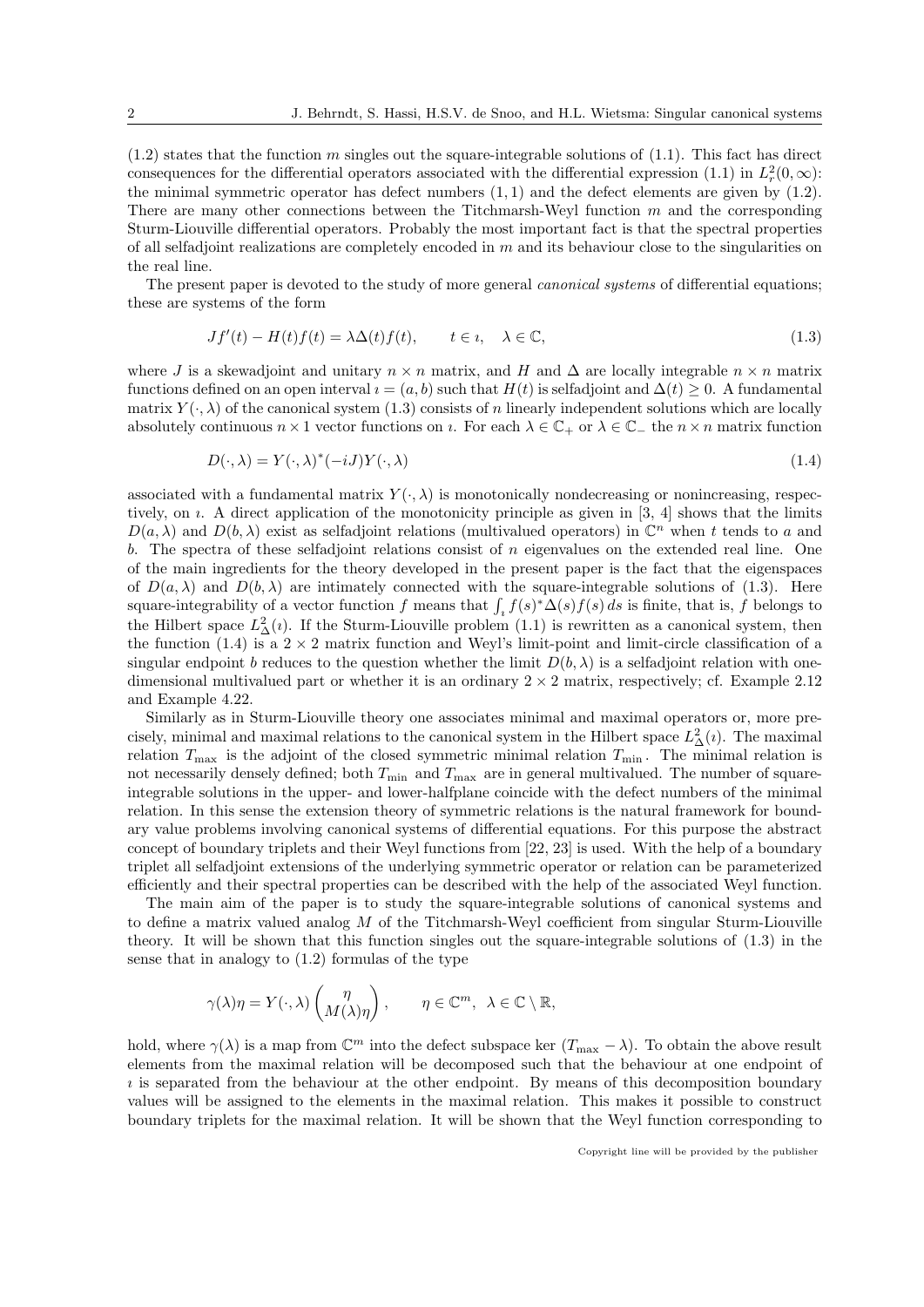such a boundary triplet singles out precisely the square-integrable solutions of the canonical system; cf. Section 5 and 6.

The study of square-integrable solutions of canonical systems of differential equations or of related (systems of) differential equations has a long history. In general two points of view have been developed: the functional-analytic point of view and the function-theoretic point of view. The functional-analytic approach was for a long time restricted to the case where  $T_{\min}$  and  $T_{\max}$  are densely defined operators in the Hilbert space  $L^2(\lambda)$ ; the introduction of linear relations (multivalued operators) meant that this restriction need no longer be imposed. The approach to general canonical systems via the extension theory of linear relations goes back to B.C. Orcutt [63] and I.S. Kac [42, 43]; it was rediscovered and extended in [52]; see also [15, 24, 25, 32, 51, 76]. The square-integrable solutions have been studied in the works of F.V. Atkinson [2] and H.-D. Niessen and A. Schneider [60, 71] via monotonicity arguments. Using limit results for monotone operator functions as given in [3, 4] these arguments can be essentially simplified; this approach yields limit values which are in general selfadjoint relations in  $\mathbb{C}^n$ . The application of this principle makes it possible to obtain easily also some results going back to S.A. Orlov [64]. The connection between the Titchmarsh-Weyl coefficient and the square-integrable solutions was investigated by D.B. Hinton and A. Schneider [35, 36, 37] in a special case. In the present paper it is shown that the theory of boundary triplets, including its recent extension to the case of not necessarily equal defect numbers, provides a convenient functional-analytic framework to connect square-integrability with Weyl functions (or Titchmarsh-Weyl coefficients) in the general case. A function-theoretic approach to canonical systems can be found in the works of D.B. Hinton and J.K. Shaw [38, 39, 40], V.I. Kogan and F.S. Rofe-Beketov [47], A.M. Krall [48, 49], H. Langer and R. Mennicken [50], and S.A. Orlov [64].

The class of canonical systems of differential equations contains large classes of linear ordinary differential equations studied in the literature. There has been an extension of canonical systems to so-called S-hermitian systems, but H. Langer and R. Mennicken [50] have shown how S-hermitian systems can be reduced to canonical systems. The class of S-hermitian systems was studied extensively by A. Schneider [71, 72, 73, 74, 75], and by H.-D. Niessen [60, 61, 62]; see also [68, 69, 70] and [56]. In particular, A. Schneider [72] has shown how large classes of differential expressions can be written in terms of canonical and S-hermitian systems (see also [63]); this includes ordinary differential operators [13, 14, 44, 46] and pairs of ordinary differential operators [8, 17, 18, 65].

The contents of the paper are now outlined. In Section 2 a number of elementary results concerning canonical systems is reviewed; proofs are included for completeness. The square-integrable solutions of the canonical system are considered in Section 3; the main ideas here are a monotonicity principle for operator functions and a construction of square-integrable solutions of the corresponding inhomogeneous canonical system. In Section 4 the maximal and minimal relations associated to the canonical system are constructed in the sense of Orcutt and a decomposition of the maximal relation is proved in terms of solutions which are square-integrable near the endpoints. Furthermore, special forms of the minimal and maximal relation are obtained in the case that the endpoints of the interval are quasiregular or in the limit-point case. Boundary triplets and Weyl functions in the general case of equal defect numbers are considered in Section 5; special attention is paid to the quasiregular and limit-point case. Section 6 contains the treatment of boundary triplets and Weyl functions for the case of unequal defect numbers. Finally, the appendix contains a very brief introduction to linear relations in Hilbert spaces making the paper self-contained.

# 2 Preliminaries concerning canonical systems

This section provides a short introduction to the theory of canonical systems of differential equations. Besides some elementary statements on the properties of solutions also the notions of a singular, a quasiregular, and a regular endpoint are explained, the concept of definiteness of canonical systems is briefly reviewed and a cut-off technique for solutions is provided. For a more detailed treatment of canonical systems the reader is referred to, e.g., the monographs [2, 28, 67].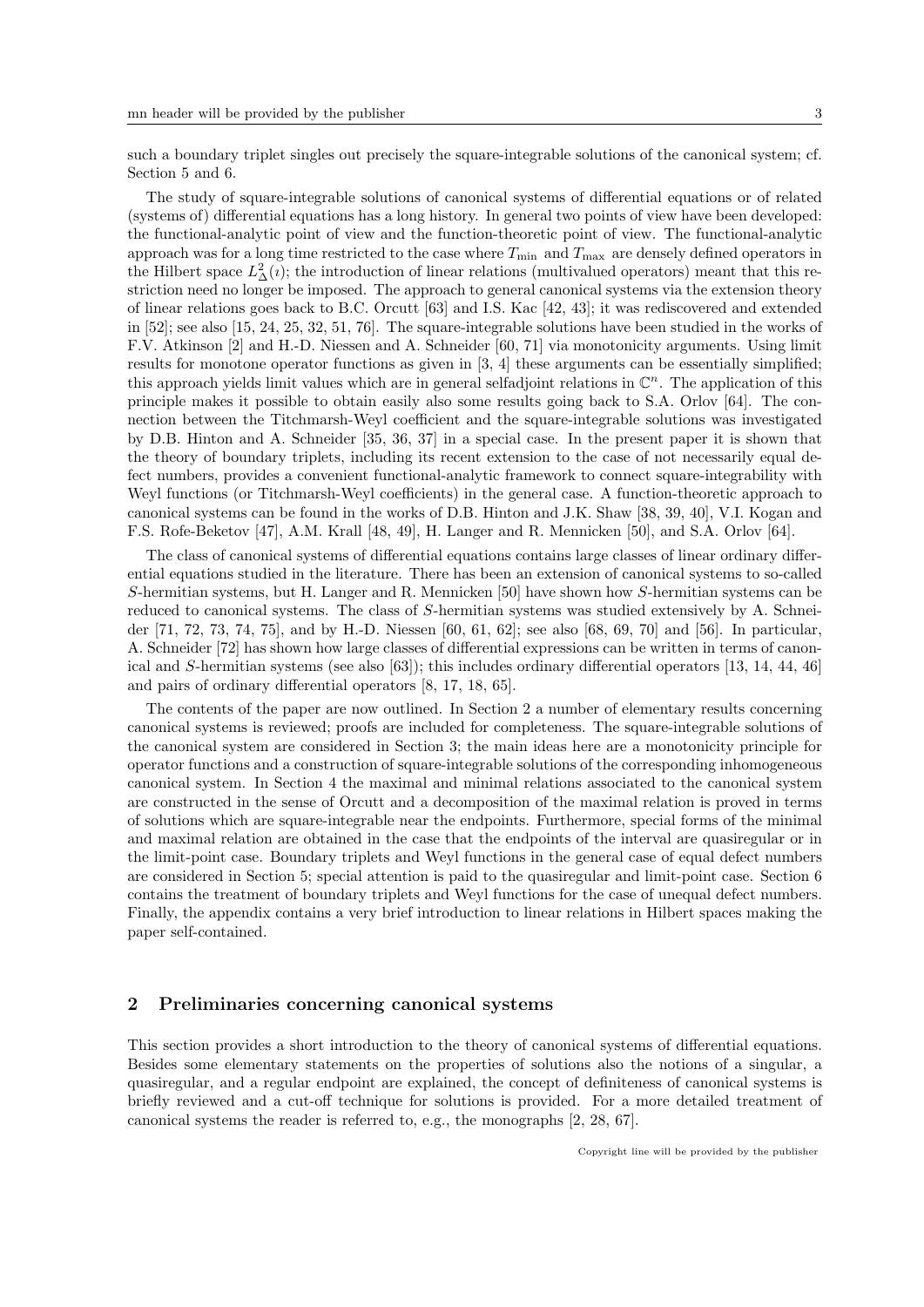# 2.1 Notations

Let  $i = (a, b) \subset \mathbb{R}$  be an open interval and let  $n, m \in \mathbb{N}$ . The linear space  $\mathcal{L}^1_{loc}(i)$  of locally integrable  $n \times m$  matrix functions on *i* consists of all measurable  $n \times m$  matrix functions F defined almost everywhere on *i* such that for each compact subinterval  $I \subset i$ 

$$
\int_I |F(s)| ds < \infty.
$$

Here  $|F(s)|$  denotes a norm of  $F(s)$  in  $\mathbb{C}^{n \times m}$ . A function  $F \in \mathcal{L}^1_{loc}(i)$  is said to be *integrable at the left* endpoint a or integrable at the right endpoint b if for some  $c \in i$ 

$$
\int_{a}^{c} |F(s)| ds < \infty \quad \text{or} \quad \int_{c}^{b} |F(s)| ds < \infty,
$$

respectively. In the notation of the function spaces the sizes  $n$  and  $m$  are suppressed; for instance, the space of locally integrable functions on *i* with values in  $\mathbb{C}^n$  will be denoted by  $\mathcal{L}^1_{loc}(i)$ . The space of locally absolutely continuous functions on  $\imath$  with values in  $\mathbb{C}^n$  is denoted by  $AC_{\text{loc}}(\imath)$ . It is well known (see, e.g., [34, Theorem (18.16)]) that a vector function f belongs to  $AC_{loc}(i)$  if and only if there exists a vector function  $h \in \mathcal{L}^1_{loc}(i)$  such that for some  $c \in i$ 

$$
f(t) = f(c) + \int_c^t h(s) \, ds, \quad t \in \mathfrak{u}.
$$

The derivative  $h \in \mathcal{L}^1_{loc}(i)$  of the function  $f \in AC_{loc}(i)$  will be denoted by  $f'$ .

Let  $\Delta \in \mathcal{L}^1_{loc}(i)$  be an  $n \times n$  matrix function such that  $\Delta(t) \geq 0$  for almost every  $t \in i$ . Denote by  $\mathcal{L}^2_\Delta(i)$  the linear space of all measurable functions f with values in  $\mathbb{C}^n$  which are *square-integrable* (with respect to  $\Delta$ ), that is,  $\int_i f(s)^* \Delta(s) f(s) ds < \infty$ . Here and in the following  $\psi^* \phi$  denotes the inner product of  $\phi, \psi \in \mathbb{C}^n$ . Note that

$$
(f,g)_{\Delta} = \int_{i} g(s)^{*} \Delta(s) f(s) ds, \quad f, g \in \mathcal{L}^{2}_{\Delta}(i),
$$

defines a semidefinite inner product on  $\mathcal{L}^2_{\Delta}(i)$ . The corresponding seminorm will be denoted by  $\|\cdot\|_{\Delta}$ . Observe that the identity  $\int_i f(s)^* \Delta(s) f(s) ds = 0$  is equivalent to  $\Delta(t) f(t) = 0$  for almost every  $t \in \mathbb{R}$ .

The space  $\mathcal{L}^2_{\Delta,\text{loc}}(i)$  consists of all functions which are square-integrable (with respect to  $\Delta$ ) for each compact subinterval  $I \subset i$ , i.e.,  $\int_I f(s)^* \Delta(s) f(s) ds < \infty$ . Note that if  $f \in \mathcal{L}^2_{\Delta}(i)$ , then  $\Delta f \in \mathcal{L}^1_{\text{loc}}(i)$ as follows from the Cauchy-Schwarz inequality, since  $\Delta \in \mathcal{L}^1_{loc}(i)$ . A function  $f \in \mathcal{L}^2_{\Delta,loc}(i)$  is said to be square-integrable (with respect to  $\Delta$ ) at the left endpoint a or square-integrable (with respect to  $\Delta$ ) at the right endpoint b if for some  $c \in i$ 

$$
\int_a^c f(s)^* \Delta(s) f(s) ds < \infty \quad \text{or} \quad \int_c^b f(s)^* \Delta(s) f(s) ds < \infty,
$$

respectively. A function  $f \in \mathcal{L}^2_{\Delta,\text{loc}}(i)$  belongs to  $\mathcal{L}^2_{\Delta}(i)$  if and only if f is square-integrable (with respect to  $\Delta$ ) at both endpoints of *u*.

The space  $\mathcal{L}^2_{\Delta}(i)$  has the following *approximation property*: each element of the seminormed space  $\mathcal{L}^2_{\Delta}(i)$  can be approximated by square-integrable functions with compact support. To see this, let  $I_m$ ,  $m \in \mathbb{N}$ , be a sequence of monotonously increasing compact intervals such that  $i = \bigcup_{m=1}^{\infty} I_m$ . For  $f \in \mathcal{L}^2_{\Delta}(i)$  put  $f_m(t) = f(t)$  for  $t \in I_m$  and  $f_m(t) = 0$  elsewhere. Then  $f_m \in \mathcal{L}^2_{\Delta}(i)$ ,  $f_m$  has support in  $I_m$ , and

$$
||f - f_m||_{\Delta}^2 = \int_i (f(s) - f_m(s))^* \Delta(s) (f(s) - f_m(s)) ds \to 0, \quad m \to \infty,
$$
\n(2.1)

as follows from dominated convergence.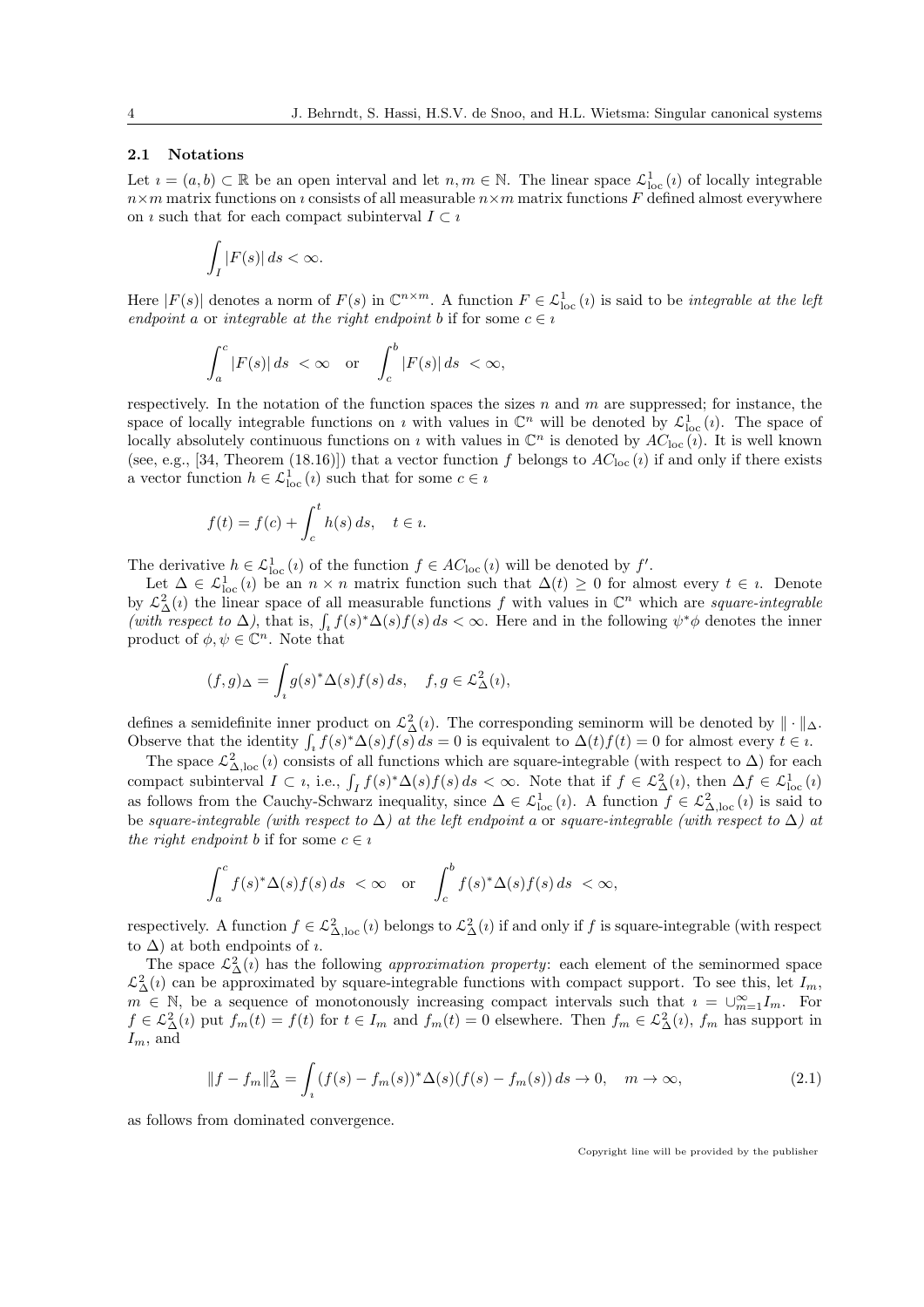### 2.2 Canonical systems of differential equations

Let  $i = (a, b) \subset \mathbb{R}$  be an open, not necessarily bounded, interval and let  $n \in \mathbb{N}$ . Let H and  $\Delta$  be  $n \times n$ matrix functions defined almost everywhere on  $\imath$  such that

$$
H, \Delta \in \mathcal{L}^1_{loc}(i), \quad H(t) = H(t)^*, \quad \text{and} \quad \Delta(t) \ge 0,
$$
\n
$$
(2.2)
$$

for almost every  $t \in i$ . Furthermore, let J be an  $n \times n$  matrix which satisfies

$$
J^* = J^{-1} = -J.\tag{2.3}
$$

An (*inhomogeneous*) canonical system of order n is a system of (*inhomogeneous*) differential equations of the form

$$
Jf'(t) - H(t)f(t) = \lambda \Delta(t)f(t) + \Delta(t)g(t), \quad t \in \mathbb{I}, \quad \lambda \in \mathbb{C}, \tag{2.4}
$$

where  $g \in \mathcal{L}^2_{\Delta,\text{loc}}(i)$  is a locally square-integrable function with values in  $\mathbb{C}^n$ . A function f with values in  $\mathbb{C}^n$  is said to be a *solution* of (the inhomogeneous canonical system) (2.4) if f belongs to  $AC_{\text{loc}}(i)$ and the equation (2.4) holds for almost every  $t \in i$ . Observe that if f is a solution of (2.4), then f is also a solution of (2.4) when  $g \in \mathcal{L}^2_{\Delta,loc}(i)$  is replaced by  $\widetilde{g} \in \mathcal{L}^2_{\Delta,loc}(i)$  with  $\Delta(t)(g(t) - \widetilde{g}(t)) = 0$  for almost every  $t \in \iota$ .

**Lemma 2.1** Assume that  $\lambda, \mu \in \mathbb{C}$  and that  $g, k \in \mathcal{L}^2_{\Delta, \text{loc}}(i)$ . Let  $f, h \in AC_{\text{loc}}(i)$  be solutions of the inhomogeneous equations

$$
Jf'(t) - H(t)f(t) = \lambda \Delta(t)f(t) + \Delta(t)g(t)
$$

and

$$
Jh'(t) - H(t)h(t) = \mu \Delta(t)h(t) + \Delta(t)k(t),
$$

respectively. Then for every compact interval  $[\alpha, \beta] \subset \iota$ :

$$
h(\beta)^* Jf(\beta) - h(\alpha)^* Jf(\alpha) - \int_{\alpha}^{\beta} (h(s)^* \Delta(s)g(s) - k(s)^* \Delta(s)f(s)) ds
$$
  
=  $(\lambda - \bar{\mu}) \int_{\alpha}^{\beta} h(s)^* \Delta(s)f(s) ds.$ 

P r o o f. The assumptions that J is skewadjoint and that  $H(t)$  and  $\Delta(t)$  are selfadjoint almost everywhere on  $\imath$  lead to the equalities

$$
(h^*Jf)' = h^*(Jf') - (Jh')^*f
$$
  
=  $h^*(\lambda \Delta f + \Delta g + Hf) - (\mu \Delta h + \Delta k + Hh)^*f$   
=  $h^* \Delta g - k^* \Delta f + (\lambda - \bar{\mu})h^* \Delta f$ ,

which are valid almost everywhere on *i*. Integration over the interval  $[\alpha, \beta]$  completes the argument.  $\square$ 

For  $\lambda = \bar{\mu}$  the formula in Lemma 2.1 reduces to Lagrange's (or Green's) formula:

$$
h(\beta)^* Jf(\beta) - h(\alpha)^* Jf(\alpha) = \int_{\alpha}^{\beta} \left( h(s)^* \Delta(s)g(s) - k(s)^* \Delta(s)f(s) \right) ds.
$$

The *homogeneous canonical system* of order  $n$ 

$$
Jf'(t) - H(t)f(t) = \lambda \Delta(t)f(t), \quad t \in \mathbb{I}, \quad \lambda \in \mathbb{C}, \tag{2.5}
$$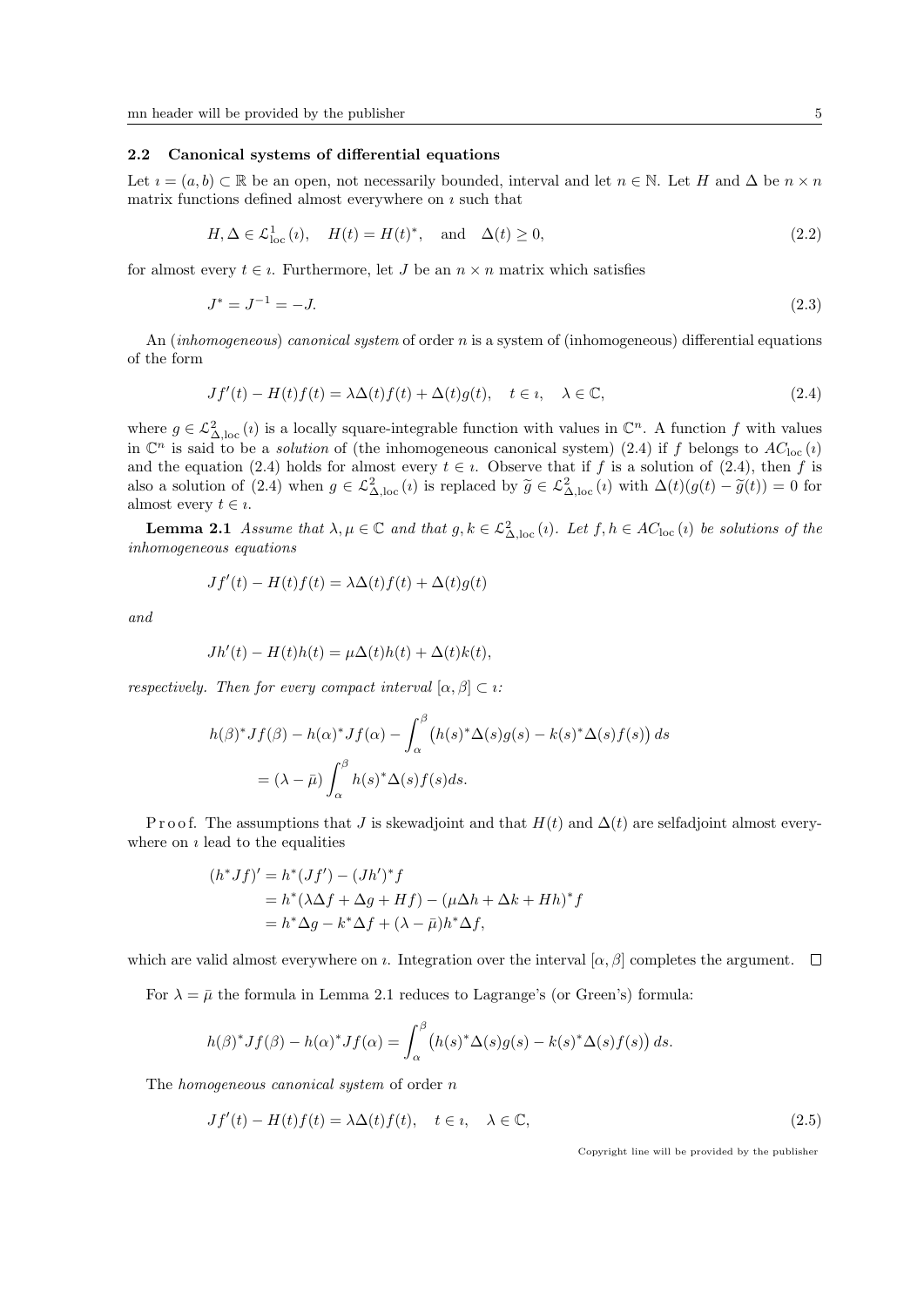has n linearly independent solutions  $f \in AC_{\text{loc}}(i)$  for every fixed  $\lambda \in \mathbb{C}$ . A fundamental matrix of the canonical system (2.4) is an  $n \times n$  matrix function  $Y(\cdot, \lambda)$  on *i* whose columns are formed by the linearly independent solutions of the homogeneous equation (2.5) and which is fixed by the initial condition

$$
Y(c_0, \lambda) = I_n \tag{2.6}
$$

for some  $c_0 \in i$ . If for each  $\lambda \in \mathbb{C}$  the same initial point  $c_0 \in i$  is used in (2.6), then the function  $\lambda \mapsto Y(t, \lambda)$  is entire for each  $t \in \iota$ . The following result is a homogeneous version of Lemma 2.1.

**Corollary 2.2** Let  $Y(\cdot, \lambda)$  be a fundamental matrix of the canonical system (2.4). Then for every compact interval  $[\alpha, \beta] \subset i$  and all  $\lambda, \mu \in \mathbb{C}$ :

$$
Y(\beta,\mu)^* JY(\beta,\lambda) - Y(\alpha,\mu)^* JY(\alpha,\lambda) = (\lambda - \bar{\mu}) \int_{\alpha}^{\beta} Y(s,\mu)^* \Delta(s) Y(s,\lambda) ds.
$$

Consequently, any fundamental matrix  $Y(\cdot, \lambda)$  satisfies

$$
Y(t,\bar{\lambda})^* JY(t,\lambda) = J = Y(t,\lambda)JY(t,\bar{\lambda})^*, \quad t \in \mathfrak{u}, \quad \lambda \in \mathbb{C},
$$
\n(2.7)

so that  $Y(t, \lambda)$  is invertible for all  $t \in i$  and

$$
Y(t,\lambda)^{-1} = -JY(t,\bar{\lambda})^*J, \quad \left(Y(t,\bar{\lambda})^{-1}\right)^* = -JY(t,\lambda)J, \quad t \in \mathfrak{e}, \quad \lambda \in \mathbb{C}.
$$

Remark 2.3 The matrices in the canonical system can be transformed by an orthogonal change of the basis in the following way: Let U be a unitary  $n \times n$  matrix and define the matrix functions  $H_0$  and  $\Delta_0$  by

$$
H_0(t) = UH(t)U^*, \quad \Delta_0(t) = U\Delta(t)U^*, \quad t \in \mathfrak{u}.
$$

Then  $H_0$  and  $\Delta_0$  satisfy the conditions (2.2) and  $J_0$  defined by

$$
J_0=UJU^{\ast}
$$

satisfies the conditions (2.3). For  $g \in \mathcal{L}^2_{\Delta,\text{loc}}(i)$  and a solution f of (2.4), define the functions  $f_0(t)$  $Uf(t)$  and  $g_0(t) = Ug(t)$ . Then  $g_0 \in \mathcal{L}^2_{\Delta_0,\text{loc}}(t)$  and  $f_0$  is a solution of the inhomogeneous equation

$$
J_0 f'_0(t) - H_0(t) f_0(t) = \lambda \Delta_0(t) f_0(t) + \Delta_0(t) g(t), \quad t \in \mathcal{U}.
$$

The preceding remark shows that one can transform the canonical system  $(2.4)$  into an equivalent canonical system by transforming, for instance,  $J$  into a specific form. Therefore the following well known fact is useful.

**Lemma 2.4** Let X be a selfadjoint  $2m \times 2m$  matrix which has m positive and m negative eigenvalues (counted with multiplicities). Then there exists a (nonunique) invertible  $2m \times 2m$  matrix V such that

$$
X = V^* \begin{pmatrix} 0 & -iI_m \\ iI_m & 0 \end{pmatrix} V.
$$

If, in addition, the matrix  $X$  is unitary, then the matrix  $V$  is unitary.

In the following the multiplicity of the eigenvalues 1 and −1 of the selfadjoint and unitary matrix  $-iJ$  will be denoted by i<sup>+</sup> and i<sup>-</sup>, respectively, so that  $n = i^+ + i^-$ . If one has a canonical system (2.4) with  $n = 2m$  and  $i^+ = i^- = m$ , then Lemma 2.4 (applied to *iJ*) implies the existence of a unitary  $n \times n$ matrix  $U$  such that

$$
J = U^* \begin{pmatrix} 0 & -I_m \\ I_m & 0 \end{pmatrix} U \quad \text{and} \quad UJU^* = \begin{pmatrix} 0 & -I_m \\ I_m & 0 \end{pmatrix}.
$$
 (2.9)

In these cases the canonical system is equivalent to a so-called *Hamiltonian system*, see, e.g., [38].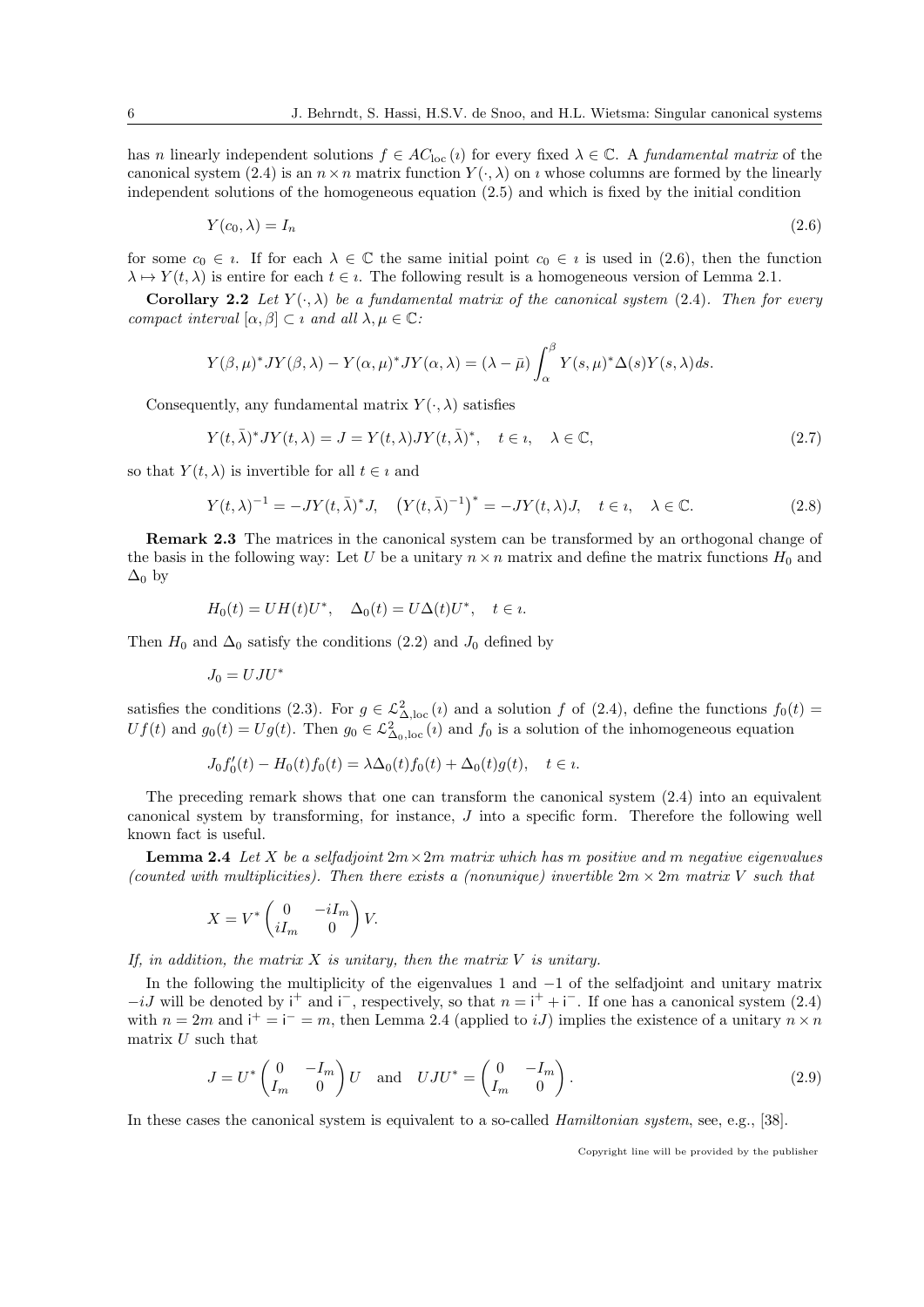# 2.3 Regular, quasiregular and singular endpoints of canonical systems

The following definition gives a classification for the endpoints of the canonical system  $(2.4)$ .

**Definition 2.5** An endpoint of the interval  $\imath$  is said to be a *quasiregular* endpoint of the canonical system (2.4) if the locally integrable functions H and  $\Delta$  in (2.2) are integrable up to that endpoint. A finite quasiregular endpoint is called *regular*. An endpoint is said to be *singular* when it is not regular. The canonical system  $(2.4)$  is called *regular* if both endpoints are regular; otherwise it is called *singular*.

It will turn out that for a canonical system whose endpoints are regular or quasiregular all solutions of the homogeneous equation (2.5) are square-integrable, whereas for a general singular system not all such solutions are necessarily square-integrable. The following result implies that if the inhomogeneous term  $g \in L^2_{\Delta,\text{loc}}(i)$  is square-integrable at a quasiregular endpoint, then every solution of the inhomogeneous equation has a continuous extension to that endpoint, so that it is square-integrable there.

Proposition 2.6 Assume that the endpoint a or b of the canonical system (2.4) is quasiregular and that  $g \in \mathcal{L}^2_{\Delta,\text{loc}}(i)$  is square-integrable (with respect to  $\Delta$ ) at a or b, respectively. Then each solution f of (2.4) is square-integrable (with respect to  $\Delta$ ) at a or at b, and the limits

$$
f(a) := \lim_{t \downarrow a} f(t) \quad \text{or} \quad f(b) := \lim_{t \uparrow b} f(t), \tag{2.10}
$$

exist, respectively.

Moreover, for each  $\gamma \in \mathbb{C}^n$  there exists a unique solution f of (2.4) such that  $f(a) = \gamma$  or  $f(b) = \gamma$ , respectively.

Proof. It suffices to consider the case of the endpoint b. With  $c \in (a, b)$  fixed, any solution f of (2.4) satisfies

$$
f(t) = f(c) + \int_{c}^{t} J^{-1} \left(\lambda \Delta(s) + H(s)\right) f(s) \, ds + \int_{c}^{t} J^{-1} \Delta(s) g(s) \, ds. \tag{2.11}
$$

Note that both integrals on the righthand side exist since  $(\lambda \Delta + H) f \in \mathcal{L}^1_{loc}(i)$  for any  $f \in AC_{loc}(i)$ and  $\Delta g \in \mathcal{L}_{\text{loc}}^1(i)$  for  $g \in \mathcal{L}_{\Delta,\text{loc}}^2(i)$ .

Hence, for  $t \geq c$ , it follows that

$$
|f(t)| \le \left(|f(c)| + \int_c^t |\Delta(s)g(s)| \ ds\right) + \int_c^t |\lambda \Delta(s) + H(s)| \, |f(s)| \ ds.
$$

Since the first term on the righthand side is nondecreasing it follows from Gronwall's inequality (cf. [16, Chapter 1, Problem 1]) that

$$
|f(t)| \le \left(|f(c)| + \int_c^t |\Delta(s)g(s)| \ ds\right) e^{\int_c^t |\lambda \Delta(s) + H(s)| \ ds}.
$$

Furthermore, as q is square-integrable (with respect to  $\Delta$ ) at b it follows that  $\Delta q$  is integrable on  $(c, b)$ . Since b is a quasiregular endpoint also  $\lambda \Delta + H$  is integrable on  $(c, b)$  and hence the solution f is bounded on  $(c, b)$ . Then it is clear from (2.11) that the limit  $f(b) := \lim_{t \uparrow b} f(t)$  exists. Moreover, the local boundedness of the solution shows that

$$
\int_{c}^{b} f(s)^{*} \Delta(s) f(s) ds \leq M^{2} \int_{c}^{b} |\Delta(s)| ds < \infty
$$

and hence f is square-integrable with respect to  $\Delta$  at b. As a consequence of the existence of the limit at the endpoint b observe that

$$
f(t) = f(b) - \int_{t}^{b} J^{-1} (\lambda \Delta(s) + H(s)) f(s) ds - \int_{t}^{b} J^{-1} \Delta(s) g(s) ds,
$$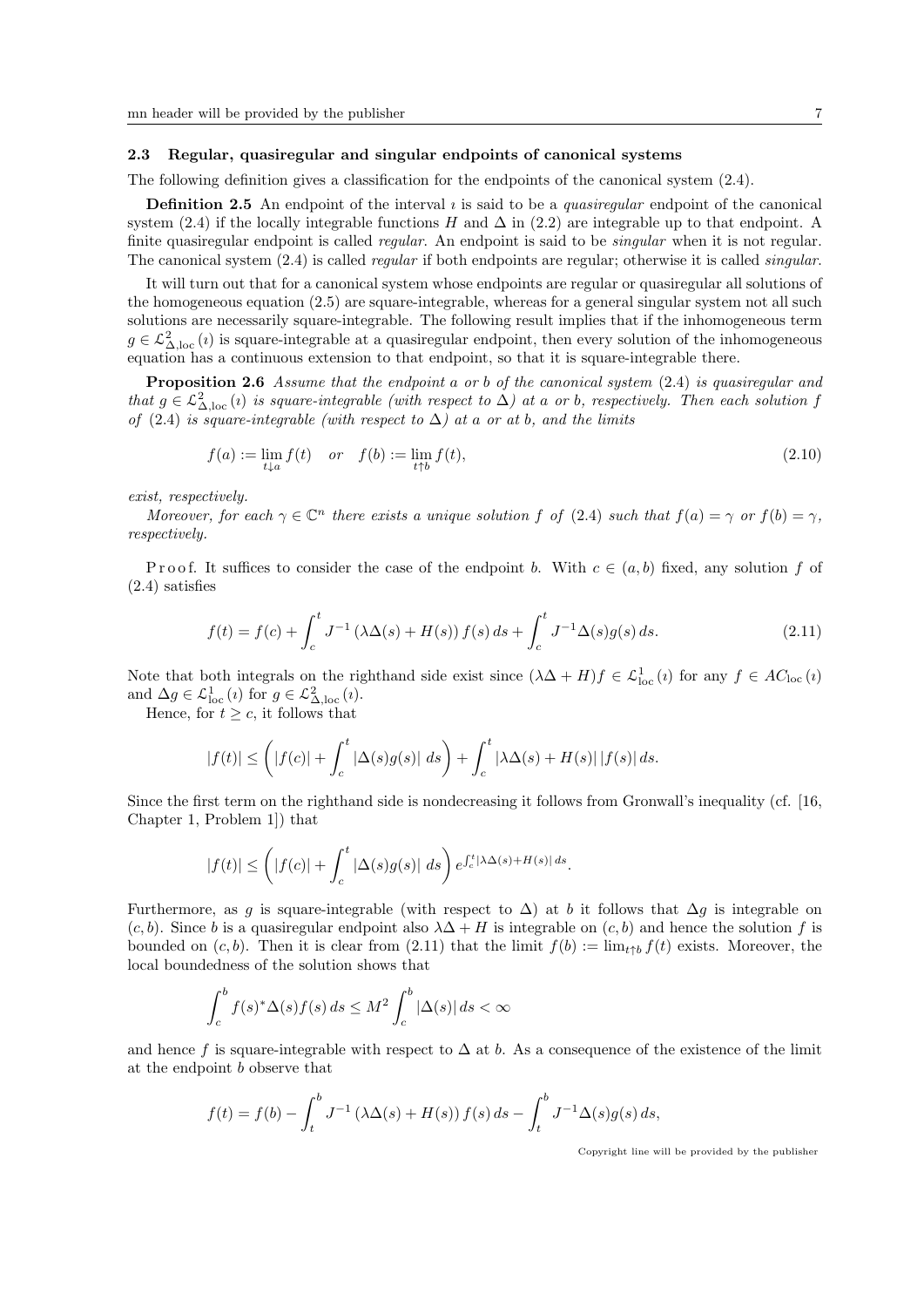and thus

$$
|f(t)| \le \left(|f(b)| + \int_t^b |\Delta(s)g(s)| \ ds\right) e^{\int_t^b |\lambda \Delta(s) + H(s)| \ ds}.
$$

In particular, for solutions  $f$  of the corresponding homogeneous equation (2.5) it follows that the mapping  $f \mapsto f(b)$  is injective, and hence surjective. Therefore, for each  $\gamma \in \mathbb{C}^n$  there exists a unique solution f of (2.4) such that  $f(b) = \gamma$ .  $\Box$ 

Note that the condition that  $g \in L^2_{\Delta,\text{loc}}(i)$  is square-integrable at some endpoint is only used to obtain that  $\Delta g \in \mathcal{L}^1_{loc}(i)$  is integrable at that endpoint.

Corollary 2.7 Assume that the endpoints a and b of the canonical system (2.4) are quasiregular and that  $g \in \mathcal{L}^2_{\Delta}(i)$ . Then each solution f of (2.4) belongs to  $\mathcal{L}^2_{\Delta}(i)$  and both limits in (2.10) exist.

The next statement is a direct consequence of Proposition 2.6 and identity (2.7).

**Corollary 2.8** Assume that the endpoint a or b of the canonical system  $(2.4)$  is quasiregular and let  $Y(\cdot, \lambda)$  be a fundamental matrix of the canonical system (2.4). Then  $Y(\cdot, \lambda)\phi$  is square-integrable (with respect to  $\Delta$ ) at a or b for every  $\phi \in \mathbb{C}^n$  and  $Y(\cdot, \lambda)$  admits a unique continuous extension to a or b such that  $Y(a, \lambda)$  or  $Y(b, \lambda)$  is invertible, respectively. In particular, the point  $c_0$  in (2.6) can be chosen to be a or b, respectively.

#### 2.4 Definiteness of canonical systems

Let  $j \subset i$  be a nonempty interval. The canonical system (2.4) is said to be *definite on* j if for each  $\lambda \in \mathbb{C}$ and for each nontrivial solution f of the corresponding homogeneous equation (2.5) on  $\imath$  the condition

$$
0 < \int_{\mathfrak{I}} f(s)^* \Delta(s) f(s) \, ds \leq \infty
$$

holds. If H and  $\Delta$  are integrable on j (in particular, if the canonical system is regular on j), then the above integral is necessarily finite; see Corollary 2.8.

**Lemma 2.9** If the canonical system (2.4) is definite on  $\eta$ , then it is also definite on every interval  $\tilde{\eta}$ with the property that  $\eta \subset \tilde{\eta} \subset \tilde{\iota}$ .

P r o o f. Under the assumption of the lemma any nontrivial solution f of  $(2.5)$  on  $\imath$  satisfies

$$
0 < \int_{\mathcal{J}} f(s)^* \Delta(s) f(s) \, ds \le \int_{\widetilde{\mathcal{J}}} f(s)^* \Delta(s) f(s) \, ds.
$$

Hence, the canonical system is definite on  $\tilde{j}$ .

An equivalent statement for definiteness on  $\gamma$  is that for each  $\lambda \in \mathbb{C}$  and each solution f of (2.5)

$$
\int_{\mathcal{I}} f(s)^{*} \Delta(s) f(s) ds = 0 \quad \text{implies} \quad f(t) = 0, \quad t \in \mathcal{I}.
$$

According to the existence and uniqueness theorem for linear systems of differential equations the conclusion  $f(t) = 0, t \in j$ , implies that  $f(t) = 0, t \in i$ . The next lemma shows that it suffices to check the definiteness condition for only one  $\lambda \in \mathbb{C}$ .

**Lemma 2.10** The canonical system (2.4) is definite on the interval  $j \,\subset i$  if and only if for some  $\lambda_0 \in \mathbb{C}$  and for each solution f of  $Jf' - Hf = \lambda_0 \Delta f$  the condition

$$
\int_J f(s)^*\Delta(s)f(s)\,ds=0
$$

implies  $f(t) = 0$  for  $t \in j$ , and thus  $f(t) = 0$  for  $t \in i$ .

$$
\Box
$$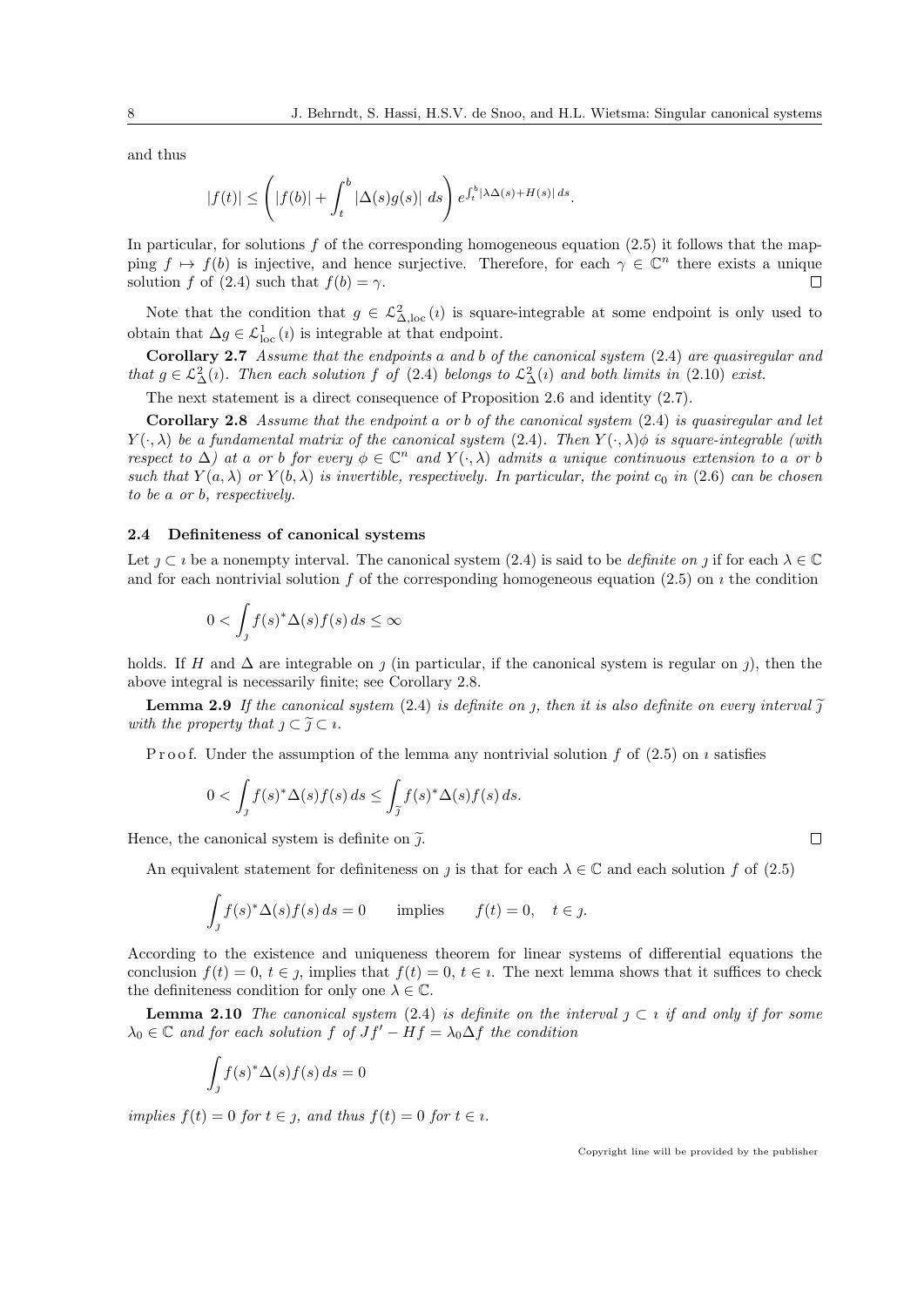P r o o f.  $(\Rightarrow)$  This implication is clear.

(←) Choose any  $\lambda \in \mathbb{C}$  and let f be a solution of  $Jf' - Hf = \lambda \Delta f$  with  $\int_{\mathcal{J}} f^*(s) \Delta(s) f(s) ds = 0$ or, equivalently,  $\Delta(t)f(t) = 0$  for almost all  $t \in j$ . Thus f is also a solution of  $Jf' - Hf = \lambda_0 \Delta f$ with  $\int_{\mathcal{J}} f^*(s) \Delta(s) f(s) ds = 0$ . By assumption this implies that  $f(t) = 0$  for  $t \in \mathcal{J}$ , and hence for  $t \in \mathcal{J}$ . Therefore the canonical system is definite.  $\Box$ 

It follows from Lemma 2.10 that the canonical system (2.4) is definite on the interval  $j \,\subset i$  if and only if for each solution f of  $Jf' - Hf = 0$  the condition  $\Delta f = 0$  on j implies that  $f(t) = 0$  for  $t \in j$ , and thus  $f(t) = 0$  for  $t \in i$ . In particular, if there exists a nonempty interval  $\gamma \subset i$  such that  $\Delta(t)$  has full rank n for almost all  $t \in j$ , then the canonical system (2.4) is definite on the interval  $j \subset i$ .

The following result will be used frequently in the rest of this paper. It goes back to  $[62, H\text{ll}52, 1]$ ] and [47]; for a more abstract treatment see [4]. A short proof is provided for completeness.

**Proposition 2.11** The canonical system  $(2.4)$  is definite on  $\iota$  if and only if there exists a compact interval  $I \subset i$  such that the canonical system (2.4) is definite on the interval  $I$ .

P r o o f.  $(\Leftarrow)$  This implication follows from Lemma 2.9.

(⇒) Assume that the canonical system (2.4) is definite on  $\iota$ . Fix some  $\lambda_0 \in \mathbb{C}$  and introduce for each compact subinterval  $\jmath$  of  $\iota$  the subset  $d(\jmath)$  of  $\mathbb{C}^n$  by

$$
d(j) = \left\{ \phi \in \mathbb{C}^n : |\phi| = 1, \int_j \phi^* Y(s, \lambda_0)^* \Delta(s) Y(s, \lambda_0) \phi \, ds = 0 \right\}.
$$

Clearly,  $d(j)$  is compact and  $j \,\subset \,\widetilde{j}$  implies  $d(\widetilde{j}) \subset d(j)$ . Now choose an increasing sequence of compact intervals  $j_m \subset i, m \in \mathbb{N}$ , such that their union equals the interval *i*. Then

$$
\bigcap_{m \in \mathbb{N}} d(j_m) = \emptyset. \tag{2.12}
$$

To see this, assume that there exists an element  $\phi \in \mathbb{C}^n$  with  $|\phi|=1$ , such that

$$
\int_{\jmath_m} \phi^* Y(s, \lambda_0)^* \Delta(s) Y(s, \lambda_0) \phi \, ds = 0
$$

for every m. Then by monotone convergence  $\int_{i} \phi^* Y(s, \lambda_0)^* \Delta(s) Y(s, \lambda_0) \phi ds = 0$ . Since the canonical system (2.4) is definite, this implies that  $Y(\cdot, \lambda)\phi = 0$ , which leads to  $\phi = 0$ , a contradiction. Therefore, the identity (2.12) is valid. Since each of the sets  $d(j_m)$  in (2.12) is compact it follows that there exists a compact interval  $j_k$  such that  $d(j_k) = \emptyset$ . Hence  $I = j_k$  satisfies the requirements.  $\Box$ 

Example 2.12 (Weighted Sturm-Liouville equations) Let  $\imath \subset \mathbb{R}$  be an open interval. Let  $1/p, q, r \in$  $\mathcal{L}^1_{\text{loc}}(i)$  be real-valued functions, assume  $r(t) \geq 0$  for almost all  $t \in i$ , and define the  $2 \times 2$  matrix J and the 2 × 2 matrix functions H and  $\Delta$  by

$$
J = \begin{pmatrix} 0 & -1 \\ 1 & 0 \end{pmatrix}, \quad H(t) = \begin{pmatrix} -q(t) & 0 \\ 0 & 1/p(t) \end{pmatrix}, \quad \Delta(t) = \begin{pmatrix} r(t) & 0 \\ 0 & 0 \end{pmatrix}.
$$
 (2.13)

Let f be a solution of  $Jf' - Hf = 0$  which satisfies  $\Delta f = 0$ , so that in components

$$
-f_2' + qf_1 = 0, \quad f_1' - (1/p)f_2 = 0, \quad rf_1 = 0.
$$

Assume that there exists a nonempty interval  $j \subset i$  such that  $r(t) > 0, t \in j$ . Then  $f_1(t) = 0$  and, hence, also  $f_2(t) = 0$ , when  $t \in \mathcal{I}$ . Therefore the corresponding system is definite on  $\mathcal{I}$  and, thus, on  $\mathcal{I}$ .

Remark 2.13 The notion of definiteness used in this subsection can be found in [28, p. 249 and p. 300] and [63, Chapter IV, Definition 1.1]. A stronger form of definiteness is obtained when for all compact intervals  $I \subset i$  the inequality

$$
0 < \int_{I} f(s)^{*} \Delta(s) f(s) \, ds \tag{2.14}
$$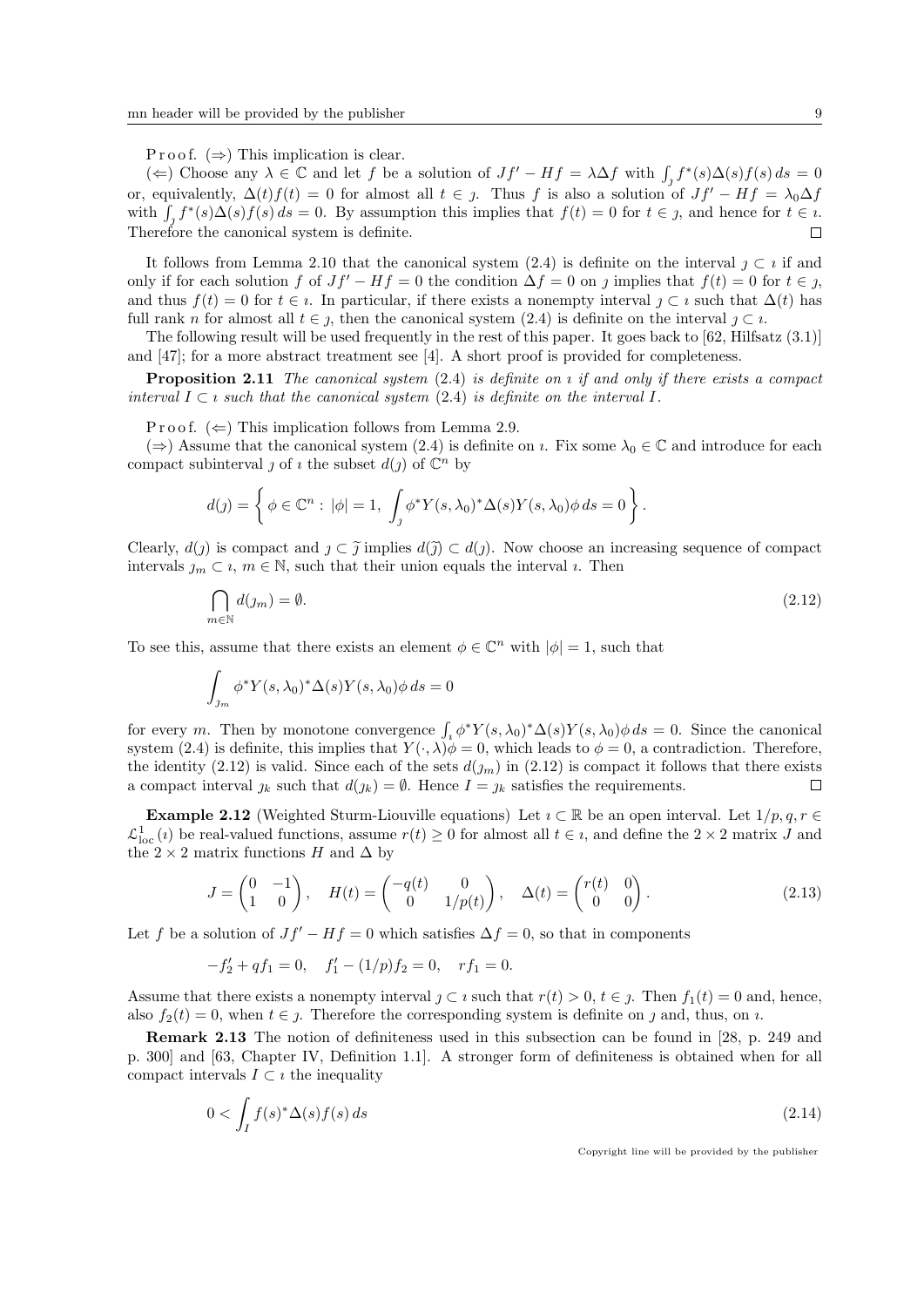is satisfied for any nontrivial solution f of  $(2.5)$ ; see  $[2, p. 253$  and p. 289 and  $[38, 39, 40, 66, 71]$ . To see that this kind of definiteness is stronger than the present notion of definiteness consider the following example. Define the nonnegative locally integrable matrix function  $\Delta$  such that  $\Delta(t)$  is invertible for t on a compact interval  $[\alpha, \beta] \subset i$  and such that  $\Delta(t) = 0$  on the complement. The canonical system  $(2.4)$  is clearly definite on *i* whereas  $(2.14)$  is not satisfied for any interval contained in the complement of  $[\alpha, \beta]$ .

#### 2.5 Localization of solutions

If the canonical system  $(2.4)$  is definite, then a solution of the inhomogeneous canonical system can be localized at one endpoint, in the sense that it can be made trivial at the other endpoint. First some preliminary results of general nature for definite canonical systems will be stated. Note, e.g., that Corollary 2.2 implies that for a canonical system which is definite and whose endpoints a and b are quasiregular the  $n \times n$  matrix

$$
\frac{Y(b,\lambda)^*JY(b,\lambda) - Y(a,\lambda)^*JY(a,\lambda)}{\lambda - \bar{\lambda}}\tag{2.15}
$$

is positive definite for all  $\lambda \in \mathbb{C} \setminus \mathbb{R}$ .

**Lemma 2.14** Let the canonical system  $(2.4)$  be definite and assume that its endpoints a and b are quasiregular. Then for every  $\lambda \in \mathbb{C} \setminus \mathbb{R}$  the  $2n \times 2n$ -matrix

$$
\begin{pmatrix} Y(a,\lambda) & Y(a,\bar{\lambda}) \\ Y(b,\lambda) & Y(b,\bar{\lambda}) \end{pmatrix}
$$
\n(2.16)

is invertible.

Proof. It follows from Corollaries 2.2 and 2.8 that

$$
\begin{aligned}\n\begin{pmatrix}\nY(a,\lambda)^* & Y(b,\lambda)^* \\
Y(a,\bar{\lambda})^* & Y(b,\bar{\lambda})^*\n\end{pmatrix}\n\begin{pmatrix}\n-J & 0 \\
0 & J\n\end{pmatrix}\n\begin{pmatrix}\nY(a,\lambda) & Y(a,\bar{\lambda}) \\
Y(b,\lambda) & Y(b,\bar{\lambda})\n\end{pmatrix} \\
&= (\lambda - \bar{\lambda}) \int_a^b \begin{pmatrix}\nY(s,\lambda)^* \Delta(s) Y(s,\lambda) & 0 \\
0 & -Y(s,\bar{\lambda})^* \Delta(s) Y(s,\bar{\lambda})\n\end{pmatrix} ds.\n\end{aligned}
$$

By definiteness (see Lemma 2.10) the matrix on the righthand side is invertible, which implies the invertibility of the matrix in (2.16) for  $\lambda \in \mathbb{C} \setminus \mathbb{R}$ .  $\Box$ 

Lemma 2.14 yields the following two results.

Corollary 2.15 Let the canonical system (2.4) be definite and assume that its endpoints a and b are quasiregular. Then for all  $\gamma_a, \gamma_b \in \mathbb{C}^n$  and every  $\lambda \in \mathbb{C} \setminus \mathbb{R}$  there exist solutions  $f_{\lambda} \in L^2_{\Delta}(i)$  and  $f_{\bar{\lambda}} \in \mathcal{L}^2_{\Delta}(i)$  of the homogeneous equation (2.5) for  $\lambda$  and  $\bar{\lambda}$ , respectively, such that

$$
f_{\lambda}(a) + f_{\overline{\lambda}}(a) = \gamma_a, \quad f_{\lambda}(b) + f_{\overline{\lambda}}(b) = \gamma_b.
$$

Observe that the function  $f = f_{\lambda} + f_{\overline{\lambda}}$  with  $f_{\lambda}, f_{\overline{\lambda}} \in \mathcal{L}^2_{\Delta}(i)$  as in Corollary 2.15 is a solution of the equation

$$
Jf' - Hf = \lambda \Delta f + \Delta g
$$
, where  $g = \bar{\lambda} f_{\bar{\lambda}} - \lambda f_{\bar{\lambda}}$ .

This implies the following statement; cf. [63, Chapter II, Proposition 2.7].

Corollary 2.16 Let the canonical system  $(2.4)$  be definite and assume that its endpoints a and b are quasiregular. Then for all  $\gamma_a, \gamma_b \in \mathbb{C}^n$  there exist an element  $g \in \mathcal{L}^2_\Delta(i)$  and a solution  $f \in \mathcal{L}^2_\Delta(i)$  of (2.4) which satisfies the boundary conditions

$$
f(a) = \gamma_a, \quad f(b) = \gamma_b.
$$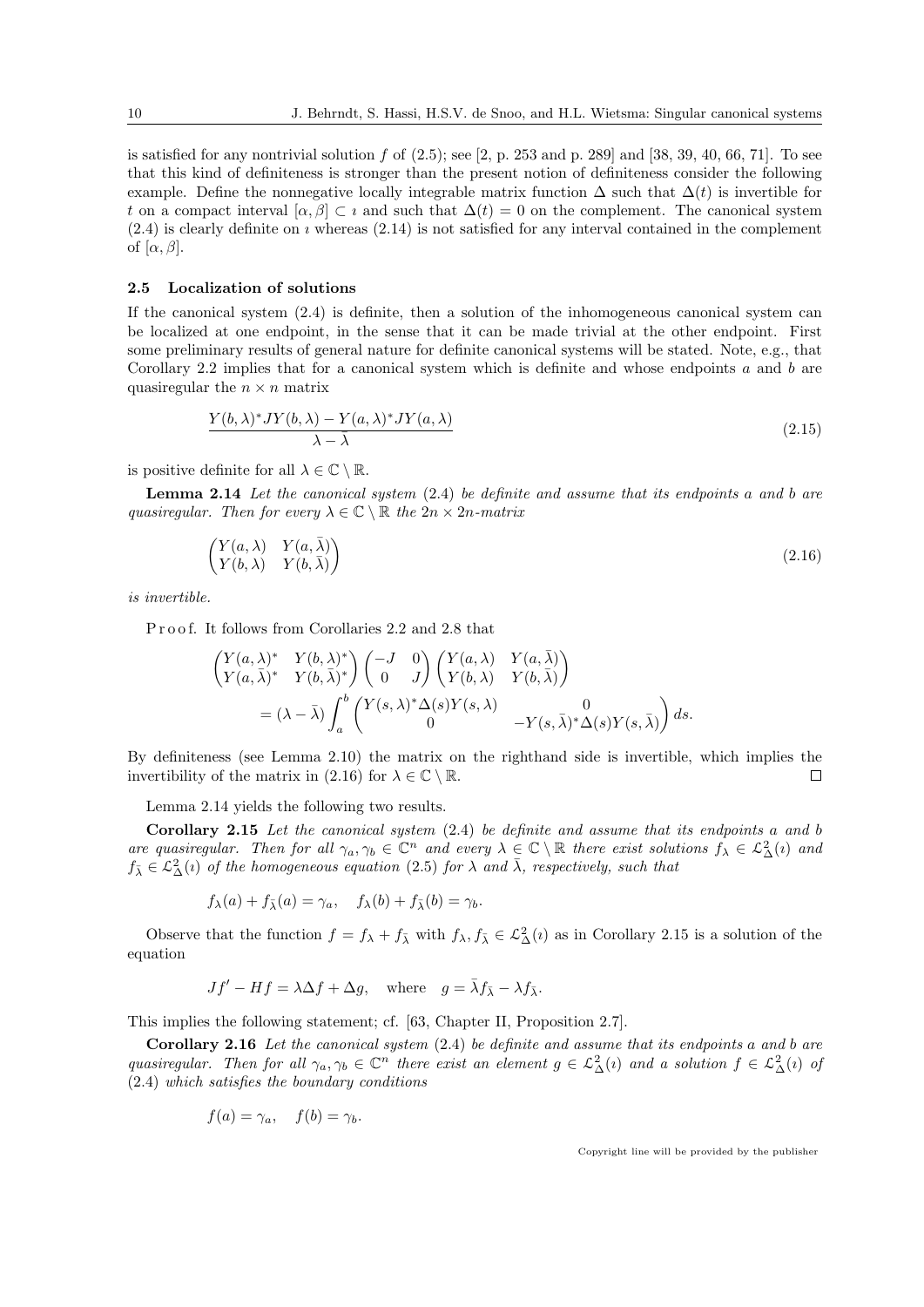In the next proposition it is shown that the solutions of the inhomogeneous equation can be modified in a neighbourhood of one of the endpoints. This fact, which is essentially a consequence of Proposition 2.11 and Corollary 2.16, will be used in Section 4.3.

**Proposition 2.17** Let the canonical system (2.4) be definite and let  $[\alpha, \beta] \subset i$  be a compact interval on which it is definite as well; cf. Proposition 2.11. Let  $g \in L^2_{\Delta,loc}(i)$  and let  $f \in AC_{loc}(i)$  be a solution of the inhomogeneous equation (2.4). Then there exist functions  $f_a \in AC_{\text{loc}}(i)$  and  $g_a \in \mathcal{L}^2_{\Delta,\text{loc}}(i)$ satisfying

$$
Jf'_a(t) - H(t)f_a(t) = \lambda \Delta(t) f_a(t) + \Delta(t) g_a(t)
$$

such that

$$
f_a(t) = \begin{cases} f(t), & t \in (a, \alpha], \\ 0, & t \in [\beta, b), \end{cases} \qquad g_a(t) = \begin{cases} g(t), & t \in (a, \alpha], \\ 0, & t \in [\beta, b). \end{cases}
$$

Similarly, there exist functions  $f_b \in AC_{loc}(i)$  and  $g_b \in \mathcal{L}^2_{\Delta,loc}(i)$  satisfying

$$
Jf'_{b}(t) - H(t)f_{b}(t) = \lambda \Delta(t)f_{b}(t) + \Delta(t)g_{b}(t)
$$

such that

$$
f_b(t) = \begin{cases} 0, & t \in (a, \alpha], \\ f(t), & t \in [\beta, b), \end{cases} \qquad g_b(t) = \begin{cases} 0, & t \in (a, \alpha], \\ g(t), & t \in [\beta, b). \end{cases}
$$

P r o o f. Note first that by P roposition 2.11 there exists a compact interval  $[\alpha, \beta] \subset i$  such that the canonical system (2.4) is definite on  $[\alpha, \beta]$ . In particular, the points  $\alpha$  and  $\beta$  are regular endpoints for the canonical system (2.4) restricted to  $(\alpha, \beta)$ . Hence Corollary 2.16 implies that for  $f(\alpha) \in \mathbb{C}^n$  there exists a function  $k \in \mathcal{L}^2_{\Delta}(\alpha, \beta)$  and a function  $h \in AC_{\text{loc}}(\alpha, \beta)$  satisfying

$$
Jh'(t) - H(t)h(t) = \lambda \Delta(t)h(t) + \Delta(t)k(t), \quad h(\alpha) = f(\alpha), \quad h(\beta) = 0,
$$

on  $(\alpha, \beta)$ . Hence the functions  $f_a$  and  $g_a$  defined by

$$
f_a(t) = \begin{cases} f(t), & t \in (a, \alpha], \\ h(t), & t \in (\alpha, \beta), \\ 0, & t \in [\beta, b), \end{cases} \quad g_a(t) = \begin{cases} g(t), & t \in (a, \alpha], \\ k(t), & t \in (\alpha, \beta), \\ 0, & t \in [\beta, b), \end{cases}
$$

satisfy the asserted properties. A similar argument shows the existence of the functions  $f_b$  and  $g_b$  with the asserted properties. П

In particular, when f is a solution of the homogeneous system  $(2.5)$ , then f can be localized as indicated above. The following restatement of this fact in terms of matrix functions (groupings of column vector functions) is useful.

**Corollary 2.18** Let the canonical system (2.4) be definite, let  $[\alpha, \beta] \subset i$  be a compact interval on which it is definite as well; cf. Proposition 2.11, and let  $Y(\cdot, \lambda)$  be a corresponding fundamental matrix. Then there exist an  $n \times n$  matrix function  $Y_a(\cdot, \lambda) \in AC_{\text{loc}}(i)$  and an  $n \times n$  matrix function  $Z_a(\cdot, \lambda)$ whose columns belong to  $\mathcal{L}^2_{\Delta}(i)$ , satisfying

$$
JY'_a(t,\lambda)\phi - H(t)Y_a(t,\lambda)\phi = \lambda \Delta(t)Y_a(t,\lambda)\phi + \Delta(t)Z_a(t,\lambda)\phi, \quad \phi \in \mathbb{C}^n,
$$

such that

$$
Y_a(t,\lambda) = \begin{cases} Y(t,\lambda), & t \in (a,\alpha], \\ 0, & t \in [\beta,b), \end{cases} \quad Z_a(t,\lambda) = \begin{cases} 0, & t \in (a,\alpha], \\ 0, & t \in [\beta,b). \end{cases}
$$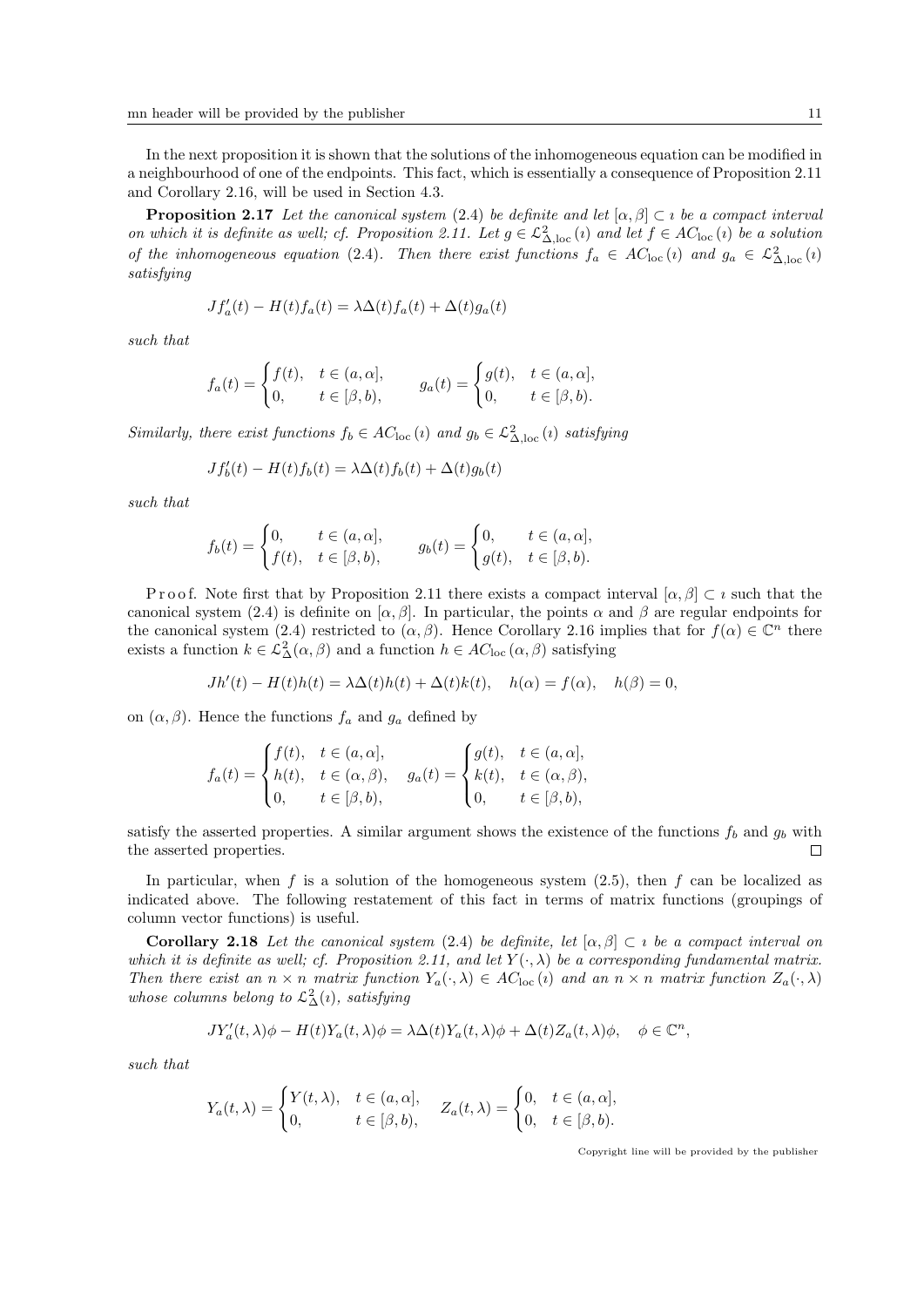Similarly, there exist an  $n \times n$  matrix function  $Y_b(\cdot, \lambda) \in AC_{loc}(i)$  and an  $n \times n$  matrix function  $Z_b(\cdot, \lambda)$  whose columns belong to  $\mathcal{L}^2_{\Delta}(i)$ , satisfying

$$
JY'_b(t,\lambda)\phi - H(t)Y_b(t,\lambda)\phi = \lambda \Delta(t)Y_b(t,\lambda)\phi + \Delta(t)Z_b(t,\lambda)\phi, \quad \phi \in \mathbb{C}^n,
$$

such that

$$
Y_b(t,\lambda) = \begin{cases} 0, & t \in (a,\alpha], \\ Y(t,\lambda), & t \in [\beta,b), \end{cases} \quad Z_b(t,\lambda) = \begin{cases} 0, & t \in (a,\alpha], \\ 0, & t \in [\beta,b). \end{cases}
$$

With  $\phi \in \mathbb{C}^n$ , observe that the function  $Y_a(\cdot, \lambda)\phi$  belongs to  $\mathcal{L}^2_{\Delta}(i)$  if and only if  $Y(\cdot, \lambda)\phi$  is squareintegrable at a, and, likewise, that the function  $Y_b(\cdot, \lambda)\phi$  belongs to  $\mathcal{L}^2_{\Delta}(i)$  if and only if  $Y(\cdot, \lambda)\phi$  is square-integrable at b.

# 3 Square-integrable solutions of singular canonical systems

This section is concerned with the square-integrability of the solutions of the homogeneous canonical system  $(2.5)$ . These solutions are studied in terms of a monotone matrix function on *i* which by the monotonicity principle as given in  $[3]$  admits limits at the endpoints of  $\imath$  in the sense of linear relations (multivalued operators). The number of square-integrable solutions at the endpoints coincides with the multiplicity of the finite eigenvalues of the limits. One of the advantages of this abstract geometric approach is that it provides a very simple interpretation of the constructions from [2, Chapter 9] and [60, 71].

# 3.1 Monotonicity properties

For a fundamental matrix  $Y(\cdot, \lambda)$  of the canonical system (2.4) introduce the  $n \times n$  matrix function  $D(\cdot, \lambda)$  on *i* by

$$
D(t,\lambda) = Y(t,\lambda)^*(-iJ)Y(t,\lambda), \quad t \in \mathfrak{e}, \quad \lambda \in \mathbb{C}.
$$
\n(3.1)

Observe that the function  $t \mapsto D(t, \lambda)$ ,  $t \in \iota$ , is locally absolutely continuous for every  $\lambda \in \mathbb{C}$ . Moreover, for all  $t \in i$  and  $\lambda \in \mathbb{C}$  the matrix  $D(t, \lambda)$  is selfadjoint and invertible, and the identities (2.8) imply

$$
D(t,\lambda)^{-1} = JD(t,\bar{\lambda})J^*, \quad t \in \mathfrak{v}, \quad \lambda \in \mathbb{C}.\tag{3.2}
$$

Furthermore, it follows from Corollary 2.2 that

$$
D(\beta,\lambda) - D(\alpha,\lambda) = 2 \operatorname{Im} \lambda \int_{\alpha}^{\beta} Y(s,\lambda)^* \Delta(s) Y(s,\lambda) ds, \quad \lambda \in \mathbb{C},
$$
\n(3.3)

holds for any compact interval  $[\alpha, \beta] \subset \iota$ . Hence the matrix function  $D(\cdot, \lambda)$  is constant for  $\lambda \in \mathbb{R}$ , and only the case  $\lambda \in \mathbb{C} \setminus \mathbb{R}$  will be of interest in the following. The statements in the next proposition are direct consequences of (3.1), (3.3) and the fact that  $Y(t, \lambda)$  is invertible for all  $t \in \iota$ .

**Proposition 3.1** For  $\lambda \in \mathbb{C}_+$  or  $\lambda \in \mathbb{C}_-$  the  $n \times n$  matrix function  $D(\cdot, \lambda)$  is nondecreasing or nonincreasing on *i*, respectively, and the numbers of positive and negative eigenvalues of  $D(t, \lambda)$ ,  $t \in \iota$ , coincide with the multiplicities  $i^+$  and  $i^-$  of the eigenvalues 1 and  $-1$  of  $-iJ$ , respectively.

The monotonicity of the functions  $D(\cdot, \lambda)$  means that for each  $\phi \in \mathbb{C}^n$  the limit as  $t \to a$  or  $t \to b$ of  $\phi^*D(t,\lambda)\phi$  exists as a real number or as  $\pm\infty$ . Therefore, it is natural to define domains associated with the endpoint  $a$  by

$$
\mathfrak{D}(a,\lambda) = \{ \phi \in \mathbb{C}^n : \lim_{t \downarrow a} \phi^* D(t,\lambda) \phi > -\infty \}, \quad \lambda \in \mathbb{C}_+
$$
  

$$
\mathfrak{D}(a,\lambda) = \{ \phi \in \mathbb{C}^n : \lim_{t \downarrow a} \phi^* D(t,\lambda) \phi < \infty \}, \quad \lambda \in \mathbb{C}_-,
$$
  
(3.4)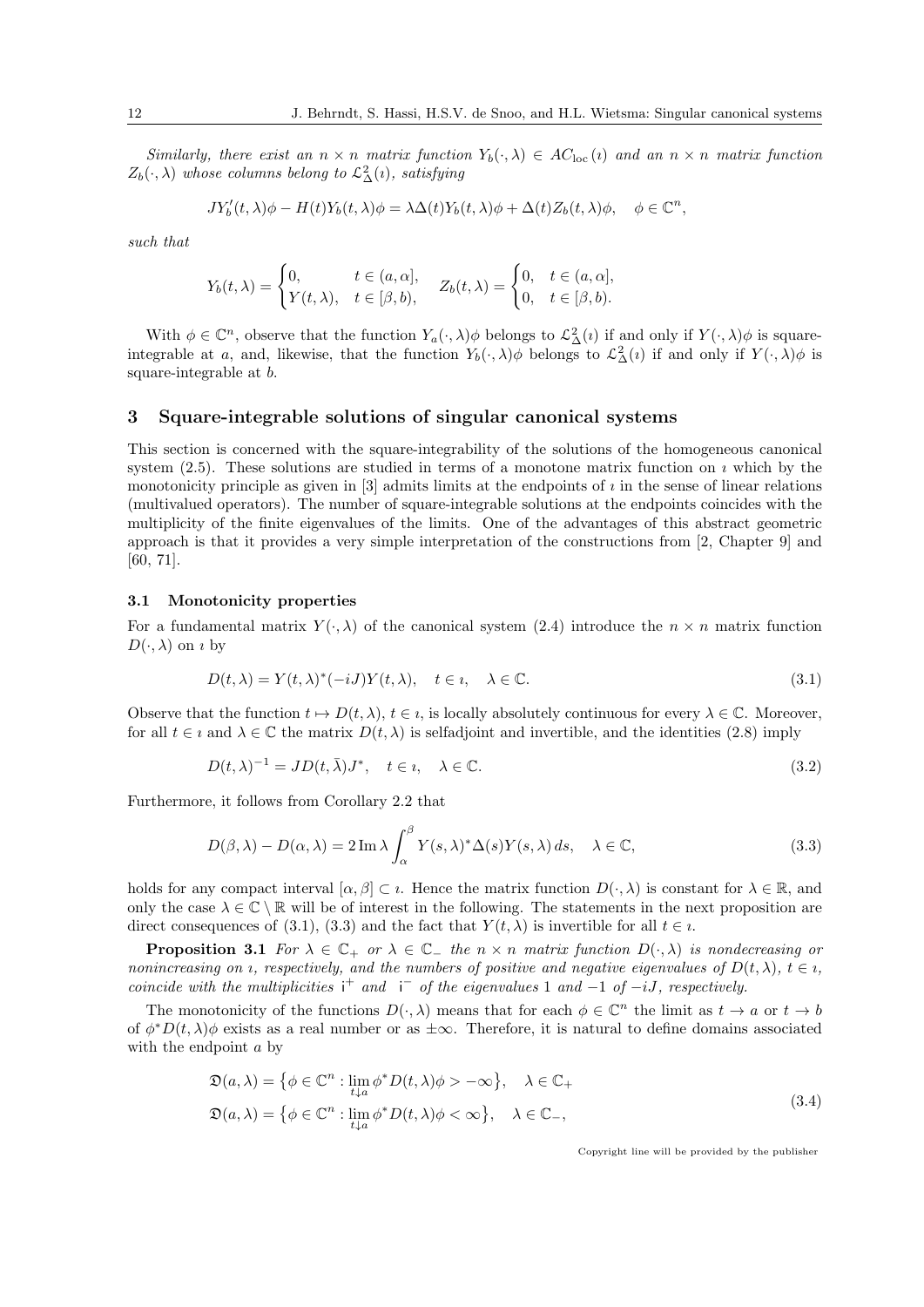and with the endpoint  $b$  by

$$
\mathfrak{D}(b,\lambda) = \{ \phi \in \mathbb{C}^n : \lim_{t \uparrow b} \phi^* D(t,\lambda) \phi < \infty \}, \quad \lambda \in \mathbb{C}_+,
$$
\n
$$
\mathfrak{D}(b,\lambda) = \{ \phi \in \mathbb{C}^n : \lim_{t \uparrow b} \phi^* D(t,\lambda) \phi > -\infty \}, \quad \lambda \in \mathbb{C}_-.
$$
\n
$$
(3.5)
$$

The following theorem, which is an immediate consequence of [3, Theorem 3.1 and Corollary 3.6], explains the limits of the function  $D(\cdot, \lambda)$  in terms of linear relations (in the sense of multivalued operators) which are selfadjoint; see also Appendix A for a short introduction to the theory of linear relations.

**Theorem 3.2** For every  $\lambda \in \mathbb{C} \setminus \mathbb{R}$  there exist selfadjoint relations  $D(a, \lambda)$  and  $D(b, \lambda)$  in  $\mathbb{C}^n$  which are the limits of  $D(\cdot, \lambda)$  in the resolvent sense, i.e.,

$$
(D(a,\lambda) - \mu)^{-1} = \lim_{t \downarrow a} (D(t,\lambda) - \mu)^{-1}, \quad (D(b,\lambda) - \mu)^{-1} = \lim_{t \uparrow b} (D(t,\lambda) - \mu)^{-1},
$$

for every  $\mu \in \mathbb{C} \setminus \mathbb{R}$ . In terms of these limits the space  $\mathbb{C}^n$  allows the orthogonal decompositions.

$$
\mathbb{C}^n = \begin{cases} \text{dom } D(a, \lambda) \oplus \text{mul } D(a, \lambda) = \mathfrak{D}(a, \lambda) \oplus \text{mul } D(a, \lambda), \\ \text{dom } D(b, \lambda) \oplus \text{mul } D(a, \lambda) = \mathfrak{D}(b, \lambda) \oplus \text{mul } D(b, \lambda). \end{cases}
$$

The graphs of the selfadjoint limit relations  $D(a, \lambda)$  and  $D(b, \lambda)$  decompose accordingly:

$$
D(a,\lambda) = D(a,\lambda)_{s} \widehat{\oplus} (\{0\} \times \text{mul } D(a,\lambda)),
$$
  

$$
D(b,\lambda) = D(b,\lambda)_{s} \widehat{\oplus} (\{0\} \times \text{mul } D(b,\lambda)),
$$

where  $D(a, \lambda)$ <sub>s</sub> and  $D(b, \lambda)$ <sub>s</sub> are (the graphs of) selfadjoint operators in  $\mathfrak{D}(a, \lambda)$  and  $\mathfrak{D}(b, \lambda)$ , respectively, and  $\widehat{\oplus}$  denotes the orthogonal sum of subspaces in  $\mathbb{C}^n \times \mathbb{C}^n$ . Moreover,

$$
D(a,\lambda)_s \phi = \lim_{t \downarrow a} D(t,\lambda)\phi, \quad \phi \in \mathfrak{D}(a,\lambda),
$$
  
\n
$$
D(b,\lambda)_s \phi = \lim_{t \uparrow b} D(t,\lambda)\phi, \quad \phi \in \mathfrak{D}(b,\lambda).
$$
\n(3.6)

The monotonicity of the  $n \times n$  matrix function  $D(\cdot, \lambda)$  implies that the limit relations  $D(a, \lambda)$  and  $D(b, \lambda)$  from Theorem 3.2 satisfy for  $t \in i$  the inequalities

$$
(\psi, \phi) \le (D(t, \lambda)\phi, \phi) \quad \text{for all} \quad \{\phi, \psi\} \in D(a, \lambda), \quad \lambda \in \mathbb{C}_+,
$$
  

$$
(D(t, \lambda)\phi, \phi) \le (\psi, \phi) \quad \text{for all} \quad \{\phi, \psi\} \in D(a, \lambda), \quad \lambda \in \mathbb{C}_-,
$$
 (3.7)

and

$$
(D(t,\lambda)\phi,\phi) \le (\psi,\phi) \quad \text{for all} \quad \{\phi,\psi\} \in D(b,\lambda), \quad \lambda \in \mathbb{C}_+,
$$
  

$$
(\psi,\phi) \le (D(t,\lambda)\phi,\phi) \quad \text{for all} \quad \{\phi,\psi\} \in D(b,\lambda), \quad \lambda \in \mathbb{C}_-.
$$
 (3.8)

For  $\phi \in \text{dom } D(a, \lambda) = \mathfrak{D}(a, \lambda)$  the inequalities (3.7) reduce to

$$
(D(a,\lambda)_s \phi, \phi) \le (D(t,\lambda)\phi, \phi), \qquad \lambda \in \mathbb{C}_+,
$$
  
\n
$$
(D(t,\lambda)\phi, \phi) \le (D(a,\lambda)_s \phi, \phi), \qquad \lambda \in \mathbb{C}_-,
$$
\n(3.9)

and, analogously, for  $\phi \in \text{dom } D(b, \lambda) = \mathfrak{D}(b, \lambda)$  the inequalities (3.8) reduce to

$$
(D(t,\lambda)\phi,\phi) \le (D(b,\lambda)_s\phi,\phi), \qquad \lambda \in \mathbb{C}_+,
$$
  
\n
$$
(D(b,\lambda)_s\phi,\phi) \le (D(t,\lambda)\phi,\phi), \qquad \lambda \in \mathbb{C}_-.
$$
\n
$$
(3.10)
$$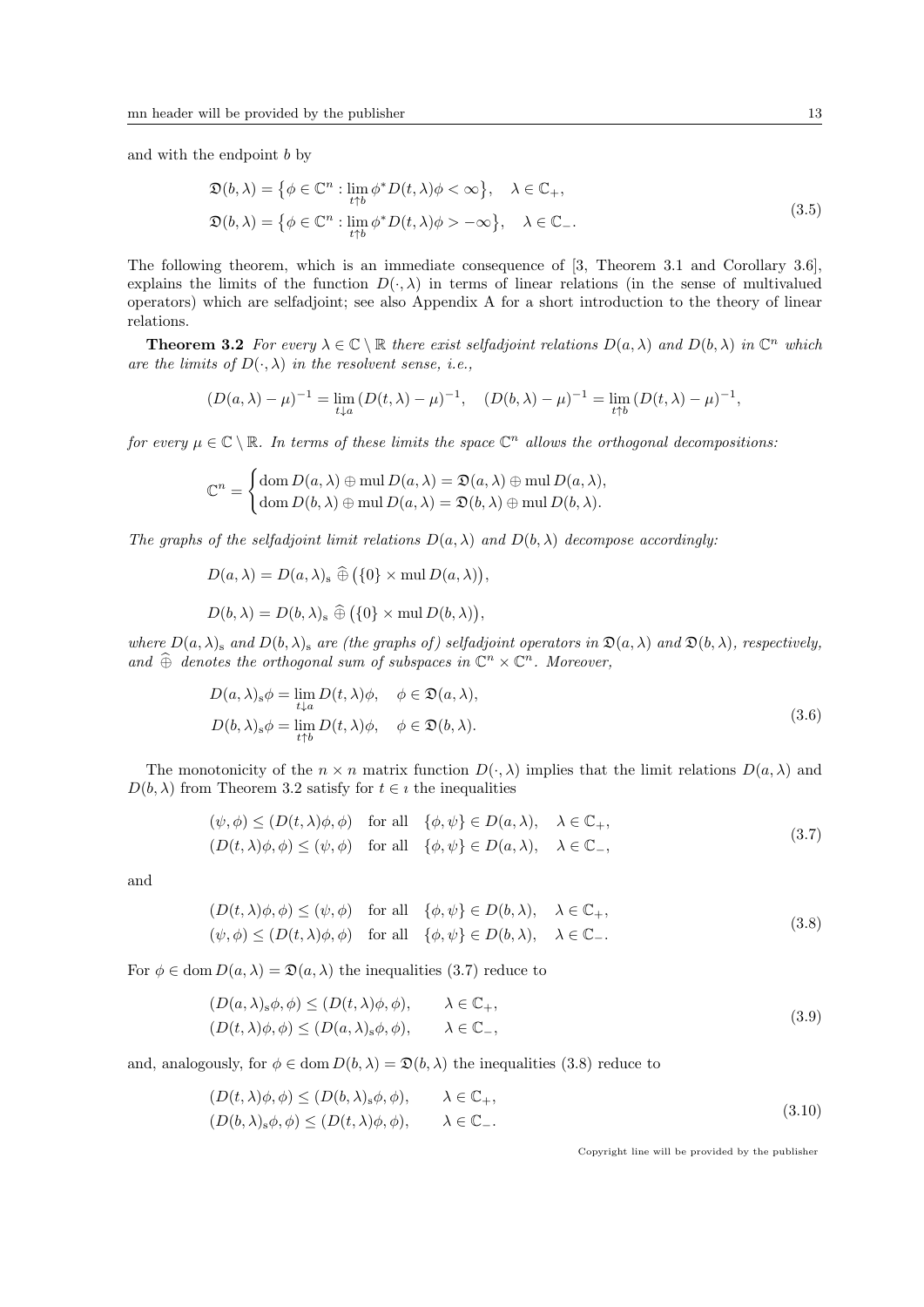In particular, if mul  $D(a, \lambda) = \text{mul } D(b, \lambda) = \{0\}$ , then the inequalities

$$
D(a,\lambda) \le D(t,\lambda) \le D(b,\lambda), \qquad \lambda \in \mathbb{C}_+,
$$
  
\n
$$
D(a,\lambda) \ge D(t,\lambda) \ge D(b,\lambda), \qquad \lambda \in \mathbb{C}_-,
$$
\n(3.11)

hold for  $t \in \iota$ .

Using the limit relations from Theorem 3.2, the identity (3.2) can be extended to the endpoints of the interval  $\iota$ .

**Corollary 3.3** The limit relations  $D(a, \lambda)$  and  $D(b, \lambda)$  satisfy

$$
D(a,\lambda)^{-1}=JD(a,\bar{\lambda})J^*,\quad D(b,\lambda)^{-1}=JD(b,\bar{\lambda})J^*,\qquad\lambda\in\mathbb{C}\setminus\mathbb{R}.
$$

P r o o f. It suffices to show that the limit values of  $D(t, \lambda)^{-1}$  coincide with the selfadjoint relations  $D(a,\lambda)^{-1}$  and  $D(b,\lambda)^{-1}$ , respectively. Let A be the resolvent limit of  $D(t,\lambda)^{-1}$  as t tends to a. Then by  $(A.1)$ :

$$
(A - \zeta)^{-1} = \lim_{t \downarrow a} (D(t, \lambda)^{-1} - \zeta)^{-1} = \lim_{t \downarrow a} \left( -\frac{1}{\zeta^2} \left( D(t, \lambda) - \frac{1}{\zeta} \right)^{-1} - \frac{1}{\zeta} \right)
$$
  
=  $-\frac{1}{\zeta^2} \left( D(a, \lambda) - \frac{1}{\zeta} \right)^{-1} - \frac{1}{\zeta},$ 

for  $\zeta \in \mathbb{C} \setminus \mathbb{R}$ . Hence using (A.1) once more, the above identity shows that the limit A satisfies  $A = D(a, \lambda)^{-1}$ . For the endpoint b a similar argument can be used.  $\Box$ 

**Remark 3.4** Any two fundamental matrices  $Y_1(\cdot, \lambda)$  and  $Y_2(\cdot, \lambda)$  of the canonical system (2.4) are related via

$$
Y_1(\cdot, \lambda) = Y_2(\cdot, \lambda)X(\lambda)
$$
, where  $X(\lambda) = Y_2(c, \lambda)^{-1}Y_1(c, \lambda)$ 

and c is an arbitrary point in *i*. This implies that their associated matrix functions  $D_1(\cdot, \lambda)$  and  $D_2(\cdot, \lambda)$  in (3.1) are connected via  $D_1(\cdot, \lambda) = X^*(\lambda)D_2(\cdot, \lambda)X(\lambda)$ , where  $X(\lambda)$  invertible. This identity is preserved in the limits  $t \to a$  and  $t \to b$ . Therefore, the dimensions of the eigenspaces corresponding to the positive, negative, zero, and infinite eigenvalues of the selfadjoint relations  $D(a, \lambda)$  and  $D(b, \lambda)$ do not depend on the chosen fundamental matrix  $Y(\cdot, \lambda)$ .

### 3.2 Decompositions in terms of the eigenspaces of the limit relations

Denote the eigenspaces of the selfadjoint relation  $D(a, \lambda)$  in  $\mathbb{C}^n$  corresponding to the positive, negative, zero, and infinite eigenvalues by

$$
\mathcal{A}^+(\lambda), \quad \mathcal{A}^-(\lambda), \quad \mathcal{A}^0(\lambda), \quad \mathcal{A}^\infty(\lambda),
$$

and denote the corresponding dimensions by

$$
\mathsf{a}^+(\lambda), \quad \mathsf{a}^-(\lambda), \quad \mathsf{a}^0(\lambda), \quad \mathsf{a}^\infty(\lambda).
$$

Likewise, denote the eigenspaces of the selfadjoint relation  $D(b, \lambda)$  in  $\mathbb{C}^n$  corresponding to the positive, negative, zero, and infinite eigenvalues by

$$
\mathcal{B}^+(\lambda), \quad \mathcal{B}^-(\lambda), \quad \mathcal{B}^0(\lambda), \quad \mathcal{B}^\infty(\lambda),
$$

and denote the corresponding dimensions by

$$
b^+(\lambda)
$$
,  $b^-(\lambda)$ ,  $b^0(\lambda)$ ,  $b^\infty(\lambda)$ .

Then the spaces  $\mathfrak{D}(a, \lambda)$  and  $\mathfrak{D}(b, \lambda)$  allow the decompositions:

$$
\mathfrak{D}(a,\lambda) = \mathcal{A}^+(\lambda) \oplus \mathcal{A}^-(\lambda) \oplus \mathcal{A}^0(\lambda),
$$
  
\n
$$
\mathfrak{D}(b,\lambda) = \mathcal{B}^+(\lambda) \oplus \mathcal{B}^-(\lambda) \oplus \mathcal{B}^0(\lambda),
$$
\n(3.12)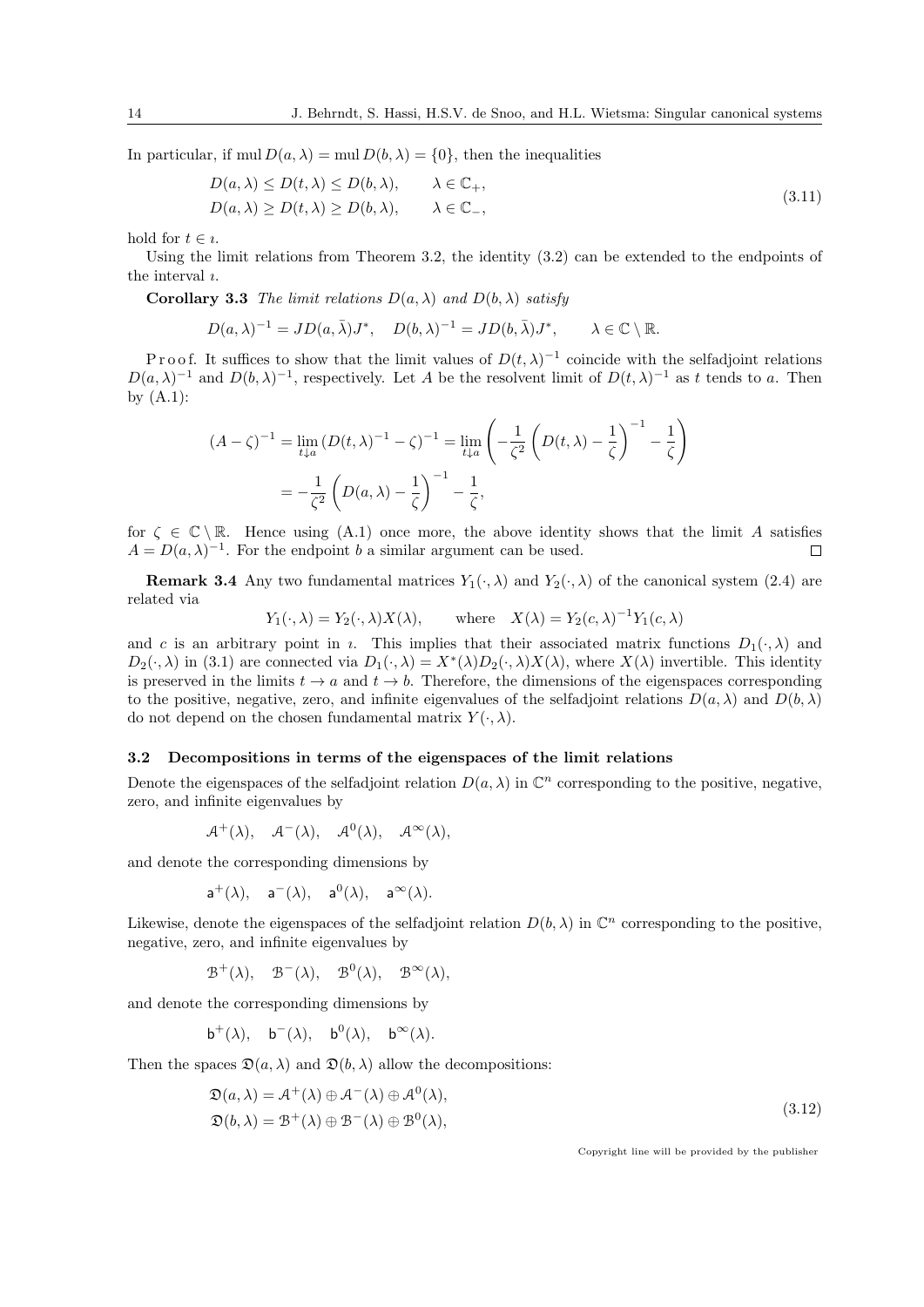and, moreover,

$$
\mathfrak{D}(a,\lambda) \cap \mathfrak{D}(b,\lambda) = \mathcal{A}^{\infty}(\lambda)^{\perp} \cap \mathcal{B}^{\infty}(\lambda)^{\perp} = (\mathcal{A}^{\infty}(\lambda) + \mathcal{B}^{\infty}(\lambda))^{\perp}.
$$
\n(3.13)

Furthermore, the identities

$$
\mathcal{A}^+(\lambda) = J\mathcal{A}^+(\bar{\lambda}), \quad \mathcal{A}^-(\lambda) = J\mathcal{A}^-(\bar{\lambda}), \quad \mathcal{A}^\infty(\lambda) = J\mathcal{A}^0(\bar{\lambda}), \mathcal{B}^+(\lambda) = J\mathcal{B}^+(\bar{\lambda}), \quad \mathcal{B}^-(\lambda) = J\mathcal{B}^-(\bar{\lambda}), \quad \mathcal{B}^\infty(\lambda) = J\mathcal{B}^0(\bar{\lambda}),
$$
\n(3.14)

follow from Corollary 3.3.

The next lemma shows how the dimensions of the eigenspaces of  $D(a, \lambda)$  and  $D(b, \lambda)$  are related to the numbers i<sup>+</sup> and i<sup>-</sup> of positive and negative eigenvalues of the matrix  $D(t, \lambda)$ ,  $t \in \iota$ . The results in the following lemma can be derived from the continuous dependence of the eigenvalues of  $D(t, \lambda)$  on t; cf. [62, 71] and [3, 4] for a general approach. If, e.g.,  $\lambda \in \mathbb{C}_+$  and t tends to b, then roughly speaking some of the positive eigenvalues of  $D(t, \lambda)$  can move to  $+\infty$  and some of the negative eigenvalues can move to 0. If t tends to a or  $\lambda \in \mathbb{C}_-$  similar phenomena occur.

Lemma 3.5 The following identities hold:

$$
a^+(\lambda) + a^0(\lambda) = i^+ = b^+(\lambda) + b^\infty(\lambda),
$$
  
\n
$$
a^-(\lambda) + a^\infty(\lambda) = i^- = b^-(\lambda) + b^0(\lambda),
$$
  
\n
$$
\lambda \in \mathbb{C}_+,
$$

and

$$
\begin{aligned} a^+(\lambda) + a^\infty(\lambda) &= i^+ = b^+(\lambda) + b^0(\lambda), \\ a^-(\lambda) + a^0(\lambda) &= i^- = b^-(\lambda) + b^\infty(\lambda), \end{aligned} \qquad \lambda \in \mathbb{C}_-.
$$

In particular,

$$
a^+(\lambda),\, b^+(\lambda)\leq i^+,\quad a^-(\lambda),\, b^-(\lambda)\leq i^-,\quad \lambda\in\mathbb{C}\setminus\mathbb{R}.
$$

**Remark 3.6** Equality may happen in the last inequalities in Lemma 3.5. If the endpoint a is quasiregular, see Definition 2.5, then it follows from the definition in (3.1) and Corollary 2.8 that  $a^{0}(\lambda) = a^{\infty}(\lambda) = 0$  and hence  $a^{+}(\lambda) = i^{+}$ ,  $a^{-}(\lambda) = i^{-}$ . Likewise, if the endpoint b is quasiregular, then  $\mathsf{b}^0(\lambda) = \mathsf{b}^{\infty}(\lambda) = 0$  and  $\mathsf{b}^+(\lambda) = \mathsf{i}^+, \mathsf{b}^-(\lambda) = \mathsf{i}^-.$ 

Lemma 3.5 yields the following formulas for the dimensions of the spaces  $\mathfrak{D}(a, \lambda)$  and  $\mathfrak{D}(b, \lambda)$ :

$$
\dim \mathfrak{D}(a,\lambda) = \begin{cases} i^+ + a^-(\lambda), & \lambda \in \mathbb{C}_+, \\ i^- + a^+(\lambda), & \lambda \in \mathbb{C}_-, \end{cases}
$$
\n(3.15)

and

$$
\dim \mathfrak{D}(b,\lambda) = \begin{cases} \mathsf{i}^- + \mathsf{b}^+(\lambda), & \lambda \in \mathbb{C}_+, \\ \mathsf{i}^+ + \mathsf{b}^-(\lambda), & \lambda \in \mathbb{C}_-. \end{cases} \tag{3.16}
$$

In particular, (3.15) and (3.16) imply the lower bounds for the dimensions of the spaces  $\mathfrak{D}(a, \lambda)$  and  $\mathfrak{D}(b, \lambda)$  from [2, Theorem 9.11.1].

Under an additional condition Lemma 3.5 leads to a direct sum decomposition of  $\mathbb{C}^n$  in terms of the eigenspaces of  $D(a, \lambda)$  and  $D(b, \lambda)$ .

**Proposition 3.7** Let  $\lambda \in \mathbb{C}_+$  be fixed. Then the following statements are equivalent:

(i) 
$$
\mathcal{A}^0(\lambda) \cap \mathcal{B}^0(\lambda) = \{0\};
$$

(ii)  $\mathcal{A}^{\infty}(\bar{\lambda}) \cap \mathcal{B}^{\infty}(\bar{\lambda}) = \{0\};$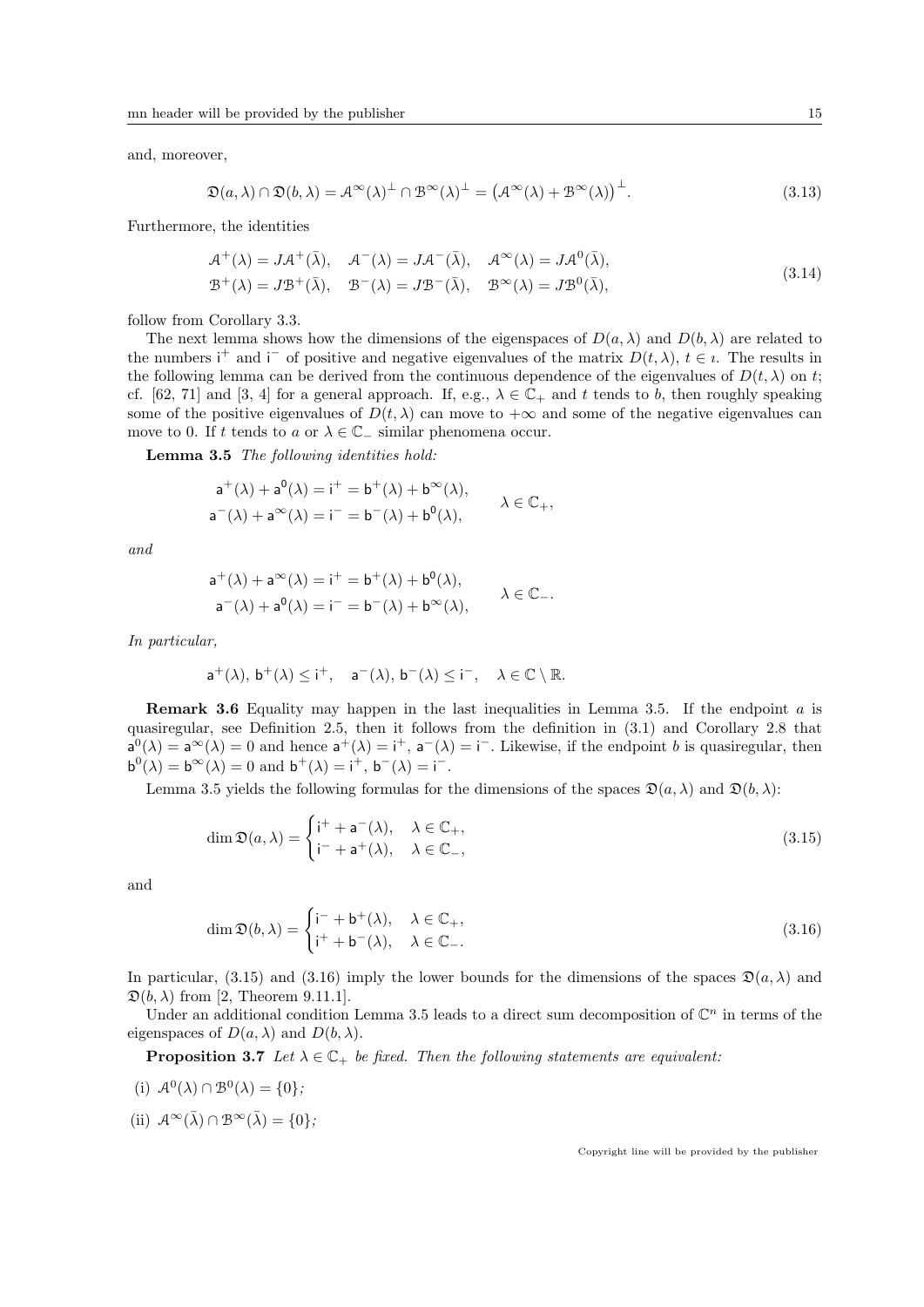- (iii)  $\mathbb{C}^n = (\mathcal{A}^+(\lambda) \oplus \mathcal{A}^0(\lambda)) + (\mathcal{B}^-(\lambda) \oplus \mathcal{B}^0(\lambda)),$  direct sums;
- (iv)  $\mathbb{C}^n = (\mathcal{A}^-(\lambda) \oplus \mathcal{A}^{\infty}(\lambda)) + (\mathcal{B}^+(\lambda) \oplus \mathcal{B}^{\infty}(\lambda)),$  direct sums.
- Let  $\lambda \in \mathbb{C}$  be fixed. Then the following statements are equivalent:
- (i)'  $\mathcal{A}^0(\lambda) \cap \mathcal{B}^0(\lambda) = \{0\};$
- (ii)'  $\mathcal{A}^{\infty}(\bar{\lambda}) \cap \mathcal{B}^{\infty}(\bar{\lambda}) = \{0\};$
- (iii)'  $\mathbb{C}^n = (\mathcal{A}^-(\lambda) \oplus \mathcal{A}^0(\lambda)) + (\mathcal{B}^+(\lambda) \oplus \mathcal{B}^0(\lambda)),$  direct sums;
- $(iv)'$   $\mathbb{C}^n = (\mathcal{A}^+(\lambda) \oplus \mathcal{A}^{\infty}(\lambda)) + (\mathcal{B}^-(\lambda) \oplus \mathcal{B}^{\infty}(\lambda)),$  direct sums.

P r o o f. Only the statements for  $\lambda \in \mathbb{C}_+$  will be proved. A similar reasoning applies for  $\lambda \in \mathbb{C}_-$ . (i)  $\Leftrightarrow$  (ii) This equivalence follows from (3.14).

(i)  $\Rightarrow$  (iv) Assume that  $\phi \in \mathbb{C}^n$  is orthogonal to the set on the righthand side of (iv), that is,

$$
\phi \in (\mathcal{A}^{-}(\lambda) \oplus \mathcal{A}^{\infty}(\lambda))^{\perp} \cap (\mathcal{B}^{+}(\lambda) \oplus \mathcal{B}^{\infty}(\lambda))^{\perp} = (\mathcal{A}^{+}(\lambda) \oplus \mathcal{A}^{0}(\lambda)) \cap (\mathcal{B}^{-}(\lambda) \oplus \mathcal{B}^{0}(\lambda))
$$

and hence  $(D(b, \lambda)_s \phi, \phi) \leq 0 \leq (D(a, \lambda)_s \phi, \phi)$ . On the other hand, for  $\lambda \in \mathbb{C}_+$  the function  $D(\cdot, \lambda)$  is monotonically increasing,

$$
(D(a,\lambda)_s \phi, \phi) \le (D(t,\lambda)\phi, \phi) \le (D(b,\lambda)_s \phi, \phi), \qquad t \in \iota;
$$

cf. (3.9) and (3.10). Hence  $(D(a,\lambda)_s\phi,\phi) = 0 = (D(b,\lambda)_s\phi,\phi)$ , so that  $\phi \in \mathcal{A}^0(\lambda) \cap \mathcal{B}^0(\lambda)$  and assumption (i) implies  $\phi = 0$ . This shows that  $\mathbb{C}^n$  can be written as in (iv). The fact that the sum is direct follows from a dimension argument, see Lemma 3.5.

 $(iv) \Rightarrow (iii)$  It follows from (iv) that  $(A^+(\lambda) \oplus A^0(\lambda)) \cap (B^-(\lambda) \oplus B^0(\lambda))$  is trivial, hence the sum in (iii) is direct. Lemma 3.5 and a dimension argument imply (iii).

 $(iii) \Rightarrow (i)$  If (i) would not be true, then the sum in (iii) would not be direct.  $\Box$ 

Now assume that for some  $\lambda \in \mathbb{C}_+$  the condition

$$
\mathcal{A}^0(\lambda) \cap \mathcal{B}^0(\lambda) = \{0\} = \mathcal{A}^0(\bar{\lambda}) \cap \mathcal{B}^0(\bar{\lambda})
$$
\n(3.17)

holds. Then by Proposition 3.7 there exist (not necessarily orthogonal) projections  $P_a(\lambda)$ ,  $P_b(\lambda)$ ,  $P_a(\bar{\lambda})$ , and  $P_b(\bar{\lambda})$  with

$$
P_a(\lambda) + P_b(\lambda) = I = P_a(\bar{\lambda}) + P_b(\bar{\lambda}),\tag{3.18}
$$

such that the following identities hold:

$$
\operatorname{ran} P_a(\lambda) = A^+(\lambda) \oplus A^0(\lambda) = \ker P_b(\lambda),
$$
  
\n
$$
\operatorname{ker} P_a(\lambda) = B^-(\lambda) \oplus B^0(\lambda) = \operatorname{ran} P_b(\lambda),
$$
\n(3.19)

and

$$
\operatorname{ran} P_a(\bar{\lambda}) = \mathcal{A}^-(\bar{\lambda}) \oplus \mathcal{A}^0(\bar{\lambda}) = \ker P_b(\bar{\lambda}),
$$
  
ker  $P_a(\bar{\lambda}) = \mathcal{B}^+(\bar{\lambda}) \oplus \mathcal{B}^0(\bar{\lambda}) = \operatorname{ran} P_b(\bar{\lambda}).$  (3.20)

**Lemma 3.8** Assume that the condition (3.17) holds for some  $\mu \in \mathbb{C}_+$  (instead of  $\lambda$ ) and let  $P_a(\lambda)$ and  $P_b(\lambda)$  be the projections in  $\mathbb{C}^n$  defined in (3.19) and (3.20) for  $\lambda \in {\{\mu, \bar{\mu}\}}$ . Then for  $\lambda \in {\{\mu, \bar{\mu}\}}$  the following hold:

- (i)  $P_a(\lambda)^* D(t, \lambda) P_a(\lambda) / \text{Im }\lambda \ge 0$  and  $P_b(\lambda)^* D(t, \lambda) P_b(\lambda) / \text{Im }\lambda \le 0$  for all  $t \in \iota$ ;
- (ii)  $P_a(\bar{\lambda})^* J P_a(\lambda) = 0$  and  $P_b(\bar{\lambda})^* J P_b(\lambda) = 0$ ;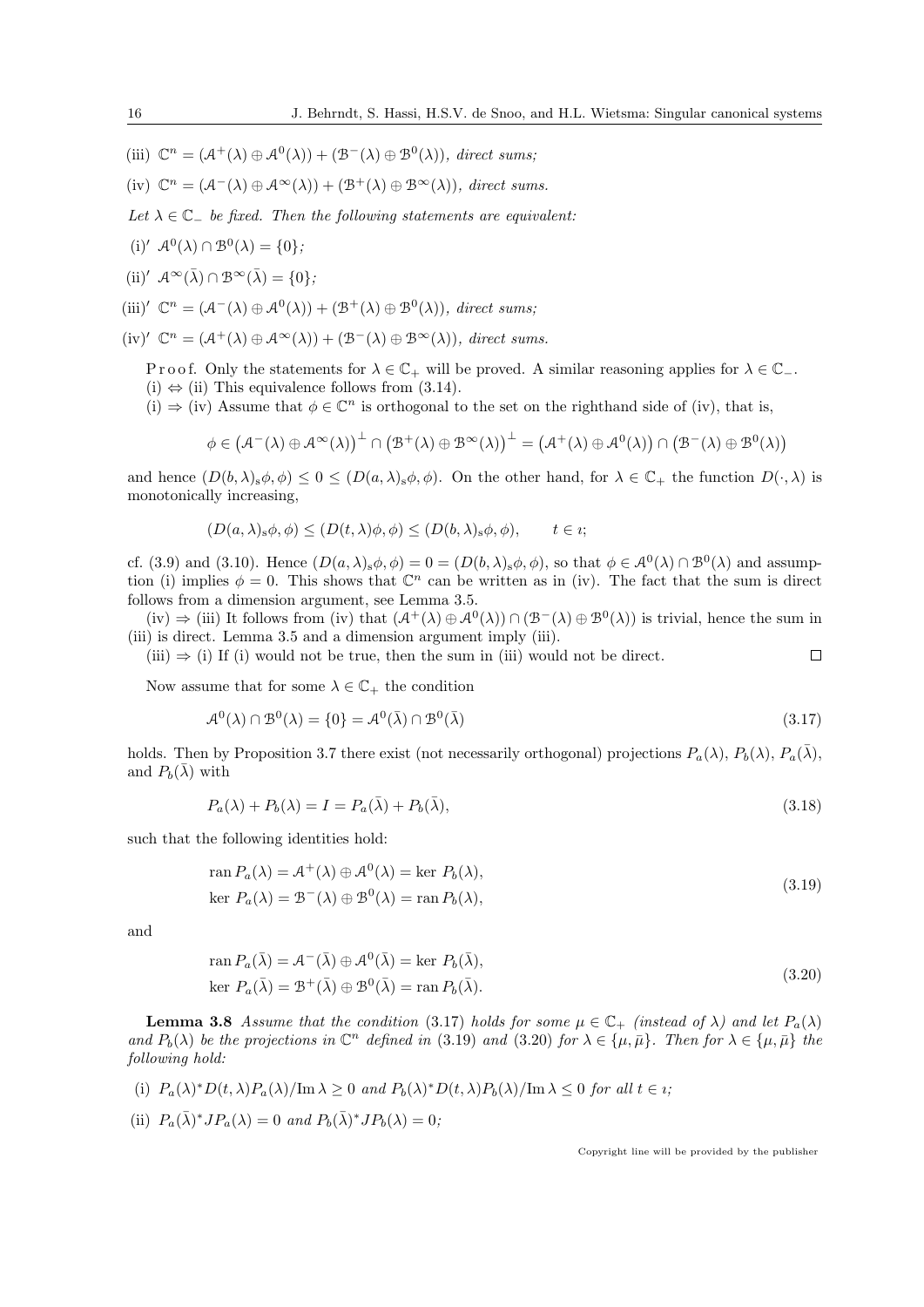- (iii)  $JP_a(\lambda) = P_b(\bar{\lambda})^* J$  and  $JP_b(\lambda) = P_a(\bar{\lambda})^* J;$
- (iv)  $P_b(\lambda)JP_a(\bar{\lambda})^* + P_a(\lambda)JP_b(\bar{\lambda})^* = J.$

Proof. Only the statements for  $\lambda \in \mathbb{C}_+$  will be proved. A similar reasoning applies for  $\lambda \in \mathbb{C}_-$ . (i) The inequality (3.11) yields

$$
(D(t,\lambda)P_a(\lambda)\phi, P_a(\lambda)\phi) \ge (D(a,\lambda)_s P_a(\lambda)\phi, P_a(\lambda)\phi), \quad t \in \mathfrak{e}, \quad \phi \in \mathbb{C}^n.
$$

Since  $P_a(\lambda)\phi \in \mathcal{A}^+(\lambda) \oplus \mathcal{A}^0(\lambda)$ , it follows that the term on the righthand side is nonnegative. A similar argument applies for the endpoint is b.

(ii) If  $\phi, \psi \in \mathbb{C}^n$ , then

$$
JP_a(\lambda)\phi \in J(\mathcal{A}^+(\lambda) \oplus \mathcal{A}^0(\lambda)) = \mathcal{A}^+(\bar{\lambda}) \oplus \mathcal{A}^{\infty}(\bar{\lambda}) \quad \text{and} \quad P_a(\bar{\lambda})\psi \in \mathcal{A}^-(\bar{\lambda}) \oplus \mathcal{A}^0(\bar{\lambda})
$$

by  $(3.19)$ ,  $(3.14)$ , and  $(3.20)$ . Now the first statement follows from the identity

$$
(P_a(\bar{\lambda})^* J P_a(\lambda) \phi, \psi) = (J P_a(\lambda) \phi, P_a(\bar{\lambda}) \psi) = 0
$$

and a similar argument for the endpoint b yields the second statement.

(iii) It suffices to show the first identity, which follows from (ii):

$$
JP_a(\lambda) = \left(P_a(\bar{\lambda})^* + P_b(\bar{\lambda})^*\right)JP_a(\lambda) = P_b(\bar{\lambda})^*JP_a(\lambda) = P_b(\bar{\lambda})^*J(P_a(\lambda) + P_b(\lambda)) = P_b(\bar{\lambda})^*J.
$$

(iv) This follows from (iii)

$$
(P_b(\lambda)JP_a(\bar{\lambda})^* + P_a(\lambda)JP_b(\bar{\lambda})^*) J = P_b(\lambda)JJP_b(\lambda) + P_a(\lambda)JJP_a(\lambda)
$$
  
= 
$$
-(P_b(\lambda) + P_a(\lambda)) = -I.
$$

This completes the proof of the proposition.

#### 3.3 Square-integrable solutions of the homogeneous and inhomogeneous equation

The square-integrability of the solutions of the canonical system (2.4) is intimately related to the limit relations  $D(a, \lambda)$  and  $D(b, \lambda)$  and their domains  $\mathfrak{D}(a, \lambda)$  and  $\mathfrak{D}(b, \lambda)$ . In fact, it follows from (3.3), (3.4), and (3.5) that

$$
\mathfrak{D}(a,\lambda) = \left\{ \phi \in \mathbb{C}^n : \int_a^c \phi^* Y(s,\lambda)^* \Delta(s) Y(s,\lambda) \phi \, ds < \infty \right\},\
$$
\n
$$
\mathfrak{D}(b,\lambda) = \left\{ \phi \in \mathbb{C}^n : \int_c^b \phi^* Y(s,\lambda)^* \Delta(s) Y(s,\lambda) \phi \, ds < \infty \right\},\
$$
\n
$$
(3.21)
$$

and these equalities do not depend on the choice of  $c \in i$ . Hence,  $\phi \in \mathfrak{D}(a, \lambda)$  or  $\phi \in \mathfrak{D}(b, \lambda)$  if and only if  $Y(\cdot, \lambda)\phi$  is a solution of (2.5) which is square-integrable at a or b, respectively. Therefore, the number of linearly independent solutions which are square-integrable at  $a$  or  $b$  coincides with the dimension of  $\mathfrak{D}(a, \lambda)$  or  $\mathfrak{D}(b, \lambda)$ , respectively. In particular, the number of linearly independent solutions of (2.5) which are square-integrable on *i* coincides with the dimension of  $\mathfrak{D}(a, \lambda) \cap \mathfrak{D}(b, \lambda)$ . Under the assumption (3.17) this dimension will be specified in Theorem 3.10 below. Incidentally, the usual condition of definiteness of the canonical system implies condition (3.17).

**Lemma 3.9** Assume that the canonical system  $(2.4)$  is definite on  $\imath$ . Then the condition  $(3.17)$  is satisfied for all  $\lambda \in \mathbb{C}_+$ .

P r o o f. Let  $\lambda \in \mathbb{C}_+$  and let  $\phi \in \mathcal{A}^0(\lambda) \cap \mathcal{B}^0(\lambda)$ . Then

$$
(D(a,\lambda)_s \phi, \phi) = 0 = (D(b,\lambda)_s \phi, \phi)
$$

Copyright line will be provided by the publisher

 $\Box$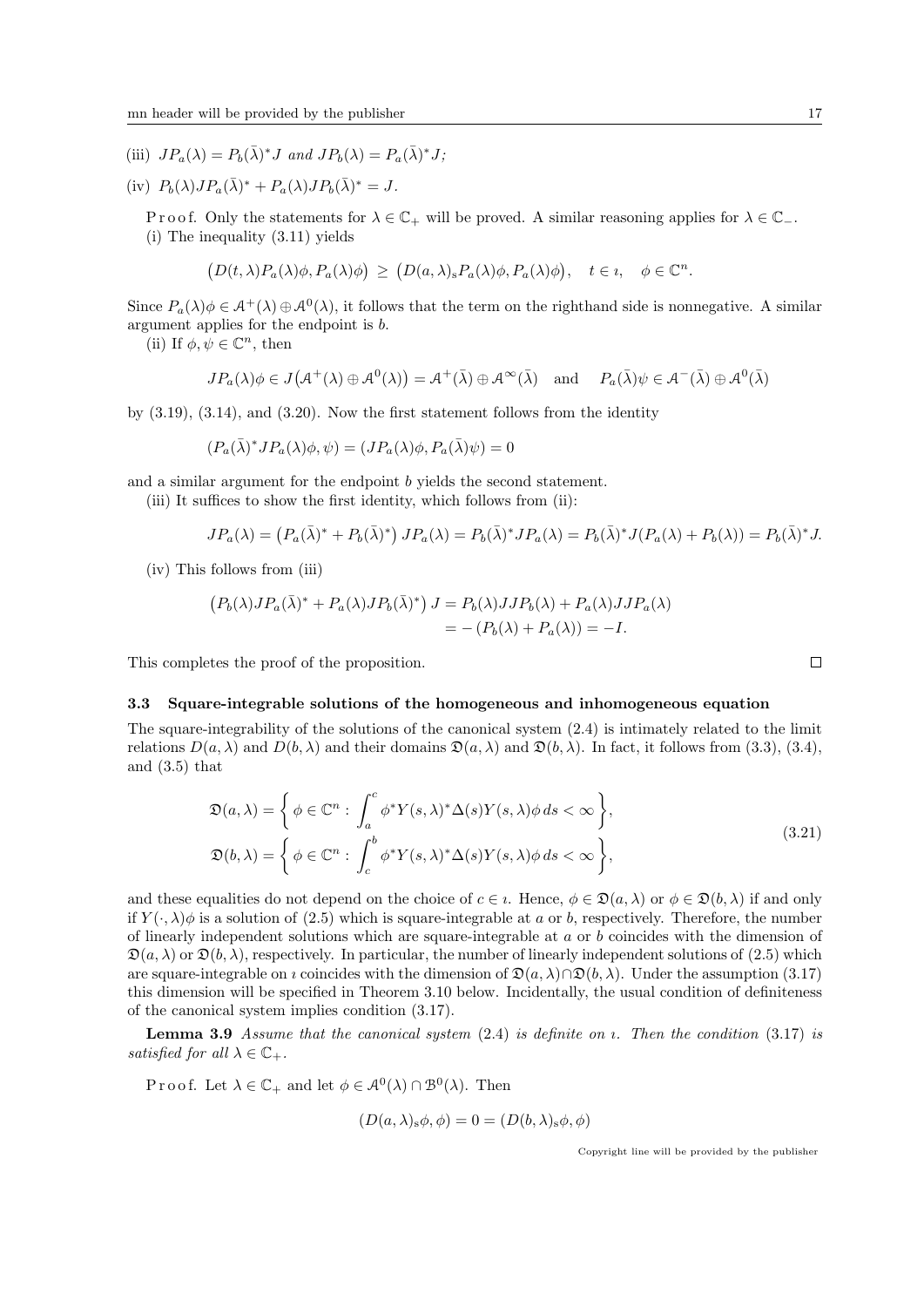and, hence, the monotonicity of  $D(\cdot, \lambda)$  implies  $(D(t, \lambda), \phi) = 0$  for  $t \in \iota$ . Therefore, (3.3) and (3.21) yield

$$
\int_{i} \phi^* Y(s, \lambda)^* \Delta(s) Y(s, \lambda) \phi \, ds = 0.
$$

Since the canonical system is assumed to be definite this implies  $\phi = 0$  and hence  $\mathcal{A}^0(\lambda) \cap \mathcal{B}^0(\lambda) = \{0\}.$ The same argument also shows that  $\mathcal{A}^0(\bar{\lambda}) \cap \mathcal{B}^0(\bar{\lambda}) = \{0\}$  holds.

**Theorem 3.10** Assume that the condition (3.17) holds for some  $\lambda \in \mathbb{C}_+$ . Then the numbers of linearly independent solutions of (2.5) which are square-integrable (with respect to  $\Delta$ ) at both endpoints a and b are given by

$$
\dim (\mathfrak{D}(a,\lambda) \cap \mathfrak{D}(b,\lambda)) = \mathsf{a}^-(\lambda) + \mathsf{b}^+(\lambda),
$$
  

$$
\dim (\mathfrak{D}(a,\bar{\lambda}) \cap \mathfrak{D}(b,\bar{\lambda})) = \mathsf{a}^+(\bar{\lambda}) + \mathsf{b}^-(\bar{\lambda}).
$$
 (3.22)

In particular, if the canonical system (2.4) is definite on *i*, then (3.22) holds for all  $\lambda \in \mathbb{C}_+$ .

P r o o f. In order to prove the first identity in (3.22) observe that for  $\bar{\lambda} \in \mathbb{C}$  the second equation in (3.17) together with Proposition 3.7 (i)'-(ii)' imply dim  $(A^{\infty}(\lambda) + B^{\infty}(\lambda)) = a^{\infty}(\lambda) + b^{\infty}(\lambda)$ . Hence  $(3.13)$  yields

$$
\dim (\mathfrak{D}(a,\lambda) \cap \mathfrak{D}(b,\lambda)) = \dim \left( \left( \mathcal{A}^{\infty}(\lambda) + \mathcal{B}^{\infty}(\lambda) \right)^{\perp} \right) = n - \mathsf{a}^{\infty}(\lambda) - \mathsf{b}^{\infty}(\lambda).
$$

Since  $n = i^+ + i^-$  the first identity in (3.22) follows from Lemma 3.5. The second identity in (3.22) follows in the same way with the help of the first equation in  $(3.17)$  and Proposition 3.7 (i)-(ii).  $\Box$ 

Assume that the condition (3.17) holds for some  $\mu \in \mathbb{C}_+$  (instead of  $\lambda$ ), or, more specifically, that the canonical system (2.4) is definite on *i*, and let  $\lambda \in {\{\mu, \bar{\mu}\}}$ . Then the projections  $P_a(\lambda)$  and  $P_b(\lambda)$ in (3.18)-(3.20) lead to solutions of (2.5) which are square-integrable near the endpoints: for each  $c \in i$ one has  $P_a(\lambda)\phi \in \mathfrak{D}(a,\lambda)$  and  $P_b(\lambda)\phi \in \mathfrak{D}(b,\lambda)$ , so that

$$
Y(\cdot,\lambda)P_a(\lambda)\phi \in \mathcal{L}^2_{\Delta}(a,c) \quad \text{and} \quad Y(\cdot,\lambda)P_b(\lambda)\phi \in \mathcal{L}^2_{\Delta}(c,b), \quad \phi \in \mathbb{C}^n. \tag{3.23}
$$

These functions provide  $i^+$  or  $i^-$  square-integrable solutions at a and  $i^-$  or  $i^+$  square-integrable solutions at b if  $\lambda \in \mathbb{C}_+$  or  $\lambda \in \mathbb{C}_-$ , respectively; see Lemma 3.5, (3.19) and (3.20).

For a function  $g \in \mathcal{L}^2_{\Delta}(i)$  define the function  $\mathcal{G}(\lambda)g, \lambda \in {\{\mu, \bar{\mu}\}},$  by

$$
(S(\lambda)g)(t) = Y(t,\lambda)P_a(\lambda)J\int_t^b P_b(\bar{\lambda})^*Y(s,\bar{\lambda})^*\Delta(s)g(s) ds
$$
  

$$
-Y(t,\lambda)P_b(\lambda)J\int_a^t P_a(\bar{\lambda})^*Y(s,\bar{\lambda})^*\Delta(s)g(s) ds.
$$
 (3.24)

It follows from (3.23) that the integrals, and hence the function  $\mathcal{G}(\lambda)g$  is well defined for  $\lambda \in {\{\mu, \bar{\mu}\}}$ . In the next proposition it is shown that the constructions in [60, 71] given for a definite canonical system remain valid under the weaker geometric condition (3.17). Since this proposition is fundamental for the rest of the paper a full proof is included for the convenience of the reader.

**Proposition 3.11** Assume that the condition (3.17) holds for some  $\mu \in \mathbb{C}_+$  (instead of  $\lambda$ ) and let  $g, k \in \mathcal{L}^2_{\Delta}(i)$ . Then for  $\lambda \in {\{\mu, \bar{\mu}\}}$ 

- (i)  $\mathcal{G}(\lambda)g \in AC_{\text{loc}}(i)$  is a solutions of (2.4);
- (ii)  $\mathcal{G}(\lambda)g \in \mathcal{L}^2_{\Delta}(i)$  and  $\|\mathcal{G}(\lambda)g\|_{\Delta} \leq (1/|\text{Im }\lambda|)\|g\|_{\Delta};$
- (iii)  $(\mathcal{G}(\lambda)g, k)_{\Delta} = (g, \mathcal{G}(\bar{\lambda})k)_{\Delta}$ .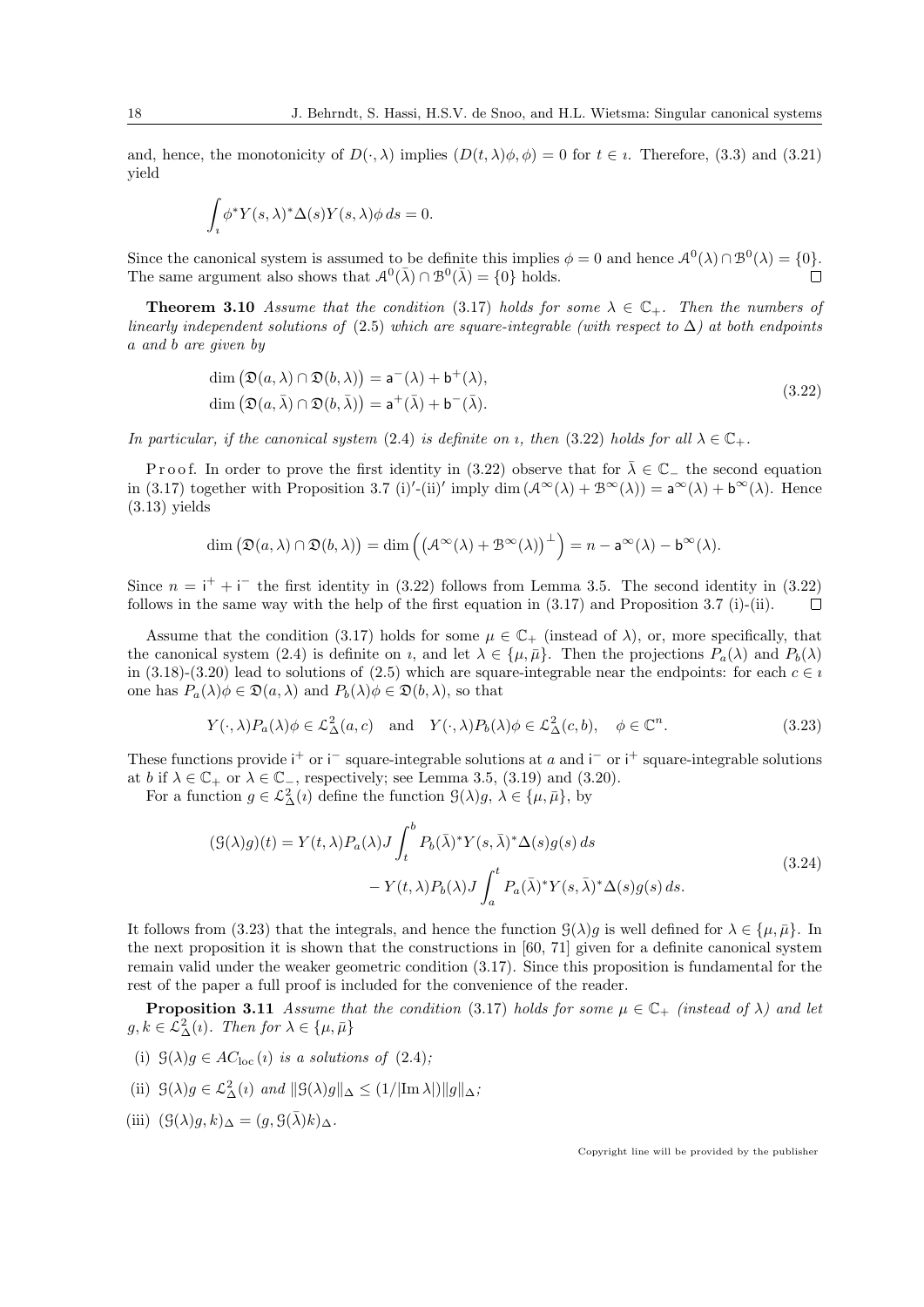In particular, if the canonical system  $(2.4)$  is definite on *i*, then the preceding statements hold for all  $\lambda \in \mathbb{C} \setminus \mathbb{R}$ .

P r o o f. The following notation will be useful in this proof: for a compact interval  $I \subset i$  let

$$
(f,g)_{\Delta,I} = \int_I g(s)^* \Delta(s) f(s) \, ds, \quad f, g \in \mathcal{L}^2_{\Delta, \text{loc}}(i),
$$

and denote the corresponding seminorm by  $\|\cdot\|_{\Delta,I}$ .

Step 1. For any  $g \in L^2_{\Delta}(i)$  the integrands in the definition of  $\mathcal{G}(\lambda)g$  are square-integrable near the respective endpoints, so that the function  $\mathcal{G}(\lambda)g$  belongs to  $AC_{\text{loc}}(i)$ . The function  $\mathcal{G}(\lambda)g$  can be written as  $(\mathcal{G}(\lambda)g)(t) = Y(t,\lambda)(\mathcal{F}(\lambda)g)(t)$ , where the function  $\mathcal{F}(\lambda)g$  is defined by

$$
(\mathcal{F}(\lambda)g)(t) = P_a(\lambda)J \int_t^b P_b(\bar{\lambda})^* Y(s, \bar{\lambda})^* \Delta(s)g(s) ds
$$
  

$$
- P_b(\lambda)J \int_a^t P_a(\bar{\lambda})^* Y(s, \bar{\lambda})^* \Delta(s)g(s) ds.
$$
 (3.25)

Therefore, it is clear that

$$
(\mathcal{G}(\lambda)g)'(t) = Y'(t,\lambda)(\mathcal{F}(\lambda)g)(t) + Y(t,\lambda)(\mathcal{F}(\lambda)g)'(t).
$$
\n(3.26)

Observe that with (3.25), Lemma 3.8 (iv), and the identity (2.7)

$$
Y(t,\lambda)(\mathcal{F}(\lambda)g)'(t) = -Y(t,\lambda)\left[P_a(\lambda)JP_b(\bar{\lambda})^* + P_b(\lambda)JP_a(\bar{\lambda})^*\right]Y(t,\bar{\lambda})^*\Delta(t)g(t)
$$
  
= 
$$
-Y(t,\lambda)JY(t,\bar{\lambda})^*\Delta(t)g(t) = -J\Delta(t)g(t).
$$
 (3.27)

Hence, due to (3.26) and (3.27), and the definition of  $Y(\cdot, \lambda)$ , it follows that

$$
J(\mathcal{G}(\lambda)g)' - H(\mathcal{G}(\lambda)g) = [JY'(\cdot,\lambda) - HY(\cdot,\lambda)](\mathcal{F}(\lambda)g) + \Delta g
$$
  
=  $\lambda \Delta Y(\cdot,\lambda)\mathcal{F}(\lambda)g + \Delta g = \lambda \Delta(\mathcal{G}(\lambda)g) + \Delta g$ ,

which completes the proof of (i).

Step 2. Assume that  $g \in \mathcal{L}^2_{\Delta}(i)$  has compact support and let  $I = [\alpha, \beta] \subset i$  be any compact interval containing the support of g. By Step 1 the function  $\mathcal{G}(\lambda)g$  is a solution of (2.4). Hence, it follows from Lemma 2.1 (with  $\mu = \lambda$ ) that

$$
(\lambda - \bar{\lambda})\|g(\lambda)g\|_{\Delta,I}^2 = (g(\lambda)g, g)_{\Delta,I} - (g, \bar{g}(\lambda)g)_{\Delta,I} + (g(\lambda)g)(\beta)^* J(g(\lambda)g)(\beta) - (g(\lambda)g)(\alpha)^* J(g(\lambda)g)(\alpha).
$$
\n(3.28)

From the definition of  $\mathcal{G}(\lambda)g$  in (3.24) one obtains that

$$
(\mathcal{G}(\lambda)g)(\alpha) = Y(\alpha,\lambda)P_a(\lambda)\gamma_\alpha, \quad (\mathcal{G}(\lambda)g)(\beta) = Y(\beta,\lambda)P_b(\lambda)\gamma_\beta,
$$

for some  $\gamma_{\alpha}, \gamma_{\beta} \in \mathbb{C}^n$ . Therefore, it follows from Lemma 3.8 (i) that

$$
\frac{(\mathcal{G}(\lambda)g)(\alpha)^* J(\mathcal{G}(\lambda)g)(\alpha)}{\lambda - \bar{\lambda}} = \gamma_\alpha^* P_a(\lambda)^* \frac{D(\alpha, \lambda)}{2\mathrm{Im}\,\lambda} P_a(\lambda)\gamma_\alpha \ge 0
$$

and

$$
\frac{(\mathcal{G}(\lambda)g)(\beta)^* J(\mathcal{G}(\lambda)g)(\beta)}{\lambda - \bar{\lambda}} = \gamma_{\beta}^* P_b(\lambda)^* \frac{D(\beta, \lambda)}{2\text{Im }\lambda} P_b(\lambda)\gamma_{\beta} \le 0
$$

hold. It follows from  $(3.28)$  and these inequalities that

$$
\|{\mathcal G}(\lambda)g\|_{{\Delta},I}^2\leq \frac{({\mathcal G}(\lambda)g,g)_{{\Delta},I}-(g,{\mathcal G}(\lambda)g)_{{\Delta},I}}{\lambda-\bar{\lambda}}\leq \frac{1}{|{\rm Im}\,\lambda|}\|{\mathcal G}(\lambda)g\|_{{\Delta},I}\|g\|_{{\Delta},I},
$$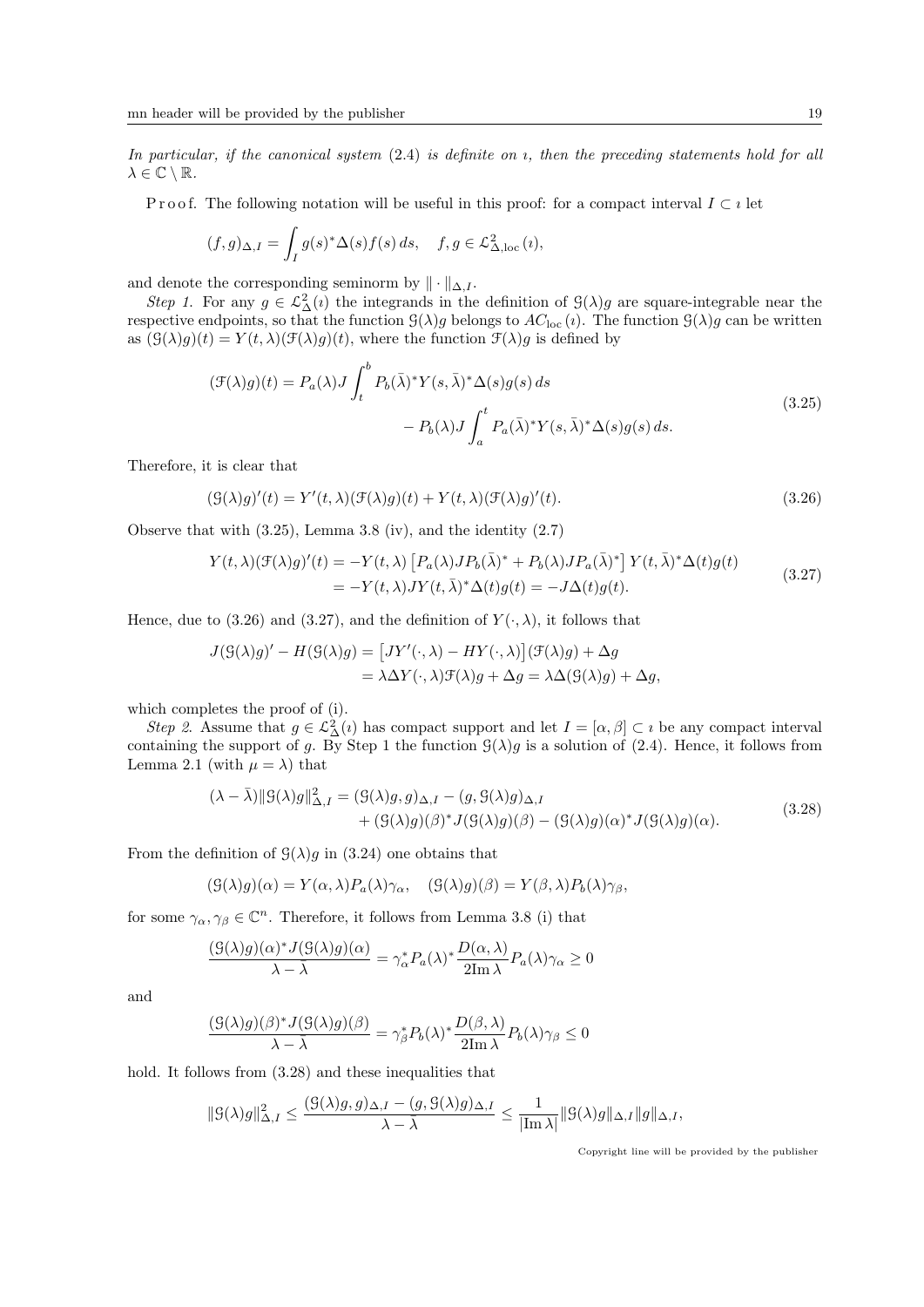which leads to

$$
\| \mathcal{G}(\lambda)g \|_{\Delta,I} \leq \frac{1}{|\mathrm{Im}\,\lambda|} \| g \|_{\Delta,I}.
$$

Observe that  $||g||_{\Delta,I} = ||g||_{\Delta}$  since g has support in I. Hence

$$
\| \mathcal{G}(\lambda) g \|_{\Delta,I} \leq \frac{1}{| \mathrm{Im} \, \lambda |} \| g \|_{\Delta}
$$

holds for any compact interval I containing the support of g. Let  $I_m$  be a monotonically increasing sequence of compact intervals such that their union equals  $\imath$ . Then the monotone convergence theorem implies

$$
\| \mathcal{G}(\lambda)g \|_{\Delta} \le \frac{1}{|\text{Im }\lambda|} \| g \|_{\Delta} \tag{3.29}
$$

for all  $g \in \mathcal{L}^2_{\Delta}(i)$  with compact support. In particular,  $\mathcal{G}(\lambda)g \in \mathcal{L}^2_{\Delta}(i)$ .

Step 3. Let  $g \in \mathcal{L}^2_{\Delta}(i)$  and let  $I_m$  be a monotonically increasing sequence of compact intervals such that their union equals *i*. Denote by  $g_m \in L^2_{\Delta}(i)$  the function that equals g on  $I_m$  and is 0 outside  $I_m$ . It follows from the Cauchy-Schwarz inequality and (2.1) that for each fixed  $t \in i$ 

$$
\int_t^b P_b(\bar{\lambda})^* Y(s, \bar{\lambda})^* \Delta(s) g_m(s) ds \rightarrow \int_t^b P_b(\bar{\lambda})^* Y(s, \bar{\lambda})^* \Delta(s) g(s) ds
$$

and

$$
\int_a^t P_a(\bar{\lambda})^* Y(s,\bar{\lambda})^* \Delta(s) g_m(s) ds \rightarrow \int_a^t P_a(\bar{\lambda})^* Y(s,\bar{\lambda})^* \Delta(s) g(s) ds
$$

as  $m \to \infty$ . Therefore  $(\mathcal{G}(\lambda)g_m)(t)$  tends to  $(\mathcal{G}(\lambda)g)(t)$  for each fixed  $t \in \iota$ . Hence for almost every  $t \in \iota$ 

$$
(\mathcal{G}(\lambda)g_m)(t)^*\Delta(t)(\mathcal{G}(\lambda)g_m)(t) \to (\mathcal{G}(\lambda)g)(t)^*\Delta(t)(\mathcal{G}(\lambda)g)(t).
$$
\n(3.30)

It follows from (3.29) in Step 2 that

$$
\int_{i} (G(\lambda)g_m)(s)^* \Delta(s) (G(\lambda)g_m)(s) ds \leq \frac{1}{|\text{Im }\lambda|} \int_{i} g_m(s)^* \Delta(s) g_m(s) ds
$$
\n
$$
\leq \frac{1}{|\text{Im }\lambda|} \int_{i} g(s)^* \Delta(s) g(s) ds < \infty
$$
\n(3.31)

for all  $m \in \mathbb{N}$ . Since the functions  $(\mathcal{G}(\lambda)g_m)^*\Delta(\mathcal{G}(\lambda)g_m)$  are nonnegative, it follows from  $(3.30)$  and (3.31) in connection with [34, Fatou's Lemma (12.23)] that

$$
\int_{i} (\mathcal{G}(\lambda)g)(s)^{*} \Delta(s) (\mathcal{G}(\lambda)g)(s) ds \leq \frac{1}{|\text{Im }\lambda|} \int_{i} g(s)^{*} \Delta(s)g(s) ds \ (< \infty).
$$

Hence it has been shown that for every  $g \in \mathcal{L}^2_{\Delta}(i)$  and  $\lambda \in \mathbb{C} \setminus \mathbb{R}$  the function  $\mathcal{G}(\lambda)g$  belongs to  $\mathcal{L}^2_{\Delta}(i)$ and that

$$
\|G(\lambda)g\|_{\Delta} \le \frac{1}{|\text{Im }\lambda|} \|g\|_{\Delta}.
$$
\n(3.32)

This completes the proof of (ii).

Step 4. Finally, let the functions  $g, k \in \mathcal{L}^2_{\Delta}(i)$  have compact support in  $I = [\alpha, \beta] \subset i$ . Since the functions  $\mathcal{G}(\lambda)g$  and  $\mathcal{G}(\overline{\lambda})k$  are solutions of the inhomogeneous canonical system (2.4) for g and k with  $\lambda$  and  $\bar{\lambda}$ , respectively, it follows from Lemma 2.1 (with  $\mu = \bar{\lambda}$ ) that

$$
(\mathcal{G}(\lambda)g, k)_{\Delta, I} - (g, \mathcal{G}(\bar{\lambda})k)_{\Delta, I} = (\mathcal{G}(\bar{\lambda})k)(\alpha)^* J \mathcal{G}(\lambda)g(\alpha) - (\mathcal{G}(\bar{\lambda})k)(\beta)^* J \mathcal{G}(\lambda)g(\beta).
$$
(3.33)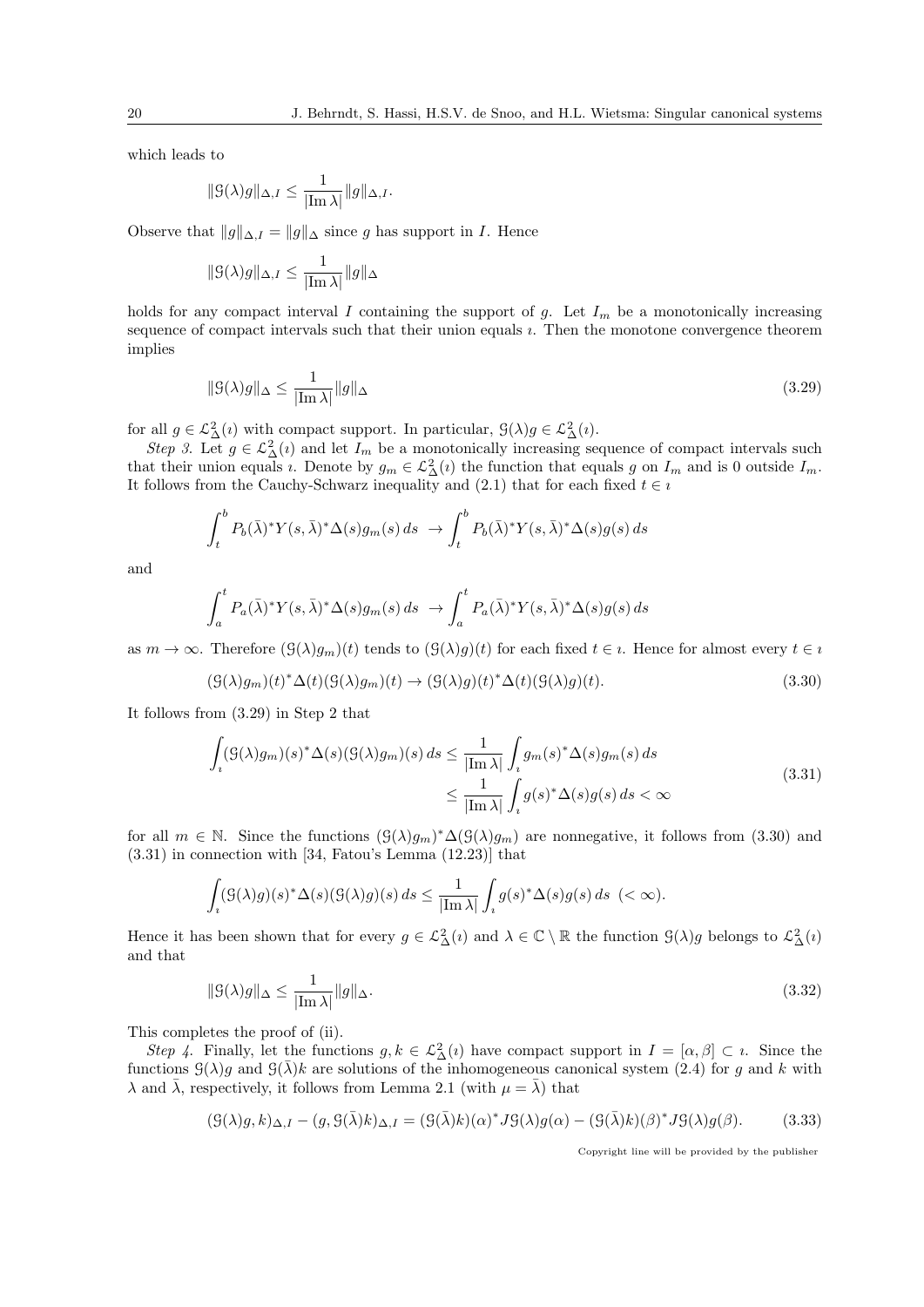From the definition of  $\mathcal{G}(\lambda)g$  in (3.24) one obtains that

$$
(\mathcal{G}(\lambda)g)(\alpha) = Y(\alpha,\lambda)P_a(\lambda)\gamma_{g,\alpha}, \quad (\mathcal{G}(\lambda)g)(\beta) = Y(\beta,\lambda)P_b(\lambda)\gamma_{g,\beta},
$$

$$
(\mathcal{G}(\bar{\lambda})k)(\alpha) = Y(\alpha, \bar{\lambda})P_a(\bar{\lambda})\gamma_{k,\alpha}, \quad (\mathcal{G}(\bar{\lambda})k)(\beta) = Y(\beta, \bar{\lambda})P_b(\bar{\lambda})\gamma_{k,\beta},
$$

where  $\gamma_{g,\alpha}, \gamma_{g,\beta}, \gamma_{k,\alpha}, \gamma_{k,\beta} \in \mathbb{C}^n$ . Therefore (2.7) and Lemma 3.8 (ii) imply that

$$
(\mathcal{G}(\bar{\lambda})k)(\alpha)^* J\mathcal{G}(\lambda)g(\alpha) = 0, \quad (\mathcal{G}(\bar{\lambda})k)(\beta)^* J\mathcal{G}(\lambda)g(\beta) = 0.
$$

It follows from these identities and (3.33) that

$$
(\mathcal{G}(\lambda)g, k)_{\Delta, I} = (g, \mathcal{G}(\bar{\lambda})k)_{\Delta, I}
$$

for all functions  $g, k \in \mathcal{L}^2_{\Delta}(i)$  with compact support on  $I = [\alpha, \beta] \subset i$ . Therefore

$$
(\mathcal{G}(\lambda)g, k)_{\Delta} = (g, \mathcal{G}(\bar{\lambda})k)_{\Delta} \tag{3.34}
$$

for all functions  $g, k \in \mathcal{L}^2_\Delta(i)$  with compact support. Now let  $g, k$  be any functions in  $\mathcal{L}^2_\Delta(i)$  and approximate them by square-integrable functions with compact support. Then it follows from the approximation property (2.1), (3.32), and (3.34) that  $(\mathcal{G}(\lambda)g, k)_{\Delta} = (g, \mathcal{G}(\lambda)k)_{\Delta}$ . This completes the proof of (iii).  $\Box$ 

# 4 Maximal and minimal relations for singular canonical system

In this section the maximal and minimal relation associated with the definite canonical system (2.4) in the Hilbert space  $L^2_{\Delta}(i)$  are investigated. This approach to canonical systems via linear relations goes back to [63], see also [42, 43] and [32, 52, 76]. It is shown that the minimal relation is closed and symmetric, and that its adjoint is the maximal relation. Hence the defect numbers of the minimal relation are constant in the upper halfplane and in the lower halfplane, which is equivalent to the number of square-integrable solutions of (2.5) being constant in each halfplane. Furthermore, the technique from Section 2.5 is applied to obtain a decomposition of the maximal relation in terms of cut-off solutions of the homogeneous equation (2.5) which is inspired by the treatment in [35]. If, in addition, the endpoints of  $\imath$  are quasiregular or in the limit-point case (see Definition 4.18) this yields special forms of the maximal and minimal relations, and their defect spaces. It is stressed that from now on the canonical system is assumed to be definite.

#### 4.1 Maximal and minimal relations associated to singular canonical systems

The semidefinite space  $\mathcal{L}^2_{\Delta}(i)$  as considered in the previous sections gives rise to the Hilbert space  $L^2_{\Delta}(i)$ which consists of the equivalence classes of elements from  $\mathcal{L}^2_{\Delta}(i)$  with respect to the seminorm. The induced scalar product in  $L^2_{\Delta}(i)$  is also denoted by  $(\cdot, \cdot)_{\Delta}$ . For more information concerning these spaces, see, e.g., [41, 54] and the expositions in [1, Sections 1.4 and 8.6] and [26, p.1350].

In the Hilbert space  $L^2_{\Delta}(i)$  the canonical system (2.4) induces the *maximal relation*  $T_{\text{max}}$ , defined by

$$
T_{\text{max}} = \left\{ \left\{ f, g \right\} \in L^2_{\Delta}(i) \times L^2_{\Delta}(i) : Jf' - Hf = \Delta g \right\}.
$$
\n
$$
(4.1)
$$

The corresponding minimal relation  $T_{\min}$  is defined in terms of  $T_{\max}$  in (4.1) by

$$
T_{\min} = T_{\max}^* \tag{4.2}
$$

and coincides with the closure of  $T_0 := \{ \{f, g\} \in T_{\text{max}} : f \text{ has compact support } \};$  cf. Proposition 4.23. The definition of  $T_{\text{max}}$  needs to be explained: an element  $\{f, g\} \in L^2_{\Delta}(i) \times L^2_{\Delta}(i)$  belongs to  $T_{\text{max}}$  if the equivalence class f contains a locally absolutely continuous representative  $\tilde{f}$  such that the inhomogeneous equation  $J\tilde{f}'(t) - H(t)\tilde{f}(t) = \Delta(t)\tilde{g}(t)$  is satisfied for almost every  $t \in i$ . Here  $\tilde{g}$  is any representative of  $g \in L^2(\epsilon)$  (observe that  $\Delta \tilde{\epsilon}$  is independent of the representative of  $g$ )  $g \in L^2_{\Delta}(i)$  (observe that  $\Delta \tilde{g}$  is independent of the representative of g).<br>Due to the standing assumption that the canonical system (2.4)

Due to the standing assumption that the canonical system (2.4) is definite, the following useful property holds. A proof is included for completeness; cf. [63, p. 83]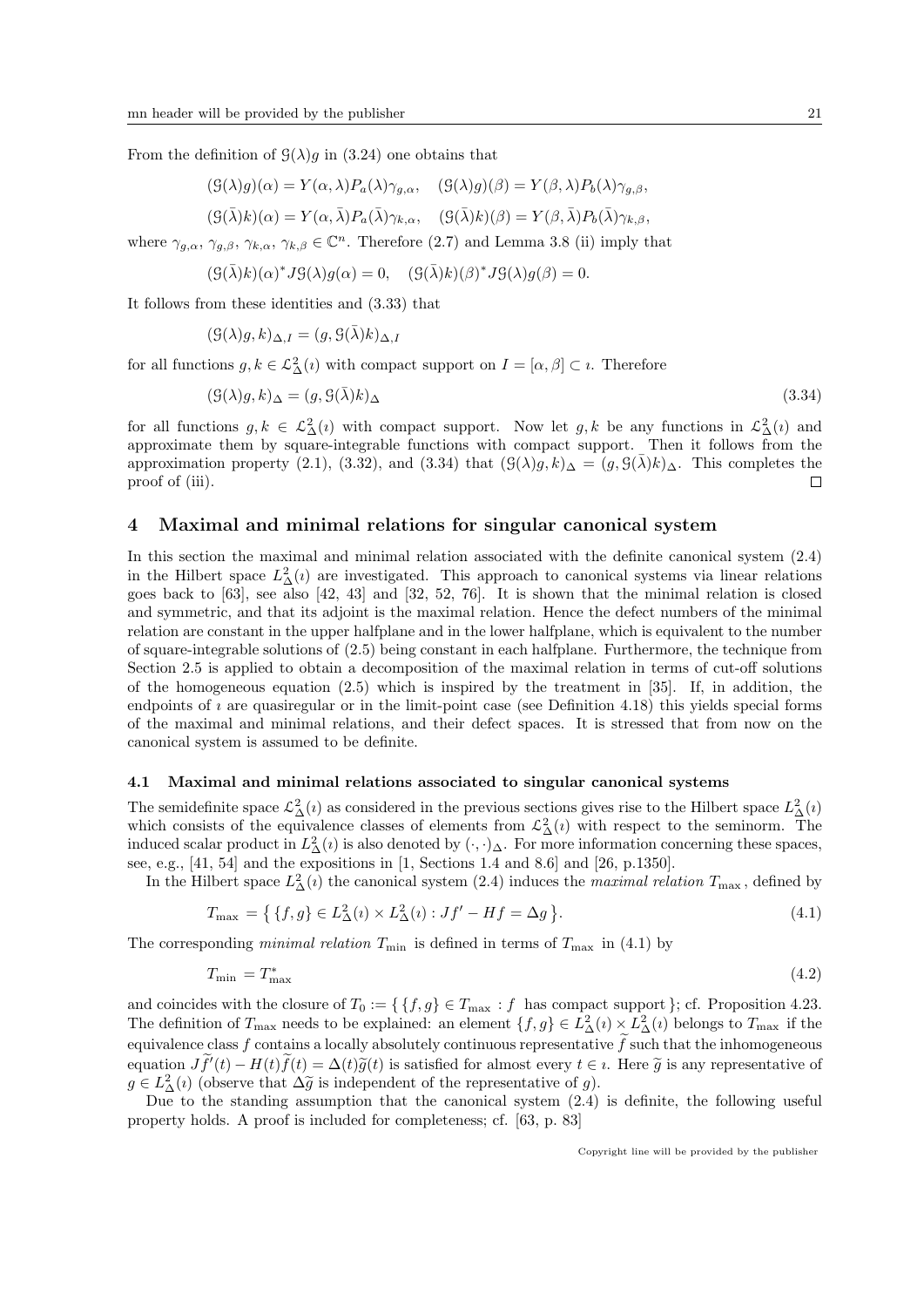**Lemma 4.1** If  $\{f, g\} \in T_{\text{max}}$ , then the equivalence class f has a unique locally absolutely continuous representative.

Proof. Let  $\{f, g\} \in T_{\text{max}}$  and let  $\hat{f}_1$  and  $\hat{f}_2$  be locally absolutely continuous representatives of f. Then  $J(\tilde{f}_1 - \tilde{f}_2)' - H(\tilde{f}_1 - \tilde{f}_2) = 0$  holds and

$$
\int_{i} (\tilde{f}_1 - \tilde{f}_2)(s)^{*} \Delta(s) (\tilde{f}_1 - \tilde{f}_2)(s) ds = 0.
$$

Therefore, by Lemma 2.10 it follows that  $\tilde{f}_1(t) = \tilde{f}_2(t)$  for all  $t \in \iota$ .

The eigenspace of  $T_{\text{max}}$  at  $\lambda \in \mathbb{C}$  is denoted by  $\mathfrak{N}_{\lambda}(T_{\text{max}}) = \text{ker } (T_{\text{max}} - \lambda)$ . With  $\mathfrak{N}_{\lambda}(T_{\text{max}})$  one associates the subspace

$$
\widehat{\mathfrak{N}}_{\lambda}(T_{\max}) = \big\{ \{ f_{\lambda}, \lambda f_{\lambda} \} : f_{\lambda} \in \mathfrak{N}_{\lambda}(T_{\max}) \big\}, \quad \lambda \in \mathbb{C}.
$$

If  $\{f_\lambda, \lambda f_\lambda\} \in \widehat{\mathfrak{N}}_{\lambda}(T_{\text{max}})$ , then by definition there exists a unique representative  $\widetilde{f}_\lambda \in AC_{\text{loc}}(i)$  of  $f_\lambda$ such that  $Jf'_{\lambda} - Hf_{\lambda} = \lambda \Delta f_{\lambda}$ . In other words,  $f_{\lambda}$  is a square-integrable solution of the homogeneous equation (2.5). Conversely, every square-integrable solution of the homogeneous equation (2.5) is the unique representative in  $AC_{\text{loc}}(i)$  of its equivalence class. Therefore, the eigenspace  $\mathfrak{N}_{\lambda}(T_{\text{max}})$  of  $T_{\text{max}}$ is made up of the (equivalence classes of) square-integrable solutions of the homogeneous equation (2.5):

$$
\mathfrak{N}_{\lambda}(T_{\max}) = \{ Y(\cdot, \lambda)\phi : \phi \in \mathfrak{D}(a, \lambda) \cap \mathfrak{D}(b, \lambda) \};\tag{4.3}
$$

cf. (3.21) and Theorem 3.10. Clearly, the preceding identity shows that

$$
\dim \mathfrak{N}_\lambda(T_{\max}) \le n. \tag{4.4}
$$

In particular, the eigenspace  $\mathfrak{N}_{\lambda}(T_{\max})$  and, hence, also the space  $\mathfrak{N}_{\lambda}(T_{\max})$  is closed for every  $\lambda \in \mathbb{C}$ .

Note that by Lemma 3.9 the condition (3.17) holds for all  $\lambda \in \mathbb{C}_+$  since the canonical system is assumed to be definite. Hence by Proposition 3.11 the operator  $\mathcal{G}(\lambda)$  in (3.24) which yields a solution of (2.4) in the seminormed space  $\mathcal{L}^2_{\Delta}(i)$  is defined for all  $\lambda \in \mathbb{C} \setminus \mathbb{R}$ . In order to show the connection between the minimal and maximal relation, the operator  $\mathcal{G}(\lambda)$  will be lifted to an operator on the Hilbert space  $L^2_{\Delta}(i)$ . Therefore let  $g \in L^2_{\Delta}(i)$  and let  $\tilde{g} \in L^2_{\Delta}(i)$  be an element in the equivalence class g. Then  $\mathcal{C}(\lambda)$  is belongs to  $AC_{\Delta}(i) \cap C^2_{\Delta}(i)$  and estights  $\mathcal{G}(\lambda)\tilde{g}$  belongs to  $AC_{\text{loc}}(i) \cap \mathcal{L}^2_{\Delta}(i)$  and satisfies

$$
J(\mathcal{G}(\lambda)\tilde{g})' - H(\mathcal{G}(\lambda)\tilde{g}) = \lambda \Delta(\mathcal{G}(\lambda)\tilde{g}) + \Delta\tilde{g}
$$
\n(4.5)

for all  $\lambda \in \mathbb{C} \setminus \mathbb{R}$ . The definition of the operator  $\mathcal{G}(\lambda)$  in  $(3.24)$  implies that  $\mathcal{G}(\lambda)\tilde{g}$  remains the same when  $\widetilde{g} \in \mathcal{L}^2_{\Delta}(i)$  is replaced by  $\widetilde{h} \in \mathcal{L}^2_{\Delta}(i)$  which is in the same equivalence class; since then  $\Delta(\widetilde{g}-\widetilde{h})=0$ . Denote by f the equivalence class in  $L^2_{\Delta}(i)$  to which  $\mathcal{G}(\lambda)\tilde{g} \in \mathcal{L}^2_{\Delta}(i)$  belongs and set

$$
G(\lambda)g := f.\tag{4.6}
$$

Clearly, this procedure defines an operator  $G(\lambda)$  in  $L^2_{\Delta}(i)$ . Moreover, by (4.5) and Lemma 4.1  $\mathcal{G}(\lambda)\tilde{g}$  is<br>the unique representative of  $G(\lambda)g$  that belongs to  $AC_{\Delta}(i)$ . Hence the following result is obtaine the unique representative of  $G(\lambda)g$  that belongs to  $A\overline{C}_{loc}(i)$ . Hence the following result is obtained by reformulating Proposition 3.11 into the context of the Hilbert space  $L^2_{\Delta}(i)$ . Observe that the definiteness of the canonical system implies that the statements in Proposition 3.11 hold for all  $\lambda \in \mathbb{C} \setminus \mathbb{R}$ .

**Proposition 4.2** Let  $G(\lambda)$  be the linear mapping in  $L^2_{\Delta}(i)$  defined in (4.6) for  $\lambda \in \mathbb{C} \setminus \mathbb{R}$ . Then  $G(\lambda)$  is a bounded everywhere defined operator in  $L^2_{\Delta}(i)$ ,  $G(\lambda)^* = G(\overline{\lambda})$ , and

$$
\{G(\lambda)g, (I + \lambda G(\lambda))g\} \in T_{\max}, \quad g \in L^2_{\Delta}(i).
$$

As a consequence of the preceding preparations, the abstract result in Proposition A.2 implies that the maximal relation  $T_{\text{max}}$  is closed, that the minimal relation  $T_{\text{min}}$  is symmetric and that the identity  $T_{\min}^* = T_{\max}$  holds. This leads to a von Neumann decomposition of the maximal relation in terms of the minimal relation and the defect subspaces of the maximal relation; cf. [60] for the corresponding decomposition of the domains.

Copyright line will be provided by the publisher

 $\Box$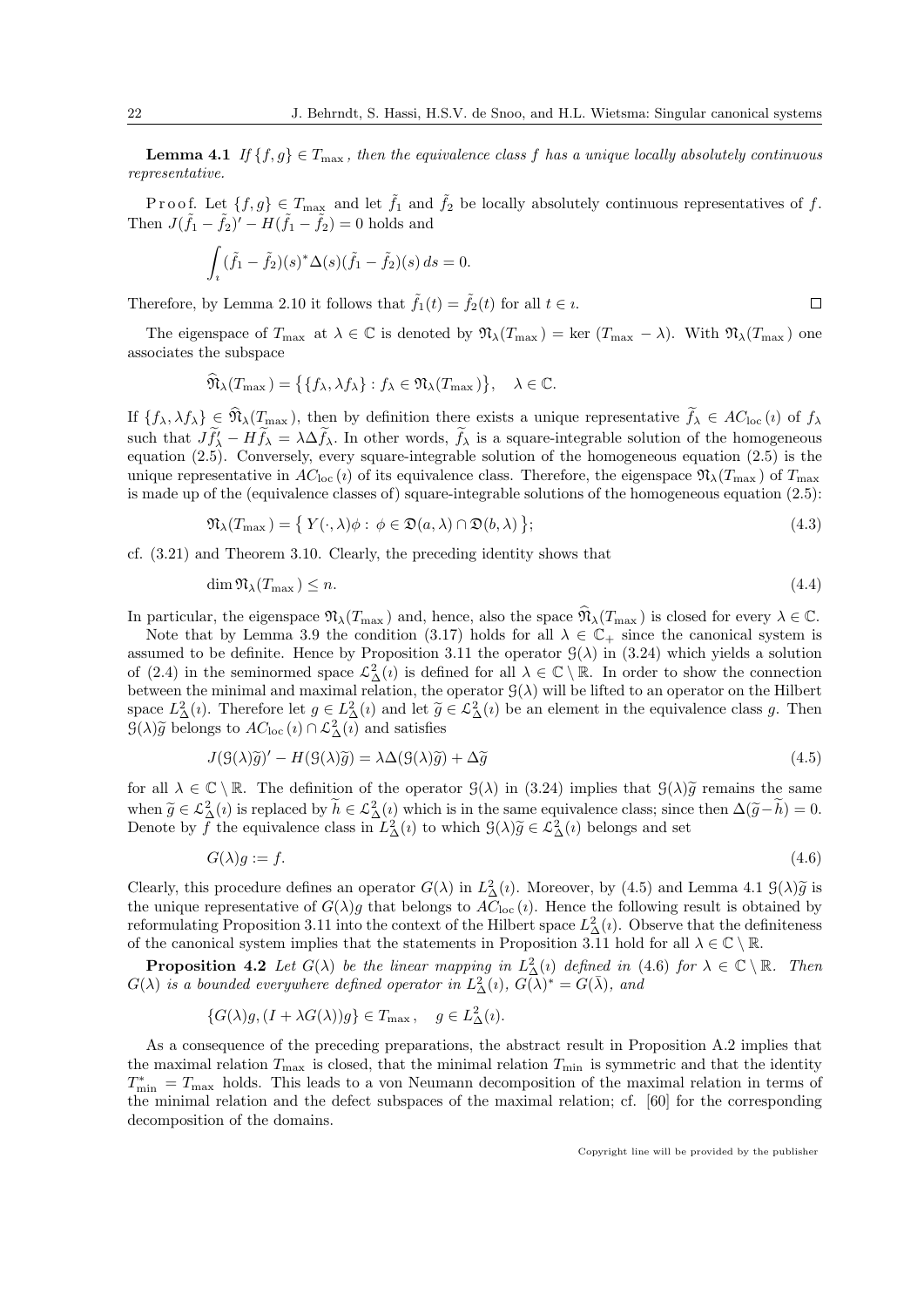**Theorem 4.3** The minimal relation  $T_{\min}$  is a closed symmetric relation in  $L^2_{\Delta}(i)$  and  $T_{\min}^* = T_{\max}$ holds. Moreover,  $T_{\text{max}}$  has the following componentwise sum decomposition:

 $T_{\text{max}} = T_{\text{min}} \hat{+} \hat{\mathfrak{N}}_{\lambda}(T_{\text{max}}) \hat{+} \hat{\mathfrak{N}}_{\bar{\lambda}}(T_{\text{max}}), \quad \lambda \in \mathbb{C} \setminus \mathbb{R}, \quad \text{direct sums.}$ 

P r o o f. Since the eigenspace  $\mathfrak{N}_{\lambda}(T_{\text{max}})$  is closed, it follows from Proposition 4.2 that the operator  $G(\lambda)$  in (4.6) satisfies the assumptions of Proposition A.2. Hence, the relation  $T_{\text{max}}$  is closed and the adjoint of  $T_{\min} = T_{\max}^*$  coincides with  $T_{\max}$ . The asserted decomposition of  $T_{\max}$  is therefore just the von Neumann decomposition for  $T^*_{\min} = T_{\max}$ ; cf. Proposition A.1.  $\Box$ 

**Example 4.4** (Weighted Sturm-Liouville equations) Let  $1/p, q, r \in \mathcal{L}^1_{loc}(i)$  be real-valued functions and assume that there exists an interval  $\jmath \subset \iota$  such that  $r(t) > 0$  for  $t \in \jmath$ . Then the associated canonical system with  $n = 2$  and with J, H, and  $\Delta$  defined by (2.13) is definite; cf. Example 2.12. Define the space  $\mathcal{L}_r^2(i)$  of all measurable functions  $\varphi$  for which

$$
\int_{i} \varphi(s)^* r(s) \varphi(s) \, ds < \infty.
$$

The corresponding semi-inner product is denoted by  $(\cdot, \cdot)_r$  and the corresponding Hilbert space of equivalence classes of elements from  $\mathcal{L}_r^2(i)$  is denoted by  $L_r^2(i)$ . For  $\tilde{f} \in \mathcal{L}_\Delta^2(i)$  write

$$
\widetilde{f}(t) = \begin{pmatrix} \widetilde{f}_1(t) \\ \widetilde{f}_2(t) \end{pmatrix};
$$

then it is clear that

$$
(\widetilde{f},\widetilde{f})_{\Delta} = \int_{i} (\widetilde{f}_{1}(s)^{*} \ \widetilde{f}_{2}(s)^{*}) \begin{pmatrix} r(s) & 0 \\ 0 & 0 \end{pmatrix} \begin{pmatrix} \widetilde{f}_{1}(s) \\ \widetilde{f}_{2}(s) \end{pmatrix} ds = (\widetilde{f}_{1},\widetilde{f}_{1})_{r}.
$$

Hence the mapping R taking  $\tilde{f} \in \mathcal{L}^2_{\Delta}(i)$  to  $\tilde{f}_1 \in \mathcal{L}^2_r(i)$  is an isometry in the sense of the semi-inner products. It is clear that this mapping is onto, since each function in  $\mathcal{L}_r^2(i)$  can be seen as the first component of an element in  $\mathcal{L}_{\Delta}^2(i)$  with the understanding that the second component can be any measurable function. Furthermore, it is clear that  $R$  induces an isometry, again denoted by  $R$ , from  $L^2_{\Delta}(i)$  onto  $L^2_{r}(i)$ .

In the Hilbert space  $L_r^2(i)$  define the maximal relation  $\mathcal{T}_{\text{max}}$  as follows:

$$
\mathfrak{T}_{\max} = \{ \{ F, G \} \in L_r^2(\mathfrak{d}) \times L_r^2(\mathfrak{d}) : -(pF')' + qF = rG \},
$$

in the sense that there exist representatives  $\overline{F}$  and  $\overline{G} \in \mathcal{L}_r^2(i)$  of  $F$  and  $G$ , respectively, such that  $\widetilde{F} \in AC_{\text{loc}}(i), p\widetilde{F}' \in AC_{\text{loc}}(i), \text{ and}$ 

$$
-(p\widetilde{F}')' + q\widetilde{F} = r\widetilde{G}.
$$

It is clear that if  $\{f, g\} \in T_{\text{max}}$ , then there exist representatives  $\tilde{f}, \tilde{g} \in \mathcal{L}^2_{\Delta}(i)$  with  $\tilde{f} \in AC_{\text{loc}}(i)$ , such that that

$$
J\widetilde{f}' - H\widetilde{f} = \Delta \widetilde{g},
$$

which leads to the equations

$$
-\widetilde{f}_2' + q\widetilde{f}_1 = r\widetilde{g}_1 \quad \text{and} \quad \widetilde{f}_1' - (1/p)\widetilde{f}_2 = 0.
$$

Hence, the pair  $\{\tilde{f}_1, \tilde{g}_1\}$  in  $\mathcal{L}_r^2(i) \times \mathcal{L}_r^2(i)$  generates an element in  $\mathcal{T}_{\text{max}}$  and, moreover, each element in  $\mathcal{T}_{\text{max}}$  is obtained in this way. Hence the manning  $\{f, g\} \setminus \{Pf, Pg\}$  takes  $T$  $\mathcal{T}_{\text{max}}$  is obtained in this way. Hence the mapping  $\{f, g\} \mapsto \{Rf, Rg\}$  takes  $T_{\text{max}}$  bijectively onto  $\mathcal{T}_{\text{max}}$ . In particular, R maps ker  $(T_{\text{max}} - \lambda)$  one-to-one onto ker  $(\mathcal{T}_{\text{max}} - \lambda)$ . Since the functions p, q, and r are real it follows that the defect numbers are equal; cf. also [52] for more general considerations.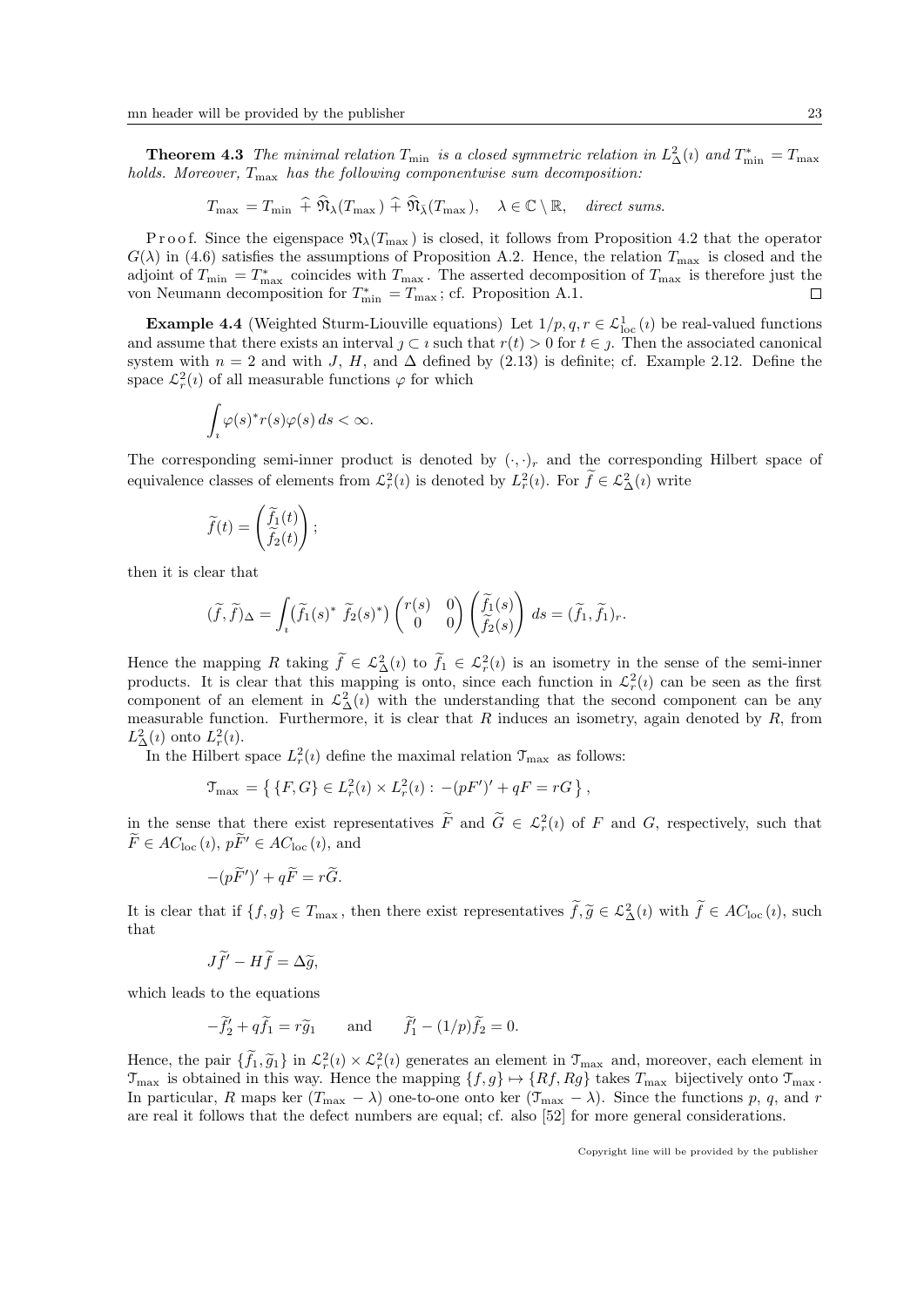Remark 4.5 In the rest of this paper the distinction between equivalence classes and their representatives will not be made explicit as long as no confusion arises. In particular, to all elements  ${f, g} \in T_{\text{max}}$  one can associate unique boundary values, in the extended complex plane, by means of the limits at the boundary points of the unique locally absolutely continuous representative of  $f$ , see Lemma 4.1.

# 4.2 Defect numbers of the minimal relation

Since  $T_{\min}$  is symmetric, it follows from the general theory of linear relations that the defect numbers of  $T_{\text{min}}$  are constant in the upper halfplane and in the lower halfplane; see Appendix A. Hence

$$
n_+(T_{\min}) = \dim \mathfrak{N}_{\lambda}(T_{\max}), \quad \lambda \in \mathbb{C}_-,
$$
  

$$
n_-(T_{\min}) = \dim \mathfrak{N}_{\lambda}(T_{\max}), \quad \lambda \in \mathbb{C}_+.
$$

On the other hand, it follows from (4.3) and Theorem 3.10 that

$$
\dim \mathfrak{N}_{\lambda}(T_{\max}) = \begin{cases} \mathsf{a}^{-}(\lambda) + \mathsf{b}^{+}(\lambda), & \lambda \in \mathbb{C}_{+}, \\ \mathsf{a}^{+}(\lambda) + \mathsf{b}^{-}(\lambda), & \lambda \in \mathbb{C}_{-}, \end{cases}
$$
\n(4.7)

where  $a^{\pm}(\lambda)$  and  $b^{\pm}(\lambda)$  are the dimensions of the eigenspaces of the limit relations  $D(a,\lambda)$  and  $D(b,\lambda)$ corresponding to the positive and negative eigenvalues; cf. Section 3.2. The preceding observations lead to the following proposition.

Proposition 4.6 The following statements hold:

- (i)  $a^{-}(\lambda) + b^{+}(\lambda)$  is constant for  $\lambda \in \mathbb{C}_{+}$ ;
- (ii)  $a^+(\lambda) + b^-(\lambda)$  is constant for  $\lambda \in \mathbb{C}_-.$

The above proposition is based on the connection of the numbers  $a^+(\lambda)$ ,  $a^-(\lambda)$ ,  $b^+(\lambda)$ ,  $b^-(\lambda)$  (which have been defined strictly in terms of the canonical system) to the defect numbers of a symmetric relation in a Hilbert space; a different proof of Proposition 4.6 can be found in [47]. In addition, the following proposition gives similar results concerning the dimensions of the individual eigenspaces of the limit relations  $D(a, \lambda)$  and  $D(b, \lambda)$ . These results can be seen as consequences of Proposition 4.6 and hence are based on general principles, see [3, 4] or [64, 71] for a different point of view. Statement (ii) of Proposition 4.7 is known as Weyl's first theorem; cf. [33, Chapter 13].

Proposition 4.7 The following statements hold:

- (i)  $a^+(\lambda)$ ,  $a^-(\lambda)$ ,  $b^+(\lambda)$ , and  $b^-(\lambda)$  are constant for  $\lambda \in \mathbb{C} \setminus \mathbb{R}$ ;
- (ii)  $a^0(\lambda)$ ,  $a^{\infty}(\lambda)$ ,  $b^0(\lambda)$ , and  $b^{\infty}(\lambda)$  are constant for  $\lambda \in \mathbb{C}_+$  and  $\lambda \in \mathbb{C}_-$ ,
- (iii)  $a^0(\lambda) = a^{\infty}(\bar{\lambda})$  and  $b^0(\lambda) = b^{\infty}(\bar{\lambda})$  for  $\lambda \in \mathbb{C} \setminus \mathbb{R}$ .

P r o o f. Since the canonical system  $(2.4)$  is assumed to be definite on *i*, it follows from Proposition 2.11 that there exists a compact interval [c, d] ⊂ i such that the canonical system is definite on the interval  $[c, d]$ . Hence the canonical system is also definite on the interval  $(a, d]$  and on the interval  $[c, b)$ ; cf. Lemma 2.9.

(i) As the canonical system is definite on  $(a, d]$ , Proposition 4.6 may be applied when the underlying interval is  $(a, d)$ . This leads to

$$
\begin{aligned} &\mathsf{a}^-(\lambda)+\mathsf{d}^+(\lambda) \quad\text{constant for}\quad \lambda\in\mathbb{C}_+,\\ &\mathsf{a}^+(\lambda)+\mathsf{d}^-(\lambda) \quad\text{constant for}\quad \lambda\in\mathbb{C}_-, \end{aligned}
$$

with an obvious interpretation of the quantities  $d^+(\lambda)$  and  $d^-(\lambda)$ . Since d is a regular endpoint for the interval  $(a, d)$ , one has  $d^+(\lambda) = i^+$  and  $d^-(\lambda) = i^-$ ; see Remark 3.6. Hence  $a^-(\lambda)$  is constant on  $\mathbb{C}_+$ and  $\mathsf{a}^+(\lambda)$  is constant on  $\mathbb{C}_-$ . Consequently, (3.14) implies that  $\mathsf{a}^-(\lambda)$  and  $\mathsf{a}^+(\lambda)$  are constant on  $\mathbb{C}\setminus\mathbb{R}$ . Similar arguments show that  $\mathbf{b}^+(\lambda)$  and  $\mathbf{b}^-(\lambda)$  are also constant on  $\mathbb{C}\setminus\mathbb{R}$ .

(ii)  $\&$  (iii) These statements follow from (i) and Lemma 3.5.

Copyright line will be provided by the publisher

 $\Box$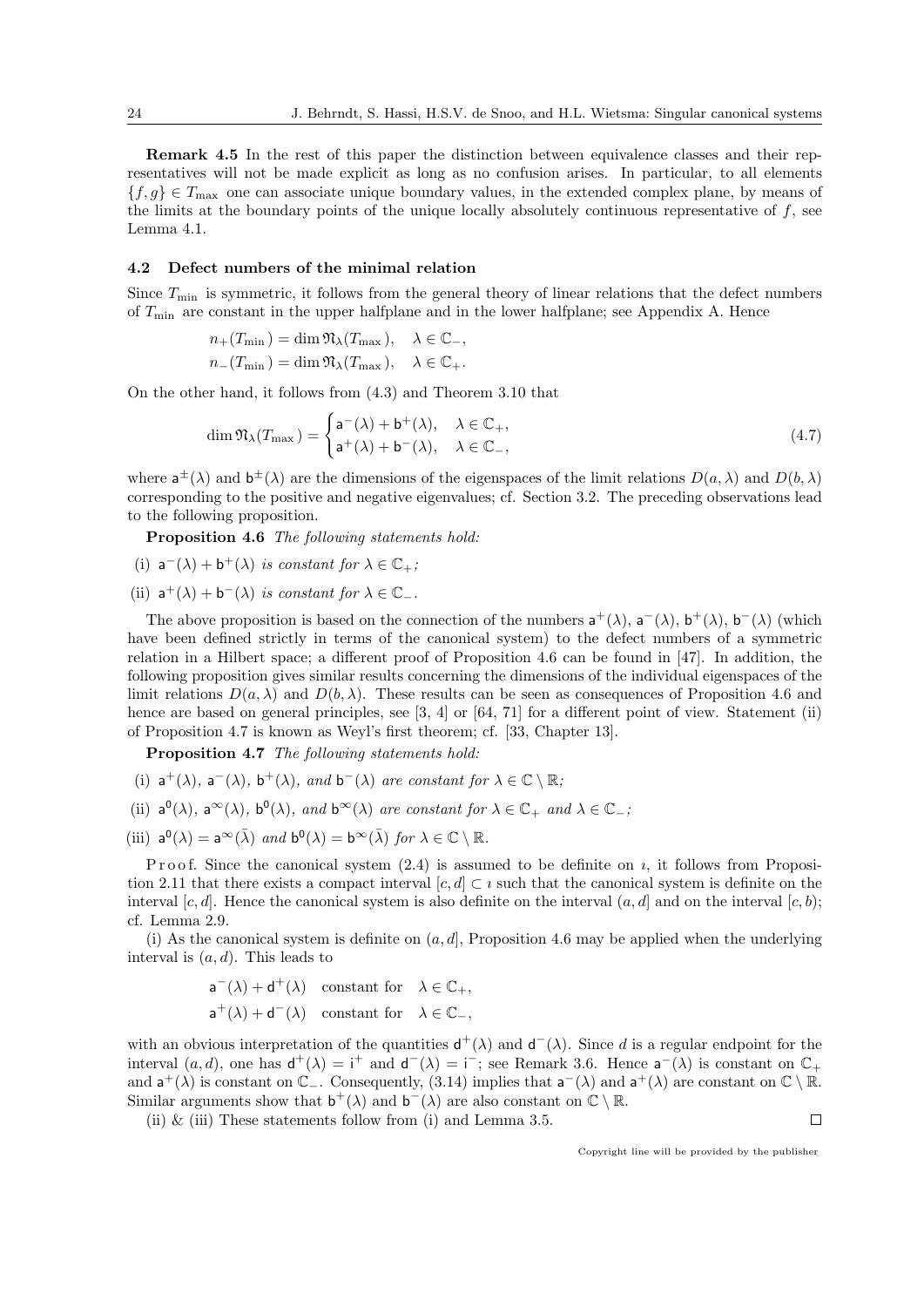Proposition 4.7 leads to the following definition.

**Definition 4.8** The quantities  $a^+(\lambda)$ ,  $a^-(\lambda)$ ,  $b^+(\lambda)$ , and  $b^-(\lambda)$  (being independent of  $\lambda \in \mathbb{C} \setminus \mathbb{R}$ ) will be written as

$$
\mathsf{a}^+,\quad \mathsf{a}^-,\quad \mathsf{b}^+,\quad \text{and}\quad \mathsf{b}^-,\quad
$$

respectively, in the rest of the paper.

Consequently, the defect numbers of  $T_{\min}$ , see (4.7), can be written as

$$
n_{+}(T_{\min}) = \mathsf{a}^{+} + \mathsf{b}^{-}, \quad n_{-}(T_{\min}) = \mathsf{a}^{-} + \mathsf{b}^{+}, \tag{4.8}
$$

so that, in particular, by the von Neumann decomposition in Theorem 4.3

$$
\dim (T_{\max}/T_{\min}) = n_{+}(T_{\min}) + n_{-}(T_{\min}) = \mathsf{a}^{+} + \mathsf{a}^{-} + \mathsf{b}^{+} + \mathsf{b}^{-}.
$$
\n(4.9)

#### 4.3 The Lagrange identity and decompositions via localized solutions

In the following it is convenient to make use of the notation

$$
\langle \{f,g\}, \{h,k\}\rangle_{\Delta} := (g,h)_{\Delta} - (f,k)_{\Delta}, \qquad \{f,g\}, \{h,k\} \in T_{\max}.
$$

With this notation an element  $\{f, g\}$  belongs to  $T_{\min}$  if and only if

$$
\langle \{f,g\}, \{h,k\}\rangle_{\Delta} = 0
$$

for all  $\{h, k\} \in T_{\text{max}}$ ; cf.  $(A.2)$ .

**Lemma 4.9** For  $\{f, g\}, \{h, k\} \in T_{\text{max}}$  the limits

$$
[f,h](a) := \lim_{t \downarrow a} h(t)^* Jf(t), \quad [f,h](b) := \lim_{t \uparrow b} h(t)^* Jf(t)
$$
\n(4.10)

exist and the Lagrange identity

$$
\langle \{f, g\}, \{h, k\} \rangle_{\Delta} = [f, h](b) - [f, h](a) \tag{4.11}
$$

holds.

Proof. Let  $I = [\alpha, \beta] \subset i$  be any compact interval. Then for  $\{f, g\}, \{h, k\} \in T_{\text{max}}$  one has by Lemma 2.1

$$
\int_{\alpha}^{\beta} h(s)^{*} \Delta(s) g(s) ds - \int_{\alpha}^{\beta} k(s)^{*} \Delta(s) f(s) ds = h(\beta)^{*} Jf(\beta) - h(\alpha)^{*} Jf(\alpha).
$$

Since  $f, g, h, k \in L^2_{\Delta}(i)$  the limits as  $\alpha \to a$  and  $\beta \to b$  in (4.10) exist and the identity (4.11) follows.

The next proposition provides a characterization of the minimal relation.

**Proposition 4.10** The minimal relation  $T_{\text{min}}$  admits the representation

 $T_{\min} = \{ \{f, g\} \in T_{\max} : [f, h](a) = 0 = [f, h](b) \text{ for all } h \in \text{dom } T_{\max} \}.$ 

Proof. Note first that  $T_{\min} \subset T_{\min}^* = T_{\max}$  implies  $\{f, g\} \in T_{\min}$  if and only if  $\{f, g\} \in T_{\max}$  and  $(g, h)$ ∆ =  $(f, k)$ ∆ for all  $\{h, k\} \in T_{\text{max}}$ . Hence Lemma 4.9 implies

$$
T_{\min} = \{ \{f, g\} \in T_{\max} : [f, h](a) = [f, h](b) \text{ for all } h \in \text{dom } T_{\max} \}.
$$
\n(4.12)

It remains to show that an element  $\{f, g\}$  from the righthand side of (4.12) satisfies

 $[f, h](a) = 0$  and  $[f, h](b) = 0$  for all  $h \in \text{dom } T_{\text{max}}$ .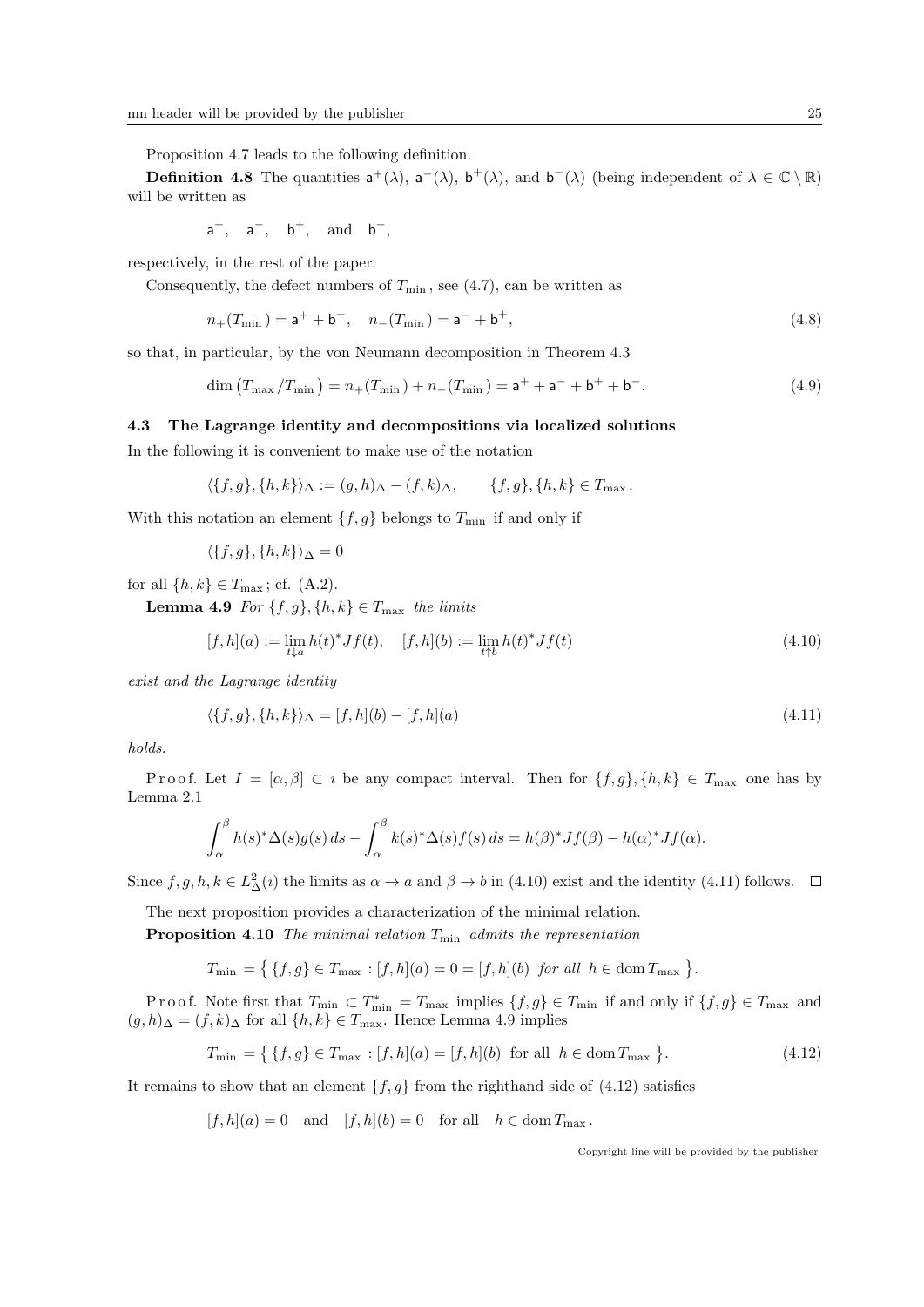$\Box$ 

To see this, let  $\{h, k\} \in T_{\text{max}}$  be arbitrary, then by Proposition 2.17 there exists an element  $\{h_a, k_a\} \in$  $T_{\text{max}}$  such that  $h_a$  coincides with h in a neighborhood of a and  $h_a$  is zero in a neighborhood of b. Consequently, by (4.12),

$$
[f, h](a) = [f, h_a](a) = [f, h_a](b) = 0.
$$

A similar argument shows  $[f, h](b) = 0$  for all  $\{h, k\} \in T_{\text{max}}$ .

Instead of the von Neumann decomposition of  $T_{\text{max}}$  in Theorem 4.3 the following decomposition of  $T_{\text{max}}$  in terms of localized versions of the fundamental solutions, see Definition 4.11 below, will be the starting point for the construction of boundary triplets for the maximal relation in Section 5. For this purpose denote by  $A(\lambda)$  and  $B(\lambda)$  the eigenspaces of the nonzero finite eigenvalues of the selfadjoint limit relations  $D(a, \lambda)$  and  $D(b, \lambda)$ , respectively, i.e.

$$
\mathcal{A}(\lambda) = \mathcal{A}^+(\lambda) \oplus \mathcal{A}^-(\lambda), \quad \mathcal{B}(\lambda) = \mathcal{B}^+(\lambda) \oplus \mathcal{B}^-(\lambda), \quad \lambda \in \mathbb{C} \setminus \mathbb{R}.\tag{4.13}
$$

Recall that the dimensions of  $\mathcal{A}^{\pm}(\lambda)$  and  $\mathcal{B}^{\pm}(\lambda)$  do not depend on  $\lambda \in \mathbb{C} \setminus \mathbb{R}$ , and that they are denoted by  $a^{\pm}$  and  $b^{\pm}$ ; cf. Definition 4.8. This implies

$$
\dim \mathcal{A}(\lambda) = \mathsf{a}^+ + \mathsf{a}^-, \quad \dim \mathcal{B}(\lambda) = \mathsf{b}^+ + \mathsf{b}^-, \quad \lambda \in \mathbb{C} \setminus \mathbb{R}.\tag{4.14}
$$

The cut-off functions  $Y_a(\cdot, \lambda)$  and  $Y_b(\cdot, \lambda)$  from Corollary 2.18 lead to the following definition.

**Definition 4.11** Let  $[\alpha, \beta]$  be a compact interval on which the canonical system is definite and let  $Y_a(\cdot, \lambda), Y_b(\cdot, \lambda), Z_a(\cdot, \lambda)$ , and  $Z_b(\cdot, \lambda)$  be the corresponding  $n \times n$  matrix functions from Corollary 2.18. Define  $\mathcal{Y}_a(\cdot, \lambda)\phi_a$  and  $\mathcal{Y}_b(\cdot, \lambda)\phi_b$  for  $\phi_a \in \mathcal{A}(\lambda)$  and  $\phi_b \in \mathcal{B}(\lambda)$  by

$$
\mathcal{Y}_a(\cdot,\lambda)\phi_a := \{ Y_a(\cdot,\lambda)\phi_a, \lambda Y_a(\cdot,\lambda)\phi_a + Z_a(\cdot,\lambda)\phi_a \},
$$
  

$$
\mathcal{Y}_b(\cdot,\lambda)\phi_b := \{ Y_b(\cdot,\lambda)\phi_b, \lambda Y_b(\cdot,\lambda)\phi_b + Z_b(\cdot,\lambda)\phi_b \},
$$

where  $\mathcal{A}(\lambda)$  and  $\mathcal{B}(\lambda)$  are as in (4.13).

Note that the functions  $\mathcal{Y}_a(\cdot, \lambda)\phi_a$  and  $\mathcal{Y}_b(\cdot, \lambda)\phi_b$  in Definition 4.11 satisfy

$$
\mathcal{Y}_a(t,\lambda)\phi_a = \begin{cases} \{Y(t,\lambda)\phi_a, \lambda Y(t,\lambda)\phi_a\}, & a < t \le \alpha, \\ \{0,0\}, & \beta \le t < b, \end{cases}
$$
\n(4.15)

and

$$
\mathcal{Y}_b(t,\lambda)\phi_b = \begin{cases} \{0,0\}, & a < t \le \alpha, \\ \{Y(t,\lambda)\phi_b, \lambda Y(t,\lambda)\phi_b\}, & \beta \le t < b. \end{cases}
$$
\n(4.16)

**Theorem 4.12** For  $\lambda \in \mathbb{C} \setminus \mathbb{R}$  the maximal relation  $T_{\text{max}}$  has the following componentwise sum decomposition:

$$
T_{\max} = T_{\min} \widehat{+} \{ \mathcal{Y}_a(\cdot, \lambda) \phi_a : \phi_a \in \mathcal{A}(\lambda) \} \widehat{+} \{ \mathcal{Y}_b(\cdot, \lambda) \phi_b : \phi_b \in \mathcal{B}(\lambda) \},\tag{4.17}
$$

where the sums are direct and  $A(\lambda)$ ,  $B(\lambda)$  are as in (4.13).

P r o o f. In order to show that the righthand side in (4.17) is contained in  $T_{\text{max}}$  note first  $T_{\text{min}} \subset T_{\text{max}}$ by Theorem 4.3. Moreover, since  $\phi_a \in \mathcal{A}(\lambda)$  and  $\phi_b \in \mathcal{B}(\lambda)$ , the equations (4.15) and (4.16) imply  $\mathcal{Y}_a(t,\lambda)\phi_a, \mathcal{Y}_b(t,\lambda)\phi_b \in L^2_{\Delta}(i) \times L^2_{\Delta}(i)$ , see (3.21) and (3.12). Consequently,  $\mathcal{Y}_a(t,\lambda)\phi_a, \mathcal{Y}_b(t,\lambda)\phi_b \in T_{\text{max}}$ for all  $\phi_a \in \mathcal{A}(\lambda)$  and  $\phi_b \in \mathcal{B}(\lambda)$ , see Definition 4.11 and Corollary 2.18. Therefore the righthand side in (4.17) is contained in  $T_{\text{max}}$ .

For the reverse inclusion in (4.17) it will be shown that the righthand side is an extension of  $T_{\text{min}}$  of dimension dim  $A(\lambda) + \dim B(\lambda) = a^+ + a^- + b^+ + b^-$ ; cf. (4.9). For this it is sufficient to verify that an element

$$
\{f(\lambda), g(\lambda)\} = \mathcal{Y}_a(\cdot, \lambda)\phi_a + \mathcal{Y}_b(\cdot, \lambda)\phi_b, \qquad \phi_a \in \mathcal{A}(\lambda), \quad \phi_b \in \mathcal{B}(\lambda), \tag{4.18}
$$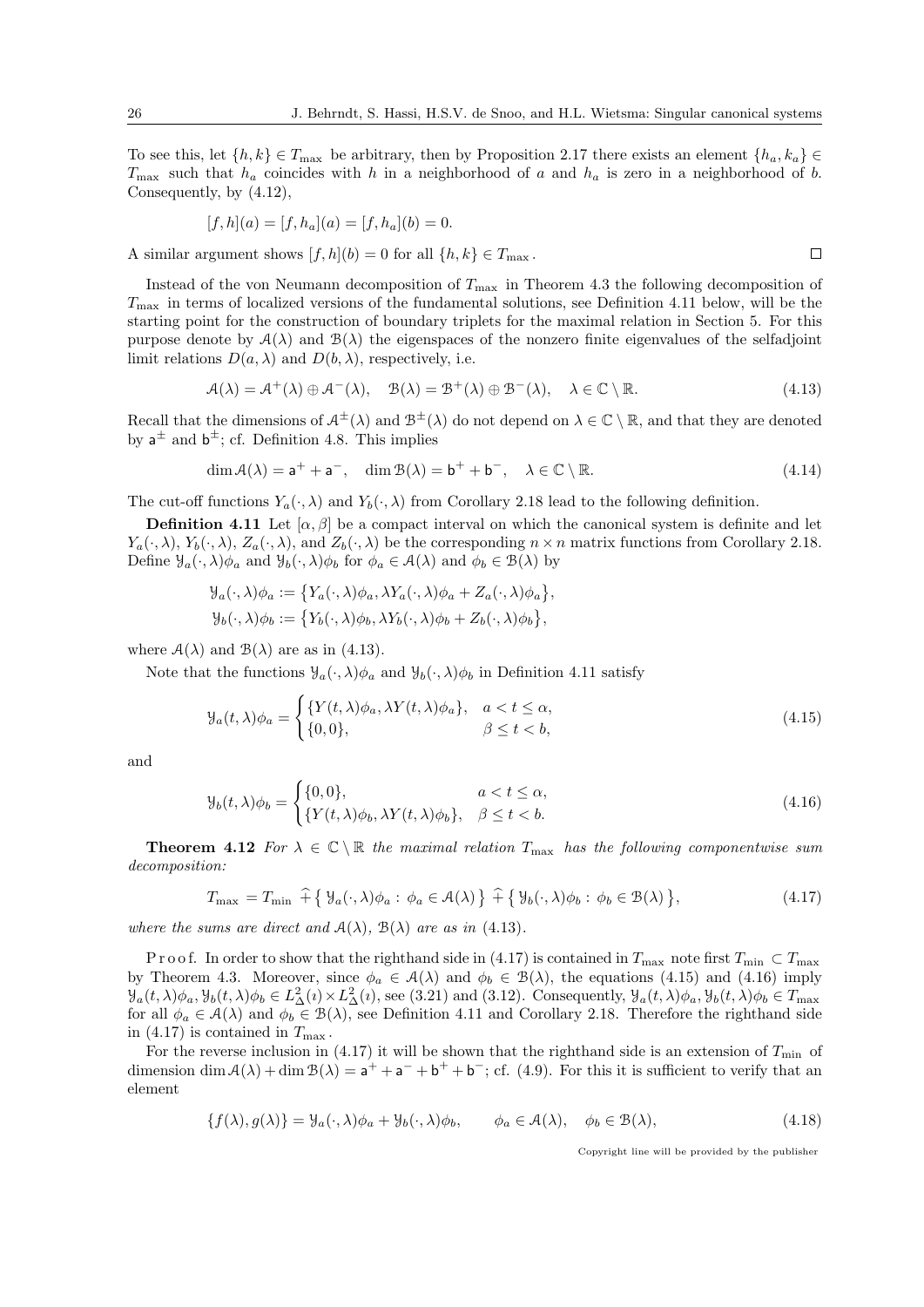(which is in  $T_{\text{max}}$  by the above discussion) belongs to  $T_{\text{min}}$  if and only if  $\phi_a = 0$  and  $\phi_b = 0$ . Suppose that  $\{f(\lambda), g(\lambda)\}\in T_{\min}$ . Then, by Proposition 4.10

$$
[f(\lambda), h(\lambda)](a) = 0 = [f(\lambda), h(\lambda)](b) \quad \text{for all } h(\lambda) \in \text{dom } T_{\text{max}}.
$$

In particular, for arbitrary  $\psi_a \in \mathcal{A}(\lambda)$ ,  $\psi_b \in \mathcal{B}(\lambda)$ , and  $\{h(\lambda), k(\lambda)\} = \mathcal{Y}_a(\cdot, \lambda)\psi_a + \mathcal{Y}_b(\cdot, \lambda)\psi_b \in T_{\text{max}}$ one obtaines from  $(4.10)$ ,  $(4.15)$ , and  $(3.1)$ 

$$
0 = [f(\lambda), h(\lambda)](a) = \lim_{t \downarrow a} \psi_a^* Y(t, \lambda)^* JY(t, \lambda) \phi_a = i \lim_{t \downarrow a} \psi_a^* D(t, \lambda) \phi_a = i \psi_a^* D(a, \lambda)_s \phi_a, \tag{4.19}
$$

where  $D(a,\lambda)$ <sub>s</sub> is the selfadjoint operator from Theorem 3.2 acting in  $\mathfrak{D}(a,\lambda) = \mathcal{A}^+(\lambda) \oplus \mathcal{A}^-(\lambda) \oplus \mathcal{A}^0(\lambda)$ . As  $A^0(\lambda) = \text{ker } D(a, \lambda)$  and (4.19) holds for all  $\psi_a \in A(\lambda)$  one concludes  $\phi_a = 0$ . A similar argument for the endpoint b shows  $\phi_b = 0$  and hence the element (4.18) is in  $T_{\text{min}}$  if and only if  $\phi_a = 0$  and  $\phi_b = 0$ . This completes the proof of Theorem 4.12.  $\Box$ 

Note that the above decomposition of  $T_{\text{max}}$  is not in terms of its eigenspaces and, moreover, that the localized version of the fundamental solution  $\mathcal{Y}_a(\cdot,\lambda)$  and  $\mathcal{Y}_b(\cdot,\lambda)$  can be constructed from different fundamental matrices  $Y_1(\cdot, \lambda)$  and  $Y_2(\cdot, \lambda)$ .

The next statement can be obtained with the same arguments as in the proof of Theorem 4.12. It shows, in particular, how  $\phi_a$  and  $\phi_b$  in (4.17) can be obtained in terms of the elements in  $T_{\text{max}}$ .

Corollary 4.13 Let  $\lambda \in \mathbb{C} \setminus \mathbb{R}$  and decompose  $\{f, g\}$  according to Theorem 4.12 in the form

$$
\{f,g\} = \{f_0,g_0\} + \mathcal{Y}_a(\cdot,\lambda)\phi_a + \mathcal{Y}_b(\cdot,\lambda)\phi_b,
$$

with  $\{f_0, g_0\} \in T_{\min}$ ,  $\phi_a \in \mathcal{A}(\lambda)$ , and  $\phi_b \in \mathcal{B}(\lambda)$ . Then

$$
(D(a,\lambda)_s \phi_a, \chi_a) = -i[f, Y(\cdot, \lambda)\chi_a](a), \quad (D(b,\lambda)_s \phi_b, \chi_b) = -i[f, Y(\cdot, \lambda)\chi_b](b)
$$

hold for all  $\chi_a \in \mathcal{A}(\lambda)$  and  $\chi_b \in \mathcal{B}(\lambda)$ .

#### 4.4 Quasiregular endpoints and singular endpoints in the limit-point case

The maximal and minimal relations  $T_{\text{max}}$  and  $T_{\text{min}}$  have special properties when one or both of the endpoints of the interval  $\iota$  on which the canonical system  $(2.4)$  is considered are quasiregular or in the limit-point case; cf. Definitions 2.5 and 4.18.

Recall from Remark 3.6 that if the endpoint a is quasiregular, then  $a^+ = i^+$  and  $a^- = i^-$ , and

$$
\mathcal{A}^0(\lambda) = \mathcal{A}^{\infty}(\lambda) = \{0\}, \quad \mathcal{A}^+(\lambda) \oplus \mathcal{A}^-(\lambda) = \mathbb{C}^n, \quad \lambda \in \mathbb{C} \setminus \mathbb{R}.
$$
 (4.20)

Similarly, if the endpoint b is quasiregular, then  $\mathbf{b}^+ = \mathbf{i}^+$  and  $\mathbf{b}^- = \mathbf{i}^-$ , and

$$
\mathcal{B}^0(\lambda) = \mathcal{B}^{\infty}(\lambda) = \{0\}, \quad \mathcal{B}^+(\lambda) \oplus \mathcal{B}^-(\lambda) = \mathbb{C}^n, \quad \lambda \in \mathbb{C} \setminus \mathbb{R}.
$$
 (4.21)

In the case of a quasiregular endpoint  $T_{\text{max}}$  and  $T_{\text{min}}$  take a special form. The following proposition shows these forms in the case that the endpoint  $a$  is quasiregular; if the endpoint  $b$  is quasiregular similar results hold.

**Proposition 4.14** Assume that the endpoint a is quasiregular. Then for  $\lambda \in \mathbb{C} \setminus \mathbb{R}$  the maximal relation  $T_{\text{max}}$  has the componentwise sum decomposition

$$
T_{\max} = T_{\min} \widehat{+} \{ \mathcal{Y}_a(\cdot, \lambda) \phi_a : \phi_a \in \mathbb{C}^n \} \widehat{+} \{ \mathcal{Y}_b(\cdot, \lambda) \phi_b : \phi_b \in \mathcal{B}(\lambda) \},
$$

where the sums are direct. Moreover, the minimal relation admits the representation

$$
T_{\min} = \{ \{f, g\} \in T_{\max} : f(a) = 0, \ [f, h](b) = 0 \ \text{for all } h \in \text{dom } T_{\max} \}.
$$

In particular, the mapping  $\{f, g\} \mapsto f(a)$  is well defined on  $T_{\text{max}}$  and maps onto  $\mathbb{C}^n$ .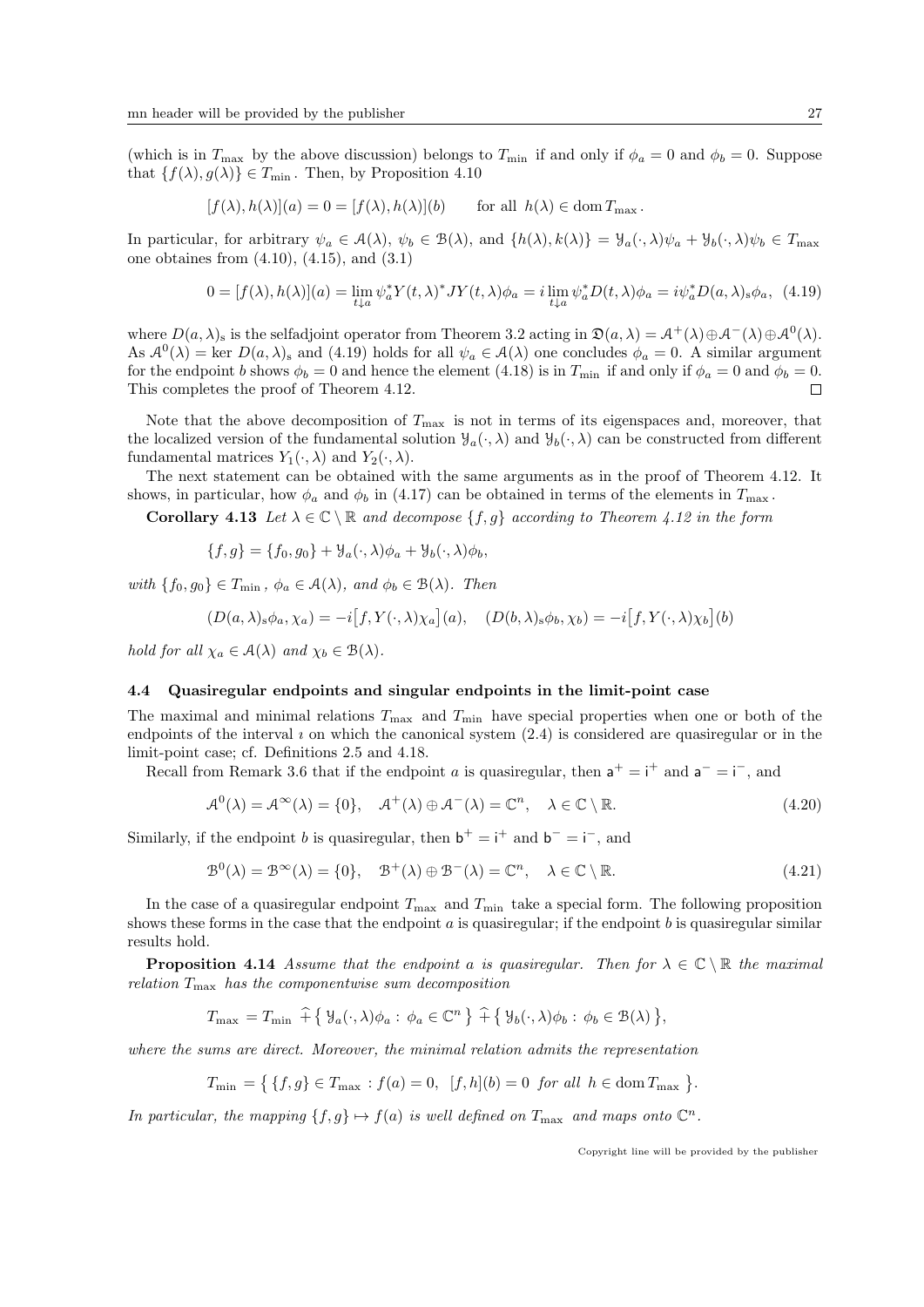.

P r o o f. The form of  $T_{\text{max}}$  is a consequence of Theorem 4.12 and (4.20). Since a is quasiregular, it follows that  $f(a)$  exists for every  $\{f, g\} \in T_{\text{max}}$  by Proposition 2.6, see Remark 4.5. Hence the mapping  $\{f,g\}\mapsto f(a)$  is well defined on  $T_{\max}$ . It is surjective since  $\mathcal{Y}_a(\cdot,\lambda)\phi_a \in T_{\max}$ ,  $\phi_a \in \mathbb{C}^n$ , is mapped to  $Y(a,\lambda)\phi_a$  and  $Y(a,\lambda)$  is invertible. Finally, for  $f \in \text{dom } T_{\text{min}}$  and  $\mathcal{Y}_a(\cdot,\lambda)\phi_a \in T_{\text{max}}$  it follows from Definition 4.11 and Proposition 4.10 that

$$
0 = [f, Y_a(\cdot, \lambda)\phi_a](a) = \phi_a^* Y(a, \lambda)^* Jf(a), \qquad \phi_a \in \mathbb{C}^n
$$

Since  $Y(a, \lambda)$  is invertible one concludes  $f(a) = 0$  and hence  $T_{\min}$  has the indicated form.  $\Box$ 

Observe, that if in Proposition 4.14  $\{f, g\} \in T_{\text{max}}$  is decomposed as

$$
\{f,g\} = \{f_0,g_0\} + \mathcal{Y}_a(\cdot,\lambda)\phi_a + \mathcal{Y}_b(\cdot,\lambda)\phi_b \tag{4.22}
$$

with  $\{f_0, g_0\} \in T_{\min}$ ,  $\phi_a \in \mathbb{C}^n$ , and  $\phi_b \in \mathcal{B}(\lambda)$ , then  $\phi_a = Y(a, \lambda)^{-1} f(a)$ . The following simple lemma is inspired by [35, Section 4].

Lemma 4.15 Let the endpoint a be quasiregular. Then the defect numbers are given by

$$
n_{+}(T_{\min}) = i^{+} + b^{-}
$$
 and  $n_{-}(T_{\min}) = i^{-} + b^{+}$ .

In particular, if the defect numbers coincide, then  $b^+ = b^-$  if and only if  $i^+ = i^-$ , in which case  $n = 2i^+ = 2i^-$ .

Proof. The quasiregularity of a yields  $a^+ = i^+$  and  $a^- = i^-$ , see Remark 3.6. Hence the first statement follows directly from (4.8). The other statements are clear.  $\Box$ 

The preceding result shows that if at least one of the endpoints of the interval  $i$  is quasiregular, then  $i^+ \leq n_+(T_{\min}) \leq n$  and  $i^- \leq n_-(T_{\min}) \leq n$ , which implies that

$$
n \le n_+(T_{\min}) + n_-(T_{\min}) \le 2n.
$$

The above simple inequality goes back to Atkinson; cf. [2, Theorem 9.11.1] and also [59].

Proposition 4.16 Let the endpoints a and b be quasiregular. Then the defect numbers are equal and  $n_{+}(T_{\text{max}}) = n_{-}(T_{\text{max}}) = n = i^{+} + i^{-}$  holds. Then for  $\lambda \in \mathbb{C} \setminus \mathbb{R}$  the maximal relation  $T_{\text{max}}$  has the componentwise sum decomposition

$$
T_{\max} = T_{\min} \widehat{+} \{ \mathcal{Y}_a(\cdot, \lambda) \phi_a : \phi_a \in \mathbb{C}^n \} \widehat{+} \{ \mathcal{Y}_b(\cdot, \lambda) \phi_b : \phi_b \in \mathbb{C}^n \},
$$

where the sums are direct. Moreover, the minimal relation  $T_{\min}$  is given by

$$
T_{\min} = \{ \{f, g\} \in T_{\max} : f(a) = f(b) = 0 \}
$$

and the space  $\mathfrak{N}_{\lambda}(T_{\text{max}})$ , characterized in (4.3), has the form

$$
\mathfrak{N}_{\lambda}(T_{\max}) = \{ Y(\cdot, \lambda)\phi : \phi \in \mathbb{C}^n \}, \quad \lambda \in \mathbb{C} \setminus \mathbb{R}.
$$

In particular, the mapping  $\{f, g\} \mapsto \{f(a), f(b)\}\$ is well defined on  $T_{\text{max}}$  and maps onto  $\mathbb{C}^{2n}$ .

Proof. The statements concerning the defect numbers are immediate consequences of Lemma 4.15 and Remark 3.6. The characterization of  $T_{\text{max}}$  and  $T_{\text{min}}$  are obtained from Theorem 4.12 and Proposition 4.14 (applied to a and b). Since a and b are quasiregular, it follows from  $(4.20)$  and  $(4.21)$  that  $\mathfrak{D}(a,\lambda) = \mathbb{C}^n = \mathfrak{D}(b,\lambda)$ , see (3.12). Hence  $\mathfrak{D}(a,\lambda) \cap \mathfrak{D}(b,\lambda) = \mathbb{C}^n$ , which together with (4.3) leads to the given form of  $\mathfrak{N}_{\lambda}(T_{\text{max}})$ . The statement concerning the mapping  $\{f, g\} \mapsto \{f(a), f(b)\}\$  follows from similar arguments as in Proposition 4.14.  $\Box$ 

**Remark 4.17** Canonical systems (2.4) having maximal defect numbers  $(n, n)$  have been called quasiregular canonical systems in [52]. These systems can be characterized by means of a trace condition, see [52, Theorem 5.16].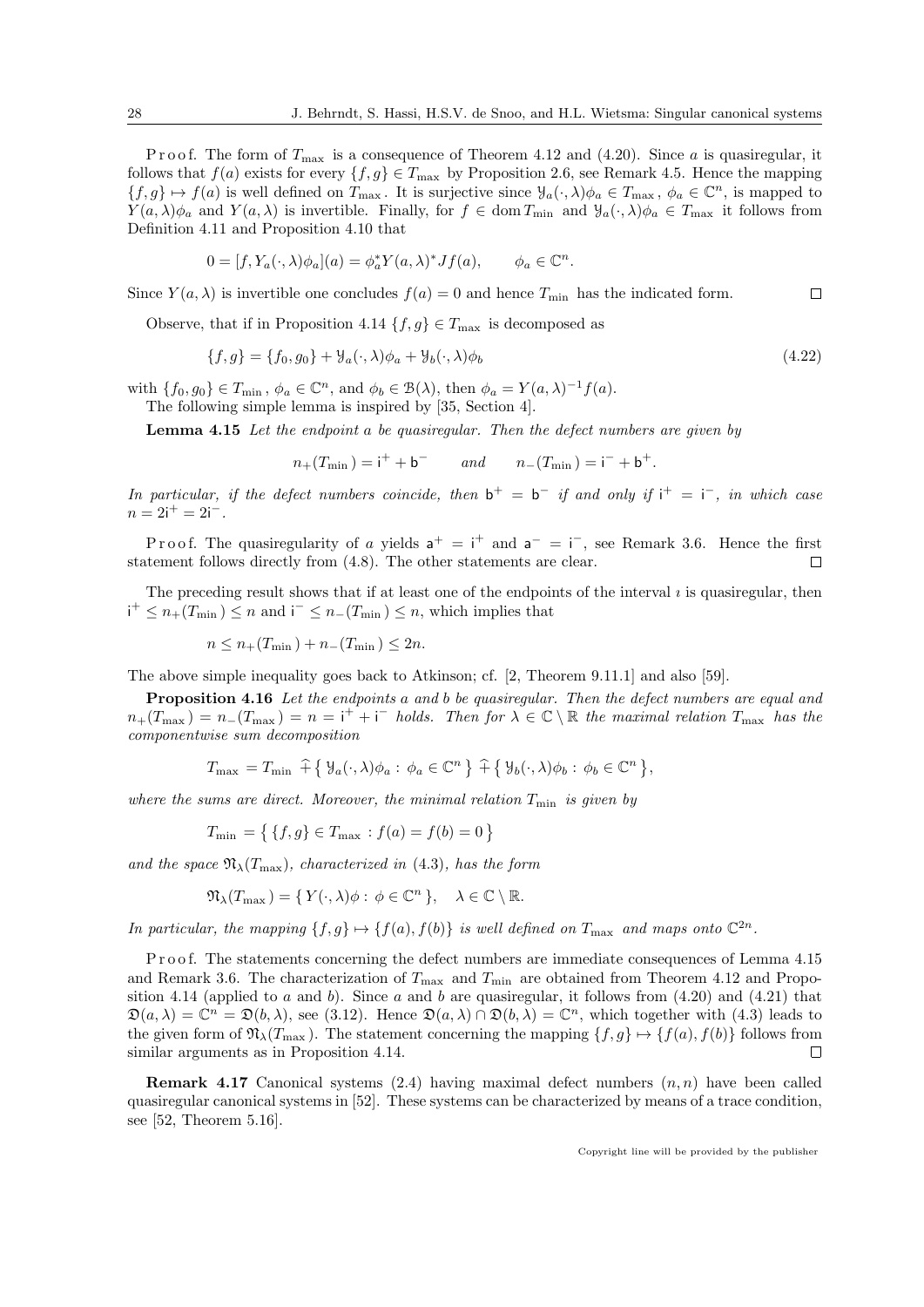As the complete opposite of a quasiregular endpoint the concept of an endpoint in the limit-point case is introduced in the next definition. In Example 4.22 below the connection to Weyl's limit-circle and limit-point classification for the special case of Sturm-Liouville differential expression is explained.

**Definition 4.18** The endpoint a or b of the interval  $\imath$  is said to be in the *limit-point case* if

$$
a^+ = a^- = 0
$$
 or  $b^+ = b^- = 0$ ,

respectively.

Observe that  $a$  is in the limit-point case if and only if

$$
\mathcal{A}^+(\lambda) = \mathcal{A}^-(\lambda) = \{0\}, \quad \mathcal{A}^0(\lambda) \oplus \mathcal{A}^\infty(\lambda) = \mathbb{C}^n, \quad \lambda \in \mathbb{C}_{\pm}.\tag{4.23}
$$

Likewise, b is in the limit-point case if and only if

$$
\mathcal{B}^{+}(\lambda) = \mathcal{B}^{-}(\lambda) = \{0\}, \quad \mathcal{B}^{0}(\lambda) \oplus \mathcal{B}^{\infty}(\lambda) = \mathbb{C}^{n}, \quad \lambda \in \mathbb{C}_{\pm}.
$$
\n
$$
(4.24)
$$

If an endpoint is in the limit-point case,  $T_{\text{max}}$  and  $T_{\text{min}}$  take a special form. The following proposition shows these forms in the case that the endpoint  $b$  is in the limit-point case, if  $a$  is in the limit-point case a similar result holds.

**Proposition 4.19** Assume that the endpoint b is in the limit-point case. Then for  $\lambda \in \mathbb{C} \setminus \mathbb{R}$  the maximal relation  $T_{\text{max}}$  has the componentwise sum decomposition

$$
T_{\max} = T_{\min} + \{ \mathcal{Y}_a(\cdot, \lambda) \phi_a : \phi_a \in \mathcal{A}(\lambda) \},
$$

where the sum is direct. Moreover, the minimal relation admits the representation

 $T_{\min} = \{ \{f, g\} \in T_{\max} : [f, h](a) = 0 \text{ for all } h \in \text{dom } T_{\max} \}.$ 

P r o o f. If b is in the limit-point case, then  $\mathcal{B}(\lambda) = \{0\}$ , see (4.13) and (4.24). Hence the representation of  $T_{\text{max}}$  follows from Theorem 4.12. Now  $\{f, g\} \in T_{\text{max}}$  belongs to  $T_{\text{min}}$  if and only if for all  $\{h, k\} \in T_{\min}$  and  $\phi_a \in \mathcal{A}(\lambda)$ 

$$
0 = \langle \{f, g\}, \{h, k\} + \mathcal{Y}_a(\cdot, \lambda)\phi_a \rangle_{\Delta} = \langle \{f, g\}, \mathcal{Y}_a(\cdot, \lambda)\phi_a \rangle_{\Delta} = -[f, Y(\cdot, \lambda)\phi_a](a),
$$

which implies the representation for  $T_{\min}$ .

Since  $T_{\text{max}} = T_{\text{min}}^*$ , see Theorem 4.3, the above statement has the following consequence. Corollary 4.20 The following are equivalent:

(i) both endpoints a and b are in the limit-point case;

(ii)  $T_{\min} = T_{\max}$ , in which case  $T_{\min} = T_{\max}$  is selfadjoint.

Finally, consider the case that one endpoint is quasiregular and one endpoint is in the limit-point case; cf. Proposition 4.14 and 4.19.

**Proposition 4.21** Let the endpoint a be quasiregular and let the endpoint b be in the limit-point case. Assume that the defect numbers are equal or, equivalently, that  $i^+ = i^-$ , in which case  $n = 2i^+ = 2i^-$ . Then for  $\lambda \in \mathbb{C} \setminus \mathbb{R}$  the maximal relation  $T_{\text{max}}$  has the componentwise sum decomposition

$$
T_{\max} = T_{\min} \widehat{+} \{ \mathcal{Y}_a(\cdot, \lambda) \phi_a : \phi_a \in \mathbb{C}^n \},
$$

where the sums are direct. Moreover, the minimal relation admits the representation

$$
T_{\min} = \{ \{f, g\} \in T_{\max} : f(a) = 0 \},
$$

and the space  $\mathfrak{N}_{\lambda}(T_{\text{max}})$ , characterized in (4.3), is given by

$$
\mathfrak{N}_{\lambda}(T_{\max}) = \{ Y(\cdot, \lambda)\phi : \phi \in \mathcal{B}^{0}(\lambda) \}, \quad \lambda \in \mathbb{C} \setminus \mathbb{R},
$$

where dim  $\mathcal{B}^0(\lambda) = i^+ = i^-$ .

$$
\sqcup
$$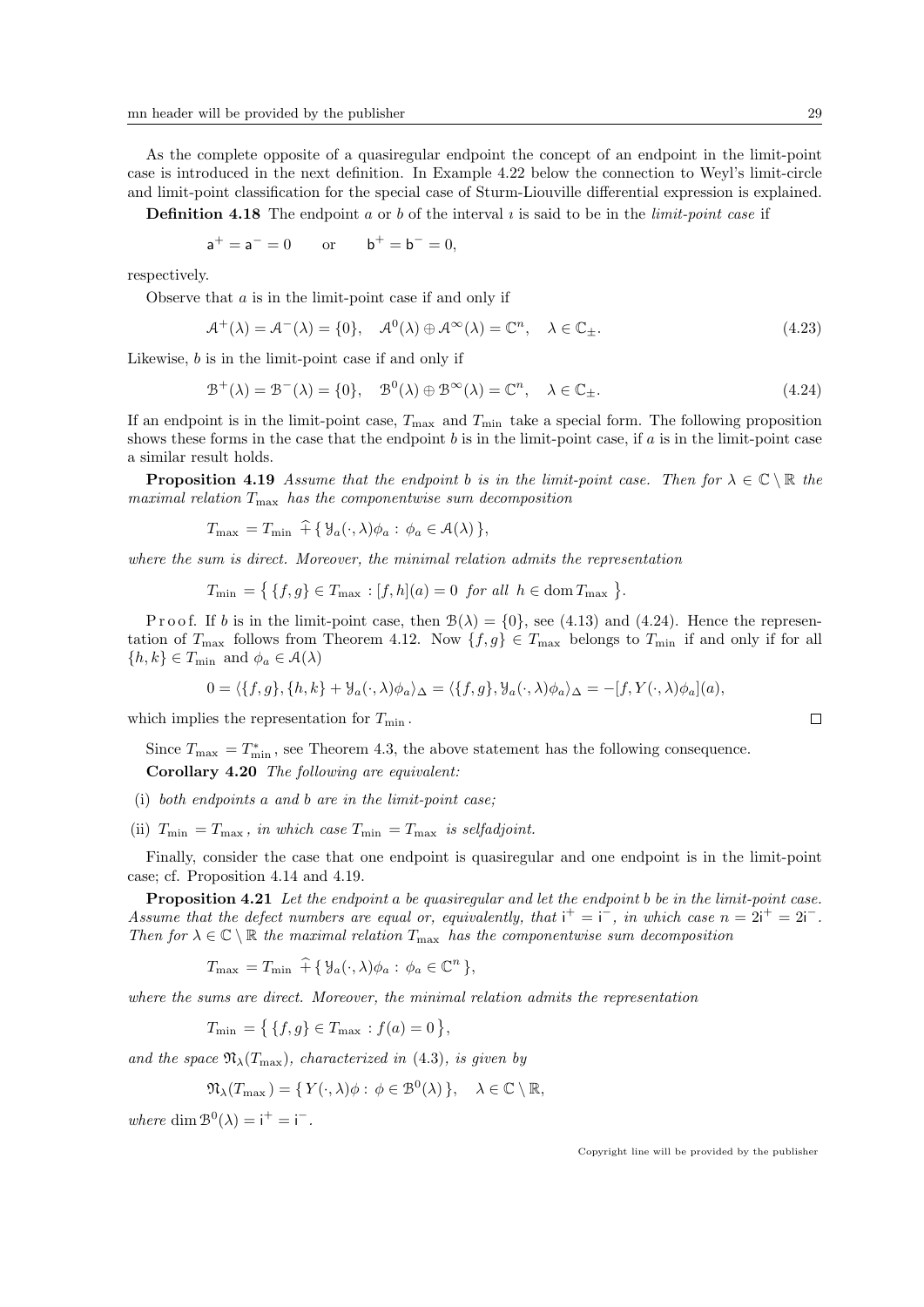Proof. The statement about the defect numbers follows directly from Lemma 4.15 and Definition 4.18. The expression for  $T_{\text{min}}$  follows from the formulas for  $T_{\text{min}}$  in Propositions 4.14 and 4.19. Furthermore, as a is quasiregular and b is in the limit-point case  $\mathfrak{D}(a,\lambda) = \mathbb{C}^n$  and  $\mathfrak{D}(b,\lambda) = \mathfrak{B}^0(\lambda)$ ; see (3.12), (4.20) and (4.24). Hence

$$
\mathfrak{D}(a,\lambda)\cap\mathfrak{D}(b,\lambda)=\mathbb{C}^n\cap\mathfrak{B}^0(\lambda)=\mathfrak{B}^0(\lambda),
$$

which together with (4.3) gives the stated expression for  $\mathfrak{N}_{\lambda}(T_{\max})$ . For dim  $\mathcal{B}^{0}(\lambda)$ , see Lemma 3.5.

**Example 4.22** (Weighted Sturm-Liouville equations) Assume that the endpoint  $\alpha$  for the weighted Sturm-Liouville equation in Examples 2.12 and 4.4 is quasiregular. Since the corresponding matrix J has the form

$$
J = \begin{pmatrix} 0 & -1 \\ 1 & 0 \end{pmatrix},
$$

it is clear that  $i^+ = i^- = 1$ , so that  $a^+ = a^- = 1$ ; cf. Remark 3.6. Since the defect numbers are equal (see Example 4.4) it follows from Lemma 4.15 that  $b^+ = b^-$ . Since  $b^+ + b^- \le 2$  there are two cases:

(i) 
$$
b^+ = b^- = 0;
$$

(ii) 
$$
b^+ = b^- = 1
$$
.

In particular, the defect numbers are either 1 or 2, see Lemma 4.15. The first case corresponds to the usual limit-point case since the defect numbers are  $(1, 1)$ , i.e., for every  $\lambda \in \mathbb{C} \setminus \mathbb{R}$  there exists (up to scalar multiples) one solution of the homogeneous equation which is square-integrable at the singular endpoint b, see [77, 78, 79] and e.g., [16, 33, 59]. The second case is the limit-circle case since the defect numbers are  $(2, 2)$ ; it corresponds to a 2×2 canonical system whose H and  $\Delta$  are integrable on *i*; cf. [27].

#### 4.5 An alternative characterization of the minimal relation

Recall that by Proposition 4.10 the minimal  $T_{\min}$  consists, roughly speaking, of all elements  $\{f, g\} \in$  $T_{\text{max}}$  of which the first component vanishes at the endpoints of *i*. Let  $T_0$  be the restriction of the maximal relation  $T_{\text{max}}$  to the elements where there first component has compact support in  $\imath$ ,

$$
T_0 := \{ \{f, g\} \in T_{\max} : f \text{ has compact support} \}.
$$

More precisely, an element  $\{f, g\} \in L^2_\Delta(\iota) \times L^2_\Delta(\iota)$  belongs to  $T_0$  if and only if the equivalence class f contains a locally absolutely continuous representative  $\tilde{f}$  with compact support such that the inhomogeneous equation  $J\tilde{f}'(t) - H(t)\tilde{f}(t) = \Delta(t)\tilde{g}(t)$  is satisfied for almost every  $t \in i$ . Here  $\tilde{g}$  is any representative of  $g \in L^2(\ell)$ representative of  $g \in L^2_{\Delta}(i)$ .

The following proposition offers a different characterization of the minimal relation  $T_{\min}$  which is of independent interest; cf. [63, Chapter IV, Theorem 2.5].

**Proposition 4.23** The minimal relation  $T_{\min}$  is the closure of  $T_0$  in  $L^2_{\Delta}(i)$ .

P r o o f. Observe first that the inclusion  $T_0 \subset T_{\text{min}}$  follows immediately from Proposition 4.10. Therefore Theorem 4.3 implies that  $T_0 \subset T_{\min} = T_{\max}^*$ , which leads to

$$
T_{\max} = T_{\min}^* \subset T_0^*.
$$

Hence to prove the proposition it suffices to show that  $T_0^* \subset T_{\max}$ .

For this, let  $\{f, g\} \in T_0^*$  so that  $f, g \in L^2_{\Delta}(i)$ . Then there exists a locally absolutely continuous function  $\varphi \in AC_{\text{loc}}(i)$  which is a solution of

$$
J\varphi'(t) - H(t)\varphi(t) = \Delta(t)g(t), \qquad t \in \mathbb{R};
$$
\n(4.25)

cf. [16, Chapter 3, Problem 1]. Now let  $[\alpha, \beta] \subset \iota$  be an arbitrary compact interval which contains a compact subinterval  $I$  on which the canonical system is definite; cf. Proposition 2.11. Since the system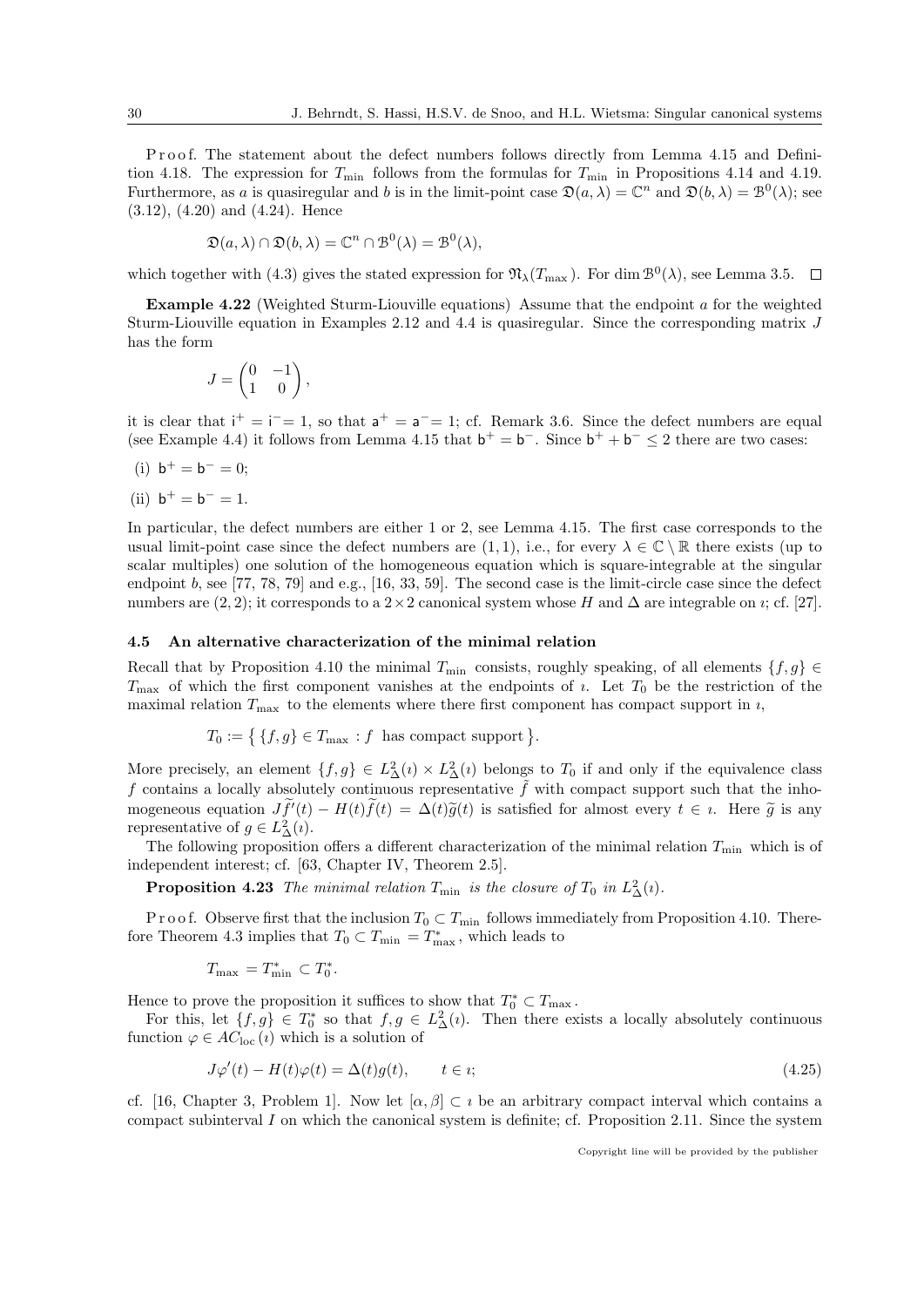is also definite on  $j := (\alpha, \beta)$  the maximal and minimal relation  $T_{\text{max}}(\eta)$  and  $T_{\text{min}}(\eta)$  associated to the restricted system are well defined and have the properties shown in the previous subsections. Then it is clear that (the restriction of)  $\{\varphi, g\}$  belongs to  $T_{\max}(j)$  as  $\varphi, g \in L^2_{\Delta}(j)$ . Now let  $\{h, k\} \in T_0$  and assume that the support of h is contained in j. Note that, in particular, it follows that  $\Delta k = 0$  outside the compact interval  $[\alpha, \beta]$ . Therefore, as  $\{f, g\} \in T_0^*$  it follows

$$
\int_{\alpha}^{\beta} h(s)^{*} \Delta(s) g(s) ds = \int_{\alpha}^{\beta} k(s)^{*} \Delta(s) f(s) ds.
$$

However,  $\{\varphi, g\} \in T_{\max}(j)$  also implies that

$$
\int_{\alpha}^{\beta} h(s)^{*} \Delta(s) g(s) ds = \int_{\alpha}^{\beta} k(s)^{*} \Delta(s) \varphi(s) ds,
$$

since (the restriction of)  $\{h, k\}$  is an element in  $T_{\min}(\eta)$ ; cf. Proposition 4.10. Combining these identities shows that

$$
\int_{\alpha}^{\beta} k(s)^{*} \Delta(s) (f(s) - \varphi(s)) ds = 0.
$$
\n(4.26)

A construction as in Proposition 2.17 shows that each element in  $T_{\min}(j)$  can be seen as a restriction of an element in  $T_0$  whose first component has support in j. Therefore it follows that  $(4.26)$  holds for all  $k \in \text{ran } T_{\text{min}}(j)$ , so that by Theorem 4.3 (applied to the interval  $j$ ),  $f-\varphi \in (\text{ran } T_{\text{min}}(j))^{\perp} = \text{ker } T_{\text{max}}(j)$ . Hence, there exists a constant  $c_1$  and a measurable function  $\omega_1$  on  $\jmath$  for which

$$
f(t) - \varphi(t) = Y(t,0)c_1 + \omega_1(t) \quad \text{and} \quad \Delta(t)\omega_1(t) = 0 \tag{4.27}
$$

for almost all  $t \in \mathcal{I}$ . Since the canonical system is definite on every interval  $\mathcal{I}$  which contains  $I$ , see Proposition 2.11, it follows that the constant  $c_j$  in (4.27) does not depend on the choice of the interval *j*, i.e.,  $c_j = c$ . To see this, let  $\tilde{j} \subset i$  be an interval that contains *j* and let  $c_{\tilde{j}}$  and  $\omega_{\tilde{j}}$  be such that

$$
f(t) - \varphi(t) = Y(t, 0)c_{\tilde{j}} + \omega_{\tilde{j}}(t)
$$
 and  $\Delta(t)\omega_{\tilde{j}}(t) = 0$ 

for almost all  $t \in \tilde{j}$ . Hence  $Y(\cdot, 0)c_j - Y(\cdot, 0)c_{\tilde{j}}$  is a solution on j of the homogeneous equation for which

$$
\Delta(Y(\cdot,0)c_j - Y(\cdot,0)c_{\tilde{j}}) = \Delta(\omega_{\tilde{j}} - \omega_j) = \Delta\omega_{\tilde{j}} - \Delta\omega_j = 0.
$$

Thus, by definiteness  $\omega_{\tilde{J}} = \omega_j$  and hence  $c_j = c_{\tilde{J}}$ .<br>Thus for any internal of explicit explicit

Therefore, for any interval  $j \subset i$  which contains a compact interval I as in Proposition 2.11, it follows that the function

$$
f - \varphi - Y(\cdot, 0)c \tag{4.28}
$$

is a null-function with respect to  $\Delta$  on the interval j. Hence the function in (4.28) is a null-function with respect to  $\Delta$  on the interval *i*. Now the function  $\varphi + Y(\cdot, 0)c$  solves the equation (4.25) and it belongs to the same equivalence class as f. Since by assumption  $f \in L^2_{\Delta}(i)$  it follows that  $\{f, g\} \in T_{\max}$ . Hence  $T_0^* \subset T_{\max}$ . П

# 5 Boundary triplets and Weyl functions for singular canonical systems with equal defect numbers

Boundary triplets and their associated Weyl functions provide an efficient abstract tool for the description of the spectral properties of the closed extensions of a symmetric operator or relation with equal defect numbers, see, e.g., [11, 22, 23, 29, 45] and Section 5.1 below for a brief summary. Furthermore, the reader is referred to [5, 6, 7, 9, 10, 12, 20, 21, 30, 53, 55] for some recent extensions and applications of the concept of boundary triplets and their Weyl functions.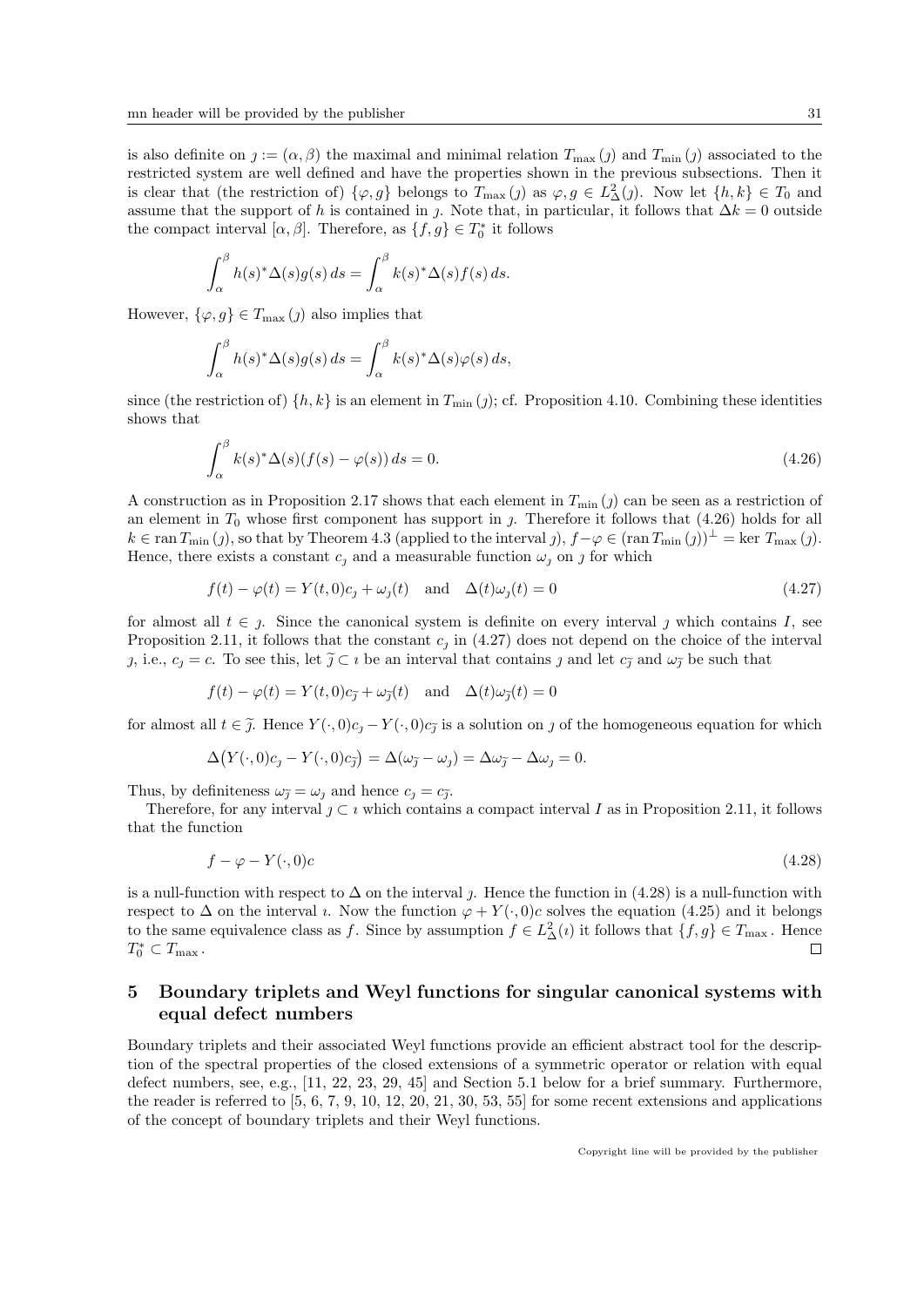The aim of this section is to show how boundary triplets for singular canonical systems with equal defect numbers can be chosen and to interpret the corresponding Weyl function as an analytic object that specifies the square-integrable solutions of the underlying homogeneous canonical differential equation. Besides the general singular case also the quasiregular and limit-point case is discussed in detail. As in Section 4 the canonical system is assumed to be definite in the following.

#### 5.1 Boundary triplets in the case of equal defect numbers

In this subsection  $S$  stands for a closed symmetric relation with equal, not necessarily finite, defect numbers  $n_{\pm}(S) = \dim \ker (S^* \pm i)$  in a Hilbert space  $(\mathfrak{H}, (\cdot, \cdot)_{\mathfrak{H}})$ . The following definitions and basic facts can be found in, e.g., [22, Section 2], [23, Section 1], [29, Chapter 3].

**Definition 5.1** A boundary triplet  $\{\mathcal{H}, \Gamma_0, \Gamma_1\}$  for the adjoint relation  $S^*$  consists of an auxiliary Hilbert space  $(\mathcal{H}, (\cdot, \cdot)_{\mathcal{H}})$  and two mappings  $\Gamma_0, \Gamma_1 : S^* \to \mathcal{H}$  such that the abstract Lagrange or Green's identity

$$
(f', g)_{\mathfrak{H}} - (f, g')_{\mathfrak{H}} = (\Gamma_1 \widehat{f}, \Gamma_0 \widehat{g})_{\mathfrak{H}} - (\Gamma_0 \widehat{f}, \Gamma_1 \widehat{g})_{\mathfrak{H}} \tag{5.1}
$$

holds for all  $\hat{f} = \{f, f'\}, \hat{g} = \{g, g'\} \in S^*$  and the mapping  $\Gamma : \hat{f} \to \{\Gamma_0 \hat{f}, \Gamma_1 \hat{f}\}$  from  $S^*$  to  $\mathcal{H} \times \mathcal{H}$  is surjective.

If  $\{\mathcal{H}, \Gamma_0, \Gamma_1\}$  is a boundary triplet for  $S^*$ , then  $n_{\pm}(S) = \dim \mathcal{H}$  and  $S = \text{ker } \Gamma$ ; cf. [23, Proposition 1.4]. Moreover, the relations  $A_0$  and  $A_1$  defined by

$$
A_0 = \ker \Gamma_0, \quad A_1 = \ker \Gamma_1,\tag{5.2}
$$

are selfadjoint extensions of S such that

$$
A_0 \cap A_1 = S, \quad A_0 \hat{+} A_1 = S^*, \tag{5.3}
$$

where the last sum is componentwise. Conversely, for any two selfadjoint extensions  $A_0$  and  $A_1$  of S with the properties (5.3) there exists a boundary triplet  $\{\mathcal{H}, \Gamma_0, \Gamma_1\}$  for  $S^*$  such that (5.2) holds; cf. [23, Proposition 1.3]. In particular, a boundary triplet is not unique if the defect numbers  $n_{\pm}(S)$  of S are not equal to zero.

Let  $\{\mathcal{H}, \Gamma_0, \Gamma_1\}$  be a boundary triplet for  $S^*$  with fixed selfadjoint extension  $A_0 = \text{ker } \Gamma_0$  of S. For  $\lambda \in \rho(A_0)$  the decomposition

$$
S^* = A_0 \widehat{+} \widehat{\mathfrak{N}}_{\lambda}(S^*), \qquad \text{direct sum}, \tag{5.4}
$$

holds, where the eigenspace  $\widehat{\mathfrak{N}}_{\lambda}(S^*)$  is defined by

$$
\widehat{\mathfrak{N}}_{\lambda}(S^*) = \left\{ \{ f_{\lambda}, \lambda f_{\lambda} \} : f_{\lambda} \in \mathfrak{N}_{\lambda}(S^*) \right\}, \quad \mathfrak{N}_{\lambda}(S^*) = \text{ker } (S^* - \lambda). \tag{5.5}
$$

**Definition 5.2** Let  $\{\mathcal{H}, \Gamma_0, \Gamma_1\}$  be a boundary triplet for  $S^*$  with  $A_0 = \text{ker } \Gamma_0$ . The associated  $\gamma$ -field is defined by

$$
\gamma(\lambda) = \left\{ \{ \Gamma_0 \widehat{f}_\lambda, f_\lambda \} : \widehat{f}_\lambda \in \widehat{\mathfrak{N}}_\lambda(S^*) \right\}, \quad \lambda \in \rho(A_0),
$$

and the associated Weyl function is defined by

$$
M(\lambda) = \left\{ \{\Gamma_0 \widehat{f}_{\lambda}, \Gamma_1 \widehat{f}_{\lambda}\} : \widehat{f}_{\lambda} \in \widehat{\mathfrak{N}}_{\lambda}(S^*) \right\}, \quad \lambda \in \rho(A_0).
$$

Denote by  $\pi_1$  the orthogonal projection in  $\mathfrak{H} \oplus \mathfrak{H}$  onto the first component. The following result follows from the decomposition (5.4) and the properties of the boundary mappings; it will be used frequently in this section. The linear space of bounded everywhere defined operators from  $\mathcal H$  to  $\mathfrak H$  (from  $\mathcal H$  to  $\mathcal H$ ) is denoted by  $\mathbf B(\mathcal H,\mathfrak H)$  ( $\mathbf B(\mathcal H)$ , respectively); cf. Appendix A.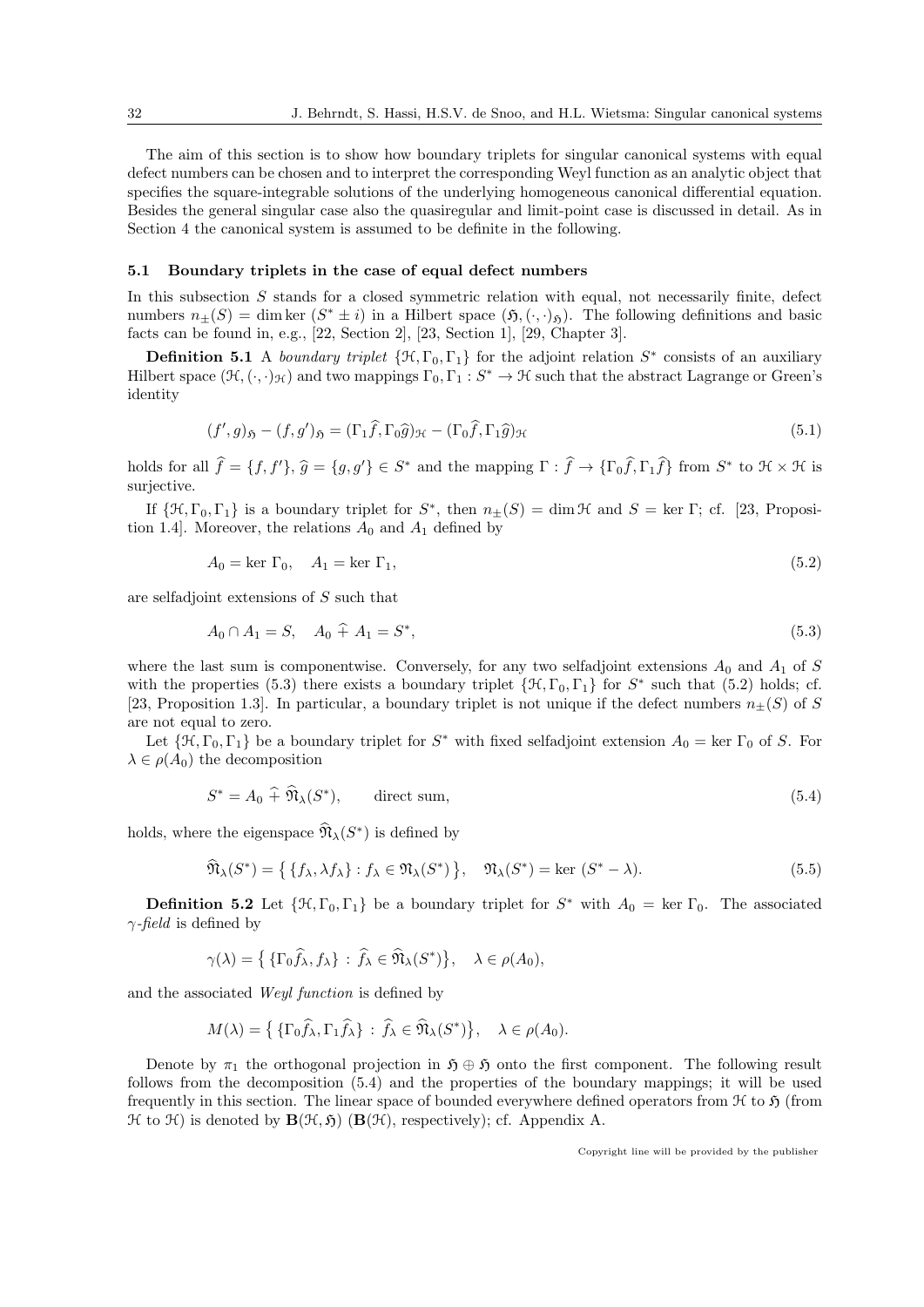**Proposition 5.3** The restriction  $\Gamma_0 \upharpoonright \widehat{\mathfrak{N}}_{\lambda}(S^*)$ ,  $\lambda \in \rho(A_0)$ , of the mapping  $\Gamma_0$  to  $\widehat{\mathfrak{N}}_{\lambda}(S^*)$  is a bijective mapping onto H. In particular, the values of  $\gamma(\lambda)$  are in  $\mathbf{B}(\mathcal{H},\mathfrak{H})$  and are given by

$$
\gamma(\lambda) = \pi_1 \big( \Gamma_0 \upharpoonright \widehat{\mathfrak{N}}_{\lambda}(S^*) \big)^{-1}, \quad \lambda \in \rho(A_0).
$$

The values  $M(\lambda)$  of the Weyl function M are in  $\mathbf{B}(\mathcal{H})$  and are given by

$$
M(\lambda) = \Gamma_1 (\Gamma_0 \upharpoonright \widehat{\mathfrak{N}}_{\lambda}(S^*))^{-1}, \qquad \lambda \in \rho(A_0).
$$

Let  $\{\mathcal{H}, \Gamma_0, \Gamma_1\}$  be a boundary triplet for  $S^*$  with associated  $\gamma$ -field  $\gamma$  and Weyl function M. Then the  $\gamma$ -field satisfies the identity

$$
\gamma(\lambda) = (I + (\lambda - \mu)(A_0 - \lambda)^{-1})\gamma(\mu), \quad \lambda, \mu \in \rho(A_0),
$$
\n(5.6)

which shows that  $\gamma$  is a holomorphic function on  $\rho(A_0)$ . The Weyl function and the  $\gamma$ -field are related via the identity

$$
M(\lambda) - M(\mu)^* = (\lambda - \bar{\mu})\gamma(\mu)^*\gamma(\lambda), \qquad \lambda, \mu \in \rho(A_0).
$$
\n(5.7)

In particular, since  $\gamma(\lambda)$  is injective and maps onto  $\mathfrak{N}_{\lambda}(S^*)$ , (5.7) shows that M is a Nevanlinna function with the additional property  $0 \in \rho(\operatorname{Im} M(\lambda))$  for all  $\lambda \in \mathbb{C} \setminus \mathbb{R}$ .

**Remark 5.4** The  $\gamma$ -field and Weyl function are defined on the set  $\rho(A_0)$  which contains  $\mathbb{C} \setminus \mathbb{R}$ . However, due to the holomorphy of the functions  $\gamma$  and M it is sufficient (and in the case of canonical systems in the present paper more convenient) to consider only the values  $\gamma(\lambda)$  and  $M(\lambda)$  for  $\lambda \in \mathbb{C} \setminus \mathbb{R}$ .

Boundary triplets are particularly convenient for the parametrization and description of the extensions H of S which satisfy  $S \subset H \subset S^*$ . In fact, the mapping

$$
\Theta \mapsto A_{\Theta} := \left\{ \widehat{f} \in S^* : \{ \Gamma_0 \widehat{f}, \Gamma_1 \widehat{f} \} \in \Theta \right\} = \ker \left( \Gamma_1 - \Theta \Gamma_0 \right) \tag{5.8}
$$

establishes a bijective correspondence between the closed linear relations  $\Theta$  in  $\mathcal H$  and the closed extensions  $A_{\Theta} \subset S^*$  of S. Furthermore,  $A_{\Theta^*} = (A_{\Theta})^*$  holds and, in particular, the closed extension  $A_{\Theta}$  of S in (5.8) is symmetric or selfadjoint if and only if the relation  $\Theta$  is symmetric or selfadjoint, respectively. Note that the sum and product in the expression  $\Gamma_1 - \Theta \Gamma_0$  in (5.8) are understood in the sense of linear relations if  $\Theta$  is multivalued.

Let  $\Theta$  be a closed relation in  $\mathcal H$  and let  $A_{\Theta}$  be the corresponding extension of S in (5.8). With the help of the Weyl function the spectral properties of  $A_{\Theta}$  can be described. For instance, a point  $\lambda \in \rho(A_0)$  belongs to  $\rho(A_\Theta)$  if and only if  $0 \in \rho(\Theta - M(\lambda))$ , and similar correspondences hold for the spectral subsets of  $A_{\Theta}$ ; see [23, Proposition 1.6]. Furthermore, for all  $\lambda \in \rho(A_0) \cap \rho(A_{\Theta})$  Kreĭn's formula for the resolvents for the canonical extensions of S holds,

$$
(A_{\Theta} - \lambda)^{-1} = (A_0 - \lambda)^{-1} - \gamma(\lambda) (M(\lambda) - \Theta)^{-1} \gamma(\overline{\lambda})^*.
$$

A relation  $\Theta$  in  $\mathcal H$  is selfadjoint if and only if there exists a *Nevanlinna pair*  $\{\Phi, \Psi\}$ , i.e.,

$$
\Phi, \Psi \in \mathbf{B}(\mathcal{H}), \quad \Phi \Psi^* = \Psi \Phi^*, \quad \text{and} \quad 0 \in \rho(\Psi \pm i\Phi), \tag{5.9}
$$

such that  $\Theta$  can be written in the form

$$
\Theta = \{ \{h, h'\} \in \mathcal{H} \times \mathcal{H} : \Phi h + \Psi h' = 0 \} = \{ \{\Psi^* k, -\Phi^* k\} : k \in \mathcal{H} \}. \tag{5.10}
$$

In the case  $n = \dim \mathcal{H} < \infty$  the condition  $0 \in \rho(\Psi \pm i\Phi)$  in (5.9) can be replaced by the equivalent condition that the rank of the  $n \times 2n$  matrix  $[\Phi; \Psi]$  is maximal. In terms of this parametrization one has

$$
A_{\Theta} = \left\{ \hat{f} \in S^* : \Phi \Gamma_0 \hat{f} + \Psi \Gamma_1 \hat{f} = 0 \right\} = \ker \left( \Phi \Gamma_0 + \Psi \Gamma_1 \right),\tag{5.11}
$$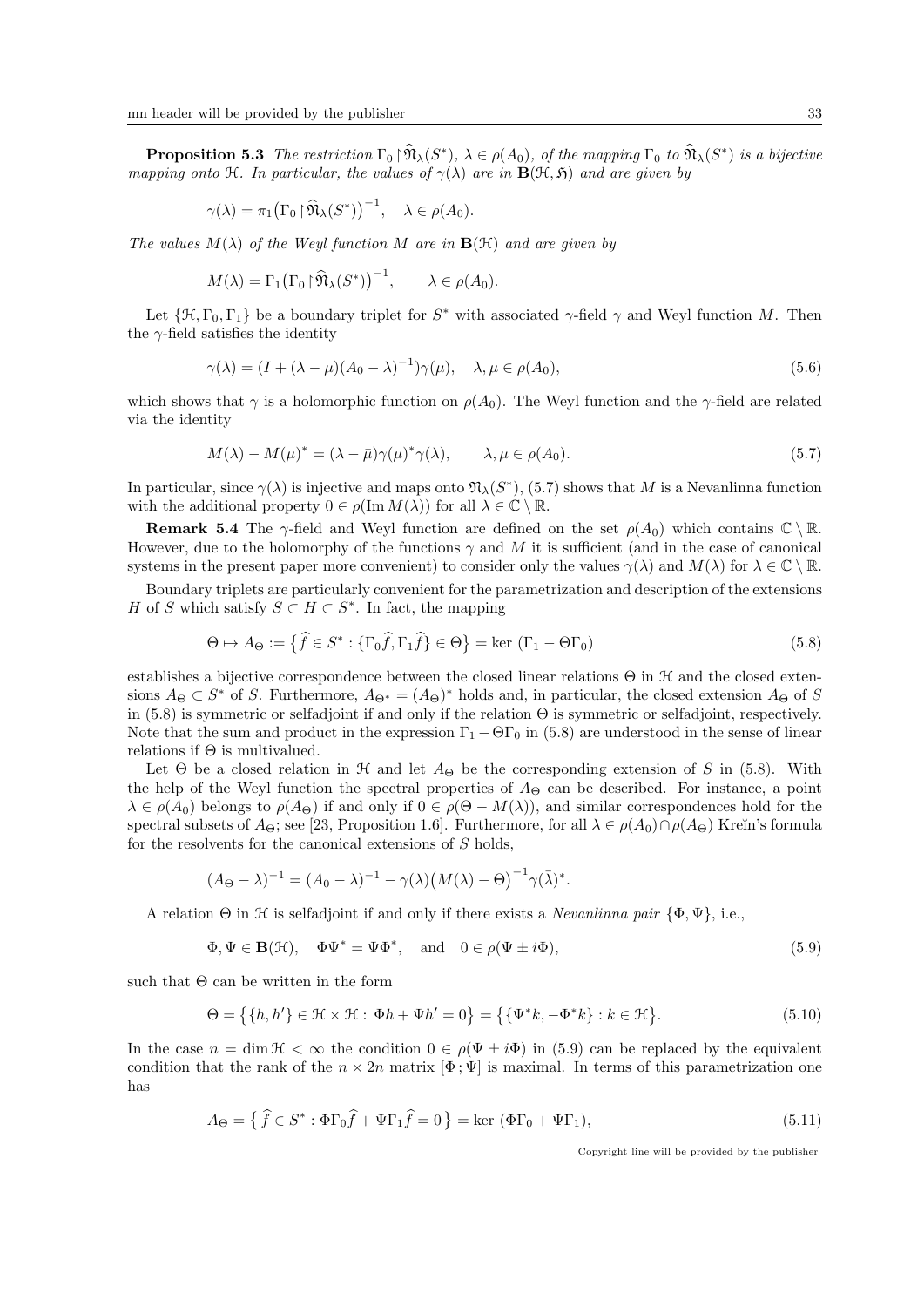and Kreĭn's formula reads as

$$
(A_{\Theta} - \lambda)^{-1} = (A_0 - \lambda)^{-1} - \gamma(\lambda)\Psi^*(M(\lambda)\Psi^* + \Phi^*)^{-1}\gamma(\bar{\lambda})^*
$$

for all  $\lambda \in \rho(A_{\Theta}) \cap \rho(A_0)$ .

All possible boundary triplets associated to the relation  $S^*$  can be described as follows; cf. [23, Proposition 1.7. For a given boundary triplet  $\{\mathcal{H}, \Gamma_0, \Gamma_1\}$  for  $S^*$ , a Hilbert space  $\mathcal{H}'$ , and an operator matrix  $W = (W_{ij})_{i,j=0}^1 \in \mathbf{B}(\mathcal{H} \times \mathcal{H}, \mathcal{H}' \times \mathcal{H}')$ , with the properties

$$
W \begin{pmatrix} 0 & -iI_{\mathcal{H}'} \\ iI_{\mathcal{H}'} & 0 \end{pmatrix} W^* = \begin{pmatrix} 0 & -iI_{\mathcal{H}} \\ iI_{\mathcal{H}} & 0 \end{pmatrix}
$$
(5.12)

and

$$
W^* \begin{pmatrix} 0 & -iI_{\mathcal{H}} \\ iI_{\mathcal{H}} & 0 \end{pmatrix} W = \begin{pmatrix} 0 & -iI_{\mathcal{H}'} \\ iI_{\mathcal{H}'} & 0 \end{pmatrix},\tag{5.13}
$$

the triplet  $\{\mathcal{H}', \Gamma_0^W, \Gamma_1^W\}$  defined by

$$
\begin{pmatrix} \Gamma_0^W \{f, g\} \\ \Gamma_1^W \{f, g\} \end{pmatrix} = \begin{pmatrix} W_{00} & W_{01} \\ W_{10} & W_{11} \end{pmatrix} \begin{pmatrix} \Gamma_0 \{f, g\} \\ \Gamma_1 \{f, g\} \end{pmatrix}, \quad \{f, g\} \in S^*,
$$
\n(5.14)

is also a boundary triplet for  $S^*$ . Conversely, for each pair of boundary triplets  $\{\mathcal{H}, \Gamma_0, \Gamma_1\}$  and  $\{\mathcal{H}', \Gamma'_0, \Gamma'_1\}$  for  $S^*$  there exists an operator W with the above mentioned properties such that  $\Gamma'_0 = \Gamma_0^W$  and  $\Gamma'_1 = \Gamma_1^W$  hold.

If  $\{\mathcal{H}^W, \Gamma_0^W, \Gamma_1^W\}$  is a boundary triplet for  $S^*$  which is connected with the boundary triplet  $\{\mathcal{H}, \Gamma_0, \Gamma_1\}$ via (5.14), then the corresponding  $\gamma$ -field  $\gamma_W$  and Weyl function  $M_W$  satisfy the identities

$$
\gamma_W(\lambda) = \gamma(\lambda) (W_{00} + W_{01} M(\lambda))^{-1},
$$
\n(5.15)

and

$$
M_W(\lambda) = (W_{10} + W_{11}M(\lambda))(W_{00} + W_{01}M(\lambda))^{-1},
$$
\n(5.16)

for all  $\lambda \in \rho(A_0) \cap \rho(A_0^W)$ , where  $A_0^W = \text{ker } \Gamma_0^W$ .

Example 5.5 Obviously the operator matrix

$$
W = \begin{pmatrix} 0 & I_{\mathcal{H}} \\ -I_{\mathcal{H}} & 0 \end{pmatrix}
$$

satisfies (5.12) and (5.13). The corresponding boundary triplet  $\{\mathcal{H}, \Gamma_0^W, \Gamma_1^W\}$  via (5.14) is given by

$$
\Gamma_0^W \{f, g\} = \Gamma_1 \{f, g\}, \quad \Gamma_1^W \{f, g\} = -\Gamma_0 \{f, g\},
$$

and the associated  $\gamma$ -field and Weyl function are given by

 $\sim 10^7$ 

$$
\gamma_W(\lambda) = \gamma(\lambda)M(\lambda)^{-1}, \quad M_W(\lambda) = -M(\lambda)^{-1}, \quad \lambda \in \rho(A_0) \cap \rho(A_1).
$$

In the next subsections the following notation is useful: for a vector  $\phi \in \mathcal{H} \times \mathcal{H}$  the first component in  $\mathcal{H} \times \{0\}$  and second component in  $\{0\} \times \mathcal{H}$  is denoted by  $\phi_0$  and  $\phi_1$ , respectively, sometimes also by  $[\phi]_0$  and  $[\phi]_1$ , respectively. In particular, the following notation will be used:

$$
\phi = \begin{pmatrix} \phi_0 \\ \phi_1 \end{pmatrix} = \begin{pmatrix} [\phi]_0 \\ [\phi]_1 \end{pmatrix} \quad \text{and} \quad \phi = \{\phi_0, \phi_1\} = \{[\phi]_0, [\phi]_1\}.
$$
 (5.17)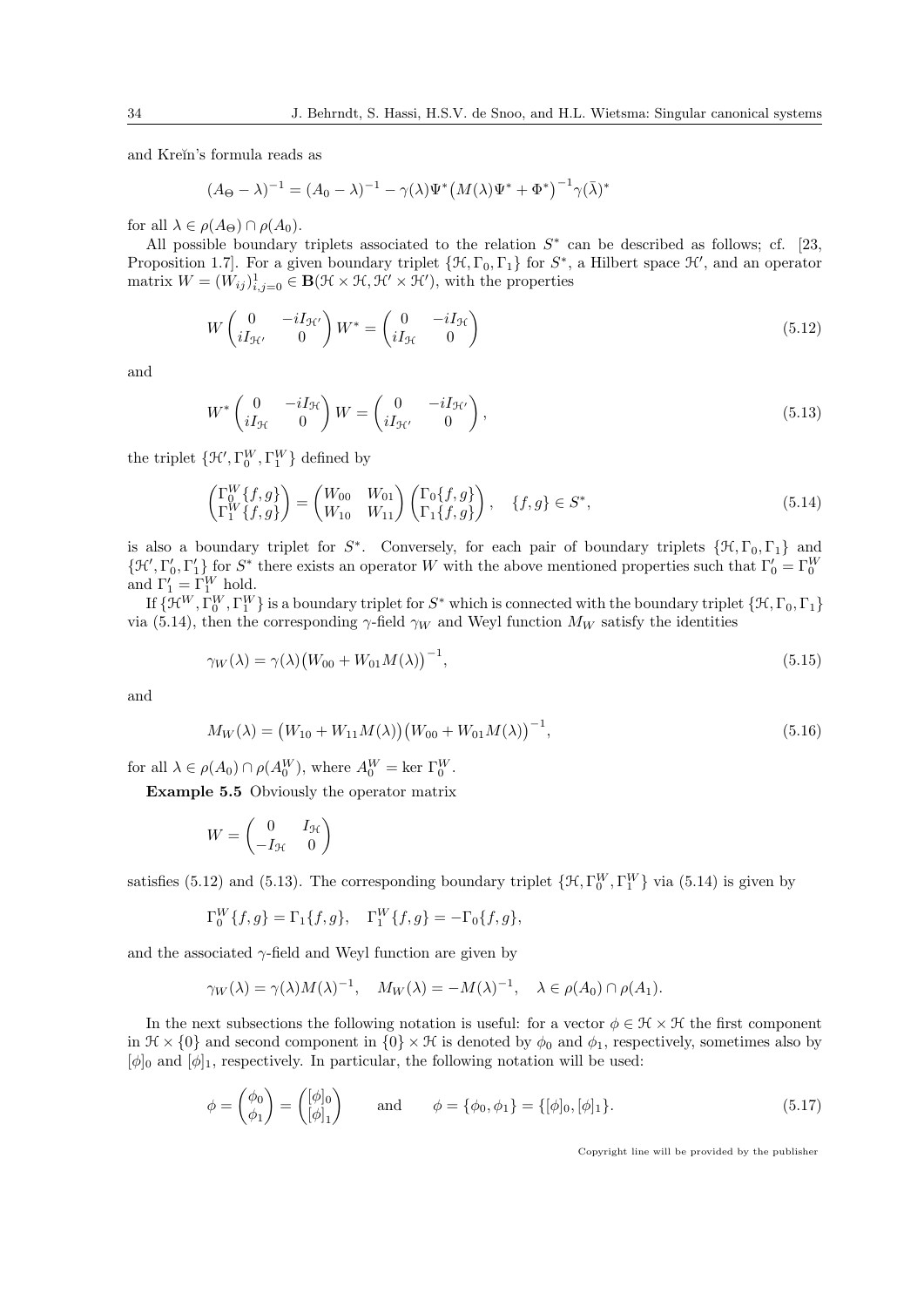#### 5.2 Canonical systems with quasiregular endpoints

In this subsection the abstract concepts of boundary triplets and their Weyl functions are illustrated for the canonical system (2.4) in the case that both its endpoints are quasiregular. Then the defect numbers of the associated symmetric minimal relation  $T_{\text{min}}$  from Section 4.1 are maximal, i.e., equal to n, and each element f in the domain of the associated maximal relation  $T_{\text{max}}$  admits boundary values  $f(a), f(b) \in \mathbb{C}^n$  at the endpoints of the interval *i*; cf. Propositions 4.16.

In the next theorem a boundary triplet for  $T_{\text{max}}$  is given and its corresponding  $\gamma$ -field and Weyl function are obtained.

Theorem 5.6 Assume that a and b are quasiregular endpoints for the canonical system (2.4). Then  $\{\mathbb C^n, \Gamma_0, \Gamma_1\}$  with

$$
\Gamma_0\{f,g\} := \frac{1}{\sqrt{2}}(f(a) + f(b)), \quad \Gamma_1\{f,g\} := -\frac{J}{\sqrt{2}}(f(a) - f(b)),
$$

is a boundary triplet for  $T_{\max}$ . Moreover, the  $\gamma$ -field  $\gamma$  and the Weyl function M associated to  $\{\mathbb C^n, \Gamma_0, \Gamma_1\}$ have the form

$$
\gamma(\lambda) = \sqrt{2}Y(\cdot, \lambda)\big(Y(a, \lambda) + Y(b, \lambda)\big)^{-1}, \quad \lambda \in \mathbb{C} \setminus \mathbb{R},
$$

and

$$
M(\lambda) = -J(Y(a,\lambda) - Y(b,\lambda))(Y(a,\lambda) + Y(b,\lambda))^{-1}, \quad \lambda \in \mathbb{C} \setminus \mathbb{R}.
$$

P r o o f. Since the endpoints a and b are quasiregular, the Lagrange identity  $(4.11)$  reduces to

$$
\langle \{f,g\}, \{h,k\} \rangle_{\Delta} = h(b)^* Jf(b) - h(a)^* Jf(a), \quad \{f,g\}, \{h,k\} \in T_{\max}.
$$

Now a straightforward calculation shows that the boundary mappings  $\Gamma_0$  and  $\Gamma_1$  satisfy the abstract Lagrange identity (5.1). The surjectivity of the mapping  $\Gamma = (\Gamma_0, \Gamma_1)^{\top} : T_{\max} \to \mathbb{C}^n \times \mathbb{C}^n$  follows from Proposition 4.16. Hence  $\{\mathbb{C}^n, \Gamma_0, \Gamma_1\}$  is a boundary triplet for  $T_{\text{max}}$ .

To obtain the expressions for the associated  $\gamma$ -field and Weyl function recall that

$$
\mathfrak{N}_{\lambda}(T_{\max}) = \{ Y(\cdot, \lambda)\phi : \phi \in \mathbb{C}^n \}, \qquad \lambda \in \mathbb{C} \setminus \mathbb{R},
$$

see Proposition 4.16. Hence for  $\hat{f}_{\lambda} = \{Y(\cdot, \lambda)\phi, \lambda Y(\cdot, \lambda)\phi\}, \phi \in \mathbb{C}^{n}$ , one has

$$
\Gamma_0 \widehat{f}_{\lambda} = \frac{1}{\sqrt{2}} (Y(a,\lambda) + Y(b,\lambda))\phi, \quad \Gamma_1 \widehat{f}_{\lambda} = -\frac{J}{\sqrt{2}} (Y(a,\lambda) - Y(b,\lambda))\phi,
$$

which leads to

$$
\gamma(\lambda) = \left\{ \left\{ \frac{1}{\sqrt{2}} (Y(a,\lambda) + Y(b,\lambda))\phi, Y(\cdot,\lambda)\phi \right\} : \phi \in \mathbb{C}^n \right\}
$$

and

$$
M(\lambda) = \left\{ \left\{ \frac{1}{\sqrt{2}} (Y(a,\lambda) + Y(b,\lambda))\phi, -\frac{J}{\sqrt{2}} (Y(a,\lambda) - Y(b,\lambda))\phi \right\} : \phi \in \mathbb{C}^n \right\},
$$

see Definition 5.2. These identities together with Proposition 5.3 yield the formulas for the  $\gamma$ -field and the Weyl function.  $\Box$ 

Let  $\{\mathbb{C}^n,\Gamma_0,\Gamma_1\}$  be the boundary triplet for  $T_{\text{max}}$  from Theorem 5.6. Then the selfadjoint relations  $A_0 = \text{ker } \Gamma_0$  and  $A_1 = \text{ker } \Gamma_1$  are given by

$$
A_i = \ker \Gamma_i = \left\{ \{f, g\} \in T_{\max} : f(a) = (-1)^{i+1} f(b) \right\}, \qquad i = 0, 1.
$$

All other selfadjoint extensions of  $T_{\min}$  in  $L^2_{\Delta}(i)$  can be described via (5.8) or (5.11) with the help of selfadjoint relations  $\Theta$  in  $\mathbb{C}^n$  or Nevanlinna pairs  $\{\Phi, \Psi\}$  in  $\mathbb{C}^n$ . The next corollary is a direct consequence of Theorem 5.6 and (5.11).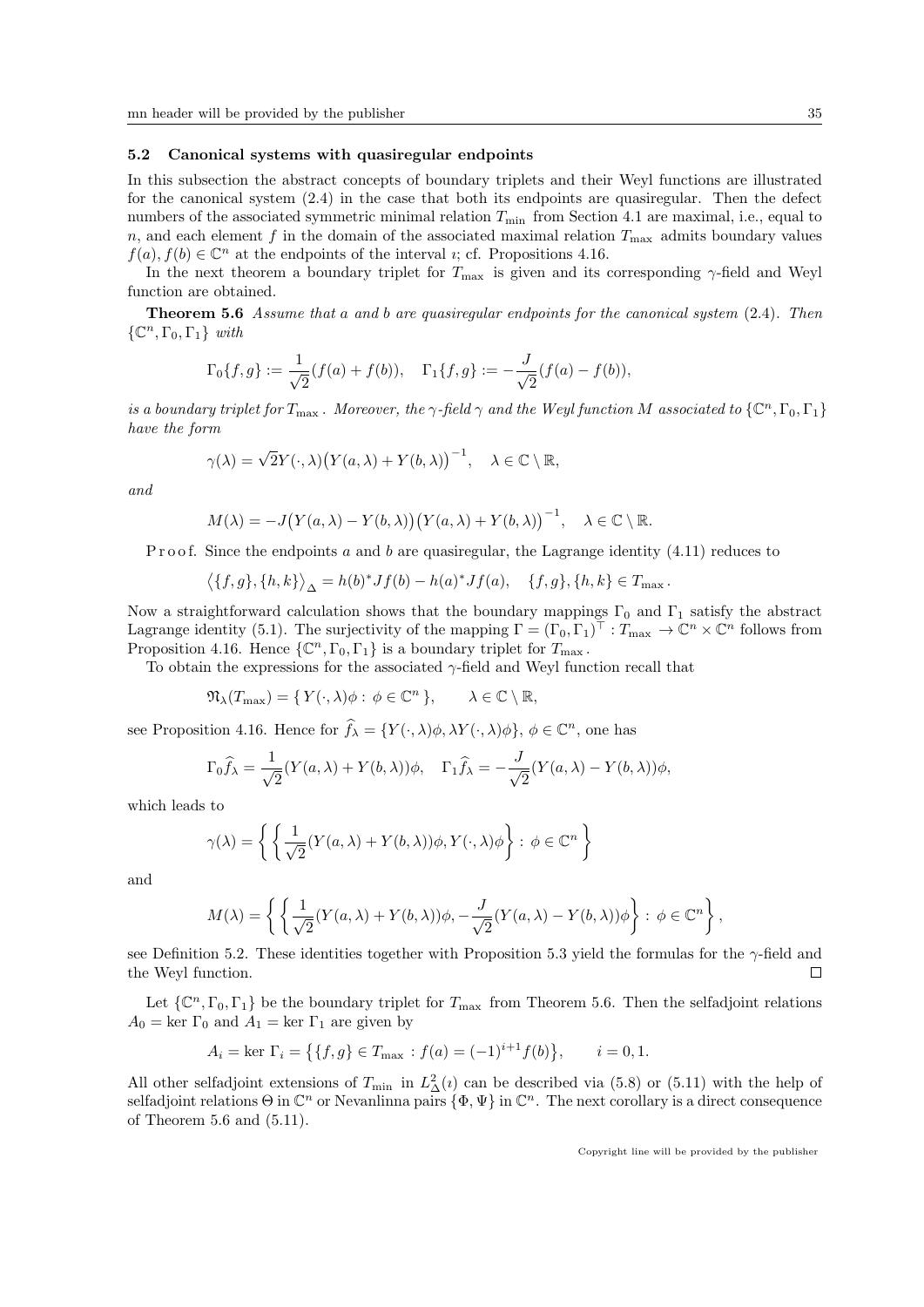Corollary 5.7 Assume that a and b are quasiregular endpoints for the canonical system (2.4) and let  $\Theta$  be a selfadjoint relation in  $\mathbb{C}^n$  represented by a Nevanlinna pair  $\{\Phi, \Psi\}$  of  $n \times n$  matrices in the form (5.10). Then

$$
A_{\Theta} = \{ \{f, g\} \in T_{\text{max}} : \Phi(f(a) + f(b)) = \Psi J(f(a) - f(b)) \}
$$
\n(5.18)

is a selfadjoint realization of the canonical system  $(2.4)$  in  $L^2_{\Delta}(i)$ , and conversely, each selfadjoint realization of the canonical system can be written in the form (5.18).

The selfadjoint relation  $A_{\Theta}$  in (5.18) can also be written as

$$
A_{\Theta} = \{ \{f, g\} \in T_{\text{max}} : Uf(a) + Vf(b) = 0 \},
$$

where  $U = \Phi - \Psi J$  and  $V = \Phi + \Psi J$  are  $n \times n$  matrices satisfying

$$
UJU^* = VJV^*, \quad \text{rank}[U;V] = n,
$$

see [28, p. 250], [63, Chapter II, Theorem 2.9]. Note that the γ-field and Weyl function in Theorem 5.6 are connected by

$$
\gamma(\lambda) = \sqrt{2}Y(\cdot, \lambda)\big(Y(a, \lambda) - Y(b, \lambda)\big)^{-1}JM(\lambda), \quad \lambda \in \mathbb{C} \setminus \mathbb{R},
$$

and that the invertibility of the matrices  $Y(a, \lambda) \pm Y(b, \lambda)$  follows also from (2.15). Formulas for the Weyl function  $M$  as in Theorem 5.6 can be found in the literature; cf. [51] where the notion of  $Q$ function is used. However, other forms may occur due to a different choice of the boundary triplet. One special case of interest may be mentioned in particular, namely when  $n = 2m$  and J is of the form

$$
J = \begin{pmatrix} 0 & -I_m \\ I_m & 0 \end{pmatrix} . \tag{5.19}
$$

Decompose the vectors  $\phi \in \mathbb{C}^n = \mathbb{C}^m \times \mathbb{C}^m$  into two components  $[\phi]_0, [\phi]_1 \in \mathbb{C}^m$  as in (5.17) and let the fundamental matrix be decomposed accordingly into  $m \times m$  block form:

$$
Y(\cdot,\lambda)=\begin{pmatrix}Y_{00}(\cdot,\lambda)&Y_{01}(\cdot,\lambda)\\Y_{10}(\cdot,\lambda)&Y_{11}(\cdot,\lambda)\end{pmatrix}.
$$

In order to apply the abstract transformation results from Section 5.1, define the  $4m \times 4m$  matrix W by

$$
W = \frac{1}{\sqrt{2}} \begin{pmatrix} I_m & 0 & 0 & -I_m \\ I_m & 0 & 0 & I_m \\ 0 & I_m & I_m & 0 \\ 0 & -I_m & I_m & 0 \end{pmatrix},
$$
(5.20)

so that W satisfies (5.12) and (5.13). Let  $\{\mathbb{C}^n, \Gamma_0, \Gamma_1\}$  be the boundary triplet in Theorem 5.6. If this boundary triplet is transformed by  $(5.14)$ , where W is as in  $(5.20)$ , then the following result is obtained.

Corollary 5.8 Assume that a and b are quasiregular endpoints for the canonical system (2.4) and that J is of the form (5.19). Then  $\{ \mathbb{C}^{2m}, \Gamma_0, \Gamma_1 \}$  with

$$
\Gamma_0\{f,g\} := \begin{pmatrix} [f(a)]_0 \\ [f(b)]_0 \end{pmatrix}, \quad \Gamma_1\{f,g\} := \begin{pmatrix} [f(a)]_1 \\ -[f(b)]_1 \end{pmatrix},
$$

is a boundary triplet for  $T_{\max}$ . Moreover, the  $\gamma$ -field  $\gamma$  and the Weyl function M associated to  $\{ \mathbb{C}^{2m}, \Gamma_0, \Gamma_1 \}$ have the form

$$
\gamma(\lambda) = Y(\cdot, \lambda) \begin{pmatrix} Y_{00}(a, \lambda) & Y_{01}(a, \lambda) \\ Y_{00}(b, \lambda) & Y_{01}(b, \lambda) \end{pmatrix}^{-1}, \quad \lambda \in \mathbb{C} \setminus \mathbb{R},
$$

and

$$
M(\lambda) = \begin{pmatrix} Y_{10}(a,\lambda) & Y_{11}(a,\lambda) \\ -Y_{10}(b,\lambda) & -Y_{11}(b,\lambda) \end{pmatrix} \begin{pmatrix} Y_{00}(a,\lambda) & Y_{01}(a,\lambda) \\ Y_{00}(b,\lambda) & Y_{01}(b,\lambda) \end{pmatrix}^{-1}, \quad \lambda \in \mathbb{C} \setminus \mathbb{R}.
$$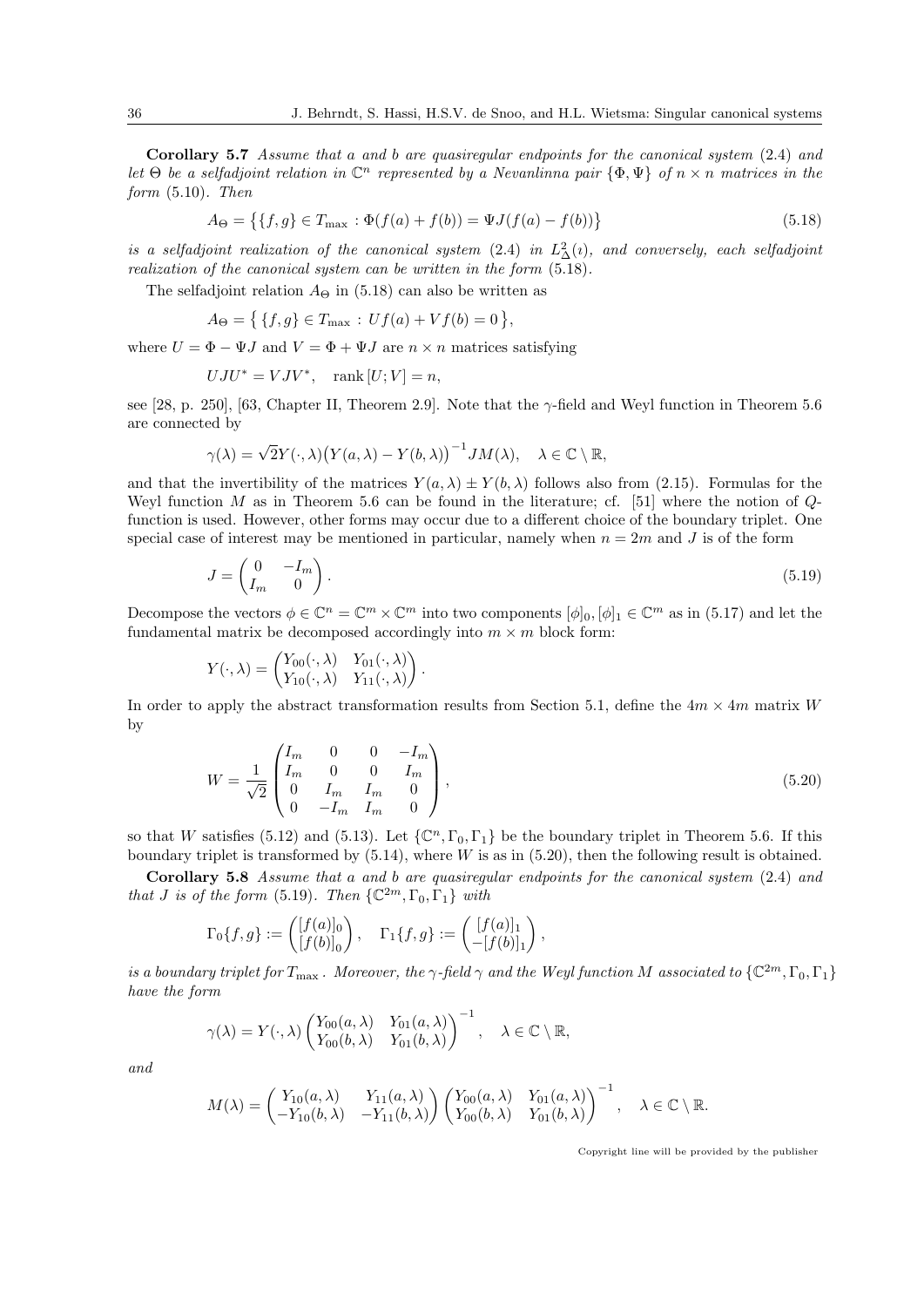The above corollary is specialized after fixing a selfadjoint boundary condition at the endpoint b. For this let  $\{\Phi, \Psi\}$  be a Nevanlinna pair of  $m \times m$  matrices, define the relation  $T'_{\text{max}}$  by

$$
T'_{\max} = \{ \{f, g\} \in T_{\max} : \Phi[f(b)]_0 + \Psi[f(b)]_1 = 0 \},
$$

and the linear relation  $T'_{\min}$  by

$$
T'_{\min} = \{ \{f, g\} \in T_{\max} : f(a) = 0, \, \Phi[f(b)]_0 + \Psi[f(b)]_1 = 0 \}.
$$

Then  $T'_{\min}$  is closed and symmetric with defect numbers  $(m, m)$  and its adjoint is given by  $T'_{\max}$ , see [19]. Here  $T'_{\text{max}}$  can be interpreted as a restriction of  $T_{\text{max}}$  by means of a selfadjoint boundary condition at the endpoint *b*. The defect subspaces of  $T'_{\text{max}}$  have the form

$$
\mathfrak{N}_{\lambda}(T'_{\max}) = \{ Y(\cdot, \lambda)\phi : \Phi[Y(b, \lambda)\phi]_0 + \Psi[Y(b, \lambda)\phi]_1 = 0, \phi \in \mathbb{C}^{2m} \}
$$

for  $\lambda \in \mathbb{C} \setminus \mathbb{R}$ . Note that the condition  $\Phi[Y(b,\lambda)\phi]_0 + \Psi[Y(b,\lambda)\phi]_1 = 0$  is equivalent to

$$
(\Phi Y_{01}(b,\lambda) + \Psi Y_{11}(b,\lambda))\phi_1 = -(\Phi Y_{00}(b,\lambda) + \Psi Y_{10}(b,\lambda))\phi_0.
$$
\n(5.21)

Corollary 5.9 Assume that a and b are quasiregular endpoints for the canonical system (2.4) and that *J* is of the form (5.19). Then  $\{ \mathbb{C}^m, \Gamma'_0, \Gamma'_1 \}$  with

$$
\Gamma'_0\{f,g\} := [f(a)]_0, \quad \Gamma'_1\{f,g\} := [f(a)]_1,
$$

is a boundary triplet for  $T'_{\text{max}}$ . If, in addition, the fundamental matrix is chosen such that  $Y(a,\lambda) = I$ , then the  $\gamma$ -field  $\gamma'$  and the Weyl function M' associated to  $\{\mathbb{C}^m,\Gamma'_0,\Gamma'_1\}$  have the form

$$
\gamma'(\lambda) = \left\{ \{\phi_0, Y(\cdot, \lambda)\phi\} : \Phi[Y(b, \lambda)\phi]_0 + \Psi[Y(b, \lambda)\phi]_1 = 0, \ \phi \in \mathbb{C}^{2m} \right\}, \quad \lambda \in \mathbb{C} \setminus \mathbb{R},
$$

and

$$
M'(\lambda) = \left\{ \{\phi_0, \phi_1\} : \Phi[Y(b, \lambda)\phi]_0 + \Psi[Y(b, \lambda)\phi]_1 = 0, \ \phi \in \mathbb{C}^{2m} \right\}, \quad \lambda \in \mathbb{C} \setminus \mathbb{R}.
$$

It is not difficult to see that the  $\gamma$ -field  $\gamma'$  and the Weyl function M' in the above corollary are connected via

$$
\gamma'(\lambda) = Y(\cdot, \lambda) \begin{pmatrix} I \\ M'(\lambda) \end{pmatrix}, \qquad \lambda \in \mathbb{C} \setminus \mathbb{R};
$$

cf. Proposition 5.3 and [35]. With the help of (5.21) one also obtains

$$
M'(\lambda) = -(\Phi Y_{01}(b,\lambda) + \Psi Y_{11}(b,\lambda))^{-1}(\Phi Y_{00}(b,\lambda) + \Psi Y_{10}(b,\lambda)), \quad \lambda \in \mathbb{C} \setminus \mathbb{R}.
$$

### 5.3 Canonical systems in the limit-point case

One of the main motivations for the introduction of abstract  $\gamma$ -fields and Weyl functions has been the Titchmarsh-Weyl theory for Sturm-Liouville equations in the limit-point case. In this subsection the corresponding limit-point case for canonical systems is treated. This treatment is of independent interest, but also serves as an introduction to the case of general singular canonical systems.

Let  $T_{\text{max}}$  and  $T_{\text{min}}$  be the maximal and minimal relation associated to the canonical system (2.4) on  $i$  and assume that the endpoint  $a$  is quasiregular and that the endpoint  $b$  is in the limit-point case. Furthermore, suppose that the defect numbers of  $T_{\min}$  are equal, so that  $i^+ = i^-$  and  $n = 2m$ , where  $m := i^{+}$ ; cf. Proposition 4.21. Then, in particular, by Lemma 2.4 there exists a  $2m \times 2m$  unitary matrix  $U$  such that

$$
UJU^* = \begin{pmatrix} 0 & -I_m \\ I_m & 0 \end{pmatrix}.
$$
\n(5.22)

Recall that  $[\phi]_0$ ,  $[\phi]_1$  denote the first and second component of  $\phi \in \mathbb{C}^n = \mathbb{C}^m \times \mathbb{C}^m$ , see (5.17).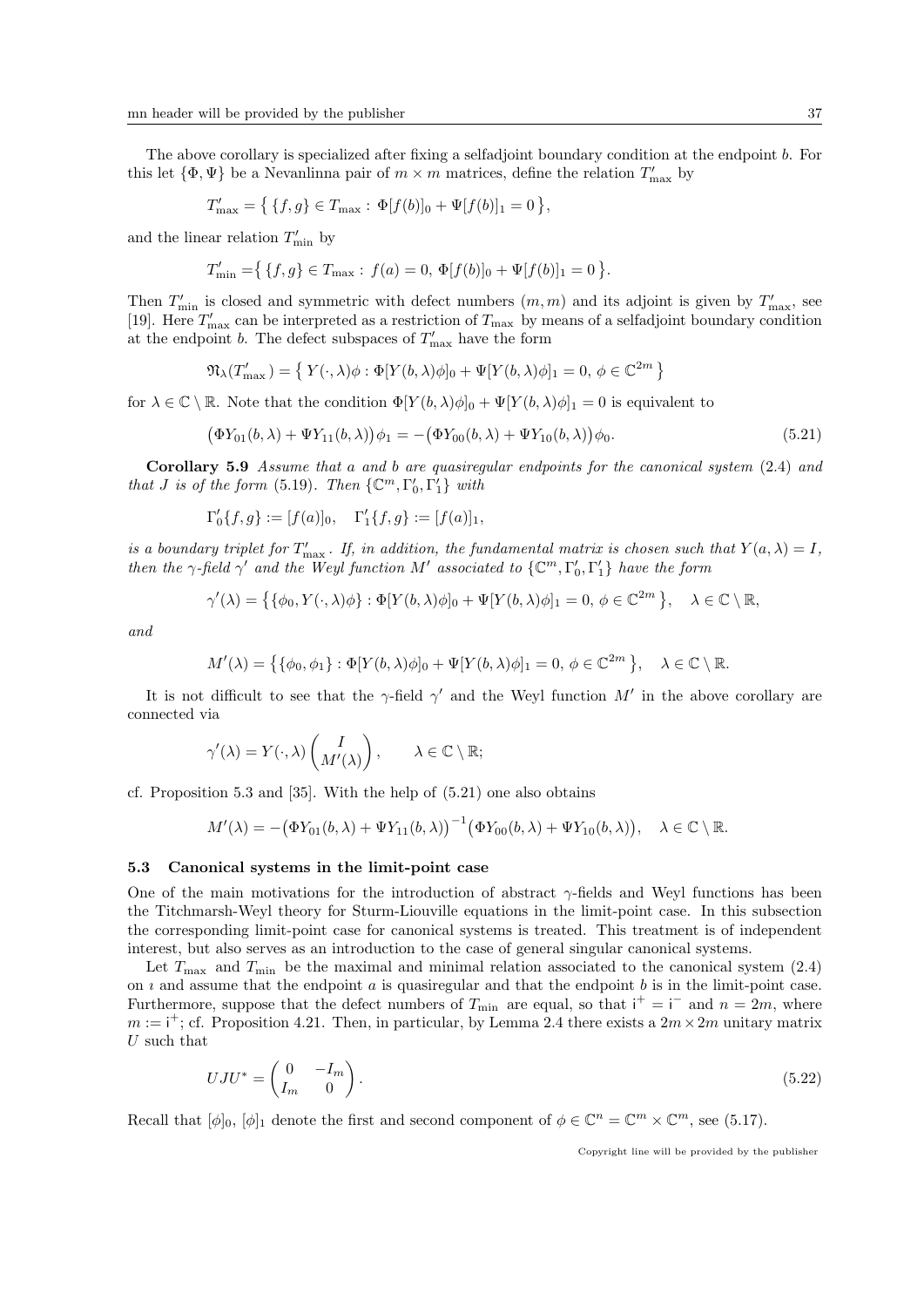Theorem 5.10 Assume that a is a quasiregular endpoint, that b is a singular endpoint which is in the limit-point case, and that the defect numbers of  $T_{\min}$  are equal. Let U be a unitary  $2m \times 2m$  matrix such that (5.22) holds. Then  $\{\mathbb{C}^m, \Gamma_0, \Gamma_1\}$  with

$$
\Gamma_0\{f,g\} := [Uf(a)]_0, \quad \Gamma_1\{f,g\} := [Uf(a)]_1,
$$

is a boundary triplet for  $T_{\max}$ . Moreover, the  $\gamma$ -field  $\gamma$  and the Weyl function M associated to  $\{ \mathbb{C}^m, \Gamma_0, \Gamma_1 \}$ have the form

$$
\gamma(\lambda) = \left\{ \left\{ [UY(a,\lambda)\phi]_0, Y(\cdot,\lambda)\phi \right\} : \phi \in \mathcal{B}^0(\lambda) \right\}, \quad \lambda \in \mathbb{C} \setminus \mathbb{R},
$$

and

$$
M(\lambda) = \left\{ \left\{ [UY(a, \lambda)\phi]_0, [UY(a, \lambda)\phi]_1 \right\} : \phi \in \mathcal{B}^0(\lambda) \right\}, \quad \lambda \in \mathbb{C} \setminus \mathbb{R}.
$$

P r o o f. Since the endpoint a is quasiregular the elements  $\{f, g\}, \{h, k\} \in T_{\text{max}}$  have boundary values  $f(a), h(a) \in \mathbb{C}^n$  which are of the form  $f(a) = Y(a, \lambda)\phi_a$  and  $h(a) = Y(a, \lambda)\psi_a$ , where  $\phi_a, \psi_a \in \mathbb{C}^n$ , respectively, see Proposition 4.14 and the observations following it; cf. (4.22). Moreover, according to Proposition 4.19  $\{f, g\}, \{h, k\} \in T_{\text{max}}$  admit the decompositions

$$
\{f, g\} = \{f_0, g_0\} + \mathcal{Y}_a(\cdot, \lambda)\phi_a, \quad \{h, k\} = \{h_0, k_0\} + \mathcal{Y}_a(\cdot, \lambda)\psi_a,
$$

where  $\{f_0, g_0\}, \{h_0, k_0\} \in T_{\min}$ . Therefore the Lagrange identity has the form

$$
\langle \{f,g\}, \{h,k\} \rangle_{\Delta} = \langle \{f_0, g_0\} + \mathcal{Y}_a(\cdot, \lambda)\phi_a, \{h_0, k_0\} + \mathcal{Y}_a(\cdot, \lambda)\psi_a \rangle_{\Delta}
$$
  
=  $\langle \mathcal{Y}_a(\cdot, \lambda)\phi_a, \mathcal{Y}_a(\cdot, \lambda)\psi_a \rangle_{\Delta}$   
=  $-[Y(\cdot, \lambda)\phi_a, Y(\cdot, \lambda)\psi_a](a)$   
=  $-h(a)^* Jf(a)$ 

and from (5.22) one obtains

$$
-h(a)^* Jf(a) = -(Uh(a))^* \begin{pmatrix} 0 & -I_m \ I_m & 0 \end{pmatrix} Uf(a) = [Uh(a)]_0^* [Uf(a)]_1 - [Uh(a)]_1^* [Uf(a)]_0.
$$

Hence the abstract Lagrange identity (5.1) holds. The surjectivity of the mapping  $\Gamma = (\Gamma_0, \Gamma_1)^T$ :  $T_{\max} \to \mathbb{C}^m \times \mathbb{C}^m$  is a consequence of Proposition 4.14. Thus  $\{\mathbb{C}^m,\Gamma_0,\Gamma_1\}$  is a boundary triplet for  $T_{\rm max}$ .

To obtain expressions for the associated  $\gamma$ -field and Weyl function recall that

$$
\mathfrak{N}_{\lambda}(T_{\max}) = \{ Y(\cdot, \lambda)\phi : \phi \in \mathcal{B}^{0}(\lambda) \},
$$

 $\mathcal{L}^{\text{max}}$ 

where dim  $\mathcal{B}^0(\lambda) = m$ ; see Proposition 4.21. Hence for  $\hat{f}_{\lambda} = \{Y(\cdot,\lambda)\phi,\lambda Y(\cdot,\lambda)\phi\}, \phi \in \mathcal{B}^0(\lambda)$ , one has

$$
\Gamma_0 \widehat{f}_{\lambda} = [UY(a, \lambda)\phi]_0, \quad \Gamma_1 \widehat{f}_{\lambda} = [UY(a, \lambda)\phi]_1, \quad \phi \in \mathcal{B}^0(\lambda).
$$

Hence the statements about the  $\gamma$ -field and the Weyl function follow directly from Definition 5.2.  $\Box$ 

**Remark 5.11** Observe the analogy between the boundary triplet and the formulas for the  $\gamma$ -field and the Weyl function in Theorem 5.10 (with  $U = I_n$ ) and the boundary triplet  $\{\mathbb{C}^m, \Gamma'_0, \Gamma'_1\}, \gamma$ -field  $\gamma'$ , and Weyl function M' below Corollary 5.8.

Let  $\{\mathbb{C}^n,\Gamma_0,\Gamma_1\}$  be the boundary triplet for  $T_{\text{max}}$  from Theorem 5.10. Then the selfadjoint relations  $A_0 = \text{ker } \Gamma_0$  and  $A_1 = \text{ker } \Gamma_1$  are given by

$$
A_i = \ker \Gamma_i = \{ \{ f, g \} \in T_{\max} : [Uf(a)]_i = 0 \}, \quad i = 0, 1.
$$

In the next corollary the selfadjoint realizations of the canonical system in the limit-point case are described with the help of Nevanlinna pairs  $\{\Phi, \Psi\}$ ; cf. (5.10) and (5.11).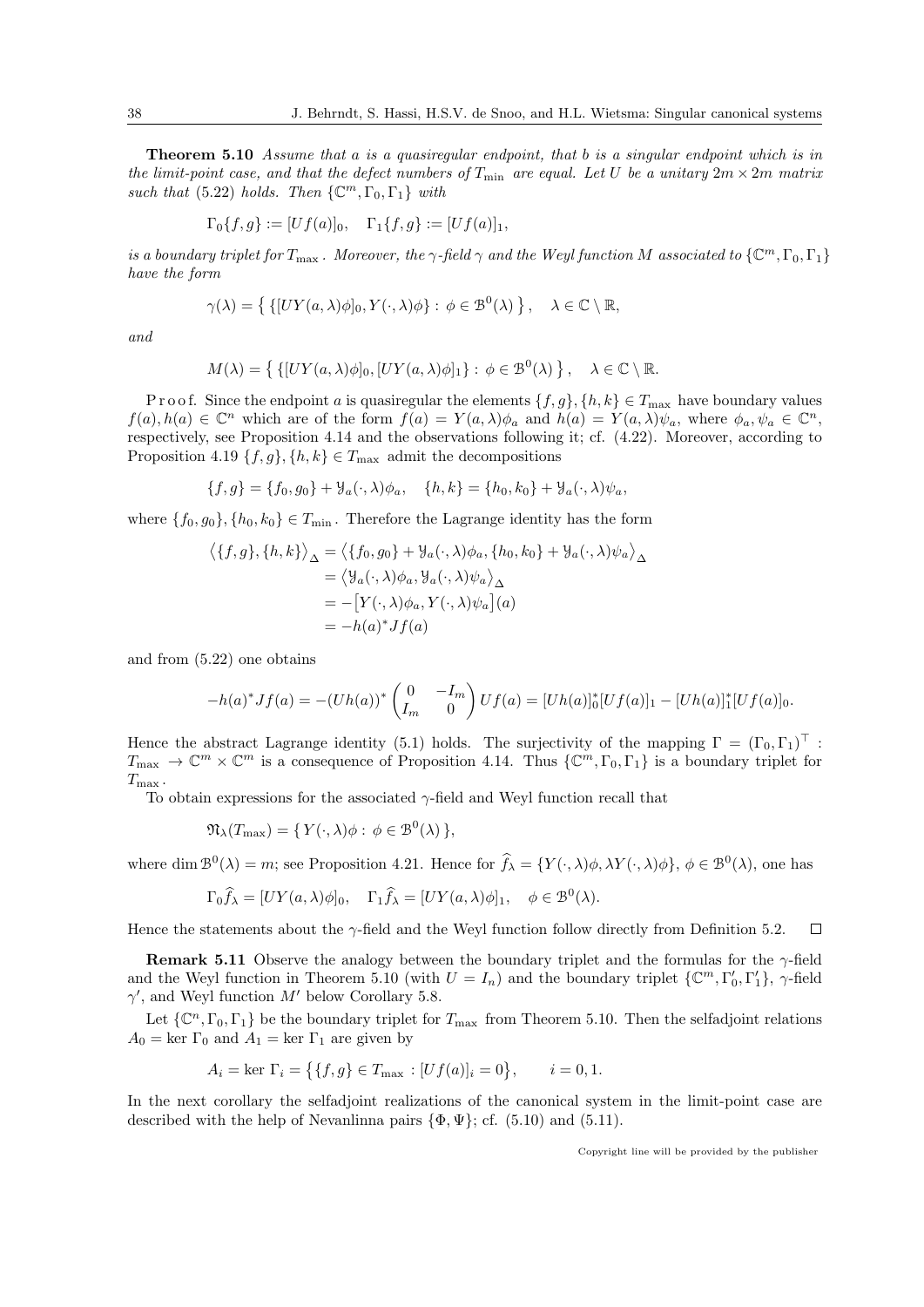Corollary 5.12 Assume that a is a quasiregular endpoint, that b is a singular endpoint which is in the limit-point case, and that the defect numbers of  $T_{\min}$  are equal. Moreover, let U be a unitary  $2m \times 2m$ matrix such that (5.22) holds and let  $\Theta$  be a selfadjoint relation in  $\mathbb{C}^m$  represented by a Nevanlinna pair of  $m \times m$  matrices  $\{\Phi, \Psi\}$  as in (5.10). Then

$$
A_{\Theta} = \{ \{f, g\} \in T_{\text{max}} : \Phi[Uf(a)]_0 + \Psi[Uf(a)]_1 = 0 \}
$$
\n(5.23)

is a selfadjoint realization of the canonical system  $(2.4)$  in  $L^2_{\Delta}(i)$ , and conversely, each selfadjoint realization of the canonical system can be written in the form (5.23).

The next theorem, which is a simple consequence of the previous theorem and Proposition 5.3, shows that the Weyl function M singles out the square-integrable solutions of the homogeneous canonical differential equation (2.5).

**Theorem 5.13** Let  $\{ \mathbb{C}^m, \Gamma_0, \Gamma_1 \}$  be the boundary triplet for  $T_{\text{max}}$  from Theorem 5.10 and let  $\gamma$  and M be the associated  $\gamma$ -field and the Weyl function. Then

$$
\gamma(\lambda)\eta = Y(\cdot, \lambda)Y(a, \lambda)^{-1}U^{-1}\begin{pmatrix} \eta \\ M(\lambda)\eta \end{pmatrix}
$$

holds for all  $\eta \in \mathbb{C}^m$  and  $\lambda \in \mathbb{C} \setminus \mathbb{R}$ .

Proof. Since the  $\gamma$ -field is defined everywhere on  $\mathbb{C}^m$  the mapping  $\phi \mapsto [UY(a,\lambda)\phi]_0$  is an isomorphism from  $\mathcal{B}^0(\lambda)$  onto  $\mathbb{C}^m$ ; cf. Proposition 5.3. Hence for every  $\eta \in \mathbb{C}^m$  there exists a unique  $\phi \in \mathcal{B}^0(\lambda)$ such that  $\eta = [UY(a, \lambda)\phi]_0$ . Making use of the form of the Weyl function M from Theorem 5.10 and Proposition 5.3 one concludes

$$
\gamma(\lambda)[UY(a,\lambda)\phi]_0 = Y(\cdot,\lambda)\phi = Y(\cdot,\lambda)Y(a,\lambda)^{-1}U^{-1}\begin{pmatrix} [UY(a,\lambda)\phi]_0 \\ [UY(a,\lambda)\phi]_1 \end{pmatrix}
$$

$$
= Y(\cdot,\lambda)Y(a,\lambda)^{-1}U^{-1}\begin{pmatrix} [UY(a,\lambda)\phi]_0 \\ M(\lambda) [UY(a,\lambda)\phi]_0 \end{pmatrix},
$$

which completes the proof.

Example 5.14 (Weighted Sturm-Liouville equations) Consider the Sturm-Liouville equation from Examples 2.12, 4.4, and 4.22 on the interval  $i = (0, \infty)$  and assume  $r(t) > 0$  for  $t \in i$ . Then the corresponding canonical system is definite and  $\mathcal{T}_{\text{max}}$  is (the graph of) an operator. Let the Sturm-Liouville expression

$$
\ell = \frac{1}{r} \left( -\frac{d}{dt} p \frac{d}{dt} + q \right)
$$

be regular at 0 and in the limit-point case at  $\infty$ . Then  $a^+ = a^- = 1$  and  $b^+ = b^- = 0$ , and the boundary triplet  $\{C, \Gamma_0, \Gamma_1\}$  in Theorem 5.10 (here  $U = I_2$ ) is given by

$$
\Gamma_0\{f_1, \mathfrak{T}_{\max} f_1\} = f_1(0), \quad \Gamma_1\{f_1, \mathfrak{T}_{\max} f_1\} = (pf'_1)(0), \quad f_1 \in \text{dom}\,\mathfrak{T}_{\max}.
$$

The selfadjoint realizations  $A_0$  and  $A_1$  coincide with the Sturm-Liouville operators corresponding to Dirichlet and Neumann boundary conditions at 0, respectively. Let

$$
Y(t,\lambda) = \begin{pmatrix} u_1(t,\lambda) & v_1(t,\lambda) \\ u_2(t,\lambda) & v_2(t,\lambda) \end{pmatrix}, \quad \lambda \in \mathbb{C} \setminus \mathbb{R}, \ t \in (0,\infty),
$$

be a fundamental matrix of the corresponding canonical system with  $Y(0, \lambda) = I_2$ . Then  $u_1(\cdot, \lambda)$ and  $v_1(\cdot, \lambda)$  are solutions of the differential equation  $\ell f = \lambda f$  which satisfy the boundary conditions  $u_1(0,\lambda) = (pv_1)'(0,\lambda) = 1$  and  $(pu_1)'(0,\lambda) = v_1(0,\lambda) = 0$ . In this situation Theorem 5.13 implies

$$
u_1(\cdot, \lambda) + M(\lambda)v_1(\cdot, \lambda) \in L^2(0, \infty), \quad \lambda \in \mathbb{C} \setminus \mathbb{R},
$$

i.e., the Weyl function M coincides with the classical Titchmarsh-Weyl coefficient associated to the singular Sturm-Liouville expression which combines the solutions  $u_1(\cdot, \lambda)$  and  $v_1(\cdot, \lambda)$  to a square-integrable solution; cf. [77, 78, 79] and [16, 33, 59].

Copyright line will be provided by the publisher

 $\Box$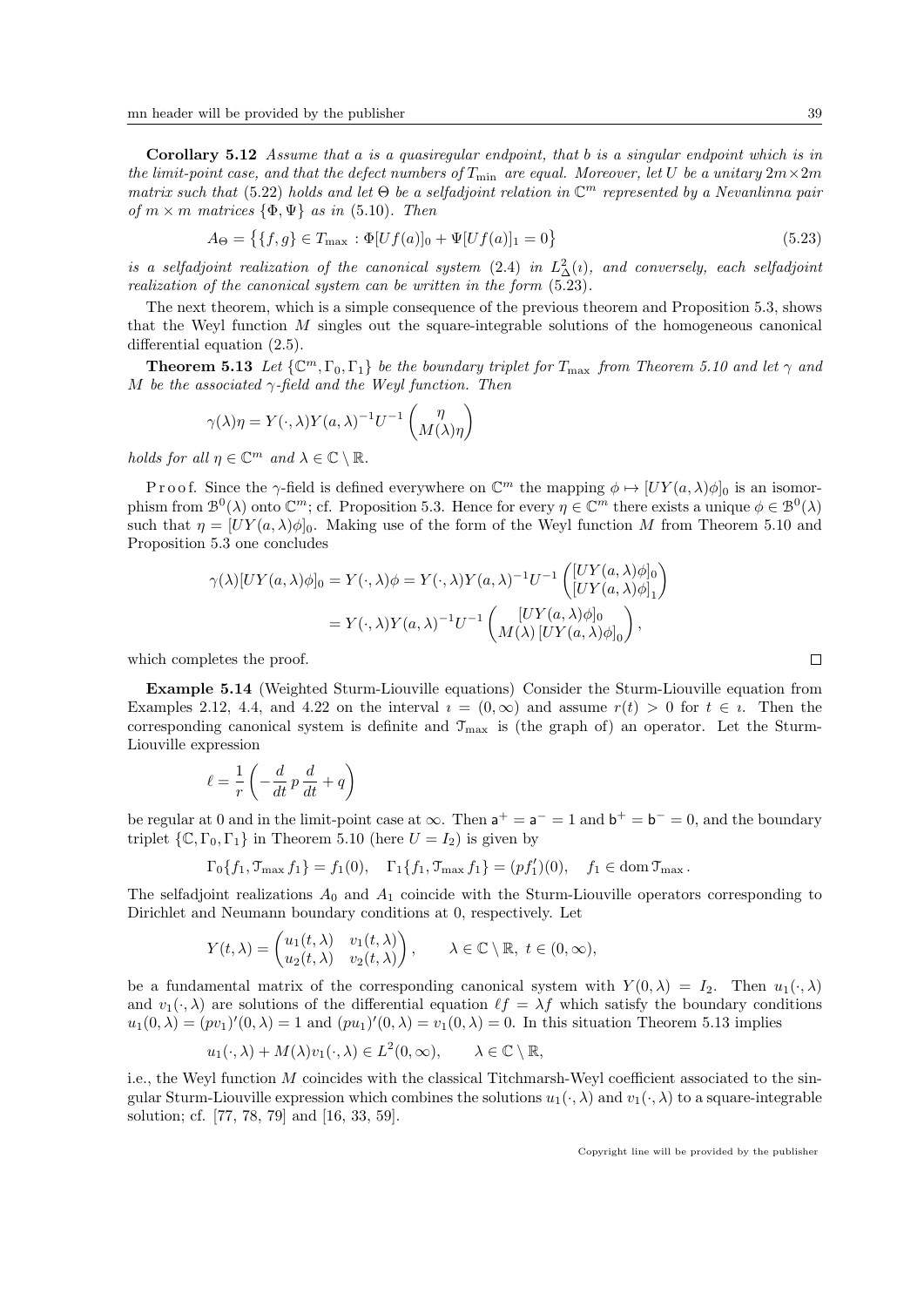#### 5.4 General canonical systems with equal defect numbers

In this subsection boundary mappings for the maximal relation  $T_{\text{max}}$  associated to the canonical system (2.4), see Section 4.1, are given under the assumption that the defect numbers of the symmetric minimal relation  $T_{\min}$  are equal, that is,

$$
m := \mathsf{a}^- + \mathsf{b}^+ = \mathsf{a}^+ + \mathsf{b}^- \tag{5.24}
$$

holds; cf. (4.8).

Fix a fundamental matrix  $Y(\cdot, \lambda)$  of the canonical system and some  $\lambda_0 \in \mathbb{C} \setminus \mathbb{R}$ . Recall that the matrices  $D(a, \lambda_0)$  and  $D(b, \lambda_0)$  from Theorem 3.2 have  $a^+$  positive and  $a^-$  negative eigenvalues, and b<sup>+</sup> positive and b<sup>-</sup> negative eigenvalues, respectively. Their restrictions to the corresponding positive eigenspaces  $\mathcal{A}^+(\lambda_0)$ ,  $\mathcal{B}^+(\lambda_0)$  and negative eigenspaces  $\mathcal{A}^-(\lambda_0)$ ,  $\mathcal{B}^-(\lambda_0)$  will be denoted by  $D(a,\lambda_0)^+$ ,  $D(b, \lambda_0)^+$ ,  $D(a, \lambda_0)^-$ , and  $D(b, \lambda_0)^-$ , respectively. Recall that  $\mathcal{A}(\lambda_0) = \mathcal{A}^+(\lambda_0) \oplus \mathcal{A}^-(\lambda_0)$  and  $\mathcal{B}(\lambda_0) =$  $\mathcal{B}^+(\lambda_0) \oplus \mathcal{B}^-(\lambda_0)$ ; cf. (4.13). As a consequence of the assumption (5.24), Lemma 2.4 implies that there exists a (nonunique) invertible  $2m \times 2m$  matrix V in  $\mathcal{A}(\lambda_0) \times \mathcal{B}(\lambda_0)$  such that

$$
V^* \begin{pmatrix} 0 & -iI_m \\ iI_m & 0 \end{pmatrix} V = \begin{pmatrix} -D(a,\lambda_0)^+ & 0 & 0 & 0 \\ 0 & -D(a,\lambda_0)^- & 0 & 0 \\ 0 & 0 & D(b,\lambda_0)^+ & 0 \\ 0 & 0 & 0 & D(b,\lambda_0)^- \end{pmatrix}.
$$
 (5.25)

The next theorem gives a description of the boundary triplets for general singular canonical systems with equal defect numbers. Roughly speaking the Lagrange identity  $(4.11)$  will be rewritten with the help of the decomposition in Theorem 4.12, the matrices  $D(a,\lambda_0)^{\pm}$  and  $D(b,\lambda_0)^{\pm}$ , and the identity (5.25). The formulas for the boundary mappings in Theorem 5.15 below can be written in a more explicit form by constructing V and applying Corollary 4.13, see also Section 5.5. As in  $(5.17)$  the components of a vector  $\phi \in \mathbb{C}^{2m}$  with respect to the decomposition  $\mathbb{C}^{2m} = \mathbb{C}^m \times \mathbb{C}^m$  will written as  $[\phi]_0$  and  $[\phi]_1$ .

**Theorem 5.15** Assume that the defect numbers of  $T_{\min}$  are equal. Let the fundamental matrix  $Y(\cdot, \lambda)$  and  $\lambda_0 \in \mathbb{C} \setminus \mathbb{R}$  be fixed and decompose  $\{f, g\} \in T_{\text{max}}$  according to Theorem 4.12 in the form

$$
\{f,g\} = \{f_0,g_0\} + \mathcal{Y}_a(\cdot,\lambda_0)\phi_a + \mathcal{Y}_b(\cdot,\lambda_0)\phi_b,
$$

with  $\{f_0, g_0\} \in T_{\min}$ ,  $\phi_a \in \mathcal{A}(\lambda_0)$ ,  $\phi_b \in \mathcal{B}(\lambda_0)$ . Then the following statements hold:

(i) if V is a matrix which satisfies (5.25), then  $\{\mathbb{C}^m, \Gamma_0, \Gamma_1\}$ , with

$$
\Gamma_0\{f,g\} = \left[V\begin{pmatrix} \phi_a \\ \phi_b \end{pmatrix}\right]_0 \quad and \quad \Gamma_1\{f,g\} = \left[V\begin{pmatrix} \phi_a \\ \phi_b \end{pmatrix}\right]_1,
$$

is a boundary triplet for  $T_{\text{max}}$ ;

(ii) if  $\{ \mathbb{C}^m, \Gamma_0, \Gamma_1 \}$  is a boundary triplet for  $T_{\text{max}}$ , then there exists a (nonunique) matrix V which satisfies (5.25) such that  $\Gamma_0$  and  $\Gamma_1$  have the form in (i).

P r o o f. (i) Decompose  $\{f, g\}, \{h, k\} \in T_{\text{max}}$  in the form

$$
\{f,g\} = \{f_0, g_0\} + \mathcal{Y}_a(\cdot, \lambda_0)\phi_a + \mathcal{Y}_b(\cdot, \lambda_0)\phi_b, \{h,k\} = \{h_0, k_0\} + \mathcal{Y}_a(\cdot, \lambda_0)\psi_a + \mathcal{Y}_b(\cdot, \lambda_0)\psi_b,
$$
\n(5.26)

with  $\{f_0, g_0\}, \{h_0, k_0\} \in T_{\min}$ ,  $\phi_a, \psi_a \in \mathcal{A}(\lambda_0)$  and  $\phi_b, \psi_b \in \mathcal{B}(\lambda_0)$ . Then the Lagrange identity (4.11) becomes

$$
\langle \{f,g\}, \{h,k\} \rangle_{\Delta} = \langle \mathcal{Y}_a(\cdot,\lambda_0)\phi_a + \mathcal{Y}_b(\cdot,\lambda_0)\phi_b, \mathcal{Y}_a(\cdot,\lambda_0)\psi_a + \mathcal{Y}_b(\cdot,\lambda_0)\psi_b \rangle_{\Delta}
$$
  
= 
$$
[Y(\cdot,\lambda_0)\phi_b, Y(\cdot,\lambda_0)\psi_b](b) - [Y(\cdot,\lambda_0)\phi_a, Y(\cdot,\lambda_0)\psi_a](a).
$$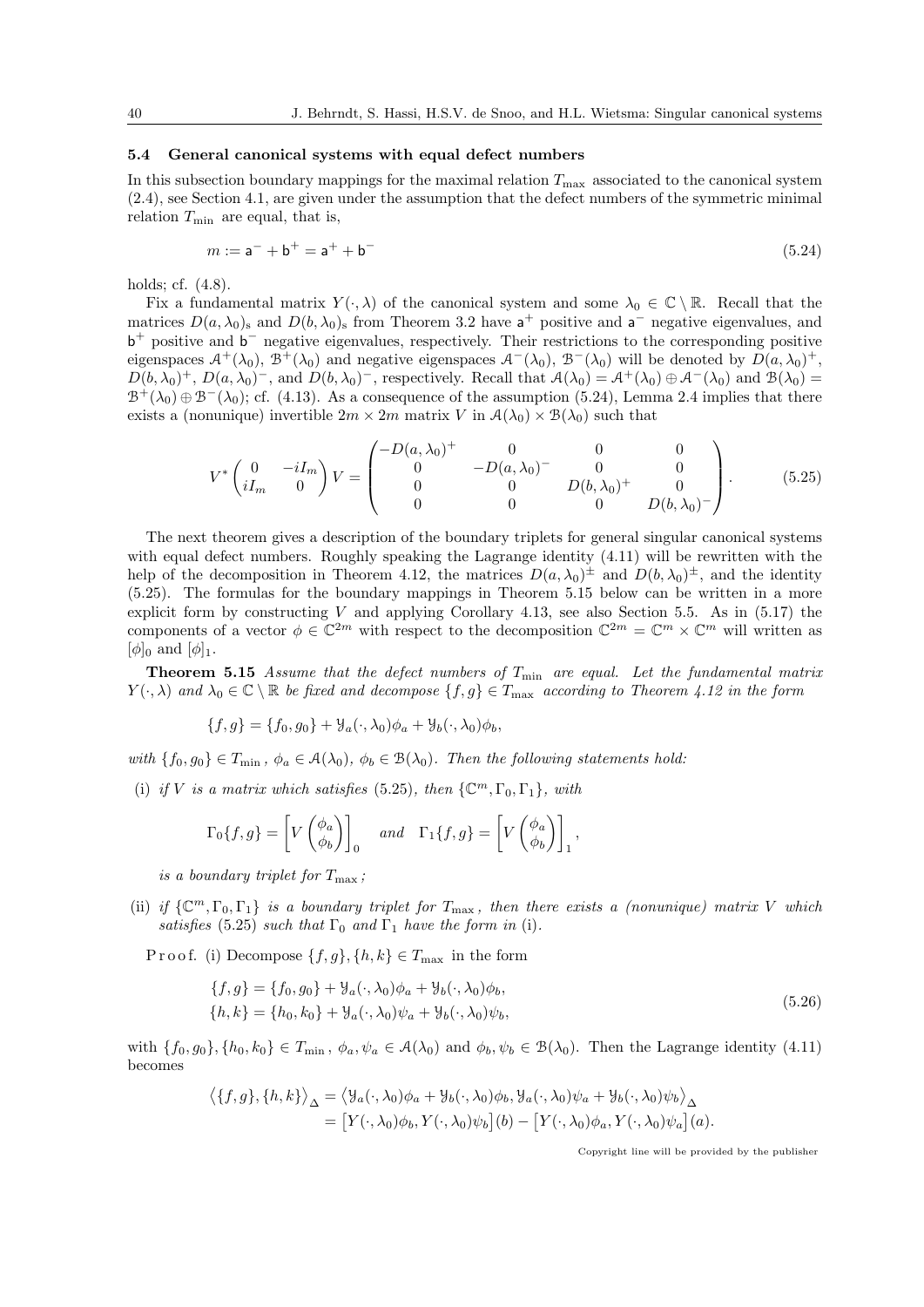In a similar way as in the proof of Theorem 4.12 one concludes from  $(4.10)$ ,  $(3.1)$ , and  $(3.6)$  that

$$
\lim_{t \uparrow b} \psi_b^* Y(t, \lambda_0)^* JY(t, \lambda_0) \phi_b - \lim_{t \downarrow a} \psi_a^* Y(t, \lambda_0)^* JY(t, \lambda_0) \phi_a
$$
\n
$$
= i \lim_{t \uparrow b} \psi_b^* D(t, \lambda_0) \phi_b - i \lim_{t \downarrow a} \psi_a^* D(t, \lambda_0) \phi_a
$$
\n
$$
= i \psi_b^* D(b, \lambda_0)_s \phi_b - i \psi_a^* D(a, \lambda_0)_s \phi_a
$$
\n
$$
= i \psi_b^* \begin{pmatrix} D(b, \lambda_0)^+ & 0 \\ 0 & D(b, \lambda_0)^- \end{pmatrix} \phi_b - i \psi_a^* \begin{pmatrix} D(a, \lambda_0)^+ & 0 \\ 0 & D(a, \lambda_0)^- \end{pmatrix} \phi_a.
$$

Combing the previous two identities with the identity (5.25) and the definition of  $\Gamma_0$  and  $\Gamma_1$  one gets

$$
\langle \{f,g\},\{h,k\} \rangle_{\Delta} = i \begin{pmatrix} \psi_a \\ \psi_b \end{pmatrix}^* \begin{pmatrix} -D(a,\lambda_0)^+ & 0 & 0 & 0 \\ 0 & -D(a,\lambda_0)^- & 0 & 0 \\ 0 & 0 & D(b,\lambda_0)^+ & 0 \\ 0 & 0 & 0 & D(b,\lambda_0)^- \end{pmatrix} \begin{pmatrix} \phi_a \\ \phi_b \end{pmatrix}
$$
  
= 
$$
\begin{pmatrix} \psi_a \\ \psi_b \end{pmatrix}^* V^* \begin{pmatrix} 0 & I_m \\ -I_m & 0 \end{pmatrix} V \begin{pmatrix} \phi_a \\ \phi_b \end{pmatrix}
$$
  
= 
$$
\begin{pmatrix} 0 & I_m \\ -I_m & 0 \end{pmatrix} \begin{pmatrix} \Gamma_0\{f,g\} \\ \Gamma_1\{f,g\} \end{pmatrix}, \begin{pmatrix} \Gamma_0\{h,k\} \\ \Gamma_1\{h,k\} \end{pmatrix} \end{pmatrix}
$$
  
= 
$$
(\Gamma_1\{f,g\},\Gamma_0\{h,k\}) - (\Gamma_0\{f,g\},\Gamma_1\{h,k\}).
$$

Since  $\dim \mathcal{A}(\lambda_0) \times \mathcal{B}(\lambda_0) = 2m$  and V is invertible, the mapping  $\Gamma = (\Gamma_0, \Gamma_1)^\top : T_{\max} \to \mathbb{C}^m \times \mathbb{C}^m$  is onto. Hence  $\{\mathbb{C}^m, \Gamma_0, \Gamma_1\}$  is a boundary triplet for  $T_{\text{max}}$ .

(ii) Suppose that  $\{\mathbb{C}^m,\Gamma_0,\Gamma_1\}$  is a boundary triplet for  $T_{\text{max}}$  and let V be a fixed matrix which satisfies (5.25). Then there exists a unique  $2m \times 2m$  matrix W such that (5.12) and (5.13) hold with  $I_m = I_{\mathcal{H}} = I_{\mathcal{H}'}$  and

$$
\begin{pmatrix} \Gamma_0 \\ \Gamma_1 \end{pmatrix} \{f, g\} = WV \begin{pmatrix} \phi_a \\ \phi_b \end{pmatrix}, \qquad \{f, g\} \in T_{\text{max}}.
$$

It is not difficult to check that the matrix  $\tilde{V} := W V$  also satisfies (5.25) which implies (ii).  $\Box$ 

For completeness the analogue of Corollary 5.7 and Corollary 5.12 is stated in the general case.

Corollary 5.16 Let  $\{\mathbb{C}^m,\Gamma_0,\Gamma_1\}$  be a boundary triplet for  $T_{\text{max}}$  from Theorem 5.15 and let  $\Theta$  be a selfadjoint relation in  $\mathbb{C}^m$  represented by a Nevanlinna pair of  $m \times m$  matrices  $\{\Phi, \Psi\}$  as in (5.10). Then

$$
A_{\Theta} = \left\{ \{f, g\} \in T_{\text{max}} : \Phi \left[ V \begin{pmatrix} \phi_a \\ \phi_b \end{pmatrix} \right]_0 + \Psi \left[ V \begin{pmatrix} \phi_a \\ \phi_b \end{pmatrix} \right]_1 = 0 \right\}
$$
(5.27)

is a selfadjoint realization of the canonical system in  $L^2_{\Delta}(i)$ , and conversely, each selfadjoint realization of the canonical system can be written in the form (5.27).

To derive the formulas for the corresponding  $\gamma$ -field and the Weyl function, the m-dimensional space  $\mathfrak{D}(a, \lambda)\cap\mathfrak{D}(b, \lambda), \lambda \in \mathbb{C}\setminus\mathbb{R}$ , will be identified with a subspace of the 2m-dimensional space  $\mathcal{A}(\lambda_0)\times\mathcal{B}(\lambda_0)$ with  $\lambda_0 \in \mathbb{C} \setminus \mathbb{R}$  fixed. Recall that

$$
\widehat{\mathfrak{N}}_{\lambda}(T_{\max}) = \{ \{ Y(\cdot, \lambda)\phi, \lambda Y(\cdot, \lambda)\phi \} : \phi \in \mathfrak{D}(a, \lambda) \cap \mathfrak{D}(b, \lambda) \}, \quad \lambda \in \mathbb{C} \setminus \mathbb{R},
$$

see (4.3). It follows from Theorem 4.12 that for  $\phi \in \mathfrak{D}(a,\lambda) \cap \mathfrak{D}(b,\lambda)$  there exist unique elements  ${f_0(\lambda), g_0(\lambda)} \in T_{\min}, \phi_a(\lambda) \in \mathcal{A}(\lambda_0), \text{ and } \phi_b(\lambda) \in \mathcal{B}(\lambda_0) \text{ such that}$ 

$$
\hat{f}_{\lambda} = \{ Y(\cdot, \lambda)\phi, \lambda Y(\cdot, \lambda)\phi \} = \{ f_0(\lambda), g_0(\lambda) \} + \mathcal{Y}_a(\cdot, \lambda_0)\phi_a(\lambda) + \mathcal{Y}_b(\cdot, \lambda_0)\phi_b(\lambda) \tag{5.28}
$$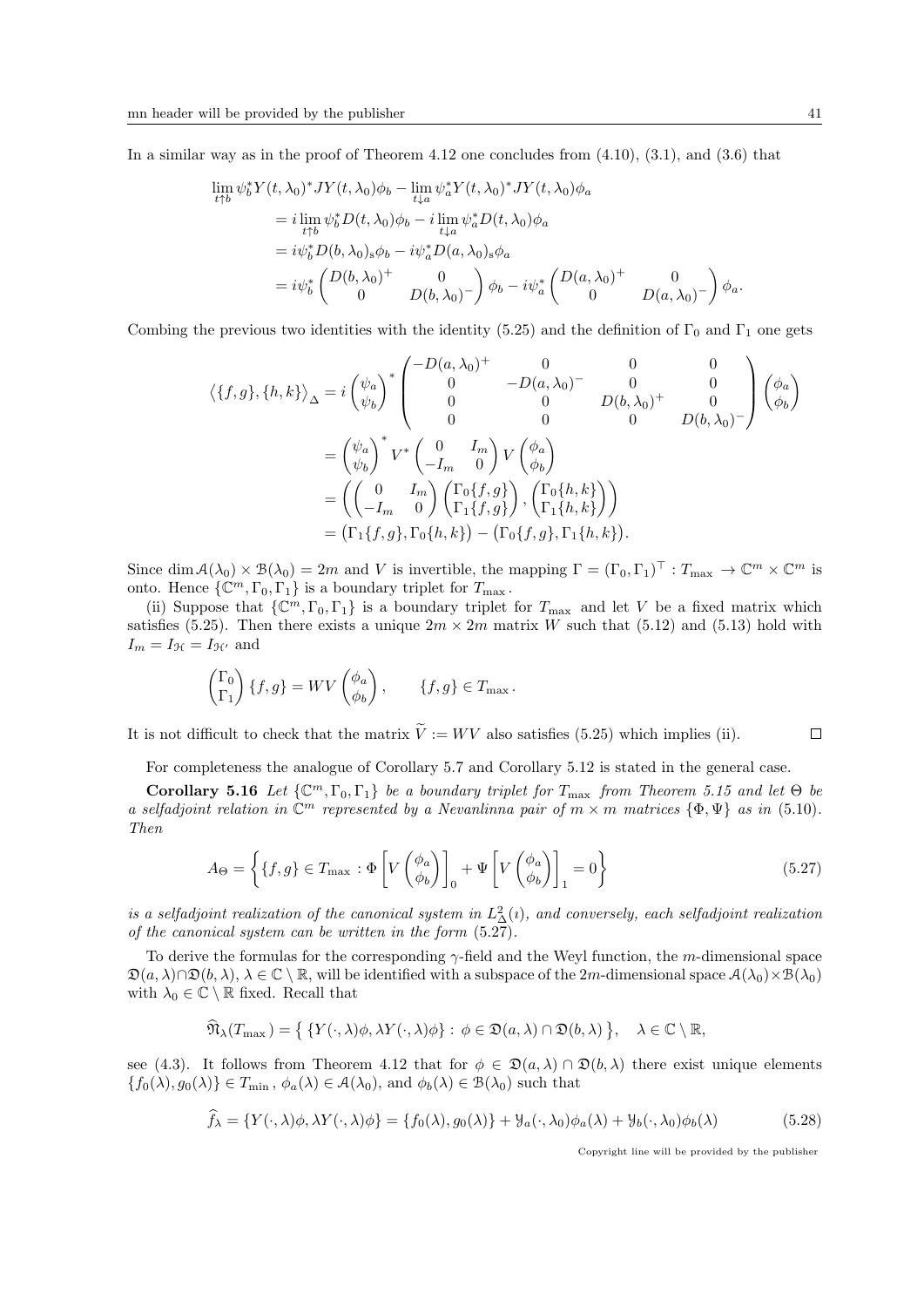holds. Hence the mapping

$$
Z(\lambda) : \mathfrak{D}(a,\lambda) \cap \mathfrak{D}(b,\lambda) \to \mathcal{A}(\lambda_0) \times \mathcal{B}(\lambda_0), \qquad \phi \mapsto \begin{pmatrix} \phi_a(\lambda) \\ \phi_b(\lambda) \end{pmatrix},
$$

is injective and ran  $Z(\lambda)$  is an m-dimensional subspace of the 2m-dimensional space  $\mathcal{A}(\lambda_0) \times \mathcal{B}(\lambda_0)$ .

**Proposition 5.17** Assume that the defect numbers of  $T_{\min}$  are equal, let V be a matrix which satisfies (5.25), and let  $\{\mathbb{C}^m,\Gamma_0,\Gamma_1\}$  be the corresponding boundary triplet for  $T_{\text{max}}$  from Theorem 5.15. Then the associated  $\gamma$ -field  $\gamma$  and the Weyl function M have the form

$$
\gamma(\lambda) = \big\{ \{ [VZ(\lambda)\phi]_0, Y(\cdot,\lambda)\phi \} : \phi \in \mathfrak{D}(a,\lambda) \cap \mathfrak{D}(b,\lambda) \big\}, \quad \lambda \in \mathbb{C} \setminus \mathbb{R},
$$

and

$$
M(\lambda) = \big\{ \{ [VZ(\lambda)\phi]_0, [VZ(\lambda)\phi]_1 \} : \phi \in \mathfrak{D}(a,\lambda) \cap \mathfrak{D}(b,\lambda) \big\}, \quad \lambda \in \mathbb{C} \setminus \mathbb{R}.
$$

Proof. Decompose the element  $\widehat{f}_\lambda \in \widehat{\mathfrak{N}}_\lambda(T_{\max})$  as in (5.28) with  $\phi \in \mathfrak{D}(a, \lambda) \cap \mathfrak{D}(b, \lambda)$  and  $\phi_a(\lambda) \in$  $A(\lambda_0), \phi_b(\lambda) \in B(\lambda_0)$ . Then the definition of the mappings  $\Gamma_i$ ,  $i = 0, 1$ , in Theorem 5.15 shows that

$$
\Gamma_i \widehat{f}_{\lambda} = \left[ V \begin{pmatrix} \phi_a(\lambda) \\ \phi_b(\lambda) \end{pmatrix} \right]_i = [VZ(\lambda)\phi]_i, \quad i = 0, 1.
$$

Hence the expressions for the  $\gamma$ -field and Weyl function follow from Definition 5.2.

 $\Box$ 

 $\Box$ 

The following statement shows that also in the general singular case with equal defect numbers the Weyl function associated to a boundary triplet singles out the square-integrable solutions of the homogeneous canonical differential equation. Here the inverse mapping  $Z(\lambda)^{-1}$ : ran  $Z(\lambda) \to \mathfrak{D}(a,\lambda) \cap$  $\mathfrak{D}(b,\lambda)$  will be used.

**Theorem 5.18** Let  $\{\mathbb{C}^m,\Gamma_0,\Gamma_1\}$  be a boundary triplet for  $T_{\text{max}}$  from Theorem 5.15 and let  $\gamma$  and M be the associated  $\gamma$ -field and Weyl function from Proposition 5.17. Then

$$
\gamma(\lambda)\eta = Y(\cdot, \lambda)Z(\lambda)^{-1}V^{-1}\begin{pmatrix} \eta \\ M(\lambda)\eta \end{pmatrix}
$$

holds for all  $\eta \in \mathbb{C}^m$  and  $\lambda \in \mathbb{C} \setminus \mathbb{R}$ .

P r o o f. Since the  $\gamma$ -field is defined everywhere on  $\mathbb{C}^m$  the mapping  $\phi \mapsto [VZ(\lambda)\phi]_0$  is an isomorphism from  $\mathfrak{D}(a,\lambda) \cap \mathfrak{D}(b,\lambda)$  onto  $\mathbb{C}^m$ ; cf. Proposition 5.3. Hence for every  $\eta \in \mathbb{C}^m$  there exists a unique  $\phi \in \mathfrak{D}(a, \lambda) \cap \mathfrak{D}(b, \lambda)$  such that  $\eta = [VZ(\lambda)\phi]_0$ . Now Proposition 5.17 implies

$$
\gamma(\lambda) \left[ VZ(\lambda)\phi \right]_0 = Y(\cdot, \lambda)\phi = Y(\cdot, \lambda)Z(\lambda)^{-1}V^{-1}VZ(\lambda)\phi,
$$

where  $Z(\lambda)\phi \in \mathcal{A}(\lambda_0) \times \mathcal{B}(\lambda_0)$ . Making use of the Weyl function M in Proposition 5.17 and Proposition 5.3 one obtains

$$
\gamma(\lambda) \left[ VZ(\lambda)\phi \right]_0 = Y(\cdot, \lambda)Z(\lambda)^{-1}V^{-1} \begin{pmatrix} \left[ VZ(\lambda)\phi \right]_0 \\ \left[ VZ(\lambda)\phi \right]_1 \end{pmatrix}
$$

$$
= Y(\cdot, \lambda)Z(\lambda)^{-1}V^{-1} \begin{pmatrix} \left[ VZ(\lambda)\phi \right]_0 \\ M(\lambda) \left[ VZ(\lambda)\phi \right]_0 \end{pmatrix},
$$

which completes the proof.

The result in Theorem 5.18 holds for any boundary triplet for  $T_{\text{max}}$ : if W is a matrix which satisfies (5.12) and (5.13), then WV satisfies (5.25) and hence the  $\gamma$ -field  $\gamma_W$  and the Weyl function  $M_W$  associate to  $WV$  via the boundary triplet in Theorem 5.15 satisfy by Theorem 5.18

$$
\gamma_W(\lambda)\eta = Y(\cdot, \lambda)Z(\lambda)^{-1}(WV)^{-1}\begin{pmatrix} \eta \\ M_W(\lambda)\eta \end{pmatrix}
$$

for all  $\eta \in \mathbb{C}^m$  and  $\lambda \in \mathbb{C} \setminus \mathbb{R}$ ; cf. (5.15) and (5.16).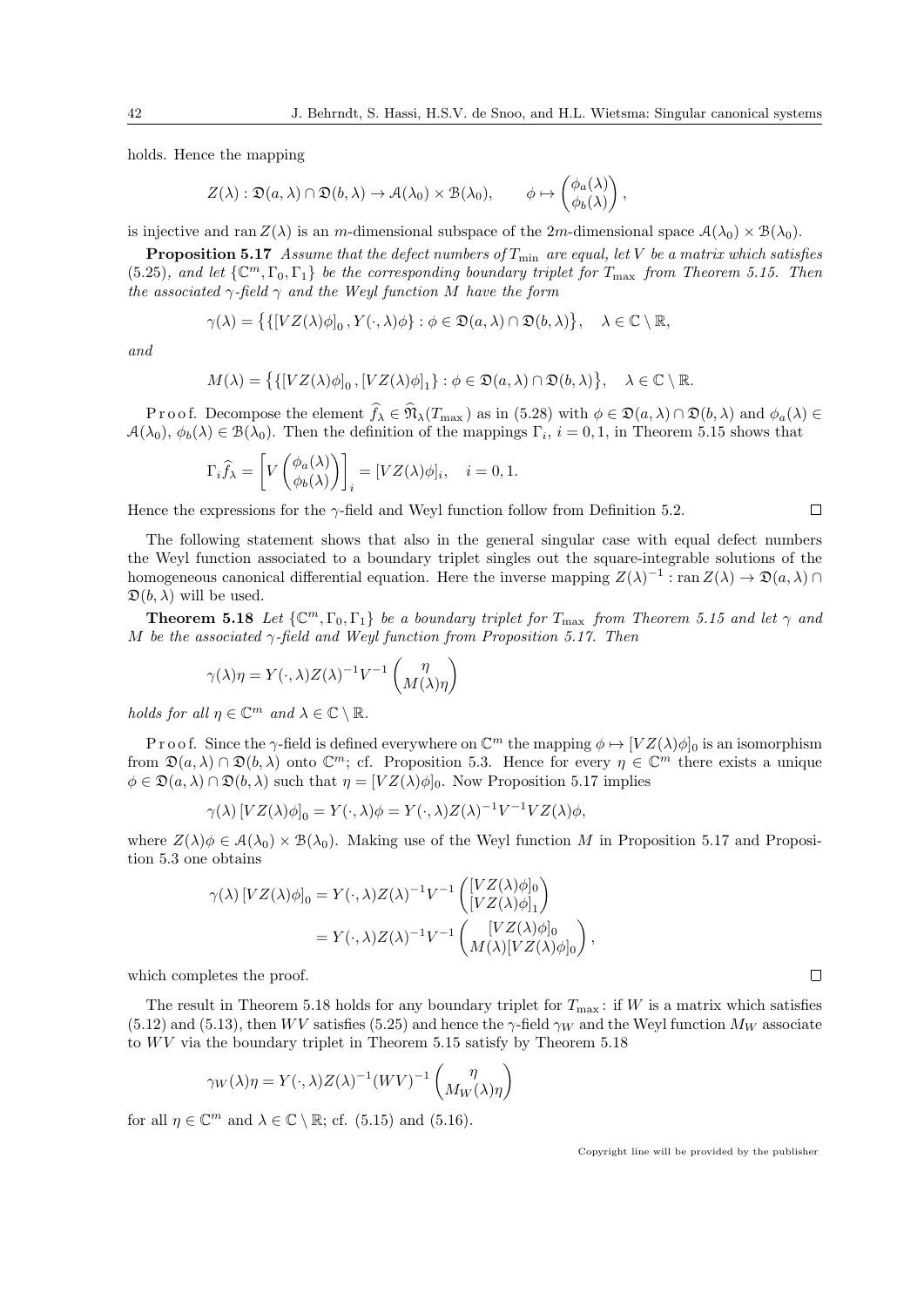#### 5.5 Boundary triplets in terms of the limit relations

In this subsection boundary triplets for singular canonical systems with equal defect numbers  $(m, m)$ in two typical cases are expressed in terms of the limit relations  $D(a, \lambda_0)$  and  $D(b, \lambda_0)$ ,  $\lambda_0 \in \mathbb{C} \setminus \mathbb{R}$ . More specifically, these boundary triplets are obtained by constructing a  $2m \times 2m$  matrix V satisfying (5.25), see Theorem 5.15, in terms of the restrictions  $D(a, \lambda_0)^+$ ,  $D(a, \lambda_0)^-$ ,  $D(b, \lambda_0)^+$ , and  $D(b, \lambda_0)^-$  of  $D(a, \lambda_0)$  and  $D(b, \lambda_0)$  s, respectively; cf. Section 5.4.

Define the  $2m \times 2m$  matrix C by

$$
C = \begin{pmatrix} (D(a,\lambda_0)^+)^{\frac{1}{2}} & 0 & 0 & 0 \\ 0 & (-D(a,\lambda_0)^-)^{\frac{1}{2}} & 0 & 0 \\ 0 & 0 & (D(b,\lambda_0)^+)^{\frac{1}{2}} & 0 \\ 0 & 0 & 0 & (-D(b,\lambda_0)^-)^{\frac{1}{2}} \end{pmatrix}.
$$

Furthermore, define the  $2m \times 2m$  matrix S and the unitary  $2m \times 2m$  matrix U by

$$
S = \begin{pmatrix} 0 & I_{\sf a^-} & 0 & 0 \\ 0 & 0 & I_{\sf b^+} & 0 \\ I_{\sf a^+} & 0 & 0 & 0 \\ 0 & 0 & 0 & I_{\sf b^-} \end{pmatrix}, \quad U = \frac{1}{\sqrt{2}} \begin{pmatrix} I_{\sf a^-} & 0 & I_{\sf a^+} & 0 \\ 0 & I_{\sf b^+} & 0 & I_{\sf b^-} \\ iI_{\sf a^-} & 0 & -iI_{\sf a^+} & 0 \\ 0 & iI_{\sf b^+} & 0 & -iI_{\sf b^-} \end{pmatrix}.
$$

Then it is not difficult to check that the matrix  $V := USC$  satisfies (5.25). This matrix can be computed for the general case when  $T_{\min}$  has equal defect numbers. However, for the sake of simplicity only the special case  $a^+ = a^-$ , or equivalently  $b^+ = b^-$ , is considered. In this situation one has

$$
V = \frac{1}{\sqrt{2}} \begin{pmatrix} (D(a,\lambda_0)^+)^{\frac{1}{2}} & (-D(a,\lambda_0)^-)^{\frac{1}{2}} & 0 & 0 \\ 0 & 0 & (D(b,\lambda_0)^+)^{\frac{1}{2}} & (D(b,\lambda_0)^-)^{\frac{1}{2}} \\ -i(D(a,\lambda_0)^+)^{\frac{1}{2}} & i(-D(a,\lambda_0)^-)^{\frac{1}{2}} & 0 & 0 \\ 0 & 0 & i(D(b,\lambda_0)^+)^{\frac{1}{2}} & -i(-D(b,\lambda_0)^-)^{\frac{1}{2}} \end{pmatrix}.
$$

In the following the elements  $\phi_a \in \mathcal{A}(\lambda_0)$  and  $\phi_b \in \mathcal{B}(\lambda_0)$  are decomposed in  $\phi_a^{\pm} \in \mathcal{A}^{\pm}(\lambda_0)$  and  $\phi_b^{\pm} \in \mathcal{B}^{\pm}(\lambda_0)$ , respectively.

Corollary 5.19 Suppose, in addition to (5.24), that  $a^+ = a^-$  or, equivalently,  $b^+ = b^-$  holds, and decompose  $\{f, g\} \in T_{\text{max}}$  according to Theorem 4.12 in the form

$$
\{f,g\} = \{f_0,g_0\} + \mathcal{Y}_a(\cdot,\lambda_0)\phi_a + \mathcal{Y}_b(\cdot,\lambda_0)\phi_b,
$$

with  $\{f_0, g_0\} \in T_{\min}$ ,  $\phi_a \in \mathcal{A}(\lambda_0)$ , and  $\phi_b \in \mathcal{B}(\lambda_0)$ . Then  $\{\mathbb{C}^m, \Gamma_0, \Gamma_1\}$ , with

$$
\Gamma_0\{f,g\} = \frac{1}{\sqrt{2}} \begin{pmatrix} (D(a,\lambda_0)^+)^{\frac{1}{2}}\phi_a^+ + (-D(a,\lambda_0)^-)^{\frac{1}{2}}\phi_a^-\\ (D(b,\lambda_0)^+)^{\frac{1}{2}}\phi_b^+ + (D(b,\lambda_0)^-)^{\frac{1}{2}}\phi_b^- \end{pmatrix}
$$

and

$$
\Gamma_1\{f,g\} = \frac{1}{\sqrt{2}} \begin{pmatrix} -i(D(a,\lambda_0)^+)^{\frac{1}{2}}\phi_a^+ + i(-D(a,\lambda_0)^-)^{\frac{1}{2}}\phi_a^-\\ i(D(b,\lambda_0)^+)^{\frac{1}{2}}\phi_b^+ - i(-D(b,\lambda_0)^-)^{\frac{1}{2}}\phi_b^- \end{pmatrix},
$$

is a boundary triplet for  $T_{\text{max}}$ .

If the endpoint  $a$  is quasiregular and  $b$  is in the limit-point case, then the boundary triplet in Corollary 5.19 can be transformed into the one in Theorem 5.10.

Similar considerations as above show that in the special case  $a^+ = b^+$ , or equivalently  $a^- = b^-$ , the matrix

$$
\frac{1}{\sqrt{2}}\begin{pmatrix}\n(D(a,\lambda_0)^+)^{\frac{1}{2}} & 0 & (D(b,\lambda_0)^+)^{\frac{1}{2}} & 0 \\
0 & (-D(a,\lambda_0)^-)^{\frac{1}{2}} & 0 & (-D(b,\lambda_0)^-)^{\frac{1}{2}} \\
-i(D(a,\lambda_0)^+)^{\frac{1}{2}} & 0 & i(D(b,\lambda_0)^+)^{\frac{1}{2}} & 0 \\
0 & i(-D(a,\lambda_0)^-)^{\frac{1}{2}} & 0 & -i(-D(b,\lambda_0)^-)^{\frac{1}{2}}\n\end{pmatrix}
$$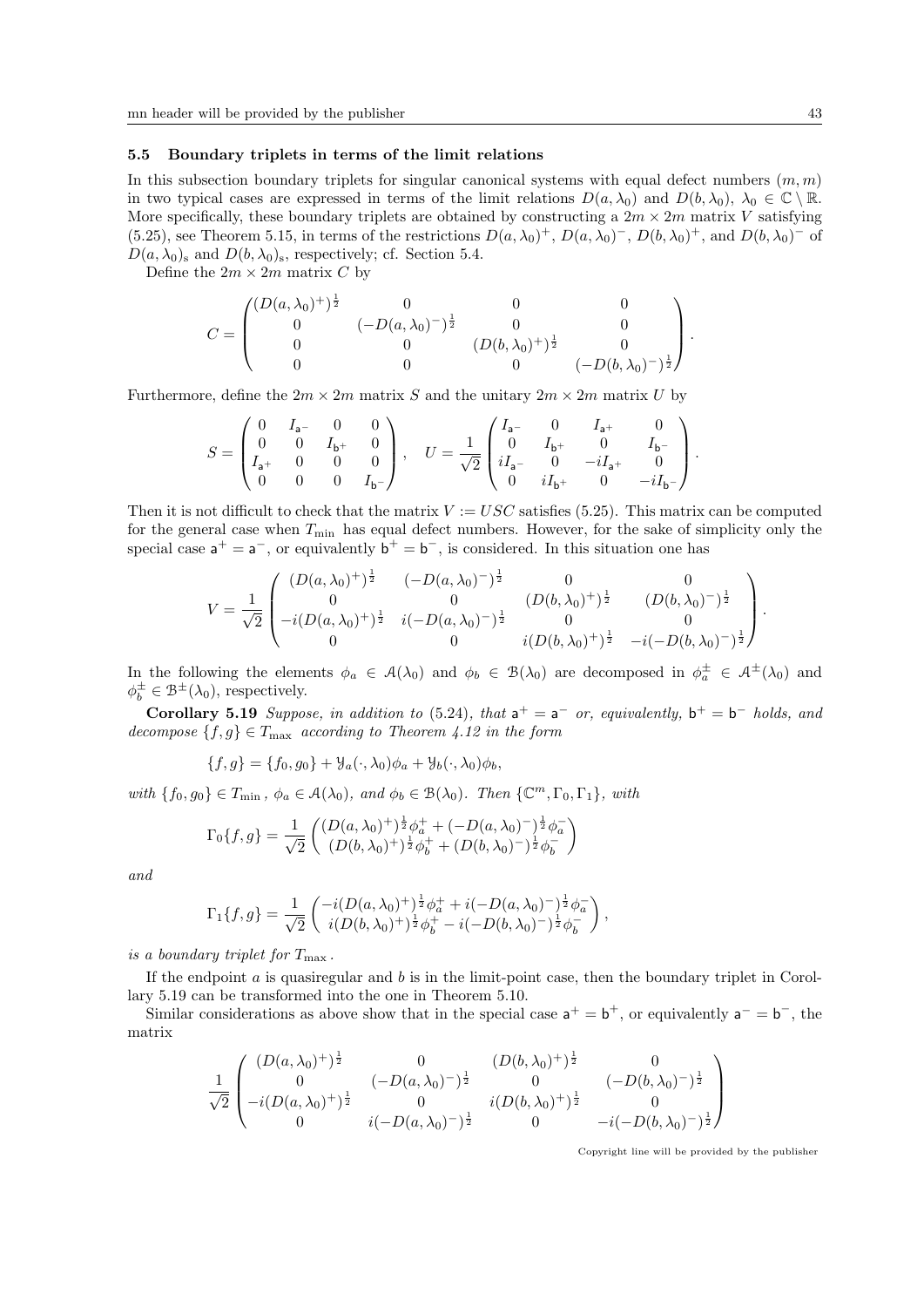also satisfies (5.25). This leads to the following corollary, which can be regarded as a generalization of the quasiregular case from Section 5.2.

Corollary 5.20 Suppose, in addition to (5.24), that  $a^+ = b^+$  or, equivalently,  $a^- = b^-$  holds, and decompose  $\{f, g\} \in T_{\text{max}}$  according to Theorem 4.12 in the form

$$
\{f,g\} = \{f_0,g_0\} + \mathcal{Y}_a(\cdot,\lambda_0)\phi_a + \mathcal{Y}_b(\cdot,\lambda_0)\phi_b,
$$

with  $\{f_0, g_0\} \in T_{\min}$ ,  $\phi_a \in \mathcal{A}(\lambda_0)$ , and  $\phi_b \in \mathcal{B}(\lambda_0)$ . Then  $\{\mathbb{C}^m, \Gamma_0, \Gamma_1\}$ , with

$$
\Gamma_0\{f,g\} = \frac{1}{\sqrt{2}} \begin{pmatrix} (D(a,\lambda_0)^+)^{\frac{1}{2}} \phi_a^+ + (D(b,\lambda_0)^+)^{\frac{1}{2}} \phi_b^+ \\ (-D(a,\lambda_0)^-)^{\frac{1}{2}} \phi_a^- + (-D(b,\lambda_0)^-)^{\frac{1}{2}} \phi_b^- \end{pmatrix}
$$

and

$$
\Gamma_1\{f,g\} = \frac{1}{\sqrt{2}} \begin{pmatrix} -i(D(a,\lambda_0)^+)^\frac{1}{2}\phi_a^+ + i(D(b,\lambda_0)^+)^\frac{1}{2}\phi_b^+\\ i(-D(a,\lambda_0)^-)^\frac{1}{2}\phi_a^- - i(-D(b,\lambda_0)^-)^\frac{1}{2}\phi_b^- \end{pmatrix},
$$

is a boundary triplet for  $T_{\text{max}}$ .

Remark 5.21 The boundary triplets in Corollaries 5.19 and 5.20 can be written in a more explicit form by expressing  $\phi_a^{\pm}$  and  $\phi_b^{\pm}$  in terms of  $\{f, g\} \in T_{\max}$ . More precisely, if  $\lambda_0 \in \mathbb{C} \setminus \mathbb{R}$  is fixed and  ${f, g} \in T_{\text{max}}$  is decomposed in the form

$$
\{f,g\} = \{f_0,g_0\} + \mathcal{Y}_a(\cdot,\lambda_0) \begin{pmatrix} \phi_a^+ \\ \phi_a^- \end{pmatrix} + \mathcal{Y}_b(\cdot,\lambda_0) \begin{pmatrix} \phi_b^+ \\ \phi_b^- \end{pmatrix},\
$$

where  $\{f_0, g_0\} \in T_{\min}$ , then it follows that

$$
(D(a, \lambda_0)_{\mathbf{s}}^{\pm} \phi_a^{\pm}, \chi_a^{\pm}) = -i[f, Y(\cdot, \lambda_0) \chi_a^{\pm}](a), (D(b, \lambda_0)_{\mathbf{s}}^{\pm} \phi_b^{\pm}, \chi_b^{\pm}) = -i[f, Y(\cdot, \lambda_0) \chi_b^{\pm}](b),
$$

hold for all  $\chi_a^{\pm} \in \mathcal{A}(\lambda_0)^{\pm}$  and  $\chi_b^{\pm} \in \mathcal{B}(\lambda_0)^{\pm}$ , respectively; cf. Corollary 4.13. Therefore, by introducing bases in  $\mathcal{A}(\lambda_0)^{\pm}$  and  $\mathcal{B}(\lambda_0)^{\pm}$  the elements  $\phi_a^{\pm}$  and  $\phi_b^{\pm}$  can be computed in terms of  $\{f, g\}$ .

# 6 Boundary triplets and Weyl functions for singular canonical systems with unequal defect numbers.

The notion of boundary triplets can be extended to symmetric operators and relations with unequal defect numbers; cf. [57] and [58]. In this section the definition and some properties of such boundary triplets and the associated γ-fields and Weyl functions are briefly recalled and the class of boundary triplets for singular canonical systems with unequal defect numbers is characterized. Furthermore it is shown that also in the general singular case with unequal defect numbers the Weyl function singles out the square-integrable solutions of the homogeneous canonical differential equation.

#### 6.1 Boundary triplets in the case of unequal defect numbers

Let S be a closed symmetric relation with unequal defect numbers in the Hilbert space  $(\mathfrak{H}, (\cdot, \cdot)_{\mathfrak{H}})$ . Without loss of generality it will be assumed that  $n_{+}(S) < n_{-}(S)$ . The following definition of a boundary triplet for this case is taken from [57]. The range  $\mathcal{H}_0$  of the first boundary mapping will be decomposed in subspaces  $\mathcal{H}_1 \oplus \mathcal{H}_2$  and the orthogonal projections from  $\mathcal{H}_0$  onto  $\mathcal{H}_1$  and  $\mathcal{H}_2$  will be denoted by  $P_1$  and  $P_2$ , respectively.

**Definition 6.1** Assume that  $n_{+}(S) < n_{-}(S)$ . A boundary triplet  $\{\mathcal{H}_0 \times \mathcal{H}_1, \Gamma_0, \Gamma_1\}$  for the adjoint relation  $S^*$  consists of an auxiliary Hilbert space  $(\mathcal{H}_0, (\cdot, \cdot)_{\mathcal{H}_0})$  which decomposes into the orthogonal sum  $\mathcal{H}_0 = \mathcal{H}_1 \oplus \mathcal{H}_2$ , and two mappings  $\Gamma_j : S^* \to \mathcal{H}_j$ ,  $j = 0, 1$ , such that

$$
(f', g)_{\mathfrak{H}} - (f, g')_{\mathfrak{H}} = (\Gamma_1 \widehat{f}, \Gamma_0 \widehat{g})_{\mathfrak{H}_0} - (\Gamma_0 \widehat{f}, \Gamma_1 \widehat{g})_{\mathfrak{H}_0} + i(P_2 \Gamma_0 \widehat{f}, P_2 \Gamma_0 \widehat{g})_{\mathfrak{H}_2}
$$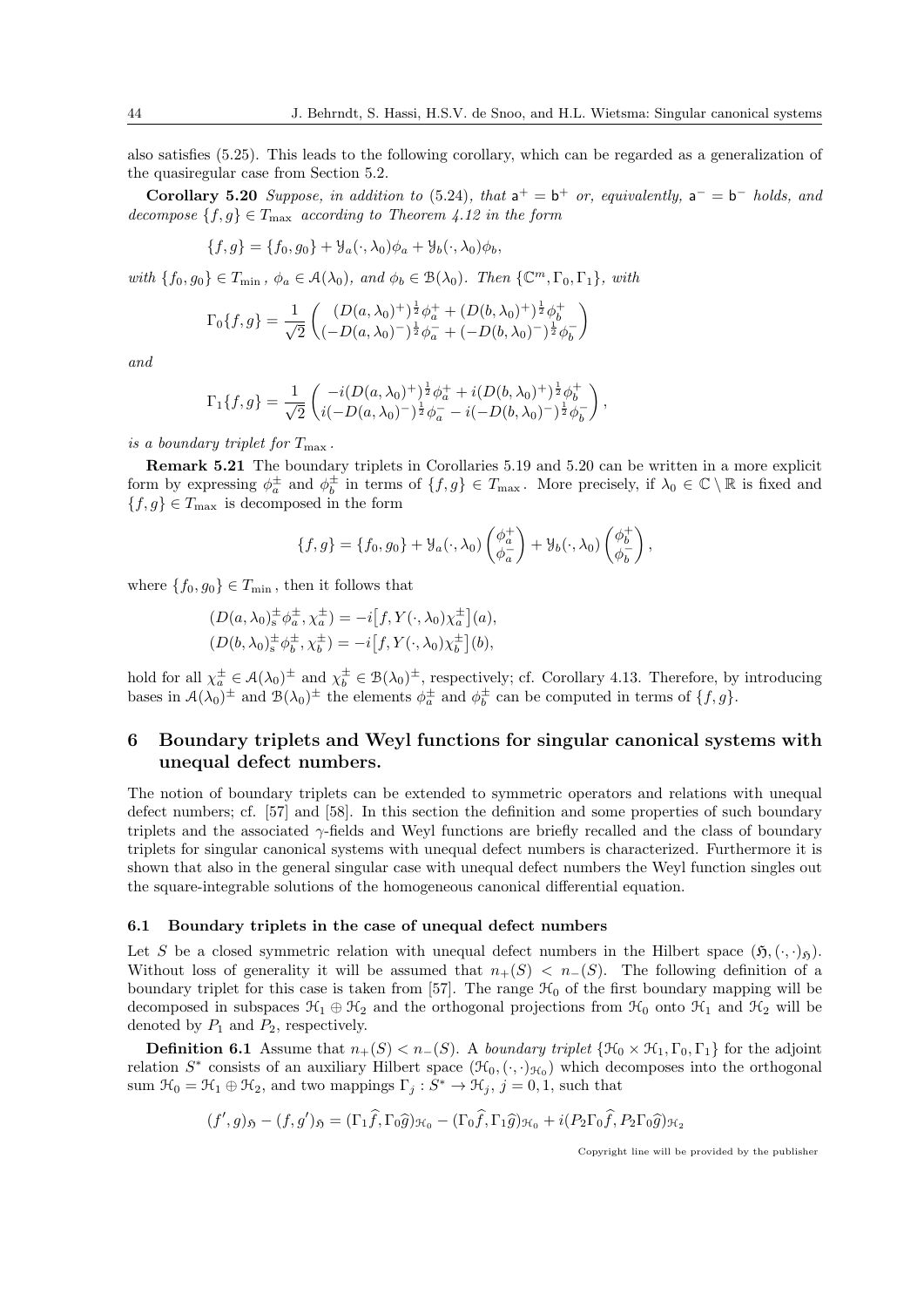holds for all  $\hat{f} = \{f, f'\}, \hat{g} = \{g, g'\} \in S^*$  and the mapping  $\Gamma : \hat{f} \to \{\Gamma_0 \hat{f}, \Gamma_1 \hat{f}\}$  from  $S^*$  to  $\mathfrak{H}_0 \times \mathfrak{H}_1$  is surjective.

Boundary triplets in the case of unequal defect numbers have similar properties as boundary triplets for symmetric relations with equal defect numbers. In the following some basic facts from [57] are recalled for the convenience of the reader. If  $\{\mathcal{H}_0 \times \mathcal{H}_1, \Gamma_0, \Gamma_1\}$  is a boundary triplet for  $S^*$ , then

$$
\dim \mathcal{H}_0 = n_-(S) \qquad \text{and} \qquad \dim \mathcal{H}_1 = n_+(S).
$$

Furthermore, if  $A_0 = \text{ker } \Gamma_0$  and  $A_1 = \text{ker } \Gamma_1$ , then  $A_0$  and  $A_1^*$  are maximal symmetric. The mapping  $\Theta \mapsto A_{\Theta}$  in (5.8) establishes a bijective correspondence between the closed linear relations in  $\mathcal{H}_0 \times \mathcal{H}_1$ and the closed extensions  $A_{\Theta} \subset S^*$  of S. In particular, the maximal symmetric, maximal dissipative, or maximal accumulative extensions  $A_{\Theta}$  can be described with the help of similar properties of the relation  $\Theta \subset \mathcal{H}_0 \times \mathcal{H}_1$ ; cf. [57, Proposition 3.9]. Moreover, if  $\{\mathcal{H}'_0 \times \mathcal{H}'_1, \Gamma'_0, \Gamma'_1\}$  is a second boundary triplet for  $S^*$ , then there exists an operator matrix W with similar properties as  $(5.12)$  and  $(5.13)$  such that  $(\Gamma_0', \Gamma_1')^{\top} = W(\Gamma_0, \Gamma_1)^{\top}$  holds, see [57, Proposition 3.12] for details.

**Remark 6.2** Note that in [57] the defect numbers of a closed symmetric relation  $T$  are defined as  $\widetilde{n}_{\pm}(T) := \dim \ker (T^* - \lambda), \ \lambda \in \mathbb{C}_{\pm},$  whereas in this paper the usual definition  $n_{\pm}(T) = \dim \ker (T^* - \lambda),$  $\lambda \in \mathbb{C}_{\mp}$ , is used; cf. (A.3).

The following definition is a generalization of Definition 5.2. Note that the dimension of the eigenspace  $\widehat{\mathfrak{N}}_{\lambda}(S^*)$  from (5.5) is given by

$$
\dim \widehat{\mathfrak{N}}_{\lambda}(S^*) = \begin{cases} \dim \mathfrak{H}_0, & \lambda \in \mathbb{C}_+, \\ \dim \mathfrak{H}_1, & \lambda \in \mathbb{C}_-.\end{cases}
$$

**Definition 6.3** Let  $\{\mathcal{H}_0 \times \mathcal{H}_1, \Gamma_0, \Gamma_1\}$  be a boundary triplet for  $S^*$ . The associated  $\gamma$ -field is defined by

$$
\gamma(\lambda) = \begin{cases} \{ \{ \Gamma_0 \hat{f}_\lambda, f_\lambda \} : \hat{f}_\lambda \in \hat{\mathfrak{N}}_\lambda(S^*) \}, & \lambda \in \mathbb{C}_+, \\ \{ \{ P_1 \Gamma_0 \hat{f}_\lambda, f_\lambda \} : \hat{f}_\lambda \in \hat{\mathfrak{N}}_\lambda(S^*) \}, & \lambda \in \mathbb{C}_-, \end{cases}
$$

and the associated Weyl function is defined by

$$
M(\lambda) = \begin{cases} \left\{ \left\{ \Gamma_0 \hat{f}_{\lambda}, \Gamma_1 \hat{f}_{\lambda} \right\} : \hat{f}_{\lambda} \in \widehat{\mathfrak{N}}_{\lambda}(S^*) \right\}, & \lambda \in \mathbb{C}_+, \\ \left\{ \left\{ P_1 \Gamma_0 \hat{f}_{\lambda}, \left( \begin{matrix} \Gamma_1 \hat{f}_{\lambda} \\ i P_2 \Gamma_0 \hat{f}_{\lambda} \end{matrix} \right) \right\} : \hat{f}_{\lambda} \in \widehat{\mathfrak{N}}_{\lambda}(S^*) \right\}, & \lambda \in \mathbb{C}_-. \end{cases}
$$

The above definition parallels Definition 5.2 and differs only for  $\lambda \in \mathbb{C}^-$  from this definition. Note that for  $\lambda \in \mathbb{C}_-$  the element in ran  $M(\lambda)$  is decomposed with respect to the decomposition  $\mathcal{H}_0 = \mathcal{H}_1 \oplus \mathcal{H}_2$ . The next proposition is the analogue of Proposition 5.3 and served as definition in [57]. The orthogonal projection in  $\mathfrak{H} \oplus \mathfrak{H}$  onto the first component is denoted by  $\pi_1$ .

**Proposition 6.4** The restriction  $\Gamma_0 \upharpoonright \hat{\mathfrak{N}}_{\lambda}(S^*)$ ,  $\lambda \in \mathbb{C} \setminus \mathbb{R}$ , of the mapping  $\Gamma_0$  to  $\hat{\mathfrak{N}}_{\lambda}(S^*)$  is a bijective mapping onto  $\mathfrak{H}_0$  or  $\mathfrak{H}_1$  if  $\lambda \in \mathbb{C}_+$  or  $\lambda \in \mathbb{C}_-$ , respectively. In particular, the values of  $\gamma(\lambda)$  are in  $\mathbf{B}(\mathcal{H}_0, \tilde{\mathfrak{H}})$  or  $\mathbf{B}(\mathcal{H}_1, \tilde{\mathfrak{H}})$  if  $\lambda \in \mathbb{C}_+$  or  $\lambda \in \mathbb{C}_-$ , respectively, and are given by

$$
\gamma(\lambda) = \begin{cases} \pi_1 (\Gamma_0 \upharpoonright \widehat{\mathfrak{N}}_{\lambda}(S^*))^{-1}, & \lambda \in \mathbb{C}_+, \\ \pi_1 (P_1 \Gamma_0 \upharpoonright \widehat{\mathfrak{N}}_{\lambda}(S^*))^{-1}, & \lambda \in \mathbb{C}_-. \end{cases}
$$

The values  $M(\lambda)$  of the Weyl function M are in  $\mathbf{B}(\mathcal{H}_0, \mathcal{H}_1)$  or  $\mathbf{B}(\mathcal{H}_1, \mathcal{H}_0)$  if  $\lambda \in \mathbb{C}_+$  or  $\lambda \in \mathbb{C}_-$ , respectively, and are given by

$$
M(\lambda) = \begin{cases} \Gamma_1(\Gamma_0 \upharpoonright \widehat{\mathfrak{N}}_{\lambda}(S^*))^{-1}, & \lambda \in \mathbb{C}_+, \\ \left( \Gamma_1(P_1 \Gamma_0 \upharpoonright \widehat{\mathfrak{N}}_{\lambda}(S^*))^{-1} \\ i P_2 \Gamma_0(P_1 \Gamma_0 \upharpoonright \widehat{\mathfrak{N}}_{\lambda}(S^*))^{-1} \right), & \lambda \in \mathbb{C}_-. \end{cases}
$$

The analogues of the formulas (5.6), (5.7), and more details on the properties of  $\gamma$  and M can be found in [57].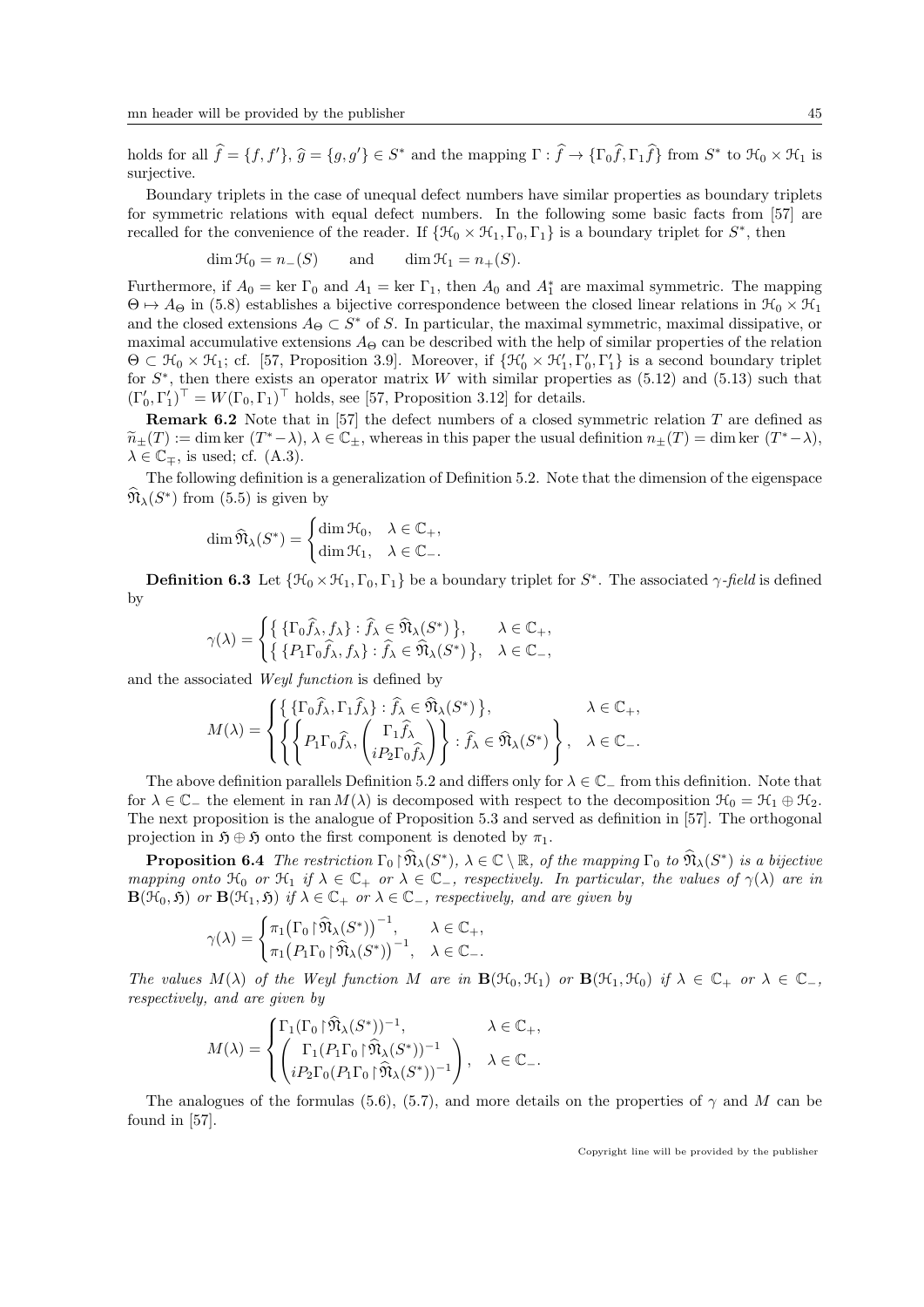### 6.2 General singular canonical systems with unequal defect numbers

In this subsection boundary triplets for singular canonical systems which do not satisfy the assumption  $n_{+}(T_{\min}) = n_{-}(T_{\min})$ , i.e.,  $a^{+} + b^{-} = a^{-} + b^{+}$  will be characterized. Corresponding to Section 6.1 only the case  $n_{+}(T_{\min}) < n_{-}(T_{\min})$  is treated, i.e.,  $a^{+} + b^{-} < a^{-} + b^{+}$ ; cf. (4.8). Let  $m = a^{+} + b^{-}$  and let r be a positive integer such that

$$
m = \mathsf{a}^+ + \mathsf{b}^- < \mathsf{a}^- + \mathsf{b}^+ = m + r. \tag{6.1}
$$

Before stating an analogue of Theorem 5.15 in the case (6.1) of unequal defect numbers a suitable generalization of the identity (5.25) will be provided. For this fix a fundamental matrix  $Y(\cdot, \lambda)$  of the canonical system and some  $\lambda_0 \in \mathbb{C}_+$ . Denote by  $D(a, \lambda_0)^+$ ,  $D(a, \lambda_0)^-$ ,  $D(b, \lambda_0)^+$ , and  $D(b, \lambda_0)^$ the restrictions of  $D(a, \lambda_0)$  and  $D(b, \lambda_0)$  onto the subspaces  $\mathcal{A}^+(\lambda_0)$ ,  $\mathcal{A}^-(\lambda_0)$ ,  $\mathcal{B}^+(\lambda_0)$ , and  $\mathcal{B}^-(\lambda_0)$ corresponding to positive and negative eigenvalues, respectively. A variant of Lemma 2.4 shows that there exists an invertible  $(2m + r) \times (2m + r)$  matrix V such that

$$
V^* \begin{pmatrix} 0 & 0 & -iI_m \\ 0 & I_r & 0 \\ iI_m & 0 & 0 \end{pmatrix} V = \begin{pmatrix} -D(a,\lambda_0)^+ & 0 & 0 & 0 \\ 0 & -D(a,\lambda_0)^- & 0 & 0 \\ 0 & 0 & D(b,\lambda_0)^+ & 0 \\ 0 & 0 & 0 & D(b,\lambda_0)^- \end{pmatrix}, \quad (6.2)
$$

since the  $(2m+r)\times(2m+r)$  matrix on the righthand side has  $m+r$  positive and m negative eigenvalues. The vectors  $\phi \in \mathbb{C}^{m+r+m} = \mathbb{C}^{m+r} \times \mathbb{C}^m$  will be decomposed into vectors  $[\phi]_0 \in \mathbb{C}^{m+r}$  and  $[\phi]_1 \in \mathbb{C}^m$ ; cf. (5.17). Furthermore,  $P_m[\phi]_0$  and  $P_r[\phi]_0$  denote the orthogonal projections of  $[\phi]_0$  onto  $\mathbb{C}^m \times \{0\}$ and  $\{0\} \times \mathbb{C}^r$ , respectively. For  $\phi, \psi \in \mathbb{C}^{m+r+m}$  one gets the identity

$$
\psi^* \begin{pmatrix} 0 & 0 & -iI_m \\ 0 & I_r & 0 \\ iI_m & 0 & 0 \end{pmatrix} \phi = -i \big( (P_m[\psi]_0)^*[\phi]_1 - [\psi]_1^* (P_m[\phi]_0) \big) + (P_r[\psi]_0)^* P_r[\phi]_0. \tag{6.3}
$$

The next theorem is the analogue of Theorem 5.15 for the case (6.1).

**Theorem 6.5** Assume that the defect numbers of  $T_{\min}$  satisfy (6.1). Let the fundamental matrix  $Y(\cdot,\lambda)$  and  $\lambda_0 \in \mathbb{C} \setminus \mathbb{R}$  be fixed and decompose  $\{f,g\} \in T_{\text{max}}$  according to Theorem 4.12 in the form

 ${f,g} = {f_0, g_0} + \mathcal{Y}_a(\cdot, \lambda_0)\phi_a + \mathcal{Y}_b(\cdot, \lambda_0)\phi_b$ 

with  $\{f_0, g_0\} \in T_{\min}$ ,  $\phi_a \in \mathcal{A}(\lambda_0)$ ,  $\phi_b \in \mathcal{B}(\lambda_0)$ . Then the following statements hold:

(i) if V is a matrix which satisfies (6.2), then  $\{ \mathbb{C}^{m+r} \times \mathbb{C}^m, \Gamma_0, \Gamma_1 \}$ , with

$$
\Gamma_0\{f,g\} = \left[V\begin{pmatrix} \phi_a \\ \phi_b \end{pmatrix}\right]_0 \quad and \quad \Gamma_1\{f,g\} = \left[V\begin{pmatrix} \phi_a \\ \phi_b \end{pmatrix}\right]_1,
$$

is a boundary triplet for  $T_{\text{max}}$ ;

(ii) if  $\{ \mathbb{C}^{m+r} \times \mathbb{C}^m, \Gamma_0, \Gamma_1 \}$  is a boundary triplet for  $T_{\text{max}}$ , then there exists a (nonunique) matrix V which satisfies (6.2) such that  $\Gamma_0$  and  $\Gamma_1$  have the form in (i).

Proof. (i) Decompose the elements  $\{f, g\}$ ,  $\{h, k\} \in T_{\text{max}}$  in the form  $(5.26)$  with  $\{f_0, g_0\}$ ,  $\{h_0, k_0\} \in$  $T_{\min}$ ,  $\phi_a$ ,  $\psi_a \in \mathcal{A}(\lambda_0)$ ,  $\phi_b$ ,  $\psi_b \in \mathcal{B}(\lambda_0)$ . As in the proof of Theorem 5.15 with (5.25) replaced by (6.2) if follows that

$$
\langle \{f,g\}, \{h,k\} \rangle_{\Delta} = \begin{pmatrix} \psi_a \\ \psi_b \end{pmatrix}^* V^* \begin{pmatrix} 0 & 0 & I_m \\ 0 & iI_r & 0 \\ -I_m & 0 & 0 \end{pmatrix} V \begin{pmatrix} \phi_a \\ \phi_b \end{pmatrix}
$$
  
= 
$$
\begin{pmatrix} 0 & 0 & I_m \\ 0 & iI_r & 0 \\ -I_m & 0 & 0 \end{pmatrix} \begin{pmatrix} \Gamma_0 \{f,g\} \\ \Gamma_1 \{f,g\} \end{pmatrix}, \begin{pmatrix} \Gamma_0 \{h,k\} \\ \Gamma_1 \{h,k\} \end{pmatrix} \end{pmatrix}
$$
  
= 
$$
(\Gamma_1 \{f,g\}, \Gamma_0 \{h,k\}) - (\Gamma_0 \{f,g\}, \Gamma_1 \{h,k\}) + i(P_r \Gamma_0 \{f,g\}, P_r \Gamma_0 \{h,k\}),
$$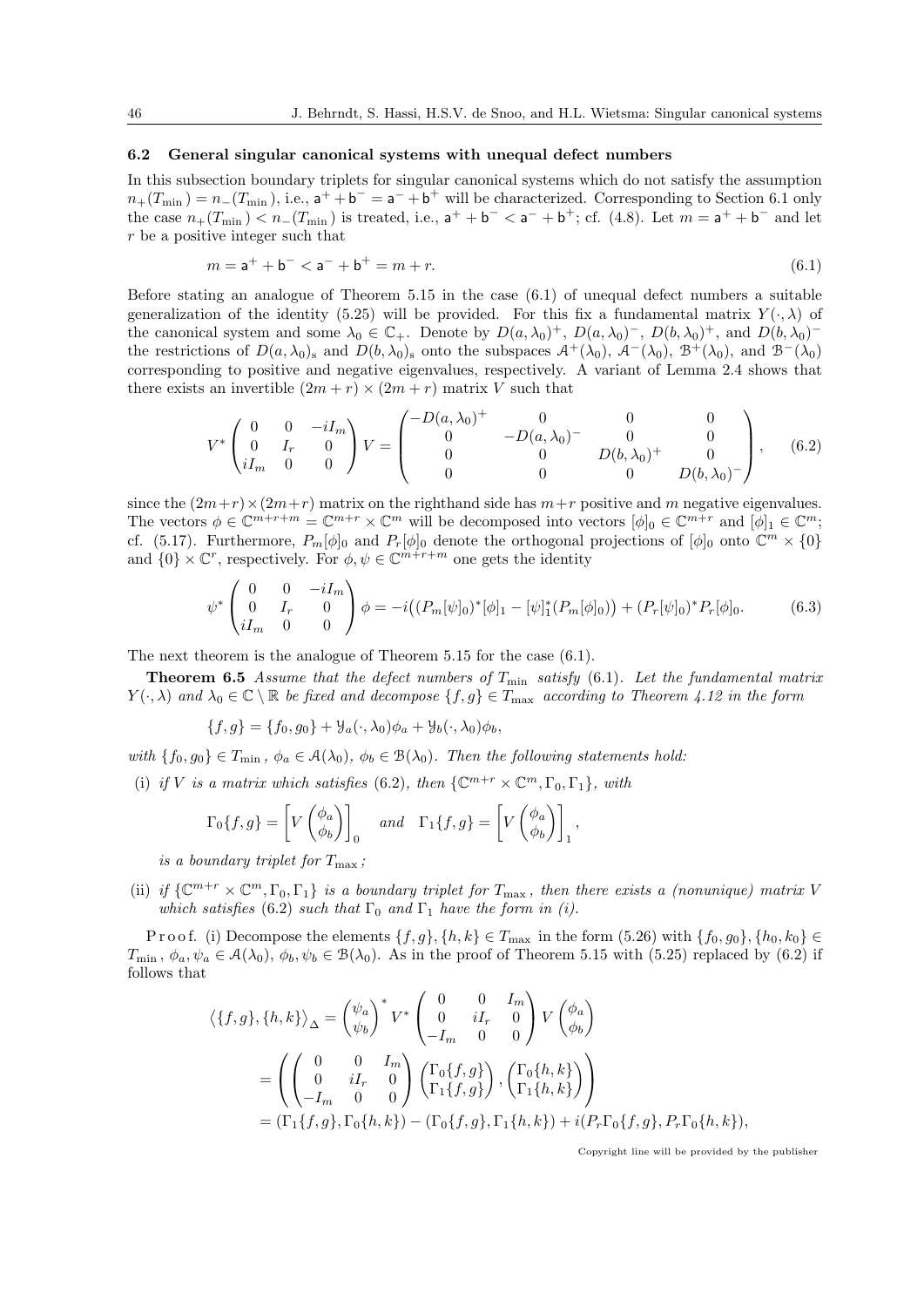where in the first two inner products in  $\mathbb{C}^m$  only the first m entries of  $\Gamma_0\{h, k\} \in \mathbb{C}^{m+r}$  and  $\Gamma_0\{f, g\} \in$  $\mathbb{C}^{m+r}$  appear (see (6.3)). Since V is invertible, the map  $\Gamma = (\Gamma_0, \Gamma_1)^{\top} : \tilde{T}_{\max} \to \mathbb{C}^{m+r} \times \mathbb{C}^m$  is onto. (ii) This statement can be proved in the same way as Theorem 5.15 (ii).  $\Box$ 

Next the  $\gamma$ -field and Weyl function corresponding to the boundary triplet in Theorem 6.5 will be specified and related to the square-integrable solutions of the canonical system. Recall that the dimension of the space  $\mathfrak{D}(a, \lambda) \cap \mathfrak{D}(b, \lambda)$  coincides with the corresponding defect number of  $T_{\min}$ ,

$$
\dim (\mathfrak{D}(a, \lambda) \cap \mathfrak{D}(b, \lambda)) = \begin{cases} m + r, & \lambda \in \mathbb{C}_+, \\ m, & \lambda \in \mathbb{C}_-.\end{cases}
$$

As in Section 5.4 the space  $\mathfrak{D}(a, \lambda) \cap \mathfrak{D}(b, \lambda), \lambda \in \mathbb{C} \setminus \mathbb{R}$ , can be identified with subspaces of the  $(2m+r)$ dimensional space  $\mathcal{A}(\lambda_0) \times \mathcal{B}(\lambda_0)$ , where  $\lambda_0 \in \mathbb{C} \setminus \mathbb{R}$  fixed. Since

$$
\widehat{\mathfrak{N}}_{\lambda}(T_{\max}) = \{ \{ Y(\cdot, \lambda)\phi, \lambda Y(\cdot, \lambda)\phi \} : \phi \in \mathfrak{D}(a, \lambda) \cap \mathfrak{D}(b, \lambda) \}, \quad \lambda \in \mathbb{C} \setminus \mathbb{R},
$$

it follows from Theorem 4.12 that for  $\phi \in \mathfrak{D}(a, \lambda) \cap \mathfrak{D}(b, \lambda)$  there exist unique  $\{f_0(\lambda), g_0(\lambda)\}\in T_{\min}$ ,  $\phi_a = \phi_a(\lambda) \in \mathcal{A}(\lambda_0)$  and  $\phi_b = \phi_b(\lambda) \in \mathcal{B}(\lambda_0)$ , such that

$$
\widehat{f}_{\lambda} = \{ Y(\cdot, \lambda)\phi, \lambda Y(\cdot, \lambda)\phi \} = \{ f_0(\lambda), g_0(\lambda) \} + \mathcal{Y}_a(\cdot, \lambda_0)\phi_a(\lambda) + \mathcal{Y}_b(\cdot, \lambda_0)\phi_b(\lambda)
$$

holds. Hence the mapping

$$
Z(\lambda) : \mathfrak{D}(a,\lambda) \cap \mathfrak{D}(b,\lambda) \to \mathcal{A}(\lambda_0) \times \mathcal{B}(\lambda_0), \qquad \phi \mapsto \begin{pmatrix} \phi_a(\lambda) \\ \phi_b(\lambda) \end{pmatrix},
$$

is injective and ran  $Z(\lambda)$  is an  $(m + r)$ -dimensional subspace of  $\mathcal{A}(\lambda_0) \times \mathcal{B}(\lambda_0)$  if  $\lambda \in \mathbb{C}_+$ , and an m-dimensional subspace of  $\mathcal{A}(\lambda_0) \times \mathcal{B}(\lambda_0)$  if  $\lambda \in \mathbb{C}_-$ . The next proposition is the analogue of Proposition 5.17 for the case of unequal defect numbers. The proof remains the same, except that the definition of the  $\gamma$ -field and Weyl function from Section 6.1 have to be used.

**Proposition 6.6** Assume that the defect numbers of  $T_{\min}$  are  $n_{+}(T_{\min}) = m$  and  $n_{-}(T_{\min}) = m+r$ ,  $r > 0$ , let V be a matrix with which satisfies (6.2), and let  $\{ \mathbb{C}^{m+r} \times \mathbb{C}^m, \Gamma_0, \Gamma_1 \}$  be the corresponding boundary triplet for  $T_{\text{max}}$  from Theorem 6.5. Then the associated  $\gamma$ -field  $\gamma$  and Weyl function M have the form

$$
\gamma(\lambda) = \begin{cases} \{ \{ [VZ(\lambda)\phi]_0, Y(\cdot,\lambda)\phi \} : \phi \in \mathfrak{D}(a,\lambda) \cap \mathfrak{D}(b,\lambda) \}, & \lambda \in \mathbb{C}_+, \\ \{ \{ P_m[VZ(\lambda)\phi]_0, Y(\cdot,\lambda)\phi \} : \phi \in \mathfrak{D}(a,\lambda) \cap \mathfrak{D}(b,\lambda) \}, & \lambda \in \mathbb{C}_-, \end{cases}
$$

and

$$
M(\lambda) = \begin{cases} \left\{ \left\{ [VZ(\lambda)\phi]_0, [VZ(\lambda)\phi]_1 \right\} : \phi \in \mathfrak{D}(a,\lambda) \cap \mathfrak{D}(b,\lambda) \right\}, & \lambda \in \mathbb{C}_+, \\ \left\{ \left\{ P_m[VZ(\lambda)\phi]_0, \left( \begin{matrix} [VZ(\lambda)\phi]_1 \\ iP_r[VZ(\lambda)\phi]_0 \end{matrix} \right) \right\} : \phi \in \mathfrak{D}(a,\lambda) \cap \mathfrak{D}(b,\lambda) \right\}, & \lambda \in \mathbb{C}_-. \end{cases}
$$

The following statement shows that also in the general singular case with unequal defect numbers the Weyl function associated to a boundary triplet singles out the square-integrable solutions of the homogeneous canonical differential equation; cf. Theorem 5.18. As a consequence of the definition of the Weyl function the following matrix  $\mathfrak{J}$  appears when  $\lambda \in \mathbb{C}$  :

$$
\mathfrak{J}:=\begin{pmatrix}I_m&0&0\\0&0&I_m\\0&iI_r&0\end{pmatrix}.
$$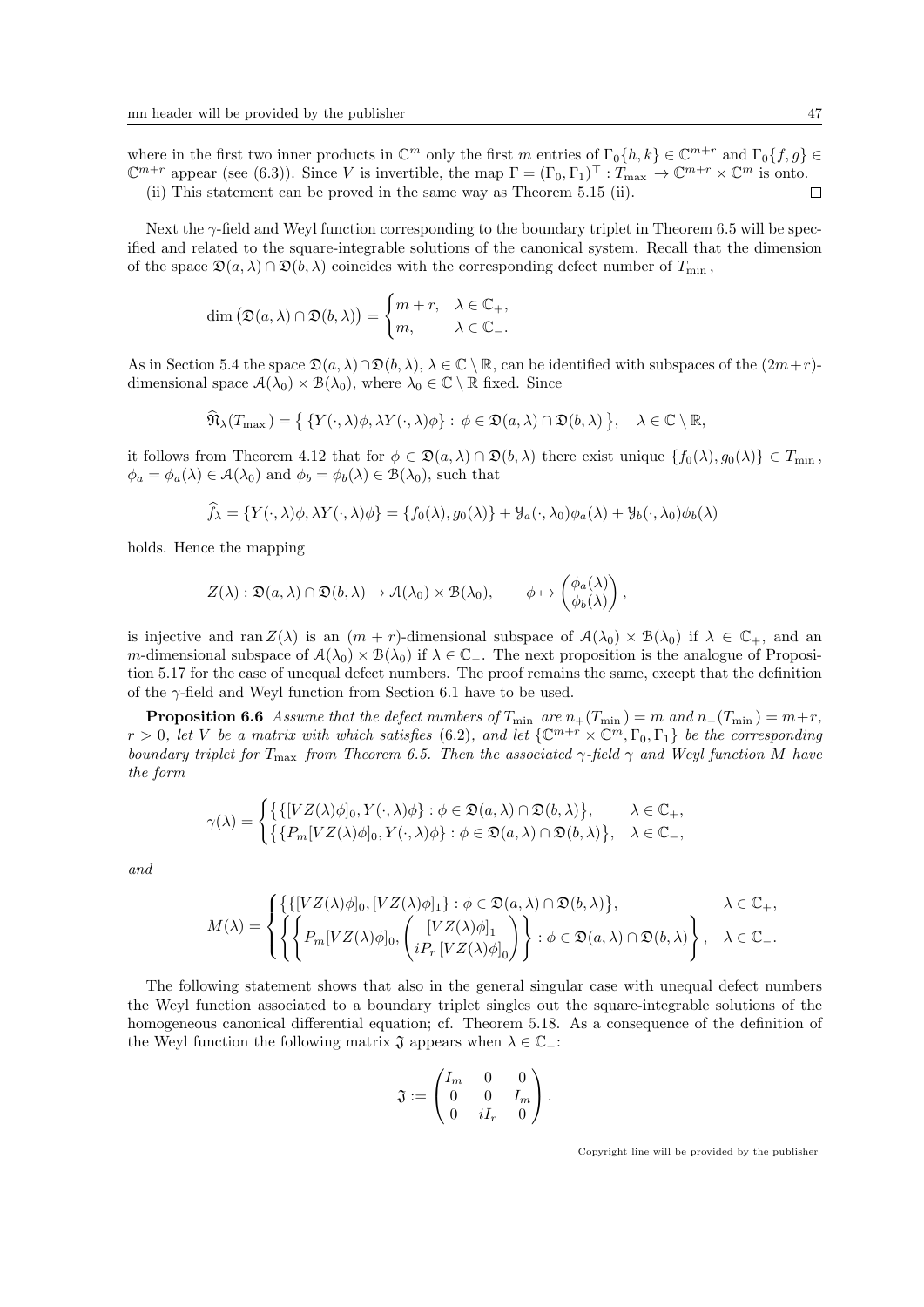**Theorem 6.7** Let  $\{ \mathbb{C}^{m+r} \times \mathbb{C}^m, \Gamma_0, \Gamma_1 \}$  be a boundary triplet for  $T_{\text{max}}$  from Theorem 6.5 and let  $\gamma$ and M be the associated  $\gamma$ -field and Weyl function from Proposition 6.6. Then

$$
\gamma(\lambda)\eta = Y(\cdot, \lambda)Z(\lambda)^{-1}V^{-1}\begin{pmatrix} \eta \\ M(\lambda)\eta \end{pmatrix}
$$

holds for all  $\eta \in \mathbb{C}^{m+r}$  and  $\lambda \in \mathbb{C}_+$ , and

$$
\gamma(\lambda)\eta = Y(\cdot, \lambda)Z(\lambda)^{-1}V^{-1}\mathfrak{J}^{-1}\begin{pmatrix} \eta \\ M(\lambda)\eta \end{pmatrix}
$$

holds for all  $\eta \in \mathbb{C}^m$  and  $\lambda \in \mathbb{C}_-$ , respectively.

P r o o f. For  $\lambda \in \mathbb{C}_+$  the statement coincides with the one in Theorem 5.18. Hence only the case  $\lambda \in \mathbb{C}_-$  will be shown. The same reasoning as in the proof of Theorem 5.18 shows that the mapping  $\phi \mapsto P_m[VZ(\lambda)\phi]_0$  is an isomorphism from  $\mathfrak{D}(a,\lambda) \cap \mathfrak{D}(b,\lambda)$  onto  $\mathbb{C}^m$  and hence for every  $\eta \in \mathbb{C}^m$ there exists a unique  $\phi \in \mathfrak{D}(a,\lambda) \cap \mathfrak{D}(b,\lambda)$  such that  $\eta = P_m[VZ(\lambda)\phi]_0$ ; cf. Proposition 6.4. Now Proposition 6.6 implies

$$
\gamma(\lambda)P_m[VZ(\lambda)\phi]_0 = Y(\cdot,\lambda)\phi = Y(\cdot,\lambda)Z(\lambda)^{-1}V^{-1}\mathfrak{J}^{-1}\mathfrak{J}VZ(\lambda)\phi,
$$

where  $Z(\lambda)\phi \in \mathcal{A}(\lambda_0) \times \mathcal{B}(\lambda_0)$ . With the help of Proposition 6.4 and the particular form of the Weyl function from Proposition 6.6 one concludes

$$
\gamma(\lambda)P_m \left[ VZ(\lambda)\phi \right]_0 = Y(\cdot, \lambda)Z(\lambda)^{-1}V^{-1}\mathfrak{J}^{-1}\mathfrak{J}\begin{pmatrix} P_m[VZ(\lambda)\phi]_0\\ P_r[VZ(\lambda)\phi]_0\\ [VZ(\lambda)\phi]_1\end{pmatrix}
$$
  
=  $Y(\cdot, \lambda)Z(\lambda)^{-1}V^{-1}\mathfrak{J}^{-1}\begin{pmatrix} P_m[VZ(\lambda)\phi]_0\\ [VZ(\lambda)\phi]_1\\ iP_r[VZ(\lambda)\phi]_0\end{pmatrix}$   
=  $Y(\cdot, \lambda)Z(\lambda)^{-1}V^{-1}\mathfrak{J}^{-1}\begin{pmatrix} P_m[VZ(\lambda)\phi]_0\\ M(\lambda)P_m[VZ(\lambda)\phi]_0\end{pmatrix},$ 

which completes the proof.

# A Some general facts concerning linear relations

This appendix contains a brief outline of linear relations in Hilbert spaces; for more information, see for instance [15, 31]. A *(closed) linear relation T* in a Hilbert space  $\mathfrak{H}$  is a *(closed)* linear subspace of the product space  $\mathfrak{H} \times \mathfrak{H}$ . The elements in a linear relation are usually written in the form  $\{f, g\}$ . The domain, range, kernel, and multivalued part of a linear relation  $T$  in  $\mathfrak{H}$  are defined by

$$
dom T = \{f \in \mathfrak{H} : \{f, g\} \in T \text{ for some } g \in \mathfrak{H}\},\
$$

$$
ran T = \{g \in \mathfrak{H} : \{f, g\} \in T \text{ for some } f \in \mathfrak{H}\},\
$$

$$
ker T = \{f \in \mathfrak{H} : \{f, 0\} \in T\},\
$$

$$
mul T = \{g \in \mathfrak{H} : \{0, g\} \in T\},
$$

respectively. A linear relation  $T$  is (the graph of) a linear operator if and only if mul  $T$  is trivial. The inverse  $T^{-1}$  of a linear relation T is defined as  $T^{-1} = \{\{k, h\} : \{h, k\} \in T\}$ , so that dom  $T^{-1} = \text{ran } T$ , ran  $T^{-1} = \text{dom } T$ , ker  $T^{-1} = \text{mul } T$ , and mul  $T^{-1} = \text{ker } T$ . It is not difficult to check that with the above notions the following identity holds:

$$
(T^{-1} - \lambda)^{-1} = -\frac{1}{\lambda} - \frac{1}{\lambda^2} \left( T - \frac{1}{\lambda} \right)^{-1}, \quad \lambda \in \mathbb{C}, \quad \lambda \neq 0.
$$
 (A.1)

Copyright line will be provided by the publisher

 $\Box$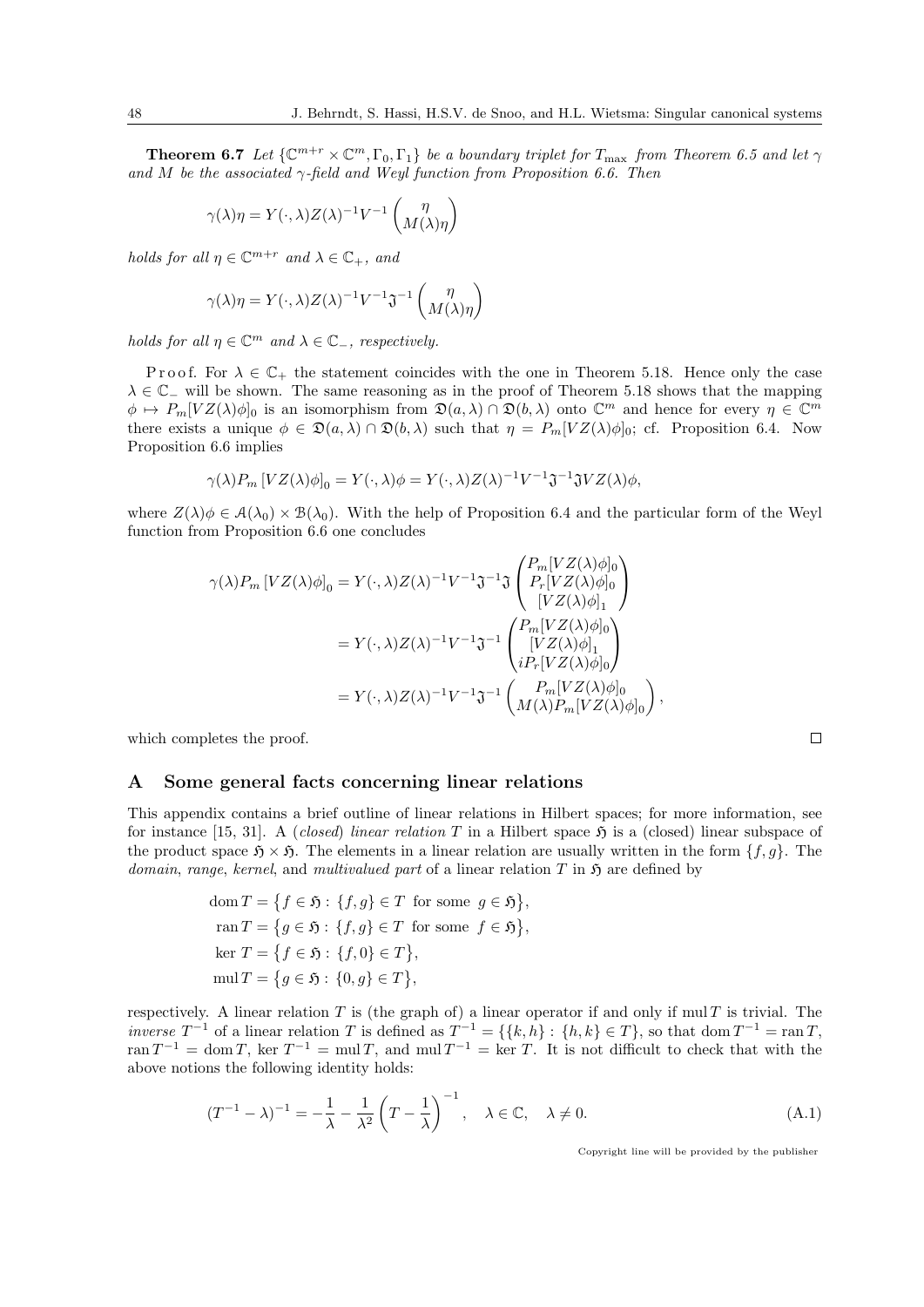The resolvent set  $\rho(T)$  of a closed linear relation T is the set of all  $\lambda \in \mathbb{C}$  such that  $(T - \lambda)^{-1} \in$  $B(\mathfrak{H})$ . Here  $B(\mathfrak{H}) = B(\mathfrak{H}, \mathfrak{H})$ , where  $B(\mathfrak{H}, \mathfrak{K})$  stands for the linear space of bounded everywhere defined operators from the Hilbert space  $\mathfrak{H}$  to the Hilbert space  $\mathfrak{K}$ . The complement of  $\rho(T)$  in  $\mathbb C$  is the spectrum  $\sigma(T)$  of T. A point  $\lambda \in \mathbb{C}$  is said to be an *eigenvalue* of a linear relation T if  $\mathfrak{N}_{\lambda}(T) := \text{ker } (T - \lambda)$  is nontrivial, i.e.,  $\{f_{\lambda}, \lambda f_{\lambda}\} \in T$  for some  $f_{\lambda} \neq 0$ . The following notation will be used

$$
\widehat{\mathfrak{N}}_{\lambda}(T) = \big\{ \widehat{f}_{\lambda} = \{ f_{\lambda}, \lambda f_{\lambda} \} : f_{\lambda} \in \mathfrak{N}_{\lambda}(T) \big\}.
$$

The *adjoint*  $T^*$  of a linear relation  $T$  is defined by

$$
T^* := \{ \{h, k\} : (g, h) = (f, k) \text{ for all } \{f, g\} \in T \}. \tag{A.2}
$$

If T is a densely defined operator this definition reduces to the usual definition of the adjoint operator. It follows immediately from the definition that  $T^*$  is closed and that the identities  $(\text{dom } T)^{\perp} = \text{mul } T^*$ and  $(\operatorname{ran} T)^{\perp} = \ker T^*$  hold.

A linear relation A is said to be *selfadjoint* if  $A = A^*$ . Each selfadjoint relation A induces an orthogonal decomposition  $\mathfrak{H} = \overline{\text{dom }A} \oplus \text{mul }A$ , where  $\overline{\text{dom }A}$  stands for the closure of the domain of A in  $\mathfrak{H}$ . The selfadjoint relation A itself decomposes accordingly

$$
A = A_{\rm s} \widehat{\oplus} A_{\rm mul}
$$

where  $A_s$  and  $A_{mul}$  are given by

$$
A_{\mathbf{s}} = \{ \{f, g\} \in A : g \in \mathfrak{H} \ominus \text{mul } A \}, \quad A_{\text{mul}} = \{0\} \times \text{mul } A.
$$

The above sum is a componentwise sum which is orthogonal, so that  $A_s$  is a selfadjoint operator in  $\overline{\text{dom}} A$  and  $A_{\text{mul}}$  is a purely multivalued selfadjoint relation in mul A.

A linear relation S is said to be *symmetric* if  $S \subset S^*$ . The *defect subspace* of S is defined by  $\mathfrak{N}_{\lambda}(S^*) = \text{ker} (S^* - \lambda)$  and the *defect numbers* of S are defined by

$$
n_{+}(S) = \dim \mathfrak{N}_{\lambda}(S^{*}), \qquad \lambda \in \mathbb{C}_{-},
$$
  
\n
$$
n_{-}(S) = \dim \mathfrak{N}_{\lambda}(S^{*}), \qquad \lambda \in \mathbb{C}_{+}.
$$
  
\n(A.3)

The numbers  $n_{\pm}(S)$  are well defined since the dimension of ker  $(S^* - \lambda)$  is constant for  $\lambda \in \mathbb{C}_+$  and for  $\lambda \in \mathbb{C}$ <sub>−</sub>, respectively. Recall that a symmetric relation S has selfadjoint extensions in  $\mathfrak H$  if and only if the defect numbers of S are equal. Since  $\mathfrak{H} = \text{ran}(S - \lambda) \oplus \text{ker}(S^* - \overline{\lambda}), \lambda \in \mathbb{C} \setminus \mathbb{R}$ , the adjoint  $S^*$  of S can be decomposed via von Neumann's decomposition.

**Proposition A.1** Let S be a closed symmetric linear relation in a Hilbert space  $\mathfrak{H}$  and let  $\mu \in \mathbb{C} \setminus \mathbb{R}$ . Then

$$
S^* = S + \widehat{\mathfrak{N}}_{\mu}(S^*) + \widehat{\mathfrak{N}}_{\bar{\mu}}(S^*), \quad direct \ sums,
$$

where  $\hat{+}$  stands for the componentwise sum in  $\mathfrak{H} \times \mathfrak{H}$ . The sums are orthogonal when  $\mu = \pm i$ .

For each symmetric relation one can construct a so-called symmetric bounded right inverse, for instance by means of the above von Neumann decomposition. Conversely, each symmetric bounded right inverse gives rise to a symmetric relation.

**Proposition A.2** Let T be a linear relation in a Hilbert space  $\mathfrak{H}$ . Let  $\mu \in \mathbb{C}_+$  and assume that for  $\lambda \in \{\mu, \bar{\mu}\}\$  the eigenspace  $\mathfrak{N}_{\lambda}(T)$  is closed and that there exists a bounded everywhere defined linear operator  $G(\lambda)$  such that  $G(\lambda)^* = G(\overline{\lambda})$  and

$$
\{G(\lambda)g, (I + \lambda G(\lambda))g\} \in T, \qquad g \in \mathfrak{H}.\tag{A.4}
$$

Then T is closed and  $T^* \subset T$  is a closed symmetric relation in  $\mathfrak{H}$ .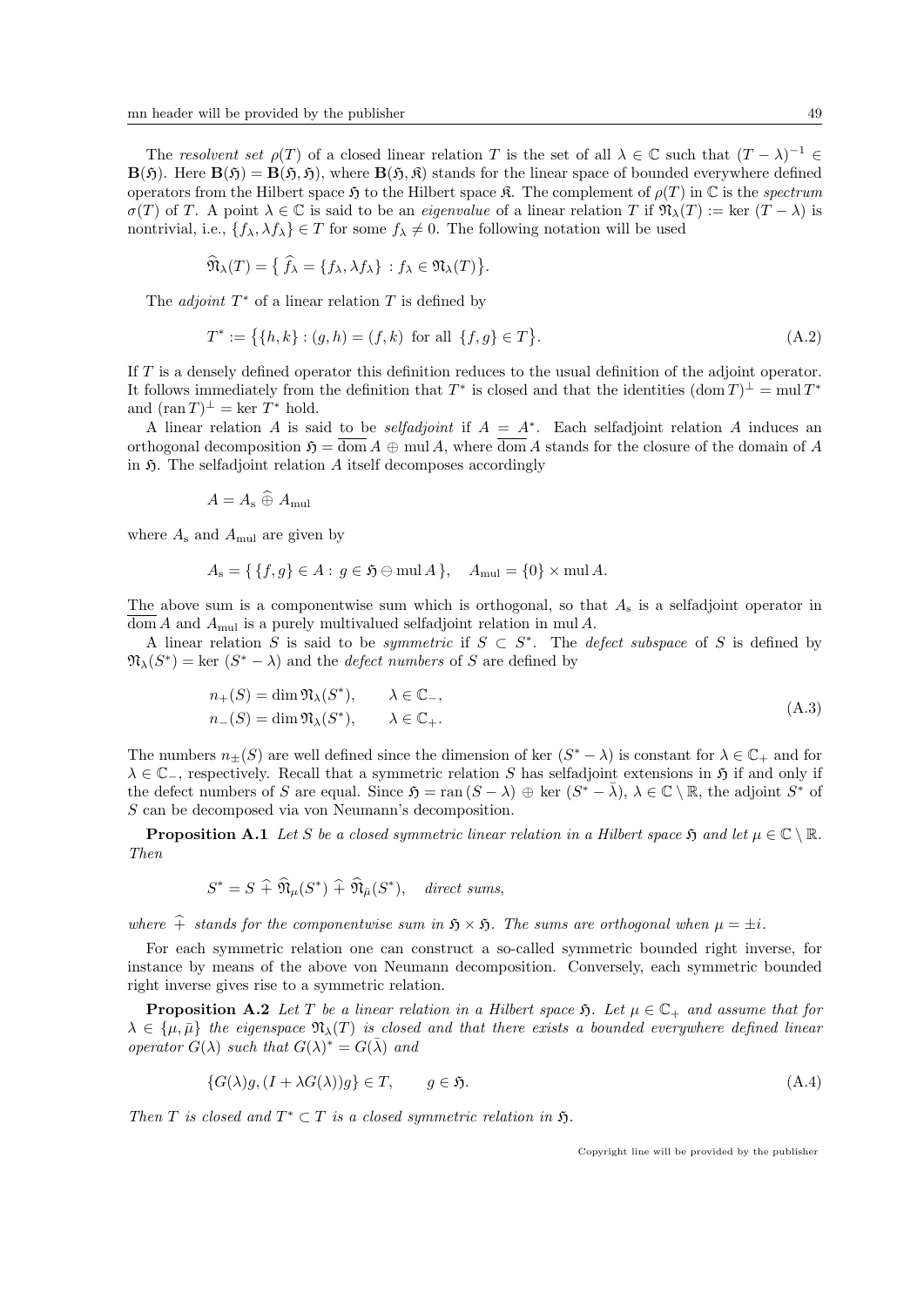P r o o f. Define the relation  $H(\lambda)$ ,  $\lambda \in {\{\mu, \bar{\mu}\}}$ , by

 $\sim$   $\sim$ 

$$
H(\lambda) = \{ G(\lambda)g, (I + \lambda G(\lambda))g \} : g \in \mathfrak{H} \},\tag{A.5}
$$

so that

$$
(H(\lambda) - \lambda)^{-1} = G(\lambda). \tag{A.6}
$$

Since  $G(\lambda)$  is bounded and everywhere defined, (A.6) implies that ran  $(H(\lambda) - \lambda) = \mathfrak{H}$  and hence a direct, algebraic, argument shows that

$$
T = H(\lambda) + \mathfrak{N}_{\lambda}(T), \qquad \text{direct sum.} \tag{A.7}
$$

To see that T is closed, assume there is a sequence  $\{h_n, k_n\} \in T$  converging to  $\{h, k\} \in \mathfrak{H} \times \mathfrak{H}$ . Then by (A.7) there exist  $\chi_n \in \mathfrak{H}$  and  $\varphi_n \in \mathfrak{N}_{\lambda}(T)$  such that

$$
\{h_n, k_n\} = \{G(\lambda)\chi_n, (I + \lambda G(\lambda))\chi_n\} + \{\varphi_n, \lambda\varphi_n\}.
$$

Hence it follows that  $\chi_n = k_n - \lambda h_n$  converges to  $\chi := k - \lambda h$ . The above decomposition together with the boundedness of  $G(\lambda)$  show that  $\varphi_n$  converges to  $\varphi := h - G(\lambda)\chi$ . Therefore

$$
\{h,k\} = \{G(\lambda)\chi, (I + \lambda G(\lambda))\chi\} + \{\varphi, \lambda\varphi\}.
$$
\n(A.8)

The first element in the righthand side of  $(A.8)$  belongs to  $H(\lambda)$  by  $(A.5)$  and the assumption that  $\mathfrak{N}_{\lambda}(T)$  is closed shows that  $\{\varphi, \lambda \varphi\} \in \widehat{\mathfrak{N}}_{\lambda}(T)$ . Hence it follows from  $(A.7)$  that  $\{h, k\} \in T$  and therefore T is closed.

It remains to show that  $T^* \subset T$  holds. Observe for this that  $G(\lambda)^* = G(\overline{\lambda})$  implies  $H(\lambda)^* = H(\overline{\lambda})$ . Since (A.4) implies  $H(\lambda)$ ,  $H(\overline{\lambda}) \subseteq T$  one obtains

$$
T^* \subset H(\lambda)^* = H(\bar{\lambda}) \subset T.
$$

This completes the proof of Proposition A.2.

# References

- [1] N.I. Achieser and I.M. Glasman, Theorie der linearen Operatoren im Hilbertraum, 8th edition, Akademie Verlag, Berlin, 1981.
- [2] F.V. Atkinson, Discrete and continuous boundary problems, Academic Press, New York, 1964.
- [3] J. Behrndt, S. Hassi, H.S.V. de Snoo, and H.L. Wietsma, "Monotone convergence theorems for semibounded operators and forms with applications", Proc. Roy. Soc. Edinburgh Sect. A, 140 (2010), 927-951.
- [4] J. Behrndt, S. Hassi, H.S.V. de Snoo, and H.L. Wietsma, "Limit properties of monotone matrix functions", submitted.
- [5] J. Behrndt and M. Langer, "Boundary value problems for elliptic partial differential operators on bounded domains", J. Funct. Anal., 243 (2007), 536-565.
- [6] J. Behrndt and M. Langer, "Elliptic operators, Dirichlet-to-Neumann maps and quasi boundary triples", submitted.
- [7] J. Behrndt, M.M. Malamud, and H. Neidhardt, "Scattering matrices and Weyl functions", Proc. Lond. Math. Soc., 97 (2008), 568-598.
- [8] C. Bennewitz, "Spectral theory for pairs of differential operators", Ark. Mat., 15 (1977), 33-61.
- [9] M. Brown, J. Hinchcliffe, M. Marletta, S. Naboko, and I. Wood, "The abstract Titchmarsh-Weyl M-function for adjoint operator pairs and its relation to the spectrum", Integral Equations Operator Theory, 63 (2009), 297-320.
- [10] M. Brown, M. Marletta, S. Naboko, and I. Wood, "Boundary triplets and M-functions for non-selfadjoint operators, with applications to elliptic PDEs and block operator matrices", J. Lond. Math. Soc., 77 (2008), 700-718.
- [11] V. M. Bruk, "A certain class of boundary value problems with a spectral parameter in the boundary condition", Mat. Sb., 100 (142) (1976), 210–216 (Russian).

Copyright line will be provided by the publisher

 $\Box$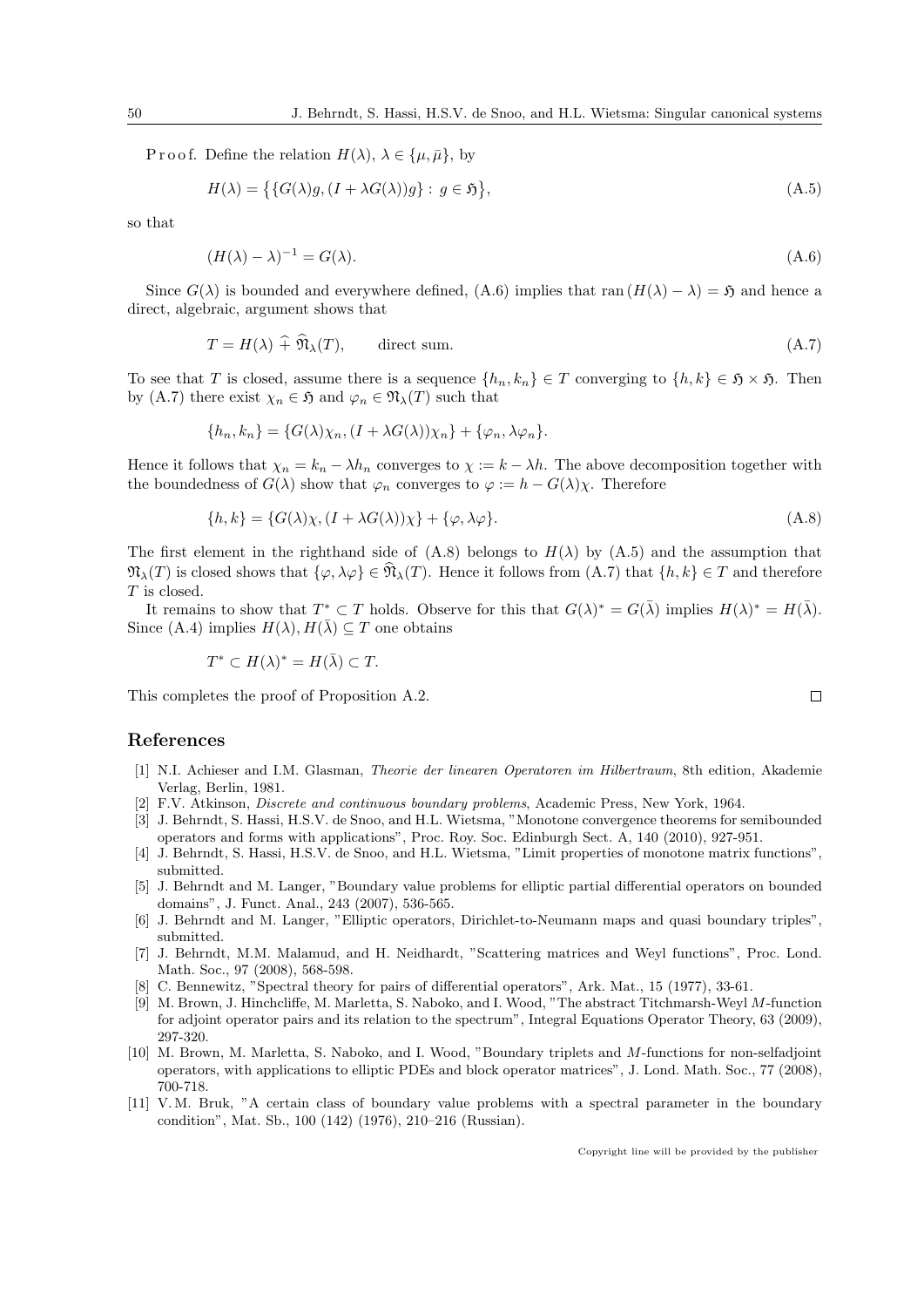- [12] J. Brüning, V. Geyler, and K. Pankrashkin, "Spectra of self-adjoint extensions and applications to solvable Schrödinger operators", Rev. Math. Phys., 20 (2008), 1–70.
- [13] E.A. Coddington, "The spectral representation of ordinary self-adjoint differential operators", Ann. of Math., 60 (1954), 192-211.
- [14] E.A. Coddington, "Generalized resolutions of the identity for symmetric ordinary differential operators", Ann. of Math., 68 (1958), 378–392.
- [15] E.A. Coddington, "Extension theory of formally normal and symmetric subspaces", Mem. Amer. Math. Soc., 134 (1973).
- [16] E.A. Coddington and N. Levinson, Theory of ordinary differential equations, McGraw-Hill, New York, 1955.
- [17] E.A. Coddington and H.S.V. de Snoo, "Differential subspaces associated with pairs of ordinary differential expressions", J. Differential Equations, 35 (1980), 129–182.
- [18] E.A. Coddington and H.S.V. de Snoo, Regular boundary value problems associated with pairs of ordinary differential expressions, Springer Lecture Notes, 858, 1981.
- [19] V.A. Derkach, S. Hassi, M.M. Malamud, and H.S.V. de Snoo, "Generalized resolvents of symmetric operators and admissibility", Methods of Funct. Anal. Topology, 6 (2000), 24-55
- [20] V.A. Derkach, S. Hassi, M.M. Malamud, and H.S.V. de Snoo, "Boundary relations and their Weyl families", Trans. Amer. Math. Soc., 358 (2006), 5351-5400.
- [21] V.A. Derkach, S. Hassi, M.M. Malamud, and H.S.V. de Snoo, "Boundary relations and generalized resolvents of symmetric operators", . Russ. J. Math. Phys., 16 (2009), 17-60.
- [22] V.A. Derkach and M.M. Malamud, "Generalized resolvents and the boundary value problems for hermitian operators with gaps", J. Funct. Anal., 95 (1991), 1–95.
- [23] V.A. Derkach and M.M. Malamud, "The extension theory of hermitian operators and the moment problem", J. Math. Sciences, 73 (1995), 141–242.
- [24] A. Dijksma, H. Langer, and H.S.V. de Snoo, "Hamiltonian systems with eigenvalue depending boundary conditions", Oper. Theory Adv. Appl., 35 (1988), 37–83.
- [25] A. Dijksma, H. Langer, and H.S.V. de Snoo, "Eigenvalues and pole functions of Hamiltonian systems with eigenvalue depending boundary conditions", Math. Nachr., 161 (1993), 107–154.
- [26] N. Dunford and J.T. Schwarz, Linear operators, Part II: Spectral theory, John Wiley & Sons, Inc., New York, 1963.
- [27] C.T. Fulton, "Parametrizations of Titchmarsh's  $m(\lambda)$ -functions in the limit circle case", Trans. Amer. Math. Soc., 229 (1977), 51-63.
- [28] I. Gohberg and M.G. Kreĭn, Theory and applications of Volterra operators in Hilbert space, Transl. Math. Monographs, 24, Amer. Math. Soc., Providence, R.I., 1970.
- [29] V.I. Gorbachuk and M.L. Gorbachuk, Boundary value problems for operator differential equations, Kluwer Academic Publishers, Dordrecht (1991).
- [30] S. Hassi, M.M. Malamud, and V. Mogilevskii, "Generalized resolvents and boundary triplets for dual pairs of linear relations", Methods Funct. Anal. Topology, 11 (2005), 170-187.
- [31] S. Hassi, H.S.V. de Snoo, and F.H. Szafraniec, "Componentwise and canonical decompositions of linear relations", Dissertationes Math., 465, 2009 (59 pages).
- [32] S. Hassi, H.S.V. de Snoo, and H. Winkler, "Boundary-value problems for two-dimensional canonical systems", Integral Equations Operator Theory, 36 (2000), 445–479.
- [33] G. Hellwig, Differentialoperatoren der mathematischen Physik, Berlin, 1964.
- [34] E. Hewitt and K. Stromberg, Real and abstract analysis, Springer-Verlag, New York, 1965.
- [35] D.B. Hinton and A. Schneider, "On the Titchmarsh-Weyl coefficients for singular S-Hermitian systems I", Math. Nachr., 163 (1993), 323–342.
- [36] D.B. Hinton and A. Schneider, "On the Titchmarsh-Weyl coefficients for singular S-Hermitian systems II", Math. Nachr., 185 (1997), 67–84.
- [37] D.B. Hinton and A. Schneider, "Titchmarsh-Weyl coefficients for odd-order linear Hamiltonian systems", J. Spectral Math. Appl., 1 (2006), 1–36.
- [38] D.B. Hinton and J.K. Shaw, "On Titchmarsh-Weyl  $m(\lambda)$ -functions for linear Hamiltonian systems", J. Differential Equations, 40 (1981), 316–342.
- [39] D.B. Hinton and J.K. Shaw, "Hamiltonian systems of limit point or limit circle type with both endpoints singular", J. Differential Equations, 50 (1983), 444–464.
- [40] D.B. Hinton and J.K. Shaw, "On boundary value problems for Hamiltonian systems with two singular endpoints", SIAM J. Math. Anal., 15 (1984), 272–286.
- [41] I.S. Kac, "On the Hilbert spaces generated by monotone Henrmitian matrix functions", Zap. Mat. Otd. Fiz.-Mat. Fak. i Har'kov. Mat. Obšč, 22 (1950), 95-113 (1951).
- [42] I.S. Kac, "Linear relations generated by canonical differential equations", Funct. Anal. Appl., 17 (1983) 86-87 (Russian).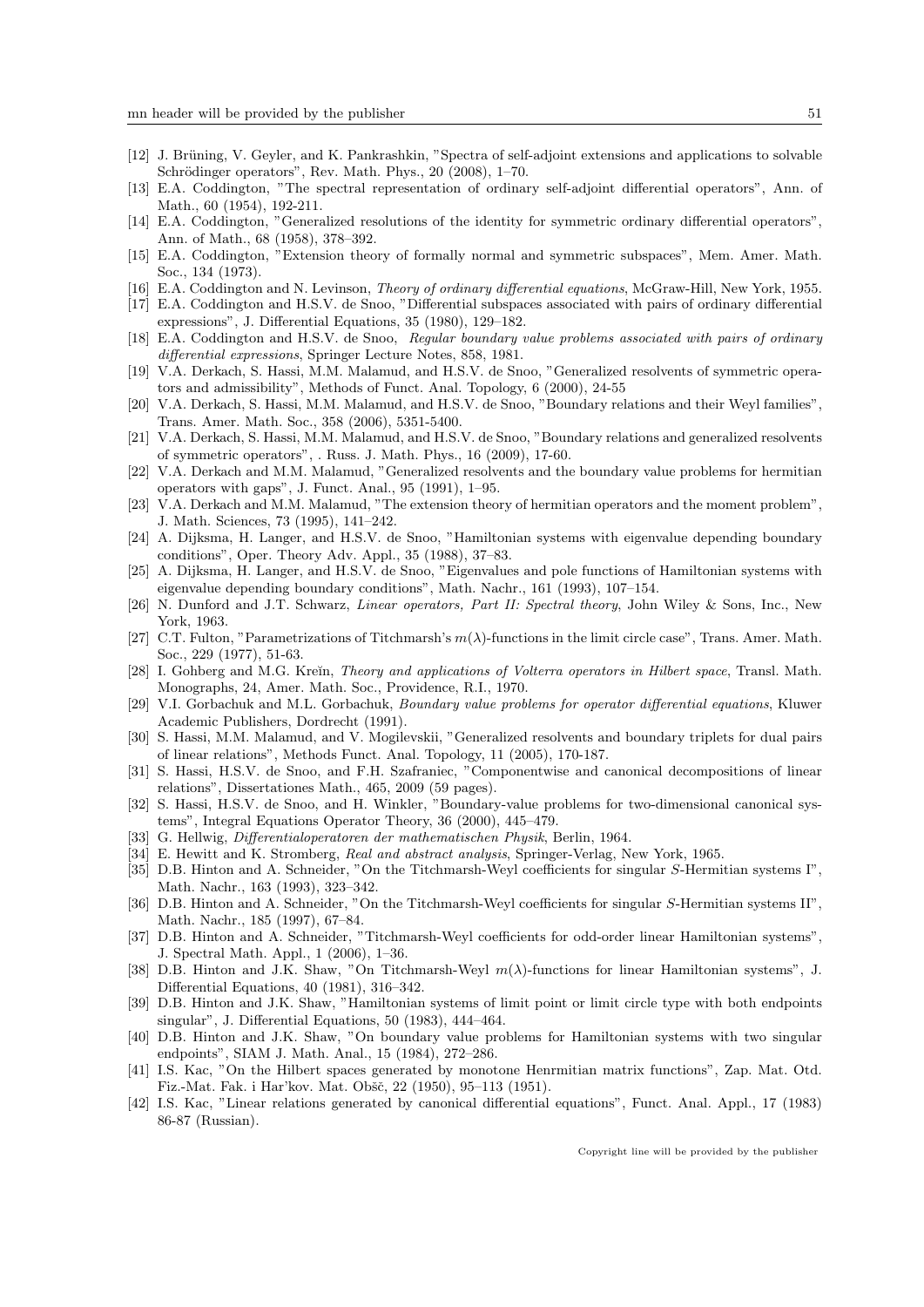- [43] I.S. Kac, "Linear relations, generated by a canonical differential equation on an interval with regular endpoints, and the expansibility in eigenfunctions", Deposited Paper, Odessa, 1984 (Russian).
- [44] T. Kimura and M. Takahashi, "Sur les opérateurs différentiels ordinaires linéaires formellement autoadjoints. I", Funkcial. Ekvac., 7 (1965), 35–90.
- [45] A.N. Kochubei, "On extensions of symmetric operators and symmetric binary relations", Mat. Zametki, 17 (1975), 41–48 (Russian).
- [46] K. Kodaira, "On ordinary differential equations of any even order and the corresponding eigenfunction expansions", Amer. J. Math., 72 (1950), 501–544.
- [47] V.I. Kogan and F.S. Rofe-Beketov, "On square-integrable solutions of symmetric systems of differential equations of arbitrary order", Proc. Roy. Soc. Edinburgh Sect. A, 74 (1976), 5–40.
- [48] A.M. Krall, " $M(\lambda)$ -theory for singular Hamiltonian systems with one singular endpoint", SIAM J. Math. Anal., 20 (1989), 664–700.
- [49] A.M. Krall, Hilbert space, boundary value problems and orthogonal polynomials, Oper. Theory Adv. Appl., 133, Birkhäuser Verlag, Basel, 2002.
- [50] H. Langer and R. Mennicken, "A transformation of right-definite S-hermitian systems to canonical systems", Differential Integral Equations, 3 (1990), 901–908.
- [51] H. Langer and B. Textorius, "L-resolvent matrices of symmetric linear relations with equal defect numbers; appliccations to canonical differential relations", Integral Equations Operator Theory, 5 (1982), 208–243.
- [52] M. Lesch and M.M. Malamud, "On the deficiency indices and self-adjointness of symmetric Hamiltonian systems", J. Differential Equations, 189 (2003), 556–615.
- [53] M.M. Malamud, "Spectral theory of elliptic operators in exterior domains", Russ. J. Math. Phys., 17 (2010), 96-125.
- [54] M.M. Malamud and S.M. Malamud, "Spectral theory of operator measures in a Hilbert space", (Russian) Algebra i Analiz, 15 (2003), 1-77; translation in St. Petersburg Math. J., 15 (2004), 323-373.
- [55] M.M. Malamud and V. Mogilevskii, "Krein type formula for canonical resolvents of dual pairs of linear relations", Methods Funct. Anal. Topology, 8 (2002), 72-100.
- [56] R. Mennicken and H.-D. Niessen, " $(S, \tilde{S})$ -adjungierte Randwertoperatoren", Math. Nachr., 44 (1970), 259-284.
- [57] V. Mogilevskii, "Boundary triplets and Krein type resolvent formula for symmetric operators with unequal defect numbers", Methods Funct. Anal. Topology, 12 (2006), 258-280.
- [58] V. Mogilevskii, "Description of spectral functions of differential operators with arbitrary deficiency indices", Matem. Zametki, 81 (2007), 625–630
- [59] M.A. Naimark, *Linear differential operators II*, Ungar Pub. Co., New York, 1967.
- [60] H.-D. Niessen, "Singuläre S-hermitesche Rand-Eigenwertprobleme", Manuscripta Math., 3 (1970), 35–68.
- [61] H.-D. Niessen, "Zum verallgemeinerten zweiten Weylschen Satz", Arch. Math., 22 (1971), 648–656.
- [62] H.-D. Niessen, "Greensche Matrix und die Formel von Titchmarsh-Kodaira für singuläre S-hermitesche Eigenwertprobleme", J. Reine Angew. Math., 261 (1973), 164–193.
- [63] B.C. Orcutt, Canonical differential equations, Dissertation, University of Virginia, 1969.
- [64] S.A. Orlov, "Nested matrix disks depending analytically on a parameter, and the theorem on invariance of the ranks of the radii of limiting matrix disks", Izv. Akad. Nauk SSSR Ser. Mat, 40 (1967), 593–644.
- [65] A. Pleijel, "Spectral theory for pairs of formally self-adjoint ordinary differential operators", J. Indian Math. Soc., 34 (1970), 259-268.
- [66] J. Qi, "Non-limit-circle criteria for singular Hamiltonian differential systems", J. Math. Anal. Appl., 305 (2005), 599–616.
- [67] W.T. Reid, Ordinary differential equations, John Wiley & Sons, Inc., New York-London-Sydney, 1971.
- [68] F.W. Schäfke and A. Schneider, "S-hermitesche Rand-Eigenwertprobleme I", Math. Ann., 162 (1965), 9–26.
- [69] F.W. Schäfke and A. Schneider, "S-hermitesche Rand-Eigenwertprobleme II", Math. Ann., 165 (1966), 236–260.
- [70] F.W. Schäfke and A. Schneider, "S-hermitesche Rand-Eigenwertprobleme III", Math. Ann., 177 (1968), 67–94.
- [71] A. Schneider, "Untersuchungen über singuläre reelle S-hermitesche Differentialgleichungssysteme im Normalfall", Math. Z., 107 (1968), 271–296.
- [72] A. Schneider, "Zur Einordnung selbstadjungierter Rand-Eigenwertprobleme bei gewöhnlichen Differentialgleichungen in die Theorie S-hermitescher Rand-Eigenwertprobleme", Math. Ann., 178 (1968), 277–294.
- [73] A. Schneider, "Weitere Untersuchungen über singuläre reelle S-hermitesche Differentialgleichungssysteme im Normalfall", Math. Z., 109 (1969), 153–168.
- [74] A. Schneider, "Geometrische Bedeutung eines Satzes vom Weylschen Typ für S-hermitesche Differentialgleichungssysteme im Normalfall", Arch. Math., 20 (1969), 147–154.
- [75] A. Schneider, "Die Greensche Matrix S-hermitescher Rand-Eigenwertprobleme im Normalfall", Math. Ann., 180 (1969), 307–312.